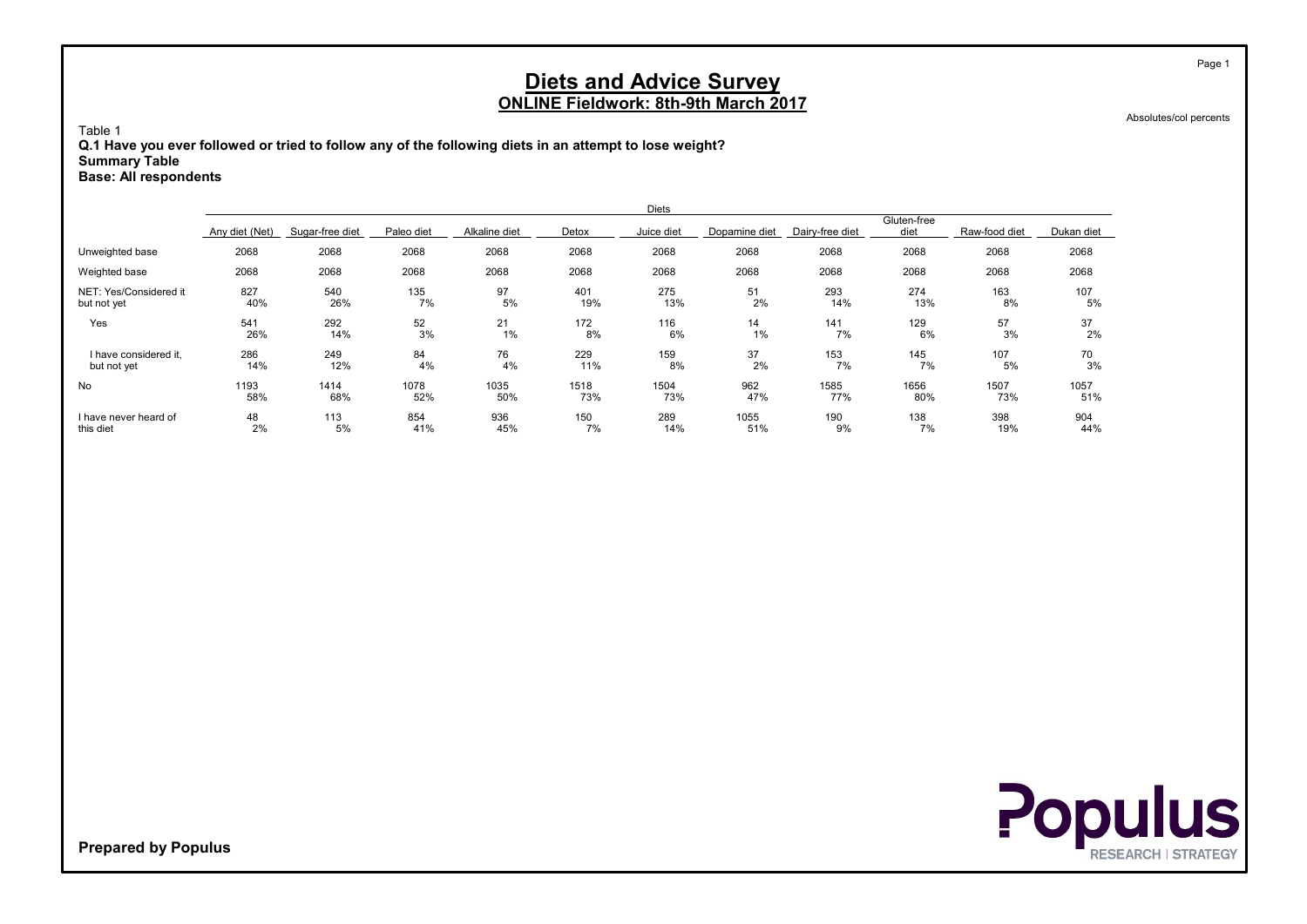Table 2 Q.1 Have you ever followed or tried to follow any of the following diets in an attempt to lose weight? Any diet (Net) Base: All respondents

|                                       |             |            | Gender     |            |            |            | Age        |            |            |            | Social Grade |                |            |                       |               |               |                                   |                         |                       | Region    |                         |            |               |                      |                               | Employment<br>Sector |              |
|---------------------------------------|-------------|------------|------------|------------|------------|------------|------------|------------|------------|------------|--------------|----------------|------------|-----------------------|---------------|---------------|-----------------------------------|-------------------------|-----------------------|-----------|-------------------------|------------|---------------|----------------------|-------------------------------|----------------------|--------------|
|                                       | Total       | Male       | Female     | 18-24      | 25-34      | 35-44      | 45-54      | 55-64      | 65+        | AB         | C1           | C <sub>2</sub> | DE         | Scot-<br>land         | North<br>East | North<br>West | York-<br>shire<br>Humb-<br>erside | West<br>Mid-<br>lands   | East<br>Mid-<br>lands | Wales     | East-<br>ern            | London     | South<br>East | South<br>West        | North-<br>ern<br>lre-<br>land | Public               | Pri-<br>vate |
| Unweighted base                       | 2068        | 1006       | 1062       | 220        | 336        | 330        | 380        | 295        | 507        | 590        | 586          | 365            | 527        | 191                   | 82            | 226           | 195                               | 163                     | 148                   | 103       | 215                     | 256        | 278           | 157                  | 54                            | 244                  | 882          |
| Weighted base                         | 2068        | 1007       | 1061       | 240        | 358        | 339        | 368        | 298        | 464        | 556        | 556          | 451            | 505        | 175                   | 84            | 231           | 170                               | 181                     | 148                   | 102       | 195                     | 265        | 281           | 177                  | 60                            | 244                  | 926          |
| NET: Yes/Considered it<br>but not yet | 827<br>40%  | 312<br>31% | 515<br>49% | 137<br>57% | 163<br>46% | 149<br>44% | 130<br>35% | 95<br>32%  | 153<br>33% | 228<br>41% | 231<br>42%   | 183<br>41%     | 185<br>37% | 55<br>31%             | 33<br>40%     | 94<br>41%     | 61<br>36%                         | 79<br>44%               | 58<br>39%             | 36<br>35% | 62<br>32%               | 123<br>47% | 124<br>44%    | 82<br>46%            | 20<br>33%                     | 109<br>45%           | 364<br>39%   |
| Yes                                   | 541<br>26%  | 213<br>21% | 328<br>31% | 90<br>38%  | 118<br>33% | 101<br>30% | 84<br>23%  | 57<br>19%  | 91<br>20%  | 169<br>30% | 151<br>27%   | 112<br>25%     | 109<br>22% | 34<br>20%             | 19<br>23%     | 64<br>28%     | 36<br>21%                         | 54<br>30%               | 32<br>21%             | 21<br>20% | 41<br>21%               | 89<br>33%  | 85<br>30%     | 54<br>31%            | 12<br>21%                     | 60<br>24%            | 252<br>27%   |
| I have considered it.<br>but not yet  | 286<br>14%  | 99<br>10%  | 187<br>18% | 47<br>20%  | 45<br>13%  | 48<br>14%  | 47<br>13%  | 38<br>13%  | 62<br>13%  | 58<br>11%  | 81<br>14%    | 16%            | 76<br>15%  | 20<br>12%             | 14<br>17%     | 30<br>13%     | 25<br>15%                         | 25<br>14%               | 27<br>18%             | 15<br>15% | 21<br>11%               | 35<br>13%  | 39<br>14%     | 27<br>15%            | 12%                           | 49<br>20%            | 111<br>12%   |
| No                                    | 1193<br>58% | 668<br>66% | 526<br>50% | 102<br>43% | 190<br>53% | 183<br>54% | 231<br>63% | 195<br>66% | 292<br>63% | 320<br>58% | 312<br>56%   | 258<br>57%     | 303<br>60% | 110<br>63%            | 47<br>56%     | 131<br>57%    | 106<br>62%                        | 99<br>55%               | 85<br>58%             | 62<br>61% | 131<br>67%              | 135<br>51% | 154<br>55%    | 93<br>52%            | 40<br>67%                     | 128<br>52%           | 551<br>60%   |
| I have never heard of<br>this diet    | 48<br>2%    | 28<br>3%   | 20<br>2%   |            | 5<br>$1\%$ | 2%         | 2%         | 8<br>3%    | 19<br>4%   | 8<br>1%    | 13<br>2%     | 9<br>2%        | 17<br>3%   | 10 <sup>°</sup><br>6% | 3<br>4%       | 6<br>3%       | 2%                                | $\overline{2}$<br>$1\%$ | 5<br>3%               | 4%        | $\overline{2}$<br>$1\%$ | 6<br>2%    | 3<br>1%       | $\overline{2}$<br>1% |                               | 3%                   | 11<br>1%     |

**Populus** 

Prepared by Populus

Page 2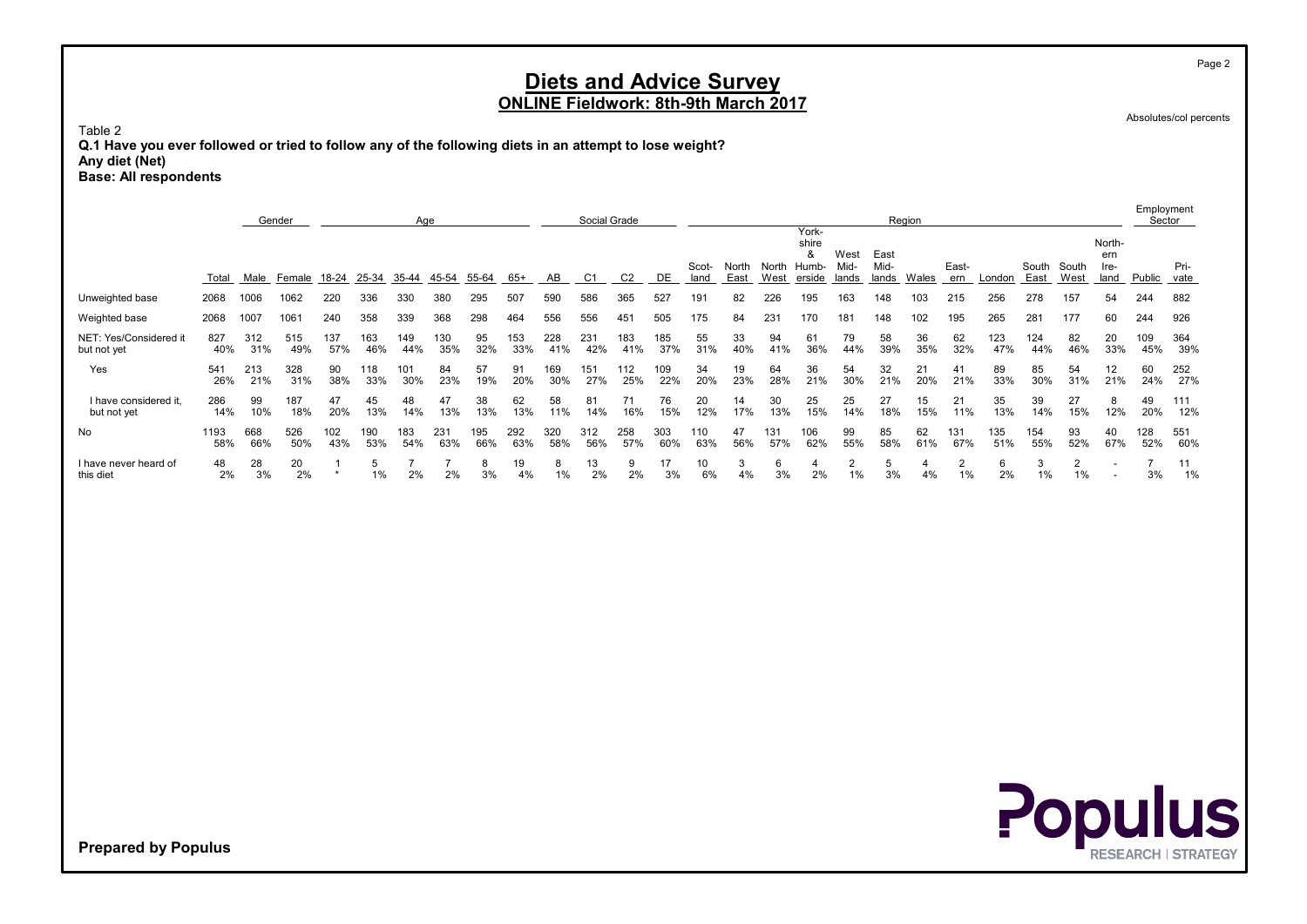Absolutes/col percents

Page 3

Table 3 Q.1 Have you ever followed or tried to follow any of the following diets in an attempt to lose weight? Sugar-free diet

Base: All respondents

|                        |       |      | Gender                               |     |     | Age |     |     |     |     | Social Grade |                |     |               |                     |      |                                        |                       |                       | Region |                |        |                     |      |                               | Employment<br>Sector |              |
|------------------------|-------|------|--------------------------------------|-----|-----|-----|-----|-----|-----|-----|--------------|----------------|-----|---------------|---------------------|------|----------------------------------------|-----------------------|-----------------------|--------|----------------|--------|---------------------|------|-------------------------------|----------------------|--------------|
|                        | Total | Male | Female 18-24 25-34 35-44 45-54 55-64 |     |     |     |     |     | 65+ | AB  | C1           | C <sub>2</sub> | DE  | Scot-<br>land | North North<br>East | West | York-<br>shire<br>&<br>Humb-<br>erside | West<br>Mid-<br>lands | East<br>Mid-<br>lands | Wales  | East-<br>ern   | London | South South<br>East | West | North-<br>ern<br>Ire-<br>land | Public               | Pri-<br>vate |
| Unweighted base        | 2068  | 1006 | 1062                                 | 220 | 336 | 330 | 380 | 295 | 507 | 590 | 586          | 365            | 527 | 191           | 82                  | 226  | 195                                    | 163                   | 148                   | 103    | 215            | 256    | 278                 | 157  | 54                            | 244                  | 882          |
| Weighted base          | 2068  | 1007 | 1061                                 | 240 | 358 | 339 | 368 | 298 | 464 | 556 | 556          | 451            | 505 | 175           | 84                  | 231  | 170                                    | 181                   | 148                   | 102    | 195            | 265    | 281                 | 177  | 60                            | 244                  | 926          |
| NET: Yes/Considered it | 540   | 223  | 317                                  | 84  | 105 | 90  | 93  | 63  | 106 | 137 | 151          | 121            | 132 | 37            | 25                  | 70   | 42                                     | 50                    | 40                    | 24     | 42             | 81     | 65                  | 52   | 12                            | 69                   | 235          |
| but not yet            | 26%   | 22%  | 30%                                  | 35% | 29% | 26% | 25% | 21% | 23% | 25% | 27%          | 27%            | 26% | 21%           | 30%                 | 30%  | 25%                                    | 28%                   | 27%                   | 24%    | 22%            | 30%    | 23%                 | 29%  | 21%                           | 28%                  | 25%          |
| Yes                    | 292   | 135  | 157                                  | 44  | 56  | 48  | 43  | 36  | 66  | 78  | 76           | 68             | 69  | 18            | 13                  | 38   | 23                                     | 32                    | 20                    | 10     | 22             | 45     | 34                  | 29   | $\overline{7}$                | 29                   | 120          |
|                        | 14%   | 13%  | 15%                                  | 18% | 16% | 14% | 12% | 12% | 14% | 14% | 14%          | 15%            | 14% | 10%           | 15%                 | 16%  | 14%                                    | 18%                   | 14%                   | 10%    | 11%            | 17%    | 12%                 | 17%  | 12%                           | 12%                  | 13%          |
| I have considered it,  | 249   | 89   | 160                                  | 40  | 49  | 42  | 50  | 28  | 40  | 59  | 74           | 53             | 63  | 20            | 13                  | 32   | 19                                     | 18                    | 19                    | 14     | 20             | 36     | 31                  | 23   | 5                             | 41                   | 115          |
| but not yet            | 12%   | 9%   | 15%                                  | 17% | 14% | 12% | 14% | 9%  | 9%  | 11% | 13%          | 12%            | 12% | 11%           | 15%                 | 14%  | 11%                                    | 10%                   | 13%                   | 13%    | 10%            | 13%    | 11%                 | 13%  | 9%                            | 17%                  | 12%          |
| No                     | 1414  | 720  | 694                                  | 148 | 240 | 232 | 257 | 221 | 316 | 400 | 378          | 303            | 332 | 123           | 55                  | 148  | 118                                    | 126                   | 97                    | 72     | 145            | 165    | 207                 | 112  | 48                            | 159                  | 659          |
|                        | 68%   | 71%  | 65%                                  | 62% | 67% | 68% | 70% | 74% | 68% | 72% | 68%          | 67%            | 66% | 70%           | 65%                 | 64%  | 69%                                    | 70%                   | 65%                   | 70%    | 75%            | 62%    | 74%                 | 63%  | 79%                           | 65%                  | 71%          |
| I have never heard of  | 113   | 64   | 50                                   | 9   | 13  | 18  | 18  | 13  | 42  | 19  | 27           | 26             | 41  | 14            | 4                   | 13   | 10                                     | 4                     | 12                    | 7      | $\overline{7}$ | 20     | 10                  | 13   |                               | 16                   | 32           |
| this diet              | 5%    | 6%   | 5%                                   | 4%  | 4%  | 5%  | 5%  | 4%  | 9%  | 3%  | 5%           | 6%             | 8%  | 8%            | 5%                  | 5%   | 6%                                     | 2%                    | 8%                    | 6%     | 4%             | 7%     | 3%                  | 7%   |                               | 7%                   | 4%           |
|                        |       |      |                                      |     |     |     |     |     |     |     |              |                |     |               |                     |      |                                        |                       |                       |        |                |        |                     |      |                               |                      |              |

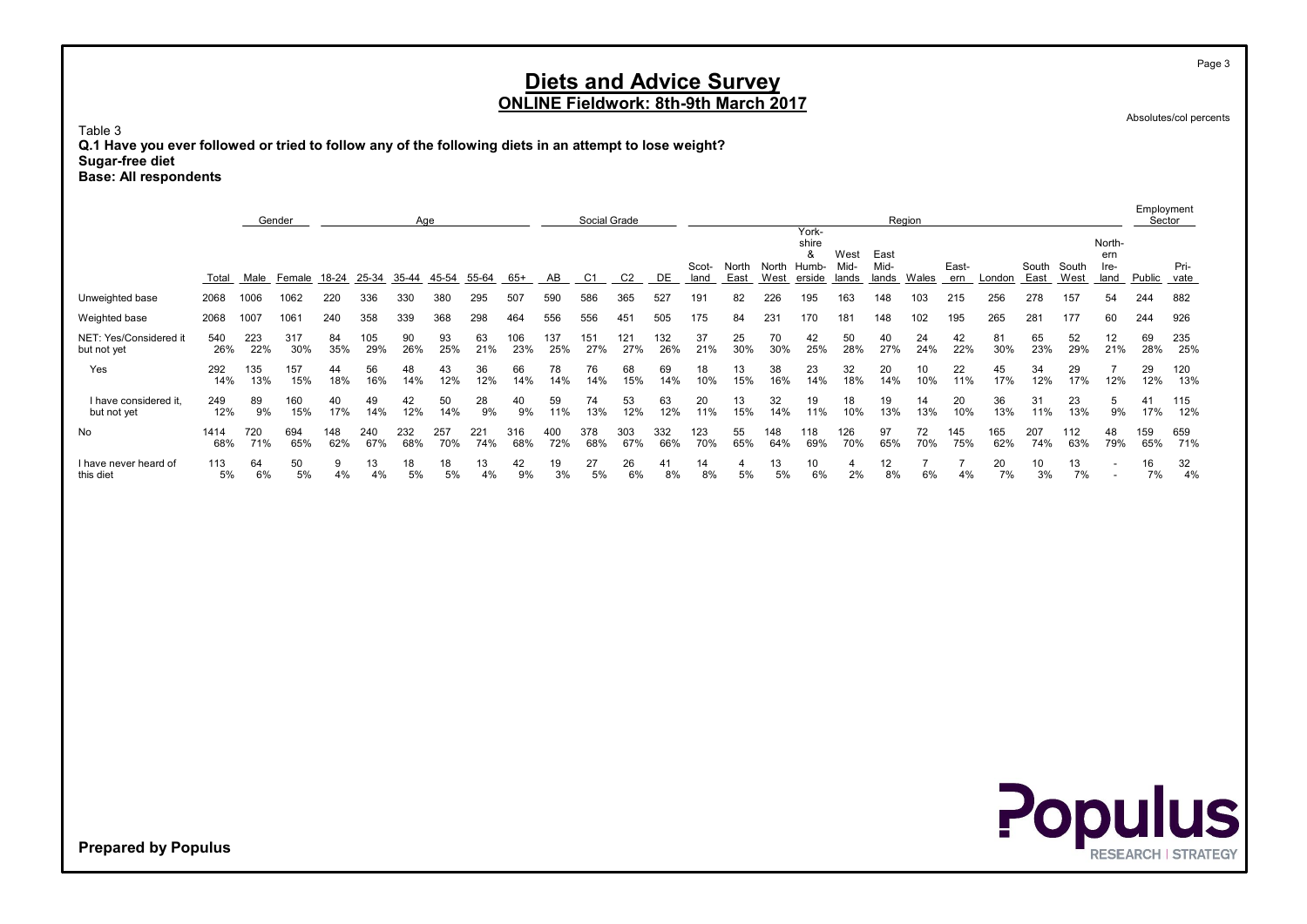Absolutes/col percents

Page 4

Table 4 Q.1 Have you ever followed or tried to follow any of the following diets in an attempt to lose weight? Paleo diet

Base: All respondents

|                                       |             |            | Gender     |            |            | Age        |            |            |            |            | Social Grade |                |            |               |               |               |                                        |                       |                       | Region    |                    |            |               |               |                               | Employment | Sector       |
|---------------------------------------|-------------|------------|------------|------------|------------|------------|------------|------------|------------|------------|--------------|----------------|------------|---------------|---------------|---------------|----------------------------------------|-----------------------|-----------------------|-----------|--------------------|------------|---------------|---------------|-------------------------------|------------|--------------|
|                                       | Total       | Male       | Female     | 18-24      | 25-34      | 35-44      | 45-54      | 55-64      | $65+$      | AB         | C1           | C <sub>2</sub> | DE         | Scot-<br>land | North<br>East | North<br>West | York-<br>shire<br>ă<br>Humb-<br>erside | West<br>Mid-<br>lands | East<br>Mid-<br>lands | Wales     | East-<br>ern       | London     | South<br>East | South<br>West | North-<br>ern<br>Ire-<br>land | Public     | Pri-<br>vate |
| Unweighted base                       | 2068        | 1006       | 1062       | 220        | 336        | 330        | 380        | 295        | 507        | 590        | 586          | 365            | 527        | 191           | 82            | 226           | 195                                    | 163                   | 148                   | 103       | 215                | 256        | 278           | 157           | 54                            | 244        | 882          |
| Weighted base                         | 2068        | 1007       | 1061       | 240        | 358        | 339        | 368        | 298        | 464        | 556        | 556          | 451            | 505        | 175           | 84            | 231           | 170                                    | 181                   | 148                   | 102       | 195                | 265        | 281           | 177           | 60                            | 244        | 926          |
| NET: Yes/Considered it<br>but not yet | 135<br>7%   | 48<br>5%   | 87<br>8%   | 29<br>12%  | 44<br>12%  | 26<br>8%   | 15<br>4%   | 9<br>3%    | 12<br>3%   | 48<br>9%   | 35<br>6%     | 21<br>5%       | 32<br>6%   | 11<br>6%      | 4<br>4%       | 15<br>6%      | 13<br>8%                               | 12<br>6%              | 9<br>6%               | 3<br>3%   | 12<br>6%           | 27<br>10%  | 15<br>5%      | 9<br>5%       | 6<br>9%                       | 20<br>8%   | 67<br>7%     |
| Yes                                   | 52<br>3%    | 28<br>3%   | 24<br>2%   | 11<br>4%   | 23<br>6%   | 9<br>3%    | 1%         | 3<br>1%    | $\star$    | 20<br>4%   | 16<br>3%     | 8<br>2%        | 9<br>2%    | 4%            | 1%            | 2%            | 5<br>3%                                | 3<br>2%               | $1\%$                 |           | <sub>5</sub><br>2% | 11<br>4%   | 2%            | 6<br>3%       | 2<br>3%                       | 8<br>3%    | 29<br>3%     |
| I have considered it,<br>but not yet  | 84<br>4%    | 20<br>2%   | 63<br>6%   | 18<br>8%   | 21<br>6%   | 16<br>5%   | 10<br>3%   | 2%         | 12<br>2%   | 28<br>5%   | 19<br>3%     | 13<br>3%       | 23<br>5%   | 2%            | 3<br>3%       | 10<br>4%      | 8<br>5%                                | 8<br>5%               | 8<br>6%               | 3<br>3%   | 4%                 | 16<br>6%   | 8<br>3%       | 2%            | 6%                            | 12<br>5%   | 38<br>4%     |
| No.                                   | 1078<br>52% | 533<br>53% | 546<br>51% | 141<br>59% | 222<br>62% | 186<br>55% | 197<br>53% | 140<br>47% | 193<br>42% | 312<br>56% | 304<br>55%   | 243<br>54%     | 220<br>44% | 85<br>49%     | 41<br>49%     | 118<br>51%    | 84<br>49%                              | 105<br>58%            | 67<br>45%             | 52<br>51% | 111<br>57%         | 146<br>55% | 154<br>55%    | 86<br>49%     | 31<br>51%                     | 123<br>50% | 539<br>58%   |
| I have never heard of<br>this diet    | 854<br>41%  | 426<br>42% | 428<br>40% | 70<br>29%  | 92<br>26%  | 128<br>38% | 157<br>43% | 149<br>50% | 258<br>56% | 196<br>35% | 218<br>39%   | 187<br>41%     | 253<br>50% | 79<br>45%     | 40<br>47%     | 98<br>43%     | 73<br>43%                              | 64<br>35%             | 73<br>49%             | 47<br>46% | 72<br>37%          | 92<br>35%  | 112<br>40%    | 81<br>46%     | 24<br>40%                     | 102<br>42% | 320<br>35%   |

**Populus**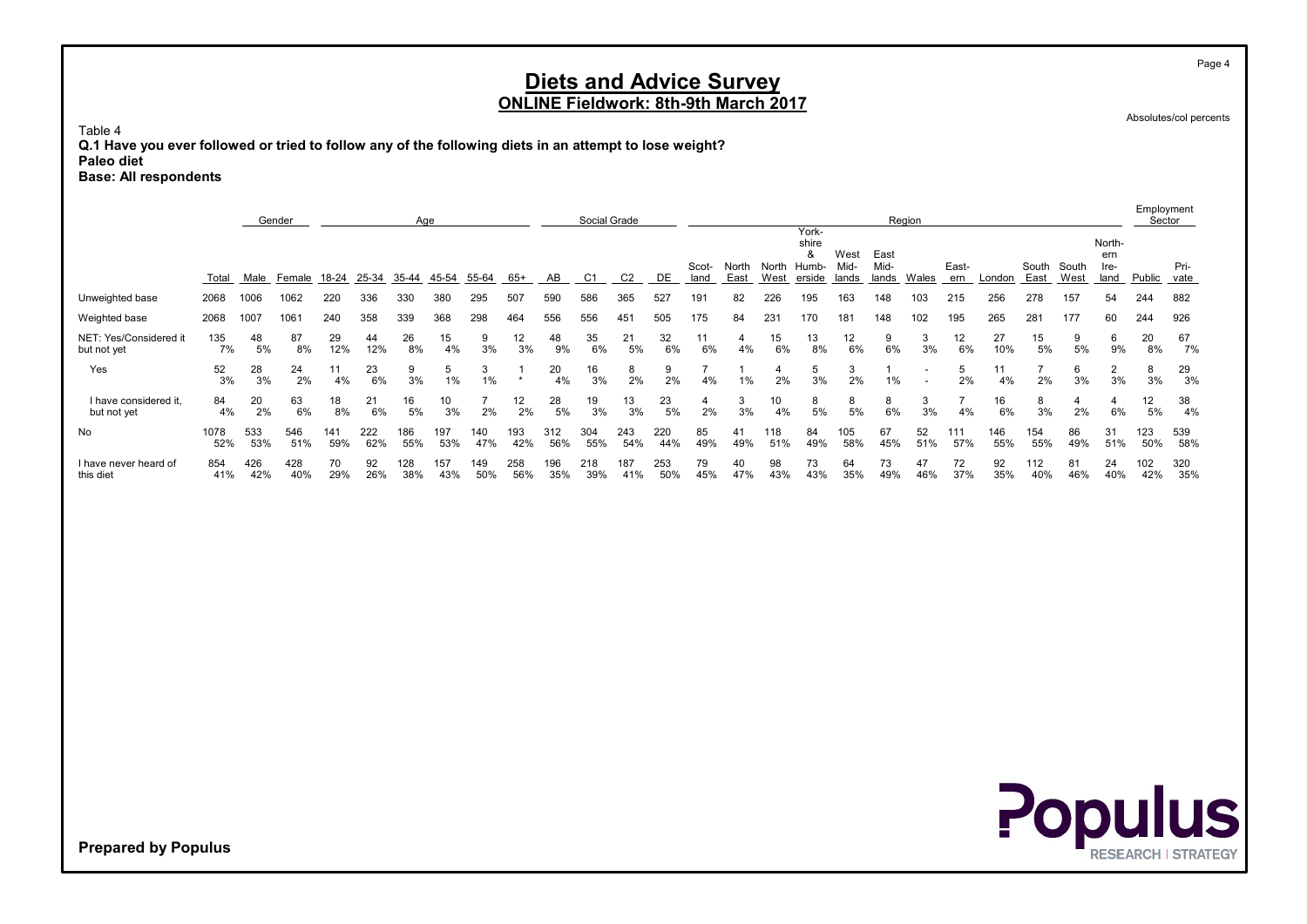Absolutes/col percents

Table 5 Q.1 Have you ever followed or tried to follow any of the following diets in an attempt to lose weight? Alkaline diet

Base: All respondents

|                                       |             |            | Gender     |            |            |            | Age        |            |            |            | Social Grade |                |            |               |                                                      |               |                                   |                       |                       | Region                   |              |            |               |               |                               | Employment | Sector       |
|---------------------------------------|-------------|------------|------------|------------|------------|------------|------------|------------|------------|------------|--------------|----------------|------------|---------------|------------------------------------------------------|---------------|-----------------------------------|-----------------------|-----------------------|--------------------------|--------------|------------|---------------|---------------|-------------------------------|------------|--------------|
|                                       | Total       | Male       | Female     | 18-24      | 25-34      | 35-44      | 45-54      | 55-64      | 65+        | AB         | C1           | C <sub>2</sub> | DE         | Scot-<br>land | North<br>East                                        | North<br>West | York-<br>shire<br>Humb-<br>erside | West<br>Mid-<br>lands | East<br>Mid-<br>lands | Wales                    | East-<br>ern | London     | South<br>East | South<br>West | North-<br>ern<br>Ire-<br>land | Public     | Pri-<br>vate |
| Unweighted base                       | 2068        | 1006       | 1062       | 220        | 336        | 330        | 380        | 295        | 507        | 590        | 586          | 365            | 527        | 191           | 82                                                   | 226           | 195                               | 163                   | 148                   | 103                      | 215          | 256        | 278           | 157           | 54                            | 244        | 882          |
| Weighted base                         | 2068        | 1007       | 1061       | 240        | 358        | 339        | 368        | 298        | 464        | 556        | 556          | 451            | 505        | 175           | 84                                                   | 231           | 170                               | 181                   | 148                   | 102                      | 195          | 265        | 281           | 177           | 60                            | 244        | 926          |
| NET: Yes/Considered it<br>but not yet | 97<br>5%    | 41<br>4%   | 57<br>5%   | 19<br>8%   | 19<br>5%   | 25<br>7%   | 13<br>4%   | 10<br>3%   | 11<br>2%   | 23<br>4%   | 27<br>5%     | 17<br>4%       | 30<br>6%   | 4%            | 3<br>3%                                              | 13<br>6%      | 9<br>5%                           | 9.<br>5%              | 5%                    | $1\%$                    | 9<br>5%      | 21<br>8%   | 4%            | 8<br>4%       | 2%                            | 9<br>4%    | 54<br>6%     |
| Yes                                   | 21<br>1%    | 10<br>1%   | 11<br>1%   | 3<br>1%    | 4<br>1%    | 8<br>2%    | 1%         | 1%         |            | 6<br>1%    | 10<br>2%     | 2<br>$\star$   | 3<br>1%    | 2<br>1%       | $\overline{\phantom{a}}$<br>$\overline{\phantom{a}}$ | 1%            | 1%                                |                       | 1%                    | $\overline{\phantom{a}}$ | 3<br>1%      | 8<br>3%    | 3<br>1%       | 1%            | $\overline{\phantom{0}}$      | 1%         | 16<br>2%     |
| I have considered it.<br>but not yet  | 76<br>4%    | 30<br>3%   | 45<br>4%   | 16<br>7%   | 15<br>4%   | 17<br>5%   | 2%         | 8<br>3%    | 11<br>2%   | 17<br>3%   | 17<br>3%     | 15<br>3%       | 27<br>5%   | 3%            | 3<br>3%                                              | 11<br>5%      | 8<br>5%                           | 8<br>4%               | 6<br>4%               | $1\%$                    | 6<br>3%      | 13<br>5%   | 8<br>3%       | 6<br>4%       | 2%                            | 6<br>3%    | 38<br>4%     |
| No                                    | 1035<br>50% | 536<br>53% | 499<br>47% | 132<br>55% | 228<br>64% | 180<br>53% | 178<br>48% | 132<br>44% | 186<br>40% | 303<br>54% | 287<br>52%   | 230<br>51%     | 216<br>43% | 86<br>49%     | 40<br>47%                                            | 120<br>52%    | 79<br>46%                         | 95<br>52%             | 58<br>39%             | 47<br>46%                | 103<br>53%   | 139<br>52% | 153<br>55%    | 84<br>47%     | 33<br>55%                     | 125<br>51% | 523<br>56%   |
| I have never heard of<br>this diet    | 936<br>45%  | 431<br>43% | 505<br>48% | 90<br>37%  | 111<br>31% | 134<br>40% | 177<br>48% | 156<br>52% | 267<br>58% | 230<br>41% | 243<br>44%   | 204<br>45%     | 259<br>51% | 82<br>47%     | 41<br>49%                                            | 98<br>43%     | 83<br>49%                         | 77<br>43%             | 84<br>56%             | 54<br>53%                | 83<br>43%    | 106<br>40% | 16<br>41%     | 85<br>48%     | 26<br>43%                     | 110<br>45% | 349<br>38%   |



Prepared by Populus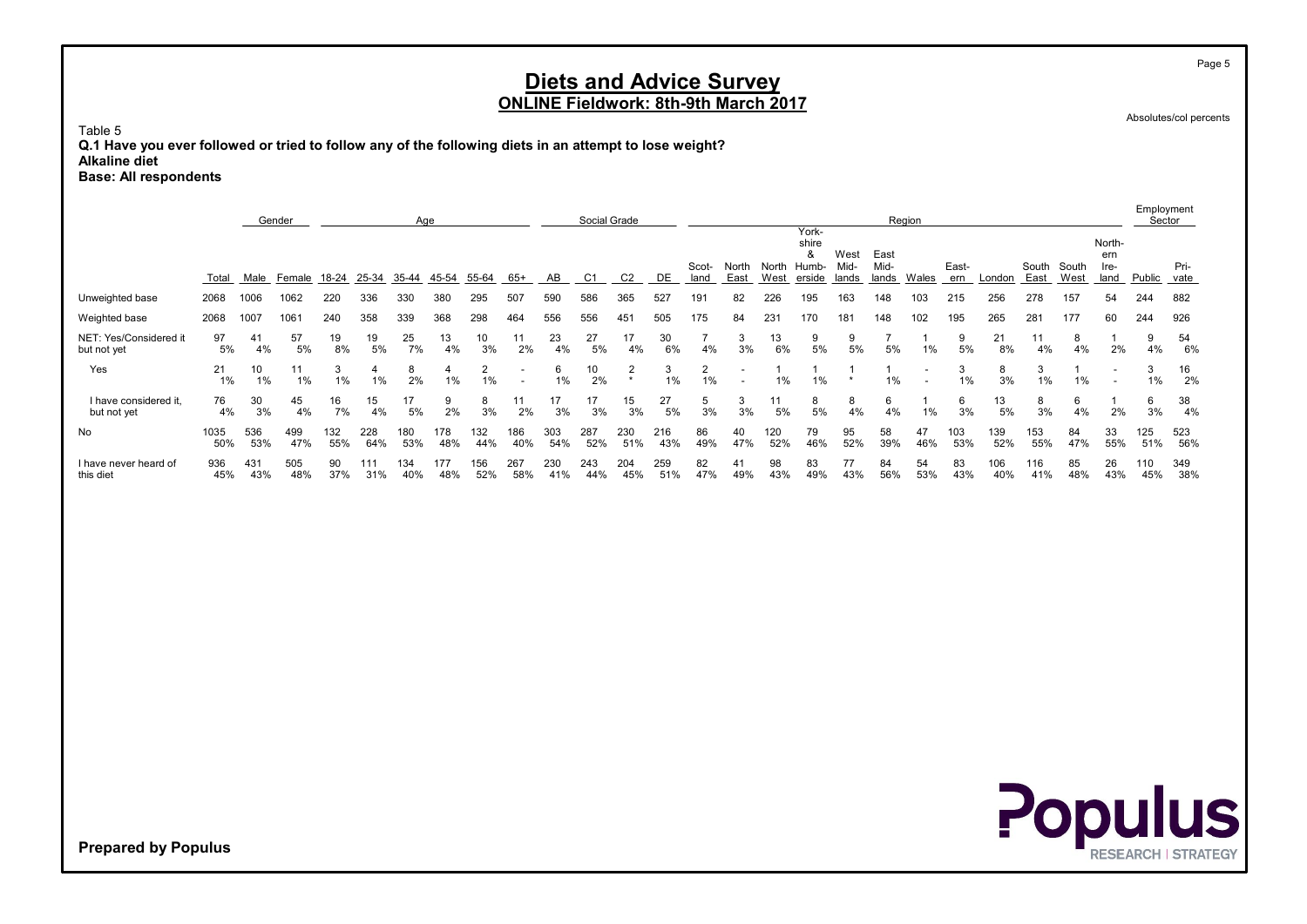Absolutes/col percents

**RESEARCH | STRATEGY** 

Table 6 Q.1 Have you ever followed or tried to follow any of the following diets in an attempt to lose weight?

Detox

Base: All respondents

|                                       |             |            | Gender     |             |            | Age        |            |            |            |            | Social Grade   |                |            |               |                      |            |                                              |                       |              | Region               |                      |            |               |               |                               | Employment | Sector        |
|---------------------------------------|-------------|------------|------------|-------------|------------|------------|------------|------------|------------|------------|----------------|----------------|------------|---------------|----------------------|------------|----------------------------------------------|-----------------------|--------------|----------------------|----------------------|------------|---------------|---------------|-------------------------------|------------|---------------|
|                                       | Total       | Male       | Female     | 18-24 25-34 |            | 35-44      | 45-54      | 55-64      | $65+$      | AB         | C <sub>1</sub> | C <sub>2</sub> | DE         | Scot-<br>land | North<br>East        | West       | York-<br>shire<br>&<br>North Humb-<br>erside | West<br>Mid-<br>lands | East<br>Mid- | lands Wales          | East-<br>ern         | London     | South<br>East | South<br>West | North-<br>ern<br>Ire-<br>land | Public     | Pri-<br>vate  |
| Unweighted base                       | 2068        | 1006       | 1062       | 220         | 336        | 330        | 380        | 295        | 507        | 590        | 586            | 365            | 527        | 191           | 82                   | 226        | 195                                          | 163                   | 148          | 103                  | 215                  | 256        | 278           | 157           | 54                            | 244        | 882           |
| Weighted base                         | 2068        | 1007       | 1061       | 240         | 358        | 339        | 368        | 298        | 464        | 556        | 556            | 451            | 505        | 175           | 84                   | 231        | 170                                          | 181                   | 148          | 102                  | 195                  | 265        | 281           | 177           | 60                            | 244        | 926           |
| NET: Yes/Considered it<br>but not yet | 401<br>19%  | 146<br>15% | 254<br>24% | 70<br>29%   | 80<br>22%  | 80<br>23%  | 64<br>17%  | 45<br>15%  | 62<br>13%  | 116<br>21% | 100<br>18%     | 93<br>21%      | 92<br>18%  | 26<br>15%     | 17<br>20%            | 42<br>18%  | 35<br>21%                                    | 39<br>21%             | 30<br>20%    | 13<br>13%            | 29<br>15%            | 60<br>23%  | 62<br>22%     | 38<br>21%     | 9<br>15%                      | 68<br>28%  | 184<br>20%    |
| Yes                                   | 172<br>8%   | 70<br>7%   | 101<br>10% | 28<br>12%   | 39<br>11%  | 36<br>11%  | 34<br>9%   | 16<br>5%   | 19<br>4%   | 55<br>10%  | 48<br>9%       | 41<br>9%       | 29<br>6%   | 15<br>9%      | $\overline{7}$<br>8% | 15<br>6%   | 12<br>7%                                     | 21<br>12%             | 5<br>4%      | 6<br>6%              | 10<br>5%             | 31<br>12%  | 30<br>11%     | 16<br>9%      | 4<br>6%                       | 30<br>12%  | 90<br>10%     |
| I have considered it,<br>but not yet  | 229<br>11%  | 76<br>8%   | 153<br>14% | 42<br>18%   | 41<br>11%  | 43<br>13%  | 30<br>8%   | 29<br>10%  | 43<br>9%   | 61<br>11%  | 52<br>9%       | 52<br>12%      | 63<br>13%  | 11<br>6%      | 10<br>12%            | 27<br>12%  | 23<br>14%                                    | 18<br>10%             | 25<br>17%    | $\overline{7}$<br>7% | 20<br>10%            | 29<br>11%  | 32<br>11%     | 22<br>12%     | 5<br>9%                       | 38<br>16%  | 94<br>10%     |
| No                                    | 1518<br>73% | 775<br>77% | 743<br>70% | 150<br>62%  | 263<br>73% | 241<br>71% | 289<br>78% | 233<br>78% | 343<br>74% | 404<br>73% | 420<br>75%     | 327<br>72%     | 368<br>73% | 134<br>77%    | 57<br>68%            | 172<br>75% | 125<br>73%                                   | 128<br>71%            | 104<br>70%   | 78<br>76%            | 158<br>81%           | 184<br>70% | 204<br>73%    | 125<br>71%    | 48<br>80%                     | 158<br>65% | 703<br>76%    |
| I have never heard of<br>this diet    | 150<br>7%   | 86<br>9%   | 64<br>6%   | 20<br>8%    | 16<br>4%   | 19<br>5%   | 15<br>4%   | 21<br>7%   | 59<br>13%  | 36<br>7%   | 37<br>7%       | 31<br>7%       | 45<br>9%   | 15<br>8%      | 10<br>12%            | 17<br>7%   | 11<br>6%                                     | 14<br>8%              | 14<br>9%     | 11<br>11%            | $\overline{7}$<br>4% | 20<br>8%   | 15<br>5%      | 13<br>8%      | 3<br>5%                       | 18<br>7%   | 40<br>4%      |
|                                       |             |            |            |             |            |            |            |            |            |            |                |                |            |               |                      |            |                                              |                       |              |                      |                      |            |               |               |                               |            |               |
|                                       |             |            |            |             |            |            |            |            |            |            |                |                |            |               |                      |            |                                              |                       |              |                      |                      |            |               |               |                               |            | <b>Populu</b> |

Prepared by Populus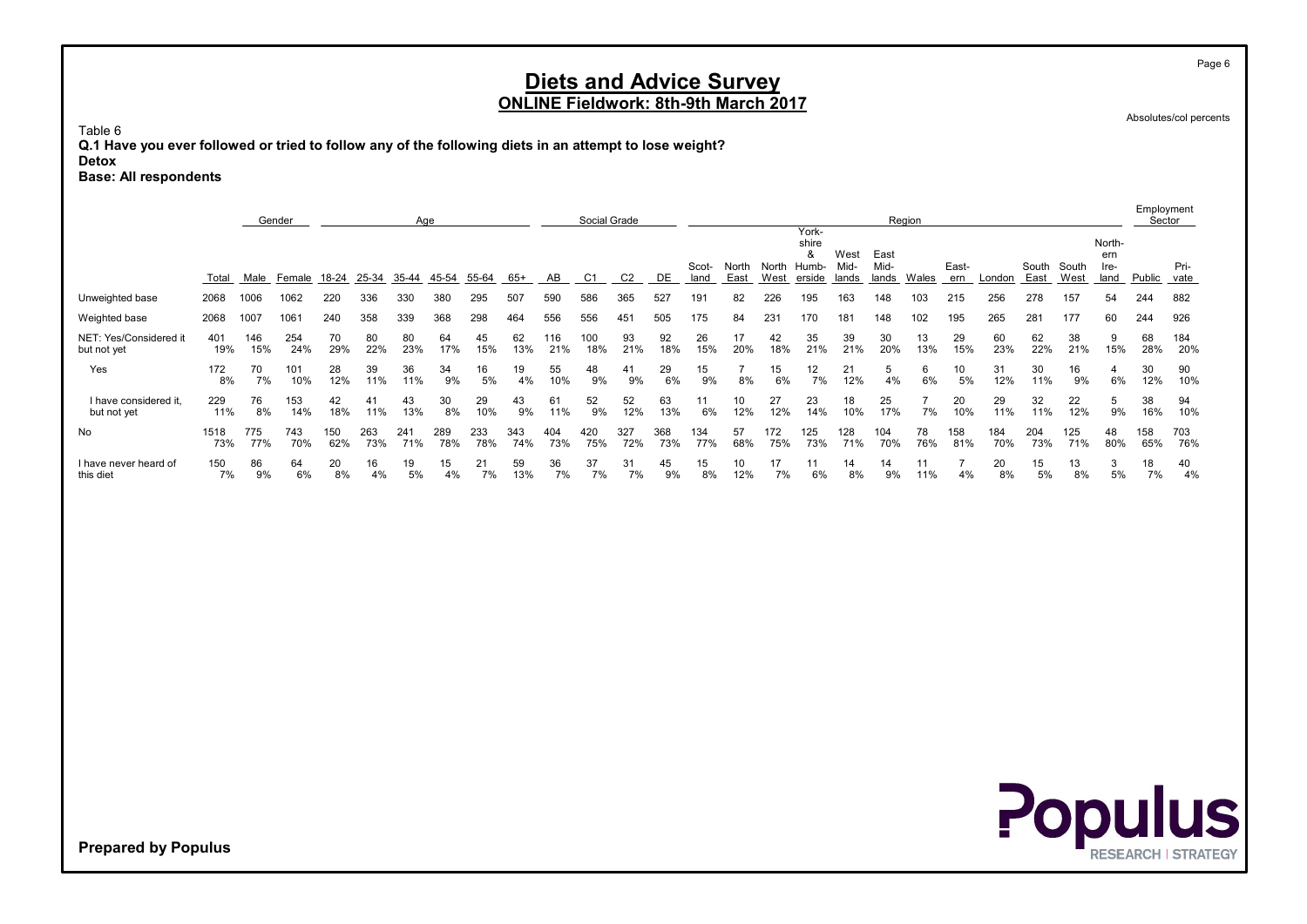Q.1 Have you ever followed or tried to follow any of the following diets in an attempt to lose weight?

Base: All respondents

Table 7

Juice diet

|                                                        |              |              | Gender       |            |            | Age        |            |            |            |            | Social Grade   |                |            |            |                      |             |                     |              | Region       |            |            |            |             |            |                          | Employment<br>Sector |                            |
|--------------------------------------------------------|--------------|--------------|--------------|------------|------------|------------|------------|------------|------------|------------|----------------|----------------|------------|------------|----------------------|-------------|---------------------|--------------|--------------|------------|------------|------------|-------------|------------|--------------------------|----------------------|----------------------------|
|                                                        |              |              |              |            |            |            |            |            |            |            |                |                |            | Scot-      | North                | North Humb- | York-<br>shire<br>& | West<br>Mid- | East<br>Mid- |            | East-      |            | South South |            | North-<br>ern<br>Ire-    |                      | Pri-                       |
|                                                        | Total        | Male         | Female       | 18-24      | 25-34      | 35-44      | 45-54      | 55-64      | $65+$      | AB         | C <sub>1</sub> | C <sub>2</sub> | DE         | land       | East                 | West        | erside              | lands        | lands Wales  |            | ern        | London     | East        | West       | land                     | Public               | vate                       |
| Unweighted base                                        | 2068<br>2068 | 1006<br>1007 | 1062<br>1061 | 220<br>240 | 336<br>358 | 330<br>339 | 380<br>368 | 295<br>298 | 507<br>464 | 590<br>556 | 586<br>556     | 365<br>451     | 527<br>505 | 191<br>175 | 82<br>84             | 226<br>231  | 195<br>170          | 163<br>181   | 148<br>148   | 103<br>102 | 215<br>195 | 256<br>265 | 278<br>281  | 157<br>177 | 54<br>60                 | 244<br>244           | 882<br>926                 |
| Weighted base<br>NET: Yes/Considered it<br>but not yet | 275<br>13%   | 112<br>11%   | 163<br>15%   | 44<br>18%  | 71<br>20%  | 62<br>18%  | 37<br>10%  | 29<br>10%  | 33<br>7%   | 86<br>15%  | 68<br>12%      | 62<br>14%      | 59<br>12%  | 22<br>12%  | 15<br>18%            | 30<br>13%   | 24<br>14%           | 28<br>16%    | 18<br>12%    | 10<br>10%  | 20<br>10%  | 48<br>18%  | 27<br>10%   | 27<br>15%  | 4<br>7%                  | 40<br>16%            | 145<br>16%                 |
| Yes                                                    | 116<br>6%    | 61<br>6%     | 55<br>5%     | 19<br>8%   | 37<br>10%  | 28<br>8%   | 16<br>4%   | 6<br>2%    | 10<br>2%   | 33<br>6%   | 34<br>6%       | 22<br>5%       | 27<br>5%   | 10<br>6%   | $\overline{7}$<br>9% | 14<br>6%    | 6<br>4%             | 14<br>8%     | 8<br>5%      | 5<br>5%    | 6<br>3%    | 25<br>9%   | 11<br>4%    | 11<br>6%   | $\overline{\phantom{a}}$ | 18<br>7%             | 62<br>7%                   |
| I have considered it,<br>but not yet                   | 159<br>8%    | 51<br>5%     | 108<br>10%   | 26<br>11%  | 33<br>9%   | 34<br>10%  | 21<br>6%   | 23<br>8%   | 22<br>5%   | 53<br>10%  | 34<br>6%       | 40<br>9%       | 32<br>6%   | 12<br>7%   | 8<br>9%              | 17<br>7%    | 18<br>10%           | 14<br>8%     | 10<br>7%     | 6<br>5%    | 14<br>7%   | 23<br>9%   | 17<br>6%    | 17<br>9%   | $\overline{4}$<br>7%     | 23<br>9%             | 83<br>9%                   |
| No                                                     | 1504<br>73%  | 731<br>73%   | 773<br>73%   | 178<br>74% | 263<br>73% | 246<br>73% | 280<br>76% | 226<br>76% | 312<br>67% | 397<br>71% | 416<br>75%     | 334<br>74%     | 357<br>71% | 124<br>71% | 56<br>67%            | 165<br>71%  | 122<br>71%          | 137<br>76%   | 105<br>70%   | 77<br>75%  | 151<br>77% | 189<br>71% | 211<br>75%  | 121<br>68% | 49<br>81%                | 171<br>70%           | 699<br>75%                 |
| I have never heard of<br>this diet                     | 289<br>14%   | 164<br>16%   | 125<br>12%   | 19<br>8%   | 24<br>7%   | 31<br>9%   | 52<br>14%  | 44<br>15%  | 120<br>26% | 73<br>13%  | 72<br>13%      | 54<br>12%      | 89<br>18%  | 29<br>16%  | 13<br>15%            | 36<br>15%   | 24<br>14%           | 16<br>9%     | 26<br>17%    | 15<br>15%  | 23<br>12%  | 28<br>11%  | 43<br>15%   | 29<br>16%  | $\overline{7}$<br>12%    | 33<br>14%            | 82<br>9%                   |
|                                                        |              |              |              |            |            |            |            |            |            |            |                |                |            |            |                      |             |                     |              |              |            |            |            |             |            |                          |                      |                            |
|                                                        |              |              |              |            |            |            |            |            |            |            |                |                |            |            |                      |             |                     |              |              |            |            |            |             |            |                          |                      |                            |
|                                                        |              |              |              |            |            |            |            |            |            |            |                |                |            |            |                      |             |                     |              |              |            |            |            |             |            |                          |                      |                            |
|                                                        |              |              |              |            |            |            |            |            |            |            |                |                |            |            |                      |             |                     |              |              |            |            |            |             |            |                          |                      |                            |
|                                                        |              |              |              |            |            |            |            |            |            |            |                |                |            |            |                      |             |                     |              |              |            |            |            |             |            |                          |                      |                            |
|                                                        |              |              |              |            |            |            |            |            |            |            |                |                |            |            |                      |             |                     |              |              |            |            |            |             |            |                          |                      |                            |
|                                                        |              |              |              |            |            |            |            |            |            |            |                |                |            |            |                      |             |                     |              |              |            |            |            |             |            |                          |                      |                            |
|                                                        |              |              |              |            |            |            |            |            |            |            |                |                |            |            |                      |             |                     |              |              |            |            |            |             |            |                          |                      |                            |
|                                                        |              |              |              |            |            |            |            |            |            |            |                |                |            |            |                      |             |                     |              |              |            |            |            |             |            |                          |                      |                            |
|                                                        |              |              |              |            |            |            |            |            |            |            |                |                |            |            |                      |             |                     |              |              |            |            |            |             |            |                          |                      | Populus                    |
| <b>Prepared by Populus</b>                             |              |              |              |            |            |            |            |            |            |            |                |                |            |            |                      |             |                     |              |              |            |            |            |             |            |                          |                      | <b>RESEARCH   STRATEGY</b> |

Absolutes/col percents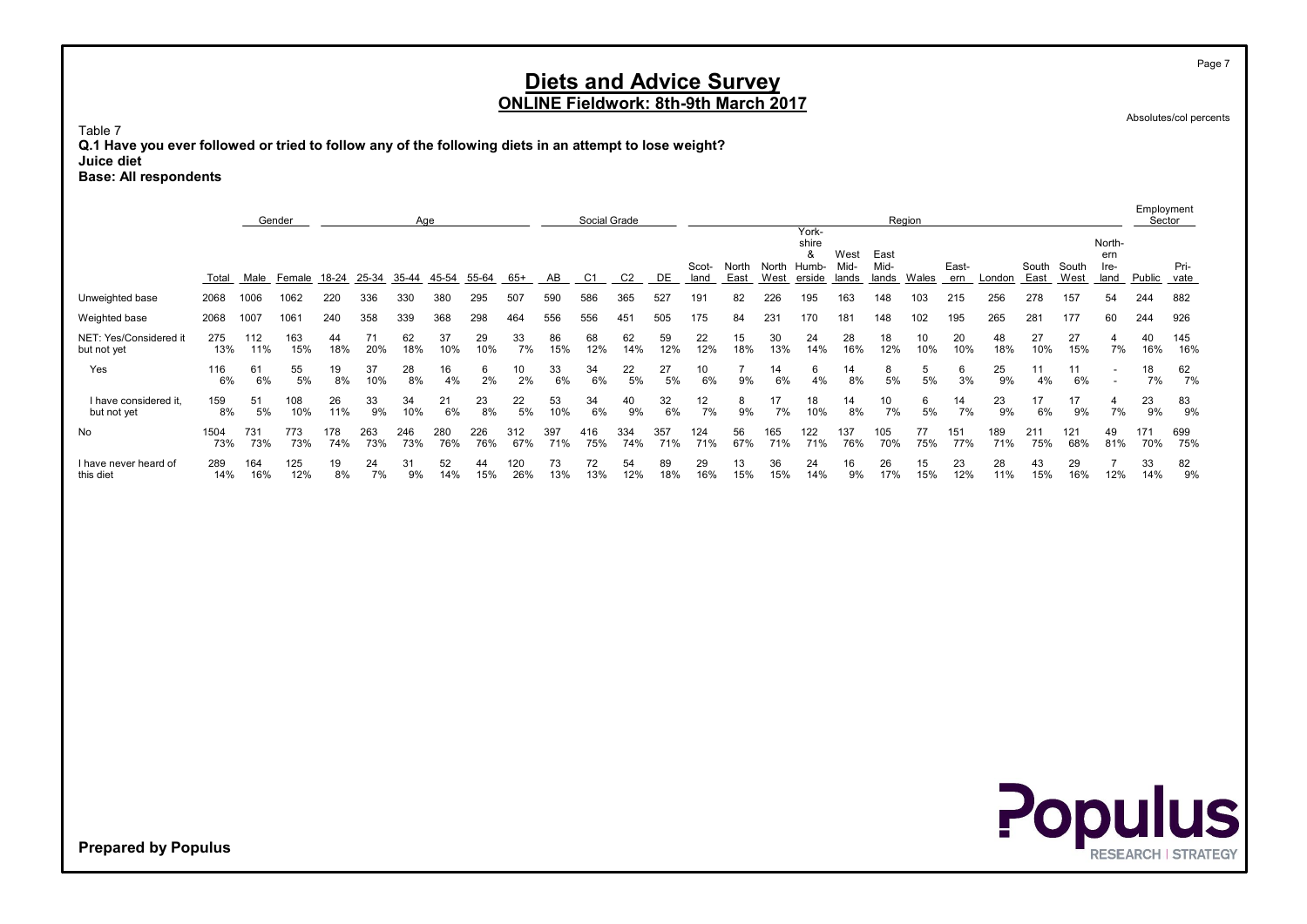Table 8 Q.1 Have you ever followed or tried to follow any of the following diets in an attempt to lose weight? Dopamine diet

Base: All respondents

|                                       |             |            | Gender     |            |            |            | Age        |                          |            |            | Social Grade |                |            |               |                                                      |               |                                         |                       |                       | Region    |              |            |               |               |                               | Employment | Sector       |
|---------------------------------------|-------------|------------|------------|------------|------------|------------|------------|--------------------------|------------|------------|--------------|----------------|------------|---------------|------------------------------------------------------|---------------|-----------------------------------------|-----------------------|-----------------------|-----------|--------------|------------|---------------|---------------|-------------------------------|------------|--------------|
|                                       | Total       | Male       | Female     | 18-24      | 25-34      | 35-44      | 45-54      | 55-64                    | 65+        | AB         | C1           | C <sub>2</sub> | DE         | Scot-<br>land | North<br>East                                        | North<br>West | York-<br>shire<br>୍ୟ<br>Humb-<br>erside | West<br>Mid-<br>lands | East<br>Mid-<br>lands | Wales     | East-<br>ern | London     | South<br>East | South<br>West | North-<br>ern<br>Ire-<br>land | Public     | Pri-<br>vate |
| Unweighted base                       | 2068        | 1006       | 1062       | 220        | 336        | 330        | 380        | 295                      | 507        | 590        | 586          | 365            | 527        | 191           | 82                                                   | 226           | 195                                     | 163                   | 148                   | 103       | 215          | 256        | 278           | 157           | 54                            | 244        | 882          |
| Weighted base                         | 2068        | 1007       | 1061       | 240        | 358        | 339        | 368        | 298                      | 464        | 556        | 556          | 451            | 505        | 175           | 84                                                   | 231           | 170                                     | 181                   | 148                   | 102       | 195          | 265        | 281           | 177           | 60                            | 244        | 926          |
| NET: Yes/Considered it<br>but not yet | 51<br>2%    | 28<br>3%   | 23<br>2%   | 12<br>5%   | 12<br>3%   | 16<br>5%   | 1%         | 1%                       | 1%         | 15<br>3%   | 17<br>3%     | 6<br>1%        | 13<br>2%   | 3<br>2%       | $\overline{\phantom{a}}$<br>$\overline{\phantom{a}}$ | 6<br>3%       | 2%                                      | 6<br>3%               | 3<br>2%               | $1\%$     | 2%           | 12<br>5%   | 9<br>3%       | 3<br>2%       | $\overline{\phantom{a}}$      | 12<br>5%   | 29<br>3%     |
| Yes                                   | 14<br>1%    | 9<br>1%    | 6<br>1%    | 3%         | 3<br>$1\%$ | 1%         |            | $\overline{\phantom{a}}$ |            | 3<br>1%    | 8<br>1%      | 2<br>1%        | $\star$    | 2<br>1%       | $\overline{\phantom{a}}$<br>$\overline{\phantom{a}}$ | 3<br>$1\%$    | $1\%$                                   |                       |                       |           |              | 2%         | 3<br>1%       | $\star$       | $\overline{\phantom{a}}$      | 6<br>2%    | 8<br>1%      |
| I have considered it,<br>but not yet  | 37<br>2%    | 20<br>2%   | 17<br>2%   | 6<br>2%    | 9<br>2%    | 12<br>4%   | 3<br>$1\%$ | 3<br>1%                  | b.<br>1%   | 12<br>2%   | 9<br>2%      | 1%             | 12<br>2%   | 1%            |                                                      | 2%            | 3<br>2%                                 | 5<br>3%               | 3<br>2%               | $1\%$     | 4<br>2%      | 8<br>3%    | 6<br>2%       | 2<br>1%       |                               | 6<br>2%    | 21<br>2%     |
| No                                    | 962<br>47%  | 504<br>50% | 458<br>43% | 120<br>50% | 209<br>58% | 164<br>48% | 174<br>47% | 122<br>41%               | 173<br>37% | 280<br>50% | 266<br>48%   | 216<br>48%     | 200<br>40% | 79<br>46%     | 38<br>45%                                            | 103<br>45%    | 68<br>40%                               | 85<br>47%             | 62<br>41%             | 44<br>43% | 104<br>53%   | 129<br>49% | 140<br>50%    | 79<br>45%     | 32<br>52%                     | 111<br>46% | 487<br>53%   |
| I have never heard of<br>this diet    | 1055<br>51% | 474<br>47% | 580<br>55% | 108<br>45% | 138<br>38% | 160<br>47% | 190<br>52% | 173<br>58%               | 286<br>62% | 261<br>47% | 273<br>49%   | 229<br>51%     | 293<br>58% | 92<br>53%     | 46<br>55%                                            | 121<br>53%    | 99<br>58%                               | 90<br>50%             | 84<br>57%             | 58<br>56% | 87<br>44%    | 123<br>47% | 131<br>47%    | 95<br>54%     | 29<br>48%                     | 121<br>50% | 410<br>44%   |

Prepared by Populus



Page 8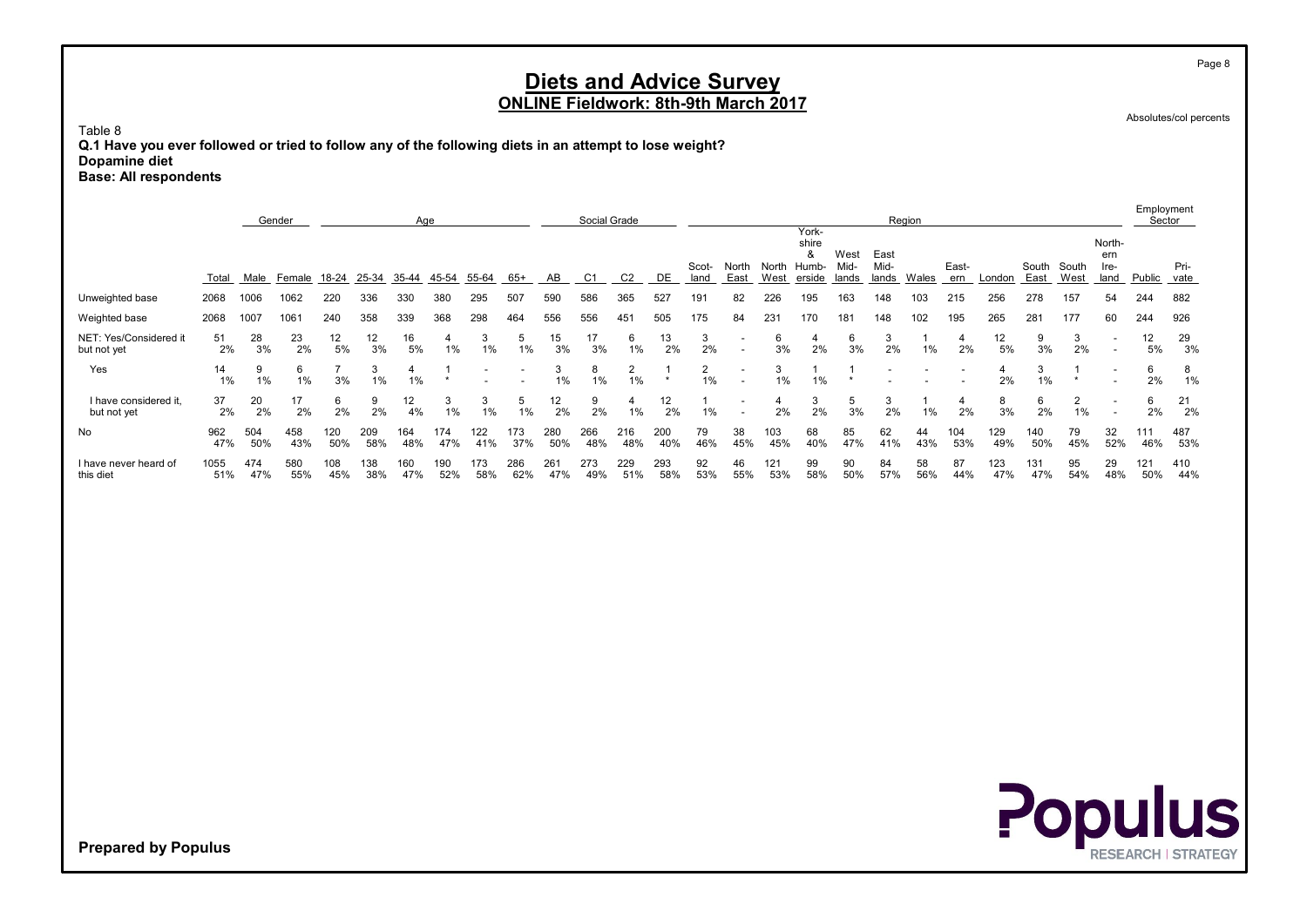Absolutes/col percents

Page 9

Table 9 Q.1 Have you ever followed or tried to follow any of the following diets in an attempt to lose weight? Dairy-free diet Base: All respondents

|                        |       |      | Gender       |     |     | Age         |       |       |       |     | Social Grade   |                |     |               |      |      |                                                          |              |                       | Region         |              |        |                     |      |                               | Employment<br>Sector |              |
|------------------------|-------|------|--------------|-----|-----|-------------|-------|-------|-------|-----|----------------|----------------|-----|---------------|------|------|----------------------------------------------------------|--------------|-----------------------|----------------|--------------|--------|---------------------|------|-------------------------------|----------------------|--------------|
|                        | Total | Male | Female 18-24 |     |     | 25-34 35-44 | 45-54 | 55-64 | $65+$ | AB  | C <sub>1</sub> | C <sub>2</sub> | DE  | Scot-<br>land | East | West | York-<br>shire<br>&<br>North North Humb-<br>erside lands | West<br>Mid- | East<br>Mid-<br>lands | Wales          | East-<br>ern | London | South South<br>East | West | North-<br>ern<br>Ire-<br>land | Public               | Pri-<br>vate |
| Unweighted base        | 2068  | 1006 | 1062         | 220 | 336 | 330         | 380   | 295   | 507   | 590 | 586            | 365            | 527 | 191           | 82   | 226  | 195                                                      | 163          | 148                   | 103            | 215          | 256    | 278                 | 157  | 54                            | 244                  | 882          |
| Weighted base          | 2068  | 1007 | 1061         | 240 | 358 | 339         | 368   | 298   | 464   | 556 | 556            | 451            | 505 | 175           | 84   | 231  | 170                                                      | 181          | 148                   | 102            | 195          | 265    | 281                 | 177  | 60                            | 244                  | 926          |
| NET: Yes/Considered it | 293   | 113  | 180          | 56  | 57  | 53          | 46    | 35    | 46    | 90  | 71             | 57             | 75  | 21            | 10   | 36   | 23                                                       | 24           | 19                    | 6              | 22           | 55     | 42                  | 32   | 3                             | 47                   | 133          |
| but not yet            | 14%   | 11%  | 17%          | 23% | 16% | 16%         | 12%   | 12%   | 10%   | 16% | 13%            | 13%            | 15% | 12%           | 12%  | 15%  | 13%                                                      | 13%          | 13%                   | 6%             | 11%          | 21%    | 15%                 | 18%  | 5%                            | 19%                  | 14%          |
| Yes                    | 141   | 52   | 88           | 32  | 32  | 26          | 23    | 9     | 18    | 46  | 36             | 27             | 33  | 9             | 4    | 17   | 12                                                       | 14           | 6                     | $\overline{4}$ | 14           | 27     | 20                  | 10   | 2                             | 20                   | 64           |
|                        | 7%    | 5%   | 8%           | 13% | 9%  | 8%          | 6%    | 3%    | 4%    | 8%  | 6%             | 6%             | 6%  | 5%            | 5%   | 8%   | 7%                                                       | 8%           | 4%                    | 4%             | 7%           | 10%    | 7%                  | 6%   | 3%                            | 8%                   | 7%           |
| I have considered it,  | 153   | 61   | 92           | 24  | 24  | 27          | 22    | 26    | 29    | 44  | 35             | 30             | 43  | 12            | 6    | 18   | 11                                                       | 10           | 14                    | $\overline{2}$ | 8            | 27     | 22                  | 22   | 2%                            | 27                   | 69           |
| but not yet            | 7%    | 6%   | 9%           | 10% | 7%  | 8%          | 6%    | 9%    | 6%    | 8%  | 6%             | 7%             | 8%  | 7%            | 7%   | 8%   | 6%                                                       | 5%           | 9%                    | 2%             | 4%           | 10%    | 8%                  | 12%  |                               | 11%                  | 7%           |
| No                     | 1585  | 803  | 782          | 170 | 279 | 250         | 292   | 240   | 354   | 426 | 440            | 351            | 368 | 133           | 65   | 171  | 133                                                      | 148          | 111                   | 81             | 159          | 191    | 212                 | 127  | 54                            | 171                  | 741          |
|                        | 77%   | 80%  | 74%          | 71% | 78% | 74%         | 79%   | 81%   | 76%   | 77% | 79%            | 78%            | 73% | 76%           | 77%  | 74%  | 78%                                                      | 82%          | 74%                   | 79%            | 82%          | 72%    | 76%                 | 72%  | 90%                           | 70%                  | 80%          |
| I have never heard of  | 190   | 91   | 99           | 15  | 22  | 36          | 31    | 22    | 64    | 40  | 45             | 43             | 62  | 20            | 10   | 24   | 15                                                       | 8            | 19                    | 15             | 13           | 19     | 26                  | 17   | 3                             | 26                   | 53           |
| this diet              | 9%    | 9%   | 9%           | 6%  | 6%  | 11%         | 8%    | 7%    | 14%   | 7%  | 8%             | 9%             | 12% | 12%           | 12%  | 10%  | 9%                                                       | 4%           | 13%                   | 15%            | 7%           | 7%     | 9%                  | 10%  | 4%                            | 11%                  | 6%           |
|                        |       |      |              |     |     |             |       |       |       |     |                |                |     |               |      |      |                                                          |              |                       |                |              |        |                     |      |                               |                      |              |

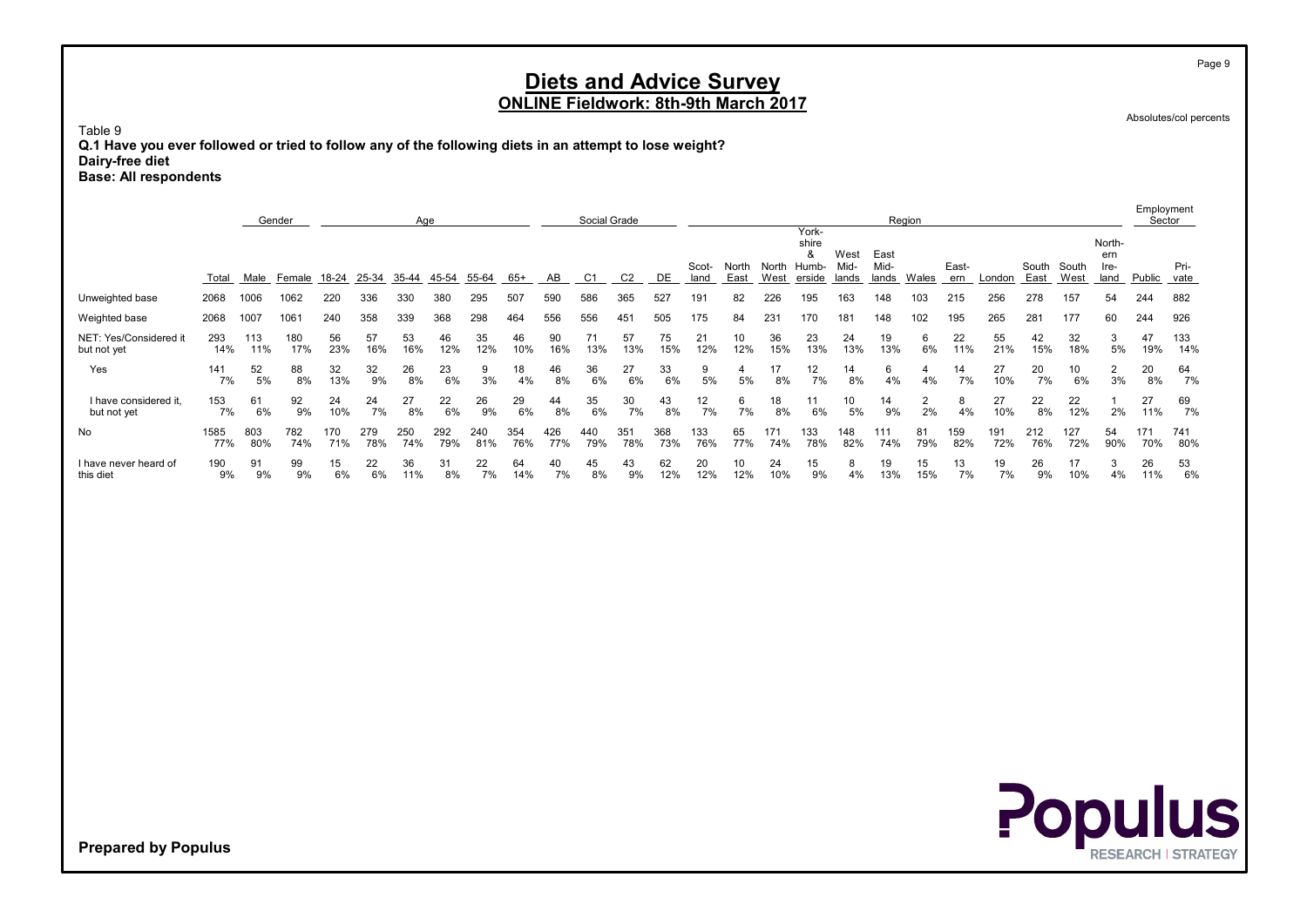Q.1 Have you ever followed or tried to follow any of the following diets in an attempt to lose weight? Gluten-free diet Base: All respondents

Employment Gender <sub>Age</sub> Age Sector Social Grade <u>Communication Social Grade Communications of the Sector Sector Sector Sector</u> York-<br>shire shire **North-**& West East ern Scot- North North Humb- Mid-<br>
1991 - Land East West erside lands lands Wales ern London East West land Public vate Total Male Female 18-24 25-34 35-44 45-54 55-64 65+ AB C1 C2 DE Unweighted base 2068 1006 1062 220 336 330 380 295 507 590 586 365 527 191 82 226 195 163 148 103 215 256 278 157 54 244 882 Weighted base 2068 1007 1061 240 358 339 368 298 464 556 451 505 175 84 231 170 181 148 102 195 265 281 177 60 244 926 NET: Yes/Considered it 274 98 176 42 65 55 43 29 41 83 77 58 56 19 10 31 24 21 15 6 22 46 46 29 5 42 132 but not yet 13% 10% 17% 17% 18% 16% 12% 10% 9% 15% 14% 13% 11% 11% 12% 13% 14% 12% 10% 6% 11% 17% 16% 17% 9% 17% 14% Yes 129 41 87 25 41 24 22 4 13 37 44 29 19 9 4 11 12 12 4 1 15 18 23 17 3 18 71 6% 4% 8% 10% 11% 7% 6% 1% 3% 7% 8% 6% 4% 5% 4% 5% 7% 7% 3% 1% 8% 7% 8% 10% 4% 8% 8% I have considered it, 145 57 88 17 24 31 22 24 27 46 33 29 37 10 6 20 13 9 11 5 7 28 23 12 3 24 61 but not yet 7% 6% 8% 7% 7% 9% 6% 8% 6% 8% 6% 6% 7% 6% 7% 9% 7% 5% 7% 5% 3% 11% 8% 7% 4% 10% 7% No 1656 839 817 186 280 261 300 251 378 448 447 360 402 137 69 180 137 153 118 89 162 202 222 134 53 185 750 80% 83% 77% 77% 78% 77% 82% 84% 81% 81% 80% 80% 80% 79% 82% 78% 80% 85% 79% 87% 83% 76% 79% 76% 88% 76% 81% I have never heard of 138 70 68 12 14 23 25 18 45 26 33 33 47 19 5 20 9 6 16 7 10 17 13 13 2 17 44 this diet 7% 7% 6% 5% 4% 7% 7% 6% 10% 5% 6% 7% 9% 11% 6% 9% 5% 4% 11% 7% 5% 6% 5% 8% 3% 7% 5%

Table 10

Prepared by Populus



Page 10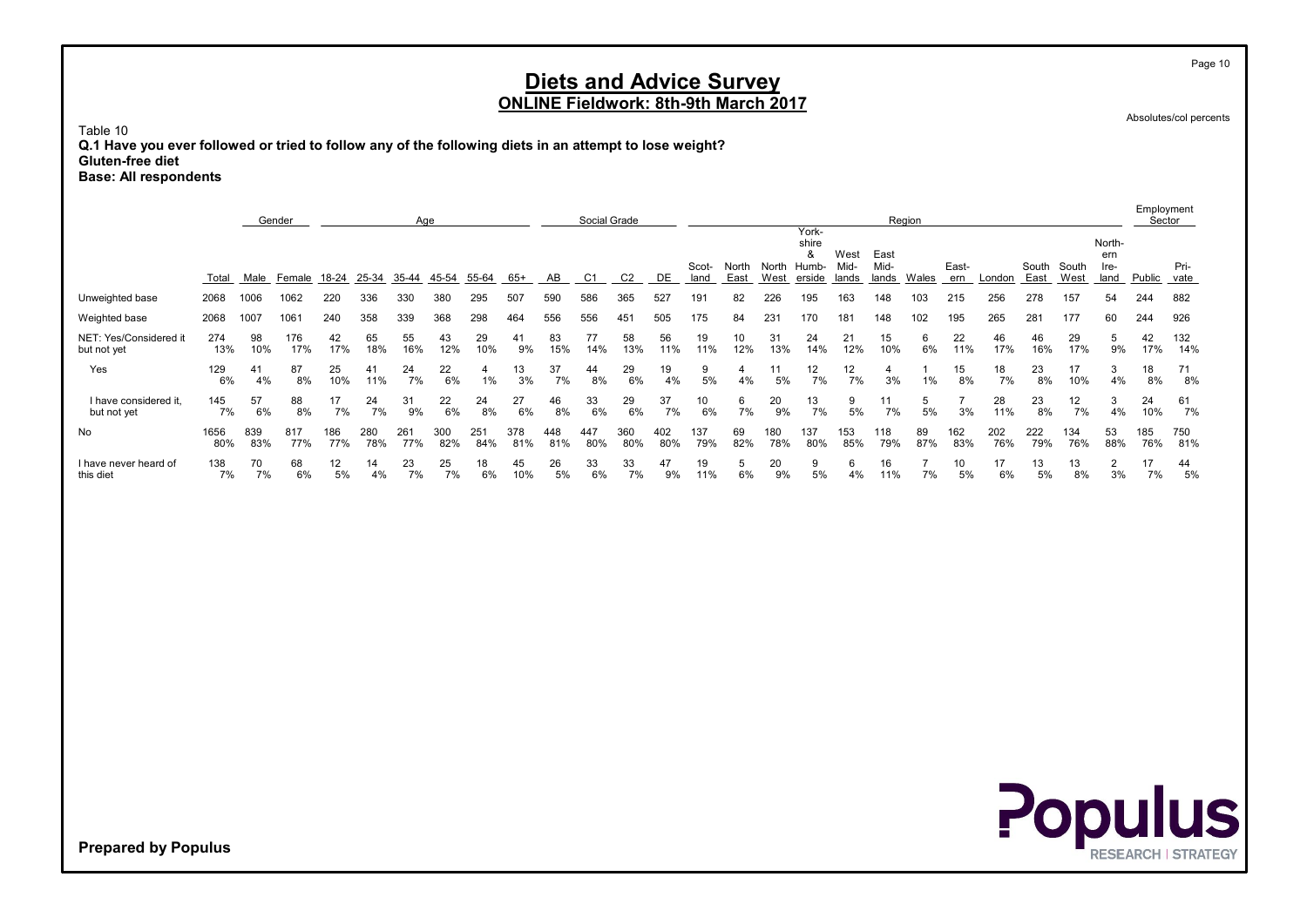Absolutes/col percents

Page 11

Table 11 Q.1 Have you ever followed or tried to follow any of the following diets in an attempt to lose weight? Raw-food diet

Base: All respondents

|                                       |             |            | Gender     |            |            | Age        |             |            |            |            | Social Grade |                |            |            |                      |            |                              |              |                      | Region    |            |            |             |            |                       | Employment | Sector     |
|---------------------------------------|-------------|------------|------------|------------|------------|------------|-------------|------------|------------|------------|--------------|----------------|------------|------------|----------------------|------------|------------------------------|--------------|----------------------|-----------|------------|------------|-------------|------------|-----------------------|------------|------------|
|                                       |             |            |            |            |            |            |             |            |            |            |              |                |            | Scot-      | North                | North      | York-<br>shire<br>&<br>Humb- | West<br>Mid- | East<br>Mid-         |           | East-      |            | South South |            | North-<br>ern<br>Ire- |            | Pri-       |
|                                       | Total       | Male       | Female     | 18-24      | 25-34      | 35-44      | 45-54 55-64 |            | 65+        | AB         | C1           | C <sub>2</sub> | DE         | land       | East                 | West       | erside                       | lands        | lands                | Wales     | ern        | London     | East        | West       | land                  | Public     | vate       |
| Unweighted base                       | 2068        | 1006       | 1062       | 220        | 336        | 330        | 380         | 295        | 507        | 590        | 586          | 365            | 527        | 191        | 82                   | 226        | 195                          | 163          | 148                  | 103       | 215        | 256        | 278         | 157        | 54                    | 244        | 882        |
| Weighted base                         | 2068        | 1007       | 1061       | 240        | 358        | 339        | 368         | 298        | 464        | 556        | 556          | 451            | 505        | 175        | 84                   | 231        | 170                          | 181          | 148                  | 102       | 195        | 265        | 281         | 177        | 60                    | 244        | 926        |
| NET: Yes/Considered it<br>but not yet | 163<br>8%   | 58<br>6%   | 105<br>10% | 26<br>11%  | 39<br>11%  | 38<br>11%  | 21<br>6%    | 18<br>6%   | 21<br>5%   | 44<br>8%   | 35<br>6%     | 37<br>8%       | 47<br>9%   | 10<br>5%   | 9<br>10%             | 24<br>10%  | 13<br>7%                     | 12<br>7%     | 9<br>6%              | 4<br>4%   | 15<br>8%   | 30<br>11%  | 21<br>7%    | 16<br>9%   | 2<br>3%               | 24<br>10%  | 75<br>8%   |
| Yes                                   | 57<br>3%    | 23<br>2%   | 33<br>3%   | 6<br>3%    | 13<br>4%   | 15<br>4%   | 12<br>3%    | 6<br>2%    | 5<br>1%    | 17<br>3%   | 9<br>2%      | 17<br>4%       | 13<br>3%   | 2<br>1%    | $\overline{2}$<br>2% | 8<br>4%    | 4<br>2%                      | 5<br>3%      | $\overline{2}$<br>1% | 2<br>2%   | 5<br>2%    | 8<br>3%    | 8<br>3%     | 11<br>6%   |                       | 8<br>3%    | 29<br>3%   |
| I have considered it.<br>but not yet  | 107<br>5%   | 35<br>3%   | 72<br>7%   | 19<br>8%   | 26<br>7%   | 23<br>7%   | 10<br>3%    | 12<br>4%   | 17<br>4%   | 27<br>5%   | 26<br>5%     | 20<br>4%       | 34<br>7%   | 8<br>4%    | 8%                   | 16<br>7%   | 8<br>5%                      | 8<br>4%      | 4%                   | 2<br>2%   | 10<br>5%   | 21<br>8%   | 13<br>5%    | 4<br>2%    | 2<br>3%               | 15<br>6%   | 46<br>5%   |
| No                                    | 1507<br>73% | 734<br>73% | 773<br>73% | 182<br>76% | 279<br>78% | 244<br>72% | 276<br>75%  | 226<br>76% | 300<br>65% | 417<br>75% | 421<br>76%   | 341<br>76%     | 328<br>65% | 126<br>72% | 61<br>72%            | 158<br>69% | 123<br>72%                   | 138<br>77%   | 106<br>71%           | 81<br>79% | 150<br>77% | 188<br>71% | 206<br>73%  | 124<br>70% | 46<br>76%             | 174<br>71% | 714<br>77% |
| I have never heard of<br>this diet    | 398<br>19%  | 215<br>21% | 183<br>17% | 33<br>14%  | 39<br>11%  | 58<br>17%  | 70<br>19%   | 54<br>18%  | 142<br>31% | 95<br>17%  | 100<br>18%   | 72<br>16%      | 130<br>26% | 39<br>22%  | 15<br>17%            | 49<br>21%  | 35<br>20%                    | 30<br>17%    | 34<br>23%            | 17<br>17% | 29<br>15%  | 48<br>18%  | 54<br>19%   | 37<br>21%  | 12<br>20%             | 47<br>19%  | 137<br>15% |
|                                       |             |            |            |            |            |            |             |            |            |            |              |                |            |            |                      |            |                              |              |                      |           |            |            |             |            |                       |            |            |
|                                       |             |            |            |            |            |            |             |            |            |            |              |                |            |            |                      |            |                              |              |                      |           |            |            |             |            |                       |            |            |
|                                       |             |            |            |            |            |            |             |            |            |            |              |                |            |            |                      |            |                              |              |                      |           |            |            |             |            |                       |            |            |
|                                       |             |            |            |            |            |            |             |            |            |            |              |                |            |            |                      |            |                              |              |                      |           |            |            |             |            |                       |            |            |

**Populus**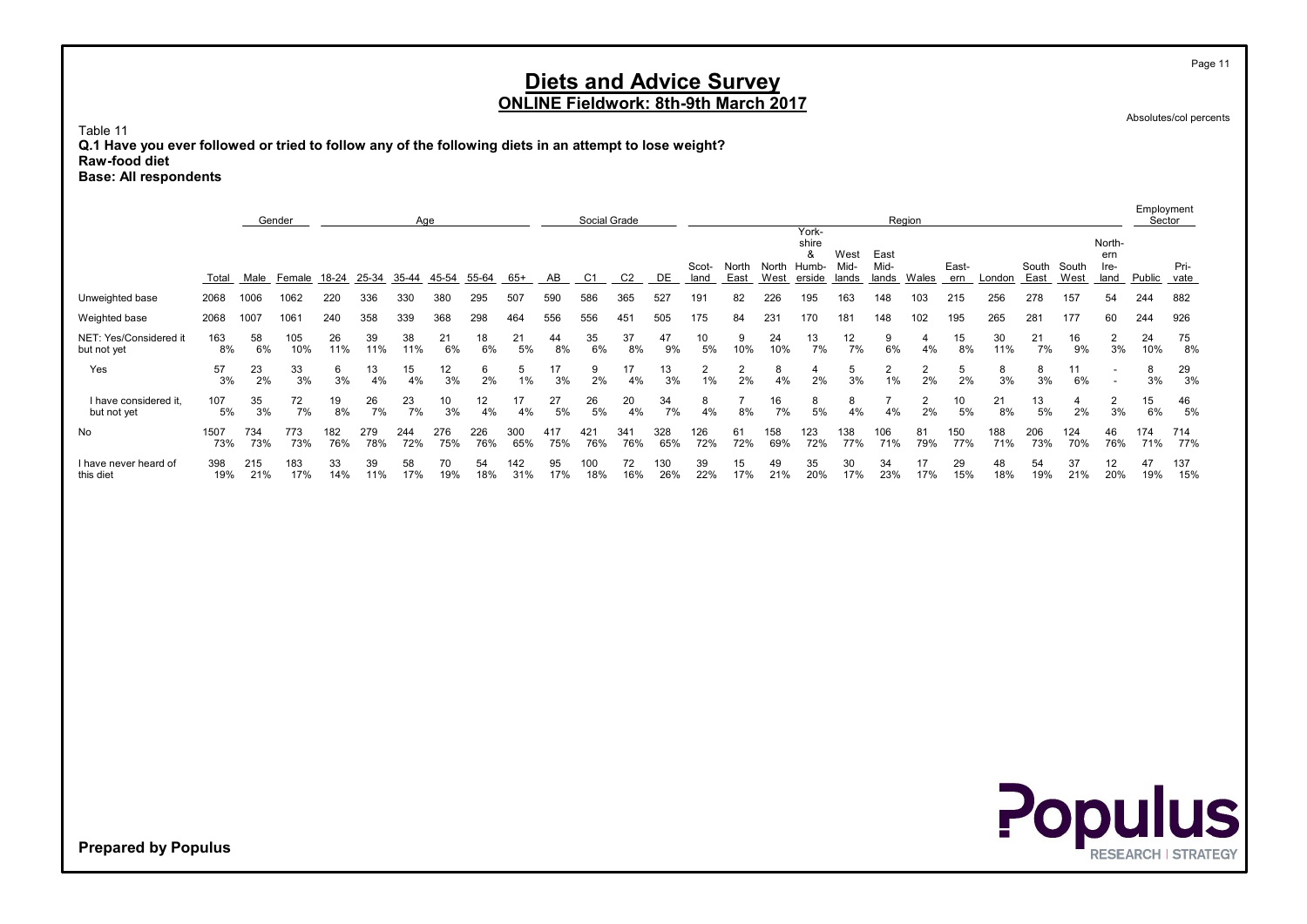Table 12 Q.1 Have you ever followed or tried to follow any of the following diets in an attempt to lose weight? Dukan diet

Base: All respondents

|                                       |             |            | Gender     |            |            |            | Age        |            |            |            | Social Grade |            |            |               |               |               |                                        |                       |                       | Region    |              |            |               |               |                               | Employment | Sector       |
|---------------------------------------|-------------|------------|------------|------------|------------|------------|------------|------------|------------|------------|--------------|------------|------------|---------------|---------------|---------------|----------------------------------------|-----------------------|-----------------------|-----------|--------------|------------|---------------|---------------|-------------------------------|------------|--------------|
|                                       | Total       | Male       | Female     | 18-24      | 25-34      | 35-44      | 45-54      | 55-64      | $65+$      | AB         | C1           | C2         | DE         | Scot-<br>land | North<br>East | North<br>West | York-<br>shire<br>ă<br>Humb-<br>erside | West<br>Mid-<br>lands | East<br>Mid-<br>lands | Wales     | East-<br>ern | London     | South<br>East | South<br>West | North-<br>ern<br>Ire-<br>land | Public     | Pri-<br>vate |
| Unweighted base                       | 2068        | 1006       | 1062       | 220        | 336        | 330        | 380        | 295        | 507        | 590        | 586          | 365        | 527        | 191           | 82            | 226           | 195                                    | 163                   | 148                   | 103       | 215          | 256        | 278           | 157           | 54                            | 244        | 882          |
| Weighted base                         | 2068        | 1007       | 1061       | 240        | 358        | 339        | 368        | 298        | 464        | 556        | 556          | 451        | 505        | 175           | 84            | 231           | 170                                    | 181                   | 148                   | 102       | 195          | 265        | 281           | 177           | 60                            | 244        | 926          |
| NET: Yes/Considered it<br>but not yet | 107<br>5%   | 37<br>4%   | 70<br>7%   | 20<br>8%   | 22<br>6%   | 27<br>8%   | 13<br>4%   | 8<br>3%    | 17<br>4%   | 32<br>6%   | 31<br>6%     | 22<br>5%   | 22<br>4%   | 10<br>5%      | 4<br>5%       | 17<br>7%      | 9<br>5%                                | 11<br>6%              | 6<br>4%               | 4<br>4%   | 4%           | 18<br>7%   | 11<br>4%      | 11<br>6%      |                               | 20<br>8%   | 53<br>6%     |
| Yes                                   | 37<br>2%    | 12<br>1%   | 25<br>2%   | 3%         | 2%         | 10<br>3%   | 1%         | 3<br>1%    | 6<br>$1\%$ | 11<br>2%   | 14<br>2%     | 9<br>2%    | 3<br>$1\%$ | 3<br>1%       |               | 8<br>3%       | 1%                                     | 2%                    | 3<br>2%               | 2<br>2%   |              | 6<br>2%    | 3<br>1%       | 4%            |                               | 8<br>3%    | 21<br>2%     |
| I have considered it,<br>but not yet  | 70<br>3%    | 25<br>2%   | 45<br>4%   | 13<br>6%   | 14<br>4%   | 17<br>5%   | 3%         | 5<br>2%    | 2%         | 21<br>4%   | 17<br>3%     | 13<br>3%   | 19<br>4%   | 4%            | 5%            | 9<br>4%       | 8<br>5%                                | 6<br>4%               | 3<br>2%               | 2<br>2%   | 4%           | 12<br>5%   | 8<br>3%       | 3<br>2%       | $\overline{\phantom{a}}$      | 12<br>5%   | 32<br>3%     |
| No                                    | 1057<br>51% | 520<br>52% | 537<br>51% | 122<br>51% | 217<br>61% | 170<br>50% | 201<br>54% | 144<br>48% | 204<br>44% | 308<br>55% | 283<br>51%   | 245<br>54% | 221<br>44% | 87<br>50%     | 42<br>50%     | 113<br>49%    | 84<br>49%                              | 96<br>53%             | 60<br>41%             | 45<br>44% | 109<br>56%   | 146<br>55% | 150<br>53%    | 92<br>52%     | 33<br>54%                     | 119<br>49% | 523<br>56%   |
| I have never heard of<br>this diet    | 904<br>44%  | 450<br>45% | 454<br>43% | 99<br>41%  | 120<br>33% | 142<br>42% | 154<br>42% | 146<br>49% | 243<br>52% | 216<br>39% | 242<br>44%   | 184<br>41% | 262<br>52% | 78<br>45%     | 37<br>44%     | 100<br>44%    | 78<br>46%                              | 74<br>41%             | 82<br>55%             | 53<br>52% | 78<br>40%    | 101<br>38% | 120<br>43%    | 74<br>42%     | 28<br>46%                     | 105<br>43% | 350<br>38%   |

Absolutes/col percents



Prepared by Populus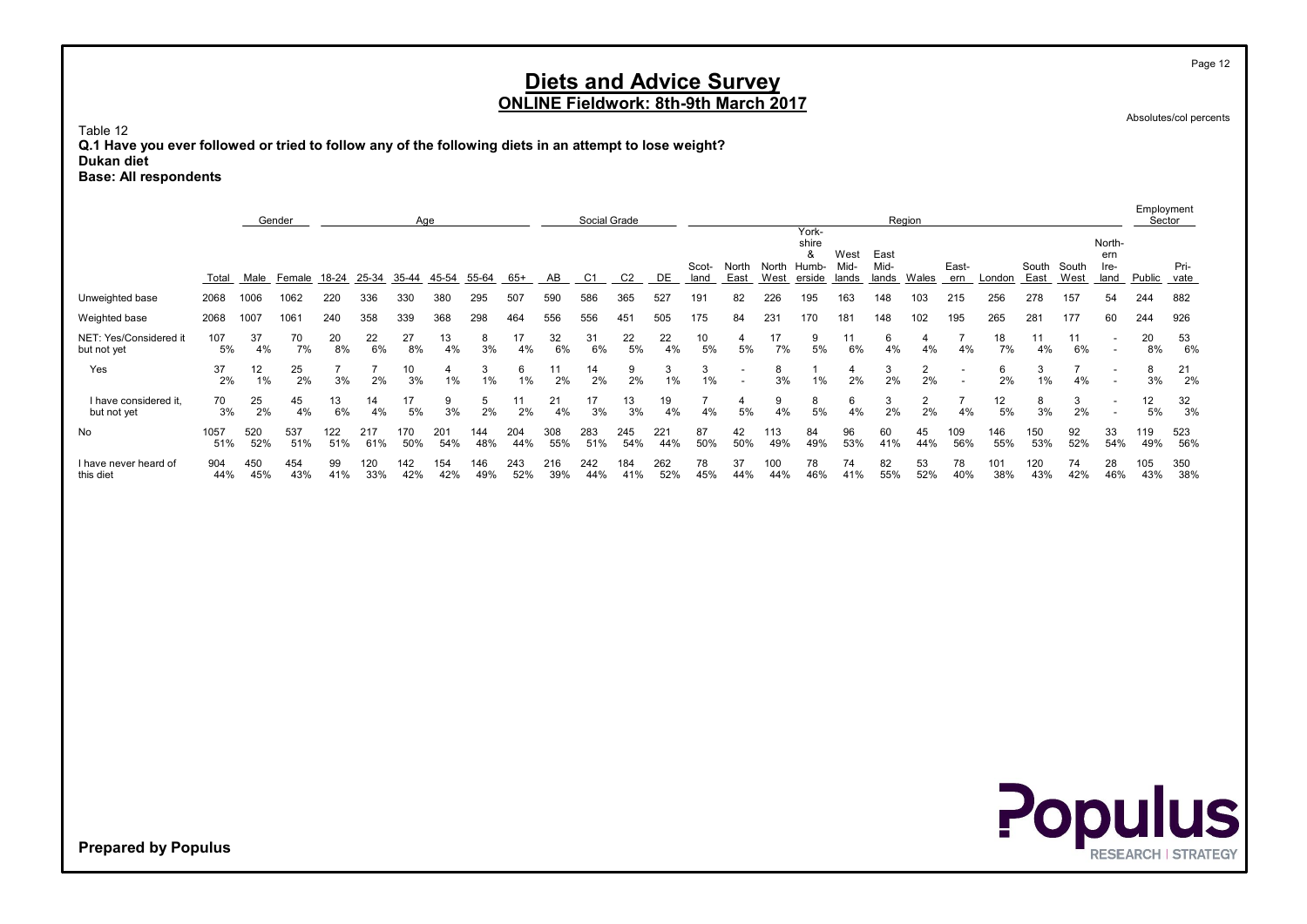Absolutes/col percents

Page 13

Table 13 Q.2 To what extent would you trust each of the following for advice on diet and nutrition? Summary Table

Base: All respondents

|                                      |        | GP           | Dietitian    | Nutritionist | Nutritional<br>Therapist | Healthy eating<br>blogger | TV Chef      | Personal<br>Trainer or<br>fitness<br>instructor | Newspaper /<br>Magazine | Friends and<br>Family |
|--------------------------------------|--------|--------------|--------------|--------------|--------------------------|---------------------------|--------------|-------------------------------------------------|-------------------------|-----------------------|
| Unweighted base                      |        | 2068         | 2068         | 2068         | 2068                     | 2068                      | 2068         | 2068                                            | 2068                    | 2068                  |
| Weighted base                        |        | 2068         | 2068         | 2068         | 2068                     | 2068                      | 2068         | 2068                                            | 2068                    | 2068                  |
| <b>NET: Trust</b>                    |        | 1763<br>85%  | 1691<br>82%  | 1651<br>80%  | 1353<br>65%              | 518<br>25%                | 728<br>35%   | 1205<br>58%                                     | 462<br>22%              | 1229<br>59%           |
| Completely trust                     | $(+2)$ | 914<br>44%   | 880<br>43%   | 798<br>39%   | 555<br>27%               | 51<br>2%                  | 97<br>5%     | 286<br>14%                                      | 38<br>2%                | 323<br>16%            |
| Trust a little                       | $(+1)$ | 849<br>41%   | 811<br>39%   | 853<br>41%   | 798<br>39%               | 466<br>23%                | 630<br>30%   | 919<br>44%                                      | 424<br>21%              | 905<br>44%            |
| Neither trust nor<br>distrust        | (0)    | 221<br>11%   | 250<br>12%   | 290<br>14%   | 426<br>21%               | 823<br>40%                | 856<br>41%   | 574<br>28%                                      | 894<br>43%              | 657<br>32%            |
| Distrust a little                    | $(-1)$ | 42<br>2%     | 43<br>2%     | 44<br>2%     | 76<br>4%                 | 381<br>18%                | 282<br>14%   | 124<br>6%                                       | 422<br>20%              | 92<br>4%              |
| Completely dis-<br>trust             | $(-2)$ | 21<br>1%     | 28<br>1%     | 29<br>1%     | 22<br>1%                 | 218<br>11%                | 129<br>6%    | 61<br>3%                                        | 222<br>11%              | 33<br>2%              |
| NET: Distrust                        |        | 64<br>3%     | 71<br>3%     | 73<br>4%     | 99<br>5%                 | 599<br>29%                | 411<br>20%   | 186<br>9%                                       | 644<br>31%              | 125<br>6%             |
| Don't know                           |        | 20<br>1%     | 56<br>3%     | 54<br>3%     | 190<br>9%                | 129<br>6%                 | 74<br>4%     | 104<br>5%                                       | 68<br>3%                | 57<br>3%              |
| Mean                                 |        | 1.27         | 1.23         | 1.17         | 0.95                     | $-0.13$                   | 0.14         | 0.63                                            | $-0.18$                 | 0.69                  |
| Standard deviation<br>Standard error |        | 0.81<br>0.02 | 0.85<br>0.02 | 0.85<br>0.02 | 0.89<br>0.02             | 0.99<br>0.02              | 0.94<br>0.02 | 0.92<br>0.02                                    | 0.95<br>0.02            | 0.85<br>0.02          |

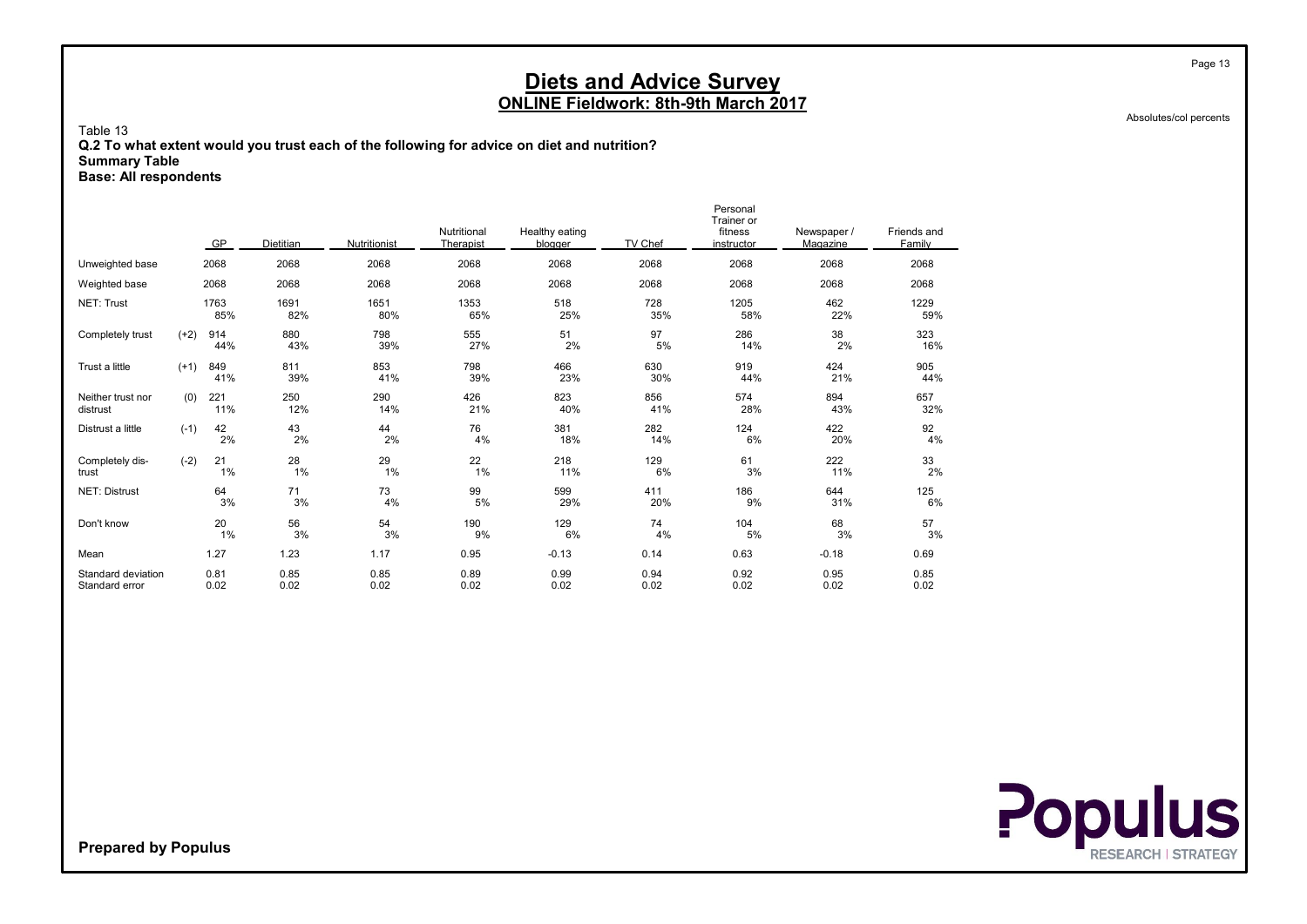Absolutes/col percents

Page 14

Table 14

Q.2 To what extent would you trust each of the following for advice on diet and nutrition?

GP

Base: All respondents

|                                      |        |              |              | Gender       |              |             | Age                  |              |                      |                      |              | Social Grade |                |              |               |               |                      |                                        |                       |                       | Region               |              |              |               |               |                               | Employment<br>Sector |              |
|--------------------------------------|--------|--------------|--------------|--------------|--------------|-------------|----------------------|--------------|----------------------|----------------------|--------------|--------------|----------------|--------------|---------------|---------------|----------------------|----------------------------------------|-----------------------|-----------------------|----------------------|--------------|--------------|---------------|---------------|-------------------------------|----------------------|--------------|
|                                      |        | Total        | Male         | Female       | 18-24        | 25-34       | 35-44                | 45-54        | 55-64                | 65+                  | AB           | C1           | C <sub>2</sub> | DE.          | Scot-<br>land | North<br>East | North<br>West        | York-<br>shire<br>&<br>Humb-<br>erside | West<br>Mid-<br>lands | East<br>Mid-<br>lands | Wales                | East-<br>ern | London       | South<br>East | South<br>West | North-<br>ern<br>Ire-<br>land | Public               | Pri-<br>vate |
| Unweighted base                      |        | 2068         | 1006         | 1062         | 220          | 336         | 330                  | 380          | 295                  | 507                  | 590          | 586          | 365            | 527          | 191           | 82            | 226                  | 195                                    | 163                   | 148                   | 103                  | 215          | 256          | 278           | 157           | 54                            | 244                  | 882          |
| Weighted base                        |        | 2068         | 1007         | 1061         | 240          | 358         | 339                  | 368          | 298                  | 464                  | 556          | 556          | 451            | 505          | 175           | 84            | 231                  | 170                                    | 181                   | 148                   | 102                  | 195          | 265          | 281           | 177           | 60                            | 244                  | 926          |
| <b>NET: Trust</b>                    |        | 1763<br>85%  | 857<br>85%   | 907<br>85%   | 195<br>81%   | 272<br>76%  | 278<br>82%           | 331<br>90%   | 269<br>90%           | 418<br>90%           | 494<br>89%   | 472<br>85%   | 378<br>84%     | 419<br>83%   | 156<br>89%    | 73<br>87%     | 201<br>87%           | 146<br>86%                             | 149<br>83%            | 131<br>88%            | 89<br>87%            | 168<br>86%   | 215<br>81%   | 240<br>85%    | 140<br>80%    | 55<br>91%                     | 212<br>87%           | 774<br>84%   |
| Completely trust                     | $(+2)$ | 914<br>44%   | 463<br>46%   | 451<br>43%   | 104<br>43%   | 124<br>35%  | 147<br>43%           | 180<br>49%   | 133<br>45%           | 226<br>49%           | 248<br>45%   | 255<br>46%   | 178<br>40%     | 232<br>46%   | 88<br>50%     | 38<br>45%     | 106<br>46%           | 79<br>46%                              | 82<br>45%             | 61<br>41%             | 52<br>50%            | 89<br>46%    | 106<br>40%   | 115<br>41%    | 68<br>39%     | 31<br>51%                     | 118<br>48%           | 387<br>42%   |
| Trust a little                       | $(+1)$ | 849<br>41%   | 393<br>39%   | 456<br>43%   | 92<br>38%    | 148<br>41%  | 131<br>39%           | 152<br>41%   | 136<br>46%           | 191<br>41%           | 246<br>44%   | 217<br>39%   | 200<br>44%     | 187<br>37%   | 68<br>39%     | 35<br>41%     | 96<br>41%            | 67<br>39%                              | 67<br>37%             | 70<br>47%             | 37<br>36%            | 79<br>41%    | 109<br>41%   | 125<br>45%    | 72<br>41%     | 24<br>40%                     | 94<br>38%            | 387<br>42%   |
| Neither trust nor<br>distrust        | (0)    | 221<br>11%   | 111<br>11%   | 110<br>10%   | 31<br>13%    | 56<br>16%   | 46<br>14%            | 29<br>8%     | 23<br>8%             | 36<br>8%             | 41<br>7%     | 56<br>10%    | 55<br>12%      | 68<br>14%    | 14<br>8%      | 8<br>10%      | 26<br>11%            | 17<br>10%                              | 24<br>13%             | 13<br>9%              | 10<br>10%            | 14<br>7%     | 34<br>13%    | 26<br>9%      | 31<br>18%     | 7%                            | 22<br>9%             | 110<br>12%   |
| Distrust a little                    | $(-1)$ | 42<br>2%     | 18<br>2%     | 25<br>2%     | 5<br>2%      | 16<br>5%    | 10<br>3%             | 1%           | 3<br>1%              | 5<br>1%              | 9<br>2%      | 16<br>3%     | 8<br>2%        | 9<br>2%      | 3<br>2%       | 1%            |                      | 3<br>2%                                | 6<br>3%               | 2<br>1%               | 1%                   | 4%           | 6<br>2%      | 8<br>3%       | 3<br>2%       | 1%                            | 5<br>2%              | 21<br>2%     |
| Completely dis-<br>trust             | $(-2)$ | 21<br>1%     | 13<br>1%     | 8<br>1%      | 3%           | 1%          | $\overline{2}$<br>1% | 3<br>1%      |                      | 4<br>1%              | 6<br>1%      | 6<br>1%      | 6<br>1%        | 4<br>1%      | $1\%$         |               |                      |                                        | 1%                    | $\star$               | 1%                   | 5<br>3%      | 5<br>2%      | 6<br>2%       | 1%            |                               | $\overline{2}$<br>1% | 12<br>1%     |
| <b>NET: Distrust</b>                 |        | 64<br>3%     | 31<br>3%     | 33<br>3%     | 12<br>5%     | 21<br>6%    | 12<br>3%             | 2%           | 4<br>1%              | 8<br>2%              | 14<br>3%     | 22<br>4%     | 14<br>3%       | 13<br>3%     | 2%            | 1%            | $\overline{2}$<br>1% | 3<br>2%                                | 4%                    | 2<br>2%               | $\overline{2}$<br>2% | 12<br>6%     | 11<br>4%     | 14<br>5%      | 2%            | 1%                            | 8<br>3%              | 34<br>4%     |
| Don't know                           |        | 20<br>1%     | 8<br>1%      | 12<br>1%     | 2<br>1%      | 9<br>2%     | 3<br>1%              | $\star$      | $\overline{2}$<br>1% | $\overline{2}$<br>1% | 6<br>1%      | 6<br>$1\%$   | 3<br>1%        | 5<br>1%      | $\star$       | 2%            | $\overline{2}$<br>1% | 4<br>2%                                | 1%                    | 2<br>1%               | $\overline{2}$<br>2% | $1\%$        | 2%           | 2<br>1%       | 1%            |                               | 3<br>1%              | 9<br>1%      |
| Mean                                 |        | 1.27         | .28          | 1.26         | 1.18         | 1.06        | 1.23                 | 1.36         | 1.34                 | 1.37                 | .31          | 1.27         | 1.20           | 1.27         | .37           | 1.33          | 1.33                 | .33                                    | 1.24                  | 1.29                  | 1.37                 | 1.23         | 1.17         | 1.20          | 1.16          | 1.41                          | 1.32                 | 1.22         |
| Standard deviation<br>Standard error |        | 0.81<br>0.02 | 0.83<br>0.03 | 0.80<br>0.02 | 0.94<br>0.06 | 0.9<br>0.05 | 0.83<br>0.05         | 0.75<br>0.04 | 0.69<br>0.04         | 0.74<br>0.03         | 0.77<br>0.03 | 0.84<br>0.04 | 0.82<br>0.04   | 0.82<br>0.04 | 0.76<br>0.06  | 0.72<br>0.08  | 0.71<br>0.05         | 0.74<br>0.05                           | 0.85<br>0.07          | 0.72<br>0.06          | 0.77<br>0.08         | 0.93<br>0.06 | 0.88<br>0.06 | 0.87<br>0.05  | 0.82<br>0.07  | 0.69<br>0.09                  | 0.81<br>0.05         | 0.84<br>0.03 |

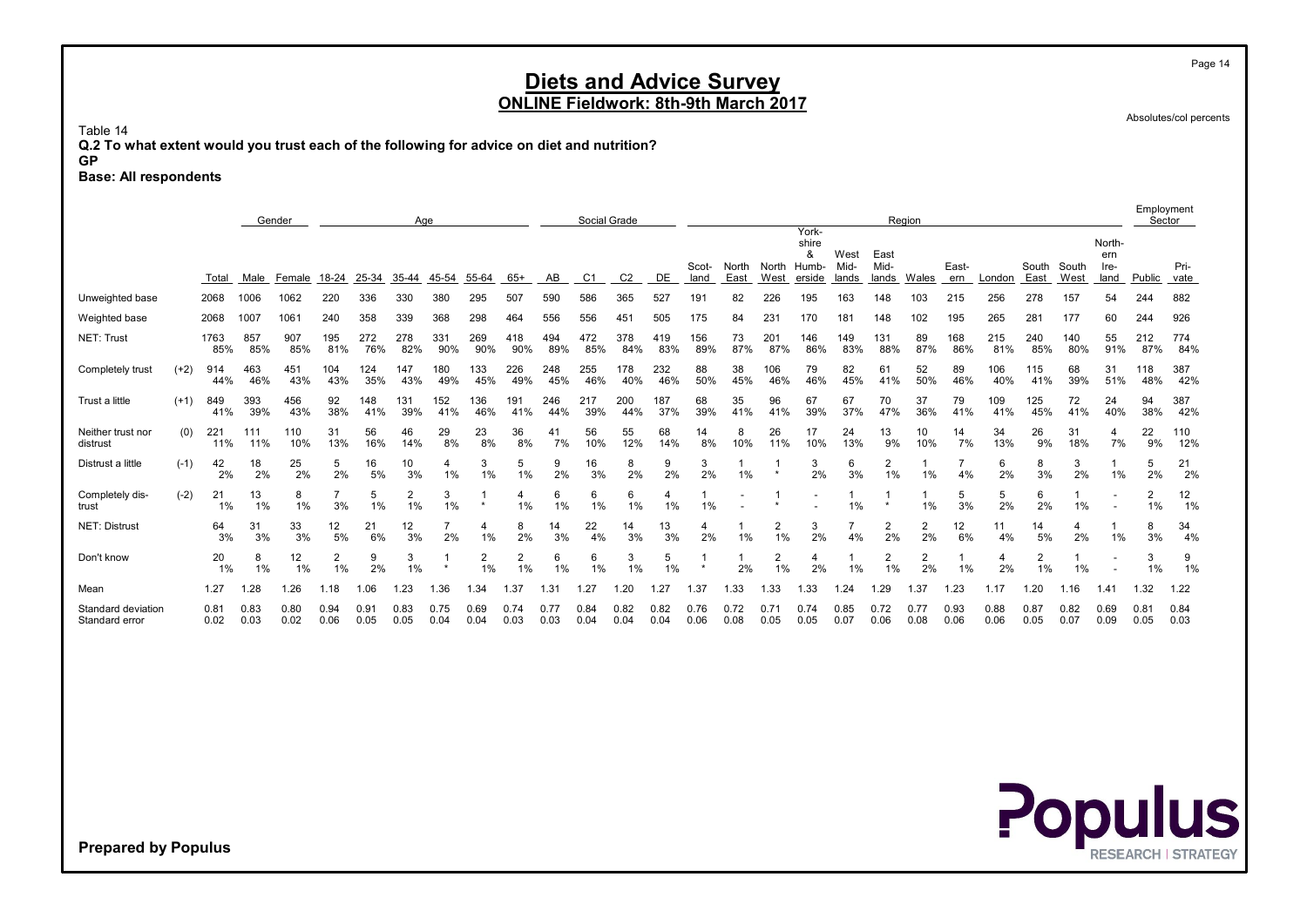Absolutes/col percents

Page 15

Table 15

Q.2 To what extent would you trust each of the following for advice on diet and nutrition? Dietitian

Base: All respondents

|                                      |        |              | Gender       |              |              |              | Age                  |              |                      |              |              | Social Grade |                |              |               |                      |               |                                        |                       |                       | Region       |              |              |               |               |                               | Employment<br>Sector |              |
|--------------------------------------|--------|--------------|--------------|--------------|--------------|--------------|----------------------|--------------|----------------------|--------------|--------------|--------------|----------------|--------------|---------------|----------------------|---------------|----------------------------------------|-----------------------|-----------------------|--------------|--------------|--------------|---------------|---------------|-------------------------------|----------------------|--------------|
|                                      |        | Total        | Male         | Female       | 18-24        | 25-34        | 35-44                | 45-54        | 55-64                | $65+$        | AB           | C1           | C <sub>2</sub> | DE           | Scot-<br>land | North<br>East        | North<br>West | York-<br>shire<br>&<br>Humb-<br>erside | West<br>Mid-<br>lands | East<br>Mid-<br>lands | Wales        | East-<br>ern | London       | South<br>East | South<br>West | North-<br>ern<br>Ire-<br>land | Public               | Pri-<br>vate |
| Unweighted base                      |        | 2068         | 1006         | 1062         | 220          | 336          | 330                  | 380          | 295                  | 507          | 590          | 586          | 365            | 527          | 191           | 82                   | 226           | 195                                    | 163                   | 148                   | 103          | 215          | 256          | 278           | 157           | 54                            | 244                  | 882          |
| Weighted base                        |        | 2068         | 1007         | 1061         | 240          | 358          | 339                  | 368          | 298                  | 464          | 556          | 556          | 451            | 505          | 175           | 84                   | 231           | 170                                    | 181                   | 148                   | 102          | 195          | 265          | 281           | 177           | 60                            | 244                  | 926          |
| NET: Trust                           |        | 1691<br>82%  | 785<br>78%   | 906<br>85%   | 193<br>80%   | 265<br>74%   | 269<br>79%           | 310<br>84%   | 260<br>87%           | 394<br>85%   | 464<br>83%   | 455<br>82%   | 372<br>83%     | 401<br>79%   | 141<br>81%    | 75<br>89%            | 208<br>90%    | 134<br>79%                             | 141<br>78%            | 120<br>81%            | 83<br>81%    | 164<br>84%   | 208<br>79%   | 216<br>77%    | 145<br>82%    | 56<br>93%                     | 199<br>82%           | 732<br>79%   |
| Completely trust                     | $(+2)$ | 880<br>43%   | 386<br>38%   | 494<br>47%   | 112<br>47%   | 127<br>35%   | 138<br>41%           | 168<br>46%   | 127<br>42%           | 208<br>45%   | 245<br>44%   | 236<br>42%   | 184<br>41%     | 215<br>43%   | 88<br>51%     | 34<br>40%            | 100<br>43%    | 79<br>47%                              | 76<br>42%             | 58<br>39%             | 44<br>43%    | 88<br>45%    | 106<br>40%   | 99<br>35%     | 77<br>44%     | 30<br>50%                     | 117<br>48%           | 356<br>38%   |
| Trust a little                       | $(+1)$ | 811<br>39%   | 399<br>40%   | 412<br>39%   | 81<br>34%    | 138<br>39%   | 131<br>39%           | 142<br>38%   | 133<br>45%           | 186<br>40%   | 219<br>39%   | 219<br>39%   | 188<br>42%     | 186<br>37%   | 53<br>31%     | 41<br>49%            | 107<br>47%    | 55<br>32%                              | 65<br>36%             | 62<br>42%             | 39<br>38%    | 76<br>39%    | 102<br>39%   | 118<br>42%    | 68<br>38%     | 25<br>42%                     | 82<br>34%            | 376<br>41%   |
| Neither trust nor<br>distrust        | (0)    | 250<br>12%   | 145<br>14%   | 104<br>10%   | 28<br>12%    | 50<br>14%    | 53<br>16%            | 46<br>12%    | 24<br>8%             | 48<br>10%    | 59<br>11%    | 65<br>12%    | 49<br>11%      | 76<br>15%    | 22<br>13%     | 6<br>7%              | 14<br>6%      | 26<br>15%                              | 27<br>15%             | 19<br>13%             | 14<br>14%    | 17<br>9%     | 37<br>14%    | 43<br>15%     | 22<br>12%     | 2<br>3%                       | 31<br>13%            | 123<br>13%   |
| Distrust a little                    | $(-1)$ | 43<br>2%     | 31<br>3%     | 12<br>1%     | 2%           | 23<br>6%     | 6<br>2%              | 3<br>1%      | $\overline{2}$<br>1% | 5<br>1%      | 12<br>2%     | 9<br>2%      | 13<br>3%       | 8<br>2%      | 5<br>3%       | 1%                   |               |                                        | 4<br>2%               | 5<br>4%               | 3<br>3%      | 6<br>3%      | 6<br>2%      | 5<br>2%       | 4<br>2%       | 2<br>3%                       | 8<br>3%              | 26<br>3%     |
| Completely dis-<br>trust             | $(-2)$ | 28<br>1%     | 21<br>2%     | 1%           | 3%           | 5<br>1%      | $\overline{2}$<br>1% | 3<br>1%      | 3<br>1%              | 1%           | 10<br>2%     | $1\%$        | 6<br>1%        | 8<br>2%      | 1%            |                      | 3<br>1%       | $\overline{2}$<br>1%                   | 4<br>2%               | 1%                    |              | 3<br>1%      | 5<br>2%      | 2%            | 1%            | 1%                            | $\overline{2}$<br>1% | 15<br>2%     |
| <b>NET: Distrust</b>                 |        | 71<br>3%     | 51<br>5%     | 20<br>2%     | 11<br>5%     | 28<br>8%     | 9<br>3%              | 2%           | 5<br>2%              | 12<br>3%     | 22<br>4%     | 13<br>2%     | 19<br>4%       | 16<br>3%     | 6<br>4%       | 1%                   | 4<br>2%       | 3<br>2%                                | 9<br>5%               | 6<br>4%               | 3<br>3%      | 9<br>4%      | 11<br>4%     | 12<br>4%      | 5<br>3%       | 3<br>5%                       | 9<br>4%              | 41<br>4%     |
| Don't know                           |        | 56<br>3%     | 25<br>2%     | 31<br>3%     | 8<br>3%      | 15<br>4%     | 8<br>2%              | 6<br>2%      | 9<br>3%              | 11<br>2%     | 12<br>2%     | 23<br>4%     | 10<br>2%       | 12<br>2%     | 5<br>3%       | $\overline{2}$<br>3% | 5<br>2%       | 8<br>4%                                | 4<br>2%               | 3<br>2%               | 3<br>2%      | 5<br>3%      | 8<br>3%      | 10<br>4%      | 5<br>3%       |                               | 5<br>2%              | 30<br>3%     |
| Mean                                 |        | 1.23         | 1.12         | 1.33         | 1.24         | .05          | .20                  | .29          | 1.31                 | .29          | 1.24         | 1.26         | 1.21           | 1.20         | .31           | 1.31                 | 1.34          | .27                                    | .15                   | 1.17                  | 1.25         | 1.27         | 1.16         | 1.10          | .26           | 1.37                          | 1.28                 | 1.15         |
| Standard deviation<br>Standard error |        | 0.85<br>0.02 | 0.92<br>0.03 | 0.76<br>0.02 | 0.95<br>0.06 | 0.96<br>0.05 | 0.82<br>0.05         | 0.79<br>0.04 | 0.75<br>0.04         | 0.81<br>0.04 | 0.87<br>0.04 | 0.80<br>0.03 | 0.85<br>0.05   | 0.87<br>0.04 | 0.86<br>0.06  | 0.66<br>0.07         | 0.73<br>0.05  | 0.85<br>0.06                           | 0.94<br>0.07          | 0.84<br>0.07          | 0.80<br>0.08 | 0.86<br>0.06 | 0.90<br>0.06 | 0.90<br>0.05  | 0.82<br>0.07  | 0.82<br>0.11                  | 0.85<br>0.06         | 0.88<br>0.03 |

**Populus**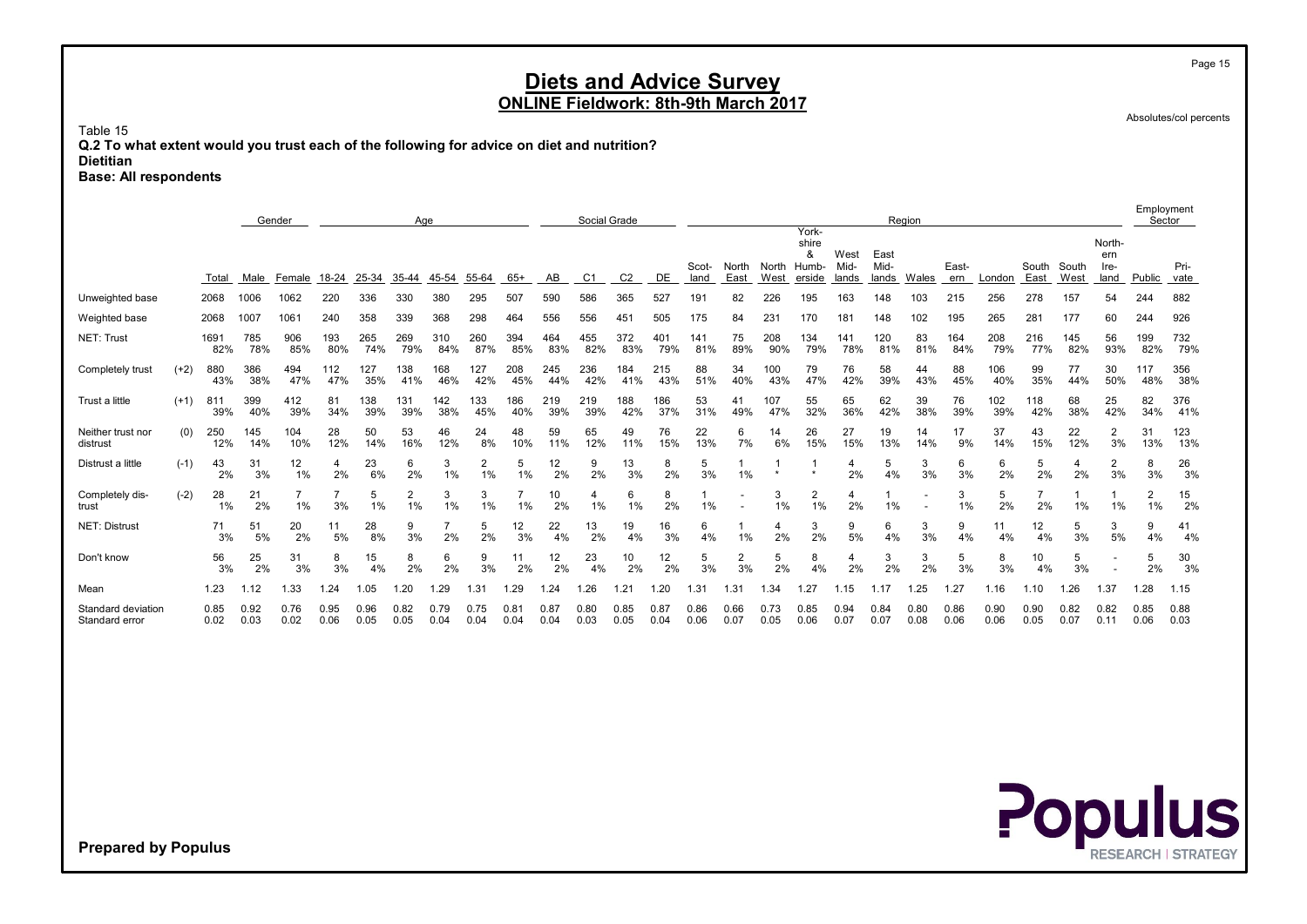Absolutes/col percents

Page 16

Table 16 Q.2 To what extent would you trust each of the following for advice on diet and nutrition? Nutritionist

Base: All respondents

|                                      |        |               |              | Gender         |              |              | Age          |              |              |              |              | Social Grade          |                       |              |              |               |               |                                        |              |              | Region       |              |               |               |               |                       | Employment<br>Sector |              |
|--------------------------------------|--------|---------------|--------------|----------------|--------------|--------------|--------------|--------------|--------------|--------------|--------------|-----------------------|-----------------------|--------------|--------------|---------------|---------------|----------------------------------------|--------------|--------------|--------------|--------------|---------------|---------------|---------------|-----------------------|----------------------|--------------|
|                                      |        |               |              |                |              |              |              | 45-54        | 55-64        |              | AB           |                       |                       |              | Scot-        | North<br>East | North<br>West | York-<br>shire<br>&<br>Humb-<br>erside | West<br>Mid- | East<br>Mid- |              | East-        |               | South<br>East | South<br>West | North-<br>ern<br>Ire- | Public               | Pri-         |
| Unweighted base                      |        | Total<br>2068 | Male<br>1006 | Female<br>1062 | 18-24<br>220 | 25-34<br>336 | 35-44<br>330 | 380          | 295          | 65+<br>507   | 590          | C <sub>1</sub><br>586 | C2<br>365             | DE<br>527    | land<br>191  | 82            | 226           | 195                                    | lands<br>163 | lands<br>148 | Wales<br>103 | ern<br>215   | London<br>256 | 278           | 157           | land<br>54            | 244                  | vate<br>882  |
| Weighted base                        |        | 2068          | 1007         | 1061           | 240          | 358          | 339          | 368          | 298          | 464          | 556          | 556                   | 451                   | 505          | 175          | 84            | 231           | 170                                    | 181          | 148          | 102          | 195          | 265           | 281           | 177           | 60                    | 244                  | 926          |
| NET: Trust                           |        | 1651          | 762          | 888            | 194          | 260          | 265          | 303          | 248          | 381          | 453          | 434                   | 363                   | 400          | 136          | 73            | 196           | 127                                    | 134          |              | 87           | 161          | 209           | 208           | 146           |                       | 198                  | 717          |
|                                      |        | 80%           | 76%          | 84%            | 81%          | 73%          | 78%          | 82%          | 83%          | 82%          | 81%          | 78%                   | 81%                   | 79%          | 78%          | 87%           | 85%           | 75%                                    | 74%          | 118<br>79%   | 85%          | 83%          | 79%           | 74%           | 83%           | 54<br>90%             | 81%                  | 77%          |
| Completely trust                     | $(+2)$ | 798<br>39%    | 341<br>34%   | 457<br>43%     | 113<br>47%   | 116<br>32%   | 140<br>41%   | 148<br>40%   | 102<br>34%   | 179<br>39%   | 233<br>42%   | 207<br>37%            | 171<br>38%            | 187<br>37%   | 77<br>44%    | 31<br>37%     | 90<br>39%     | 72<br>42%                              | 68<br>38%    | 50<br>33%    | 33<br>32%    | 78<br>40%    | 105<br>40%    | 92<br>33%     | 71<br>40%     | 31<br>51%             | 117<br>48%           | 326<br>35%   |
| Trust a little                       | $(+1)$ | 853<br>41%    | 421<br>42%   | 432<br>41%     | 80<br>33%    | 144<br>40%   | 125<br>37%   | 155<br>42%   | 145<br>49%   | 203<br>44%   | 220<br>40%   | 227<br>41%            | 192<br>43%            | 213<br>42%   | 59<br>34%    | 42<br>50%     | 106<br>46%    | 55<br>33%                              | 66<br>37%    | 68<br>46%    | 54<br>53%    | 83<br>43%    | 104<br>39%    | 116<br>41%    | 75<br>43%     | 23<br>39%             | 81<br>33%            | 391<br>42%   |
| Neither trust nor<br>distrust        | (0)    | 290<br>14%    | 165<br>16%   | 124<br>12%     | 34<br>14%    | 54<br>15%    | 53<br>16%    | 54<br>15%    | 35<br>12%    | 60<br>13%    | 65<br>12%    | 88<br>16%             | 61<br>14%             | 76<br>15%    | 27<br>15%    | 9<br>10%      | 20<br>9%      | 30<br>18%                              | 35<br>19%    | 21<br>14%    | 11<br>10%    | 21<br>11%    | 37<br>14%     | 53<br>19%     | 21<br>12%     | 5<br>8%               | 33<br>13%            | 144<br>16%   |
| Distrust a little                    | $(-1)$ | 44<br>2%      | 28<br>3%     | 16<br>2%       | 3%           | 17<br>5%     | 10<br>3%     | 1%           | 2<br>1%      | 5<br>1%      | 14<br>3%     | 11<br>2%              | 11<br>2%              | 9<br>2%      | 5<br>3%      | 1%            | 2<br>1%       | 1%                                     | 8<br>4%      | 4<br>3%      | 2<br>2%      | 9<br>5%      | 5<br>2%       | 5<br>2%       | $1\%$         | 2%                    | 3%                   | 24<br>3%     |
| Completely dis-<br>trust             | $(-2)$ | 29<br>1%      | 24<br>2%     | 5              |              | 15<br>4%     | 3<br>1%      | $\star$      | 3<br>1%      | 1%           | 11<br>2%     | 5<br>1%               | 3<br>1%               | 9<br>2%      | 1%           |               | 8<br>3%       | 3<br>2%                                | 2<br>1%      | 1%           |              |              | 5<br>2%       | 6<br>2%       | 3<br>2%       |                       | $\overline{2}$<br>1% | 15<br>2%     |
| <b>NET: Distrust</b>                 |        | 73<br>4%      | 52<br>5%     | 22<br>2%       | 3%           | 32<br>9%     | 13<br>4%     | 5<br>1%      | 5<br>2%      | 11<br>2%     | 25<br>5%     | 16<br>3%              | 14<br>3%              | 18<br>4%     | 6<br>4%      | 1%            | 10<br>4%      | 4<br>2%                                | 9<br>5%      | 5<br>4%      | 2<br>2%      | 9<br>5%      | 10<br>4%      | 11<br>4%      | 5<br>3%       | 2%                    | 8<br>3%              | 39<br>4%     |
| Don't know                           |        | 54<br>3%      | 28<br>3%     | 26<br>2%       | 5<br>2%      | 13<br>4%     | 2%           | 6<br>2%      | 11<br>4%     | 12<br>2%     | 13<br>2%     | 18<br>3%              | 12<br>3%              | 11<br>2%     | 5<br>3%      | 2<br>3%       | 5<br>2%       | 9<br>5%                                | 2<br>1%      | 4<br>3%      | 3<br>2%      | 3<br>2%      | 8<br>3%       | 9<br>3%       | 4<br>3%       |                       | 5<br>2%              | 27<br>3%     |
| Mean                                 |        | 1.17          | 1.05         | 1.27           | 1.27         | 0.95         | 1.17         | 1.23         | 1.19         | 1.20         | 1.19         | 1.15                  | .18                   | 1.13         | .22          | .26           | .19           | .20                                    | .07          | 1.11         | 1.18         | 1.20         | 1.16          | .04           | 1.21          | 1.39                  | 1.28                 | 1.10         |
| Standard deviation<br>Standard error |        | 0.85<br>0.02  | 0.92<br>0.03 | 0.77<br>0.02   | 0.84<br>0.06 | 1.04<br>0.06 | 0.87<br>0.05 | 0.76<br>0.04 | 0.75<br>0.04 | 0.81<br>0.04 | 0.90<br>0.04 | 0.83<br>0.04          | $0.8^{\circ}$<br>0.04 | 0.87<br>0.04 | 0.86<br>0.06 | 0.67<br>0.08  | 0.89<br>0.06  | 0.88<br>0.06                           | 0.91<br>0.07 | 0.82<br>0.07 | 0.70<br>0.07 | 0.82<br>0.06 | 0.89<br>0.06  | 0.90<br>0.05  | 0.84<br>0.07  | 0.72<br>0.10          | 0.85<br>0.05         | 0.88<br>0.03 |

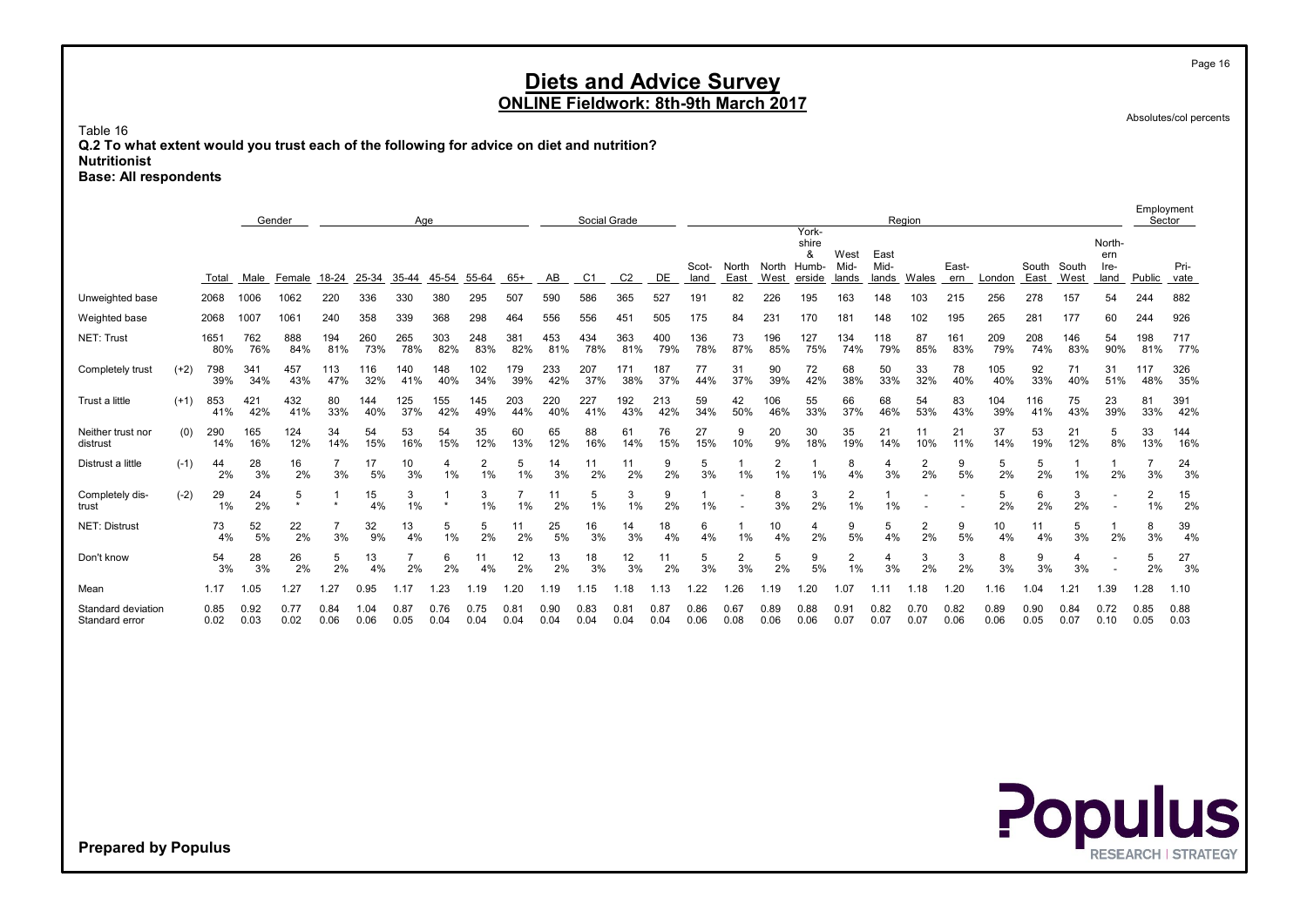Absolutes/col percents

Page 17

Table 17 Q.2 To what extent would you trust each of the following for advice on diet and nutrition? Nutritional Therapist Base: All respondents

Employment Gender <sub>Age</sub> Manual Age Social Grade <u>Communication Social Grade Sector Segion Sector Sector Sector Sector Sector</u> York-<br>shire shire **North-**& West East ern Scot- North North Humb- Mid- Mid- East- South South Ire- Pri-Total Male Female 18-24 25-34 35-44 45-54 55-64 65+ AB C1 C2 DE Unweighted base 2068 1006 1062 220 336 330 380 295 507 590 586 365 527 191 82 226 195 163 148 103 215 256 278 157 54 244 882 Weighted base 2068 1007 1061 240 358 339 368 298 464 556 556 451 505 175 84 231 170 181 148 102 195 265 281 177 60 244 926 NET: Trust 1353 606 747 169 221 231 239 194 299 367 359 309 318 104 62 158 108 113 96 71 132 168 177 119 45 164 605 65% 60% 70% 70% 62% 68% 65% 65% 64% 66% 65% 69% 63% 59% 74% 68% 63% 63% 65% 69% 68% 63% 63% 67% 75% 67% 65% Completely trust (+2) 555 231 324 68 84 101 108 69 125 156 142 131 126 50 23 62 51 46 30 24 56 79 57 53 25 74 240 27% 23% 31% 28% 23% 30% 29% 23% 27% 28% 26% 29% 25% 29% 27% 27% 30% 25% 20% 24% 29% 30% 20% 30% 42% 30% 26% Trust a little (+1) 798 375 423 100 137 130 132 124 174 211 217 178 191 54 40 95 57 67 66 46 76 89 121 66 20 90 365 39% 37% 40% 42% 38% 38% 36% 42% 37% 38% 39% 40% 38% 31% 47% 41% 33% 37% 45% 45% 39% 34% 43% 38% 34% 37% 39% Neither trust nor (0) 426 241 185 51 70 69 78 58 101 107 115 86 118 44 10 41 35 41 31 21 41 57 63 35 8 48 187 distrust 21% 24% 17% 21% 20% 20% 21% 19% 22% 19% 21% 19% 23% 25% 12% 18% 20% 22% 21% 21% 21% 22% 22% 20% 13% 20% 20% Distrust a little (-1) 76 39 37 9 23 12 12 4 16 27 18 13 18 7 2 6 7 12 5 2 9 13 6 5 3 7 39 4% 4% 4% 4% 6% 4% 3% 1% 3% 5% 3% 3% 3% 4% 2% 3% 4% 7% 4% 2% 4% 5% 2% 3% 5% 3% 4% Completely dis- (-2) 22 19 3 1 7 3 2 3 7 7 4 2 9 2 - 8 2 2 1 1 - 2 5 2 - 2 8 trust 1% 2% \* 1% 2% 1% \* 1% 1% 1% 1% \* 2% 1% - 3% 1% 1% 1% 1% - 1% 2% 1% - 1% 1% NET: Distrust 99 58 41 11 30 15 13 7 22 35 22 15 26 9 2 13 8 14 6 3 9 14 10 6 3 8 47 5% 6% 4% 4% 8% 4% 4% 2% 5% 6% 4% 3% 5% 5% 2% 6% 5% 8% 4% 3% 4% 5% 4% 4% 5% 3% 5% Don't know 190 102 88 10 36 24 38 39 42 48 59 40 43 17 10 19 20 12 15 7 13 25 31 17 4 23 88 9% 10% 8% 4% 10% 7% 10% 13% 9% 9% 11% 9% 8% 10% 12% 8% 12% 7% 10% 7% 7% 10% 11% 9% 6% 10% 9% Mean 0.95 0.84 1.06 0.98 0.83 1.00 1.01 0.98 0.94 0.94 0.96 1.03 0.88 0.91 1.12 0.94 0.98 0.85 0.90 0.96 0.99 0.96 0.88 1.03 1.19 1.04 0.94 Standard deviation 0.89 0.93 0.84 0.86 0.97 0.88 0.86 0.81 0.91 0.93 0.86 0.84 0.92 0.94 0.72 0.96 0.93 0.94 0.81 0.81 0.85 0.92 0.85 0.87 0.89 0.86 0.88 Standard error 0.02 0.03 0.03 0.06 0.06 0.05 0.05 0.04 0.04 0.04 0.05 0.04 0.07 0.09 0.07 0.07 0.08 0.07 0.08 0.06 0.06 0.06 0.07 0.13 0.06 0.03

> Populus **RESEARCH | STRATEGY**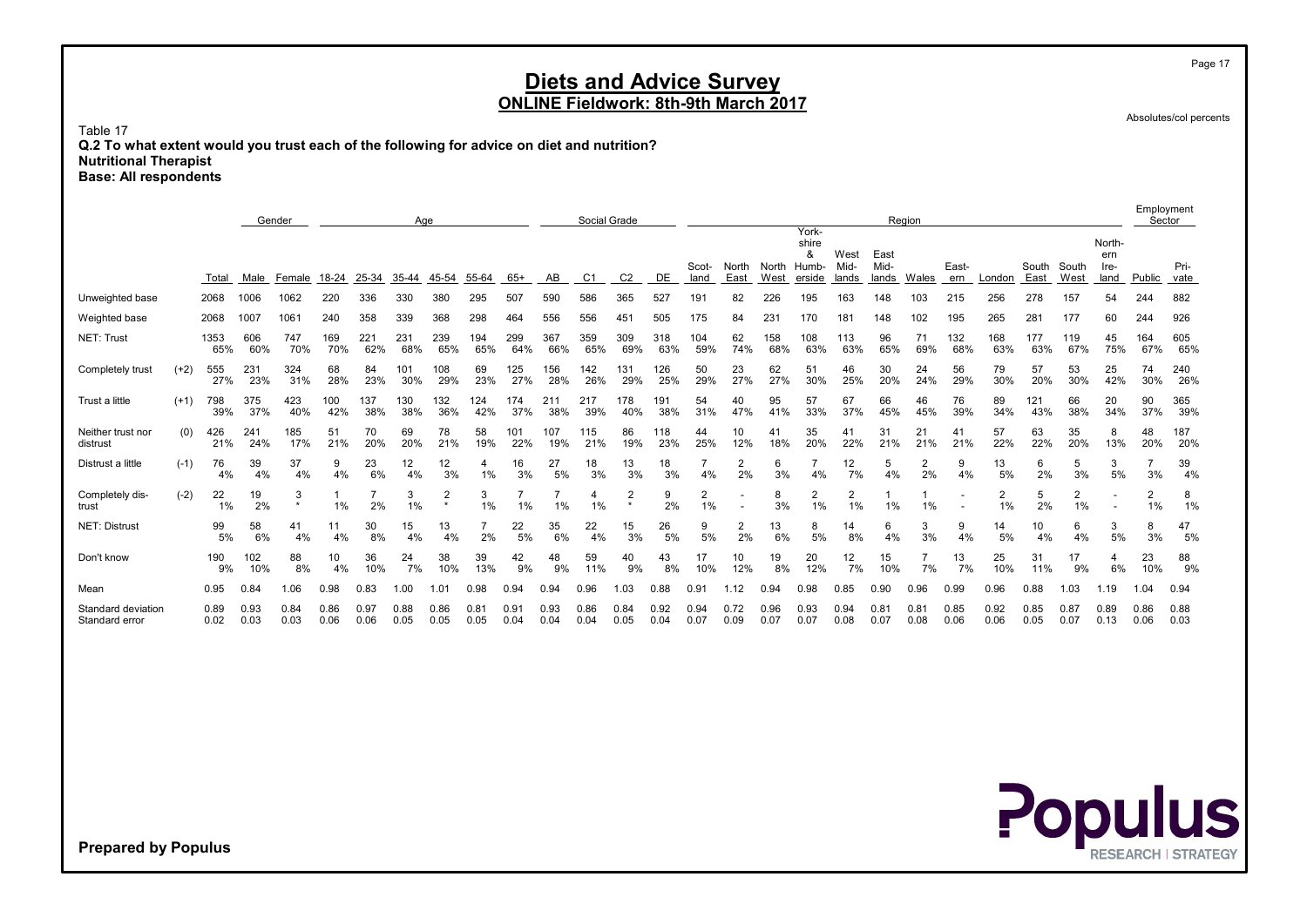Absolutes/col percents

Page 18

Table 18 Q.2 To what extent would you trust each of the following for advice on diet and nutrition? Healthy eating blogger Base: All respondents

Employment Gender <sub>Age</sub> Manual Age Social Grade <u>Communication Social Grade Sector Segion Sector Sector Sector Sector Sector</u> York-<br>shire shire **North-**& West East ern Scot- North North Humb- Mid- Mid- East- South South Ire- Pri-Total Male Female 18-24 25-34 35-44 45-54 55-64 65+ AB C1 C2 DE Unweighted base 2068 1006 1062 220 336 330 380 295 507 590 586 365 527 191 82 226 195 163 148 103 215 256 278 157 54 244 882 Weighted base 2068 1007 1061 240 358 339 368 298 464 556 556 451 505 175 84 231 170 181 148 102 195 265 281 177 60 244 926 NET: Trust 518 196 322 98 127 104 88 44 57 138 144 132 104 43 21 51 38 56 30 25 44 80 78 40 12 71 267 25% 19% 30% 41% 35% 31% 24% 15% 12% 25% 26% 29% 21% 25% 25% 22% 22% 31% 20% 24% 23% 30% 28% 23% 19% 29% 29% Completely trust (+2) 51 19 32 10 12 13 9 2 5 14 6 18 13 4 1 8 2 5 4 - 4 10 7 7 - 8 27 2% 2% 3% 4% 3% 4% 2% 1% 1% 3% 1% 4% 3% 2% 1% 3% 1% 3% 2% - 2% 4% 2% 4% - 3% 3% Trust a little (+1) 466 177 289 89 114 91 79 42 51 124 138 114 91 39 21 43 36 51 26 25 40 70 71 33 12 64 240 23% 18% 27% 37% 32% 27% 21% 14% 11% 22% 25% 25% 18% 22% 24% 19% 21% 28% 18% 24% 21% 26% 25% 19% 19% 26% 26% Neither trust nor (0) 823 407 415 75 119 148 152 129 199 213 206 171 232 73 35 89 74 68 63 44 80 94 108 71 23 96 365 distrust 40% 40% 39% 31% 33% 44% 41% 43% 43% 38% 37% 38% 46% 42% 42% 39% 43% 38% 43% 43% 41% 35% 38% 40% 38% 39% 39% Distrust a little (-1) 381 219 161 48 53 51 74 67 89 121 112 74 74 36 16 41 32 35 31 21 31 39 49 37 13 43 163 18% 22% 15% 20% 15% 15% 20% 22% 19% 22% 20% 16% 15% 21% 19% 18% 19% 19% 21% 20% 16% 15% 17% 21% 21% 17% 18% Completely dis- (-2) 218 117 101 15 37 21 27 37 81 57 65 45 51 14 5 32 13 15 15 8 26 33 27 19 10 16 85 trust 11% 12% 10% 6% 10% 6% 7% 12% 17% 10% 12% 10% 10% 8% 6% 14% 7% 9% 10% 8% 13% 12% 10% 11% 16% 7% 9% NET: Distrust 599 336 263 63 90 72 101 104 170 177 176 120 126 50 21 73 45 50 46 29 58 72 76 56 23 59 248 29% 33% 25% 26% 25% 21% 27% 35% 37% 32% 32% 27% 25% 29% 25% 32% 26% 28% 31% 28% 30% 27% 27% 32% 38% 24% 27% Don't know 129 68 61 4 23 15 27 21 39 28 30 28 43 8 7 18 13 6 9 4 13 19 19 9 3 18 46 6% 7% 6% 2% 6% 4% 7% 7% 8% 5% 5% 6% 8% 5% 8% 8% 8% 3% 6% 4% 7% 7% 7% 5% 6% 7% 5% Mean -0.13 -0.25 -0.01 0.13 0.04 0.08 -0.09 -0.34 -0.44 -0.16 -0.17 -0.04 -0.13 -0.10 -0.05 -0.22 -0.11 -0.03 -0.19 -0.12 -0.20 -0.06 -0.08 -0.16 -0.37 0.02 -0.04 Standard deviation 0.99 0.97 0.99 0.99 1.04 0.93 0.93 0.92 0.97 0.99 0.99 1.02 0.95 0.95 0.88 1.05 0.89 0.98 0.96 0.89 1.01 1.07 0.99 1.02 1.00 0.95 0.98 Standard error 0.02 0.03 0.03 0.07 0.06 0.05 0.06 0.04 0.04 0.06 0.04 0.07 0.07 0.07 0.08 0.09 0.07 0.00 0.08 0.08 0.08 0.08 0.08 0.08 0.08

> Populus **RESEARCH | STRATEGY**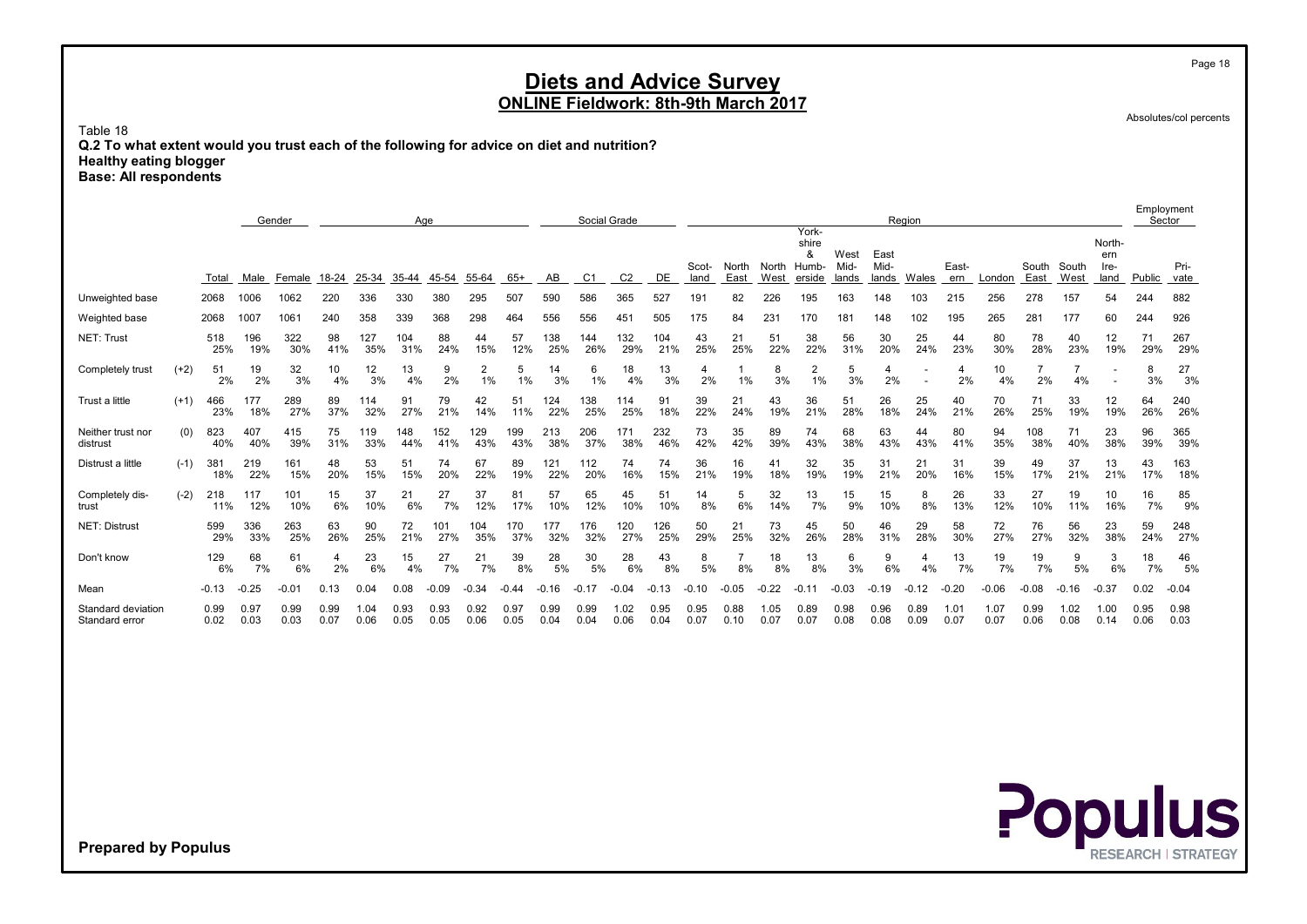Absolutes/col percents

Page 19

Table 19 Q.2 To what extent would you trust each of the following for advice on diet and nutrition? TV Chef

Base: All respondents

|                                      |        |              |              | Gender       |              |              | Age          |              |              |              |              | Social Grade   |                |              |              |              |              |                              |              |              | Region       |              |              |              |              |                       | Employment<br>Sector |              |
|--------------------------------------|--------|--------------|--------------|--------------|--------------|--------------|--------------|--------------|--------------|--------------|--------------|----------------|----------------|--------------|--------------|--------------|--------------|------------------------------|--------------|--------------|--------------|--------------|--------------|--------------|--------------|-----------------------|----------------------|--------------|
|                                      |        |              |              |              |              |              |              |              |              |              |              |                |                |              | Scot-        | North        | North        | York-<br>shire<br>&<br>Humb- | West<br>Mid- | East<br>Mid- |              | East-        |              | South        | South        | North-<br>ern<br>Ire- |                      | Pri-         |
|                                      |        | Total        | Male         | Female       | 18-24        | 25-34        | 35-44        | 45-54        | 55-64        | $65+$        | AB           | C <sub>1</sub> | C <sub>2</sub> | DE           | land         | East         | West         | erside                       | lands        | lands        | Wales        | ern          | London       | East         | West         | land                  | Public               | vate         |
| Unweighted base                      |        | 2068         | 1006         | 1062         | 220          | 336          | 330          | 380          | 295          | 507          | 590          | 586            | 365            | 527          | 191          | 82           | 226          | 195                          | 163          | 148          | 103          | 215          | 256          | 278          | 157          | 54                    | 244                  | 882          |
| Weighted base                        |        | 2068         | 1007         | 1061         | 240          | 358          | 339          | 368          | 298          | 464          | 556          | 556            | 451            | 505          | 175          | 84           | 231          | 170                          | 181          | 148          | 102          | 195          | 265          | 281          | 177          | 60                    | 244                  | 926          |
| NET: Trust                           |        | 728<br>35%   | 324<br>32%   | 403<br>38%   | 110<br>46%   | 154<br>43%   | 151<br>45%   | 136<br>37%   | 73<br>25%    | 103<br>22%   | 202<br>36%   | 201<br>36%     | 176<br>39%     | 149<br>29%   | 62<br>35%    | 26<br>31%    | 80<br>35%    | 56<br>33%                    | 81<br>45%    | 59<br>40%    | 27<br>26%    | 51<br>26%    | 103<br>39%   | 101<br>36%   | 58<br>33%    | 23<br>38%             | 104<br>42%           | 354<br>38%   |
| Completely trust                     | $(+2)$ | 97<br>5%     | 45<br>5%     | 52<br>5%     | 20<br>8%     | 20<br>6%     | 22<br>6%     | 19<br>5%     | 4<br>1%      | 12<br>3%     | 24<br>4%     | 24<br>4%       | 22<br>5%       | 28<br>6%     | 12<br>7%     | 4<br>4%      | 3%           | 9<br>5%                      | 8<br>5%      | 9<br>6%      | 2<br>2%      | 1%           | 17<br>6%     | 13<br>5%     | 12<br>7%     | 2<br>4%               | 13<br>5%             | 42<br>5%     |
| Trust a little                       | $(+1)$ | 630<br>30%   | 279<br>28%   | 351<br>33%   | 89<br>37%    | 134<br>37%   | 130<br>38%   | 117<br>32%   | 69<br>23%    | 91<br>20%    | 178<br>32%   | 177<br>32%     | 154<br>34%     | 121<br>24%   | 50<br>29%    | 23<br>27%    | 73<br>32%    | 47<br>28%                    | 73<br>41%    | 50<br>34%    | 25<br>24%    | 48<br>25%    | 86<br>33%    | 87<br>31%    | 46<br>26%    | 21<br>34%             | 90<br>37%            | 312<br>34%   |
| Neither trust nor<br>distrust        | (0)    | 856<br>41%   | 413<br>41%   | 443<br>42%   | 91<br>38%    | 129<br>36%   | 127<br>37%   | 162<br>44%   | 149<br>50%   | 198<br>43%   | 222<br>40%   | 230<br>41%     | 176<br>39%     | 227<br>45%   | 71<br>41%    | 39<br>46%    | 102<br>44%   | 72<br>42%                    | 70<br>39%    | 60<br>40%    | 47<br>46%    | 101<br>52%   | 91<br>34%    | 114<br>41%   | 74<br>42%    | 16<br>26%             | 103<br>42%           | 383<br>41%   |
| Distrust a little                    | $(-1)$ | 282<br>14%   | 160<br>16%   | 122<br>11%   | 28<br>12%    | 38<br>11%    | 40<br>12%    | 42<br>11%    | 42<br>14%    | 91<br>20%    | 88<br>16%    | 74<br>13%      | 60<br>13%      | 61<br>12%    | 28<br>16%    | 15<br>18%    | 27<br>12%    | 19<br>11%                    | 13<br>7%     | 18<br>12%    | 19<br>18%    | 26<br>14%    | 33<br>12%    | 39<br>14%    | 30<br>17%    | 15<br>25%             | 21<br>9%             | 122<br>13%   |
| Completely dis-<br>trust             | $(-2)$ | 129<br>6%    | 81<br>8%     | 48<br>5%     | 3%           | 16<br>4%     | 11<br>3%     | 4%           | 25<br>8%     | 54<br>12%    | 28<br>5%     | 34<br>6%       | 24<br>5%       | 43<br>8%     | 6<br>4%      | 2%           | 16<br>7%     | 13<br>8%                     | 11<br>6%     | 9<br>6%      | 3<br>3%      | 11<br>6%     | 28<br>10%    | 19<br>7%     | 9<br>5%      | 3<br>5%               | 2%                   | 42<br>5%     |
| <b>NET: Distrust</b>                 |        | 411<br>20%   | 241<br>24%   | 170<br>16%   | 35<br>15%    | 54<br>15%    | 51<br>15%    | 59<br>16%    | 68<br>23%    | 145<br>31%   | 116<br>21%   | 108<br>19%     | 84<br>19%      | 103<br>20%   | 35<br>20%    | 16<br>19%    | 43<br>18%    | 33<br>19%                    | 24<br>13%    | 26<br>18%    | 22<br>22%    | 37<br>19%    | 61<br>23%    | 58<br>21%    | 39<br>22%    | 18<br>30%             | 25<br>10%            | 164<br>18%   |
| Don't know                           |        | 74<br>4%     | 30<br>3%     | 45<br>4%     | 4<br>2%      | 21<br>6%     | 10<br>3%     | 11<br>3%     | 9<br>3%      | 18<br>4%     | 16<br>3%     | 17<br>3%       | 15<br>3%       | 26<br>5%     |              | 3<br>4%      | 6<br>3%      | 10<br>6%                     | 6<br>3%      | 3<br>2%      | 6%           | 5<br>3%      | 10<br>4%     | 8<br>3%      | 6<br>3%      | 3<br>6%               | 13<br>5%             | 26<br>3%     |
| Mean                                 |        | 0.14         | 0.05         | 0.23         | 0.37         | 0.31         | 0.34         | 0.22         | $-0.05$      | $-0.19$      | 0.15         | 0.15           | 0.21           | 0.06         | 0.19         | 0.16         | 0.13         | 0.12                         | 0.32         | 0.23         | 0.04         | 0.03         | 0.12         | 0.13         | 0.13         | 0.08                  | 0.38                 | 0.21         |
| Standard deviation<br>Standard error |        | 0.94<br>0.02 | 0.98<br>0.03 | 0.90<br>0.03 | 0.91<br>0.06 | 0.92<br>0.05 | 0.90<br>0.05 | 0.89<br>0.05 | 0.89<br>0.05 | 0.98<br>0.04 | 0.92<br>0.04 | 0.93<br>0.04   | 0.94<br>0.05   | 0.98<br>0.04 | 0.93<br>0.07 | 0.83<br>0.09 | 0.92<br>0.06 | 0.98<br>0.07                 | 0.91<br>0.07 | 0.95<br>0.08 | 0.83<br>0.08 | 0.83<br>0.06 | 1.07<br>0.07 | 0.96<br>0.06 | 0.96<br>0.08 | 1.01<br>0.14          | 0.80<br>0.05         | 0.90<br>0.03 |

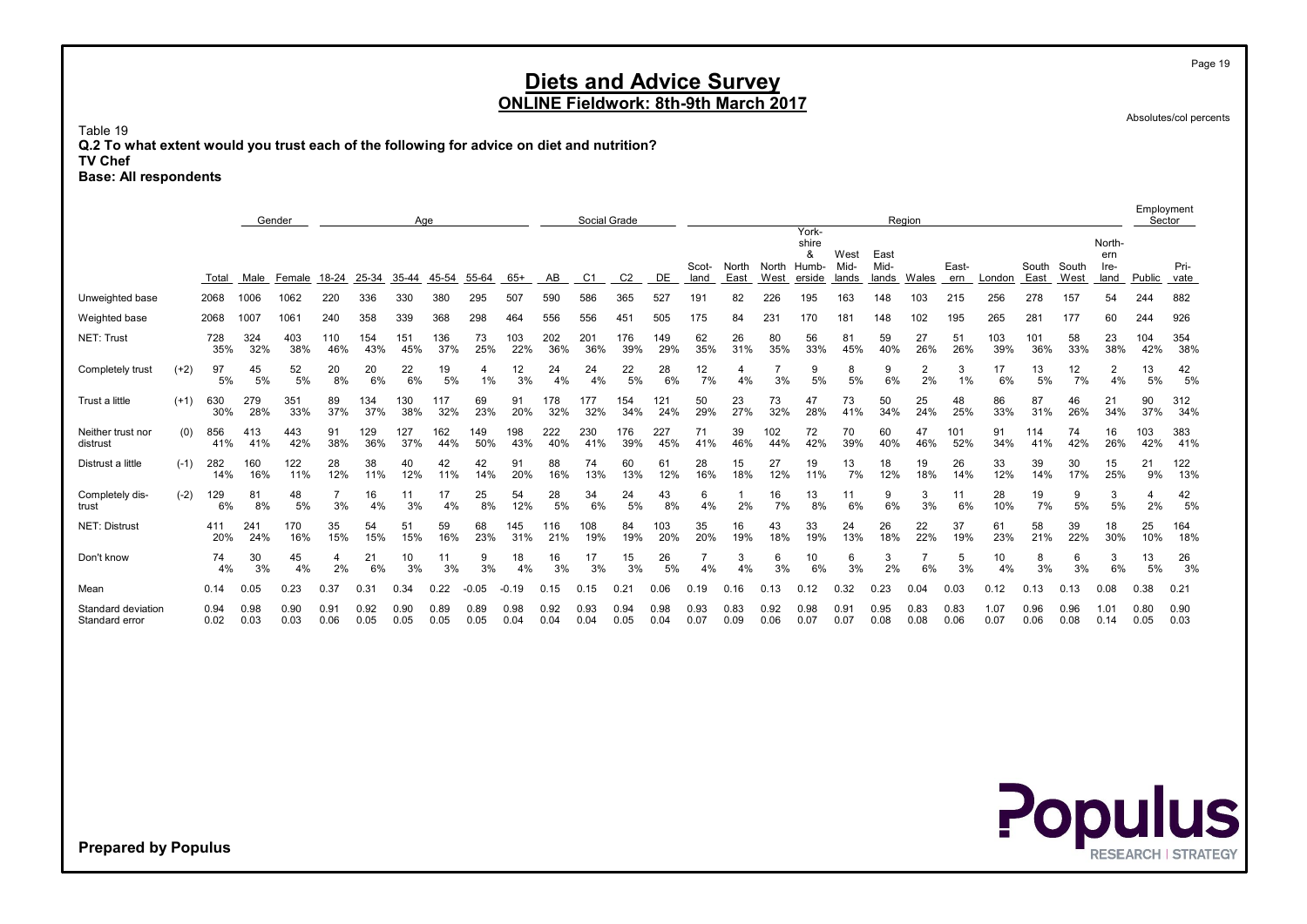Absolutes/col percents

Page 20

Table 20 Q.2 To what extent would you trust each of the following for advice on diet and nutrition? Personal Trainer or fitness instructor Base: All respondents

|                                      |        |              |              | Gender       |              |                       | Age          |              |              |              |              | Social Grade   |                |              |              |              |              |                              |                 |              | Region               |              |              |              |              |                       | Sector       | Employment   |
|--------------------------------------|--------|--------------|--------------|--------------|--------------|-----------------------|--------------|--------------|--------------|--------------|--------------|----------------|----------------|--------------|--------------|--------------|--------------|------------------------------|-----------------|--------------|----------------------|--------------|--------------|--------------|--------------|-----------------------|--------------|--------------|
|                                      |        |              |              |              |              |                       |              |              |              |              |              |                |                |              | Scot-        | North        | North        | York-<br>shire<br>&<br>Humb- | West<br>Mid-    | East<br>Mid- |                      | East-        |              | South        | South        | North-<br>ern<br>Ire- |              | Pri-         |
|                                      |        | Total        | Male         | Female       | 18-24        | 25-34                 | 35-44        | 45-54        | 55-64        | $65+$        | AB           | C <sub>1</sub> | C <sub>2</sub> | DE           | land         | East         | West         | erside                       | lands           | lands        | Wales                | ern          | London       | East         | West         | land                  | Public       | vate         |
| Unweighted base                      |        | 2068         | 1006         | 1062         | 220          | 336                   | 330          | 380          | 295          | 507          | 590          | 586            | 365            | 527          | 191          | 82           | 226          | 195                          | 163             | 148          | 103                  | 215          | 256          | 278          | 157          | 54                    | 244          | 882          |
| Weighted base                        |        | 2068         | 1007         | 1061         | 240          | 358                   | 339          | 368          | 298          | 464          | 556          | 556            | 451            | 505          | 175          | 84           | 231          | 170                          | 18 <sup>1</sup> | 148          | 102                  | 195          | 265          | 281          | 177          | 60                    | 244          | 926          |
| NET: Trust                           |        | 1205<br>58%  | 529<br>53%   | 675<br>64%   | 179<br>75%   | 232<br>65%            | 218<br>64%   | 222<br>60%   | 156<br>52%   | 198<br>43%   | 326<br>59%   | 328<br>59%     | 275<br>61%     | 276<br>55%   | 98<br>56%    | 55<br>65%    | 135<br>58%   | 97<br>57%                    | 112<br>62%      | 88<br>59%    | 61<br>60%            | 115<br>59%   | 154<br>58%   | 161<br>57%   | 100<br>57%   | 31<br>51%             | 159<br>65%   | 559<br>60%   |
| Completely trust                     | $(+2)$ | 286<br>14%   | 105<br>10%   | 180<br>17%   | 55<br>23%    | 59<br>16%             | 65<br>19%    | 51<br>14%    | 20<br>7%     | 35<br>8%     | 76<br>14%    | 76<br>14%      | 69<br>15%      | 65<br>13%    | 33<br>19%    | 6<br>7%      | 34<br>15%    | 27<br>16%                    | 28<br>15%       | 16<br>11%    | 12<br>12%            | 19<br>10%    | 37<br>14%    | 41<br>15%    | 21<br>12%    | 11<br>18%             | 46<br>19%    | 124<br>13%   |
| Trust a little                       | $(+1)$ | 919<br>44%   | 424<br>42%   | 495<br>47%   | 124<br>52%   | 172<br>48%            | 153<br>45%   | 171<br>46%   | 136<br>46%   | 163<br>35%   | 250<br>45%   | 252<br>45%     | 206<br>46%     | 211<br>42%   | 65<br>37%    | 49<br>58%    | 100<br>43%   | 70<br>41%                    | 84<br>47%       | 72<br>48%    | 49<br>47%            | 95<br>49%    | 117<br>44%   | 120<br>43%   | 79<br>45%    | 20<br>33%             | 113<br>46%   | 434<br>47%   |
| Neither trust nor<br>distrust        | (0)    | 574<br>28%   | 299<br>30%   | 275<br>26%   | 42<br>18%    | 82<br>23%             | 86<br>25%    | 94<br>25%    | 89<br>30%    | 180<br>39%   | 150<br>27%   | 156<br>28%     | 123<br>27%     | 145<br>29%   | 51<br>29%    | 23<br>28%    | 63<br>27%    | 43<br>25%                    | 53<br>29%       | 37<br>25%    | 28<br>27%            | 53<br>27%    | 65<br>24%    | 83<br>30%    | 62<br>35%    | 13<br>22%             | 60<br>25%    | 246<br>27%   |
| Distrust a little                    | $(-1)$ | 124<br>6%    | 74<br>7%     | 50<br>5%     | 14<br>6%     | 23<br>6%              | 14<br>4%     | 26<br>7%     | 20<br>7%     | 28<br>6%     | 36<br>6%     | 37<br>7%       | 21<br>5%       | 30<br>6%     | 11<br>6%     | 3<br>3%      | 11<br>5%     | 10<br>6%                     | 6<br>3%         | 13<br>9%     | 5<br>5%              | 16<br>8%     | 21<br>8%     | 16<br>6%     | 5<br>3%      | 8<br>14%              | 12<br>5%     | 58<br>6%     |
| Completely dis-<br>trust             | $(-2)$ | 61<br>3%     | 46<br>5%     | 15<br>1%     | 3<br>1%      | 2%                    | 8<br>2%      | 6<br>2%      | 16<br>5%     | 20<br>4%     | 18<br>3%     | 12<br>2%       | 2%             | 22<br>4%     | 5<br>3%      | 1%           | 8<br>3%      | 8<br>5%                      | 3<br>2%         | 3<br>2%      | $\overline{2}$<br>2% | 6<br>3%      | 6<br>2%      | 3%           | 5<br>3%      | 5<br>9%               | 3<br>1%      | 25<br>3%     |
| <b>NET: Distrust</b>                 |        | 186<br>9%    | 120<br>12%   | 65<br>6%     | 16<br>7%     | 32<br>9%              | 22<br>7%     | 31<br>8%     | 36<br>12%    | 48<br>10%    | 54<br>10%    | 50<br>9%       | 30<br>7%       | 52<br>10%    | 16<br>9%     | 3<br>4%      | 19<br>8%     | 18<br>11%                    | 9<br>5%         | 16<br>11%    | 7%                   | 22<br>11%    | 27<br>10%    | 24<br>8%     | 10<br>6%     | 14<br>23%             | 14<br>6%     | 82<br>9%     |
| Don't know                           |        | 104<br>5%    | 58<br>6%     | 46<br>4%     | 3<br>1%      | 13<br>4%              | 13<br>4%     | 22<br>6%     | 17<br>6%     | 37<br>8%     | 26<br>5%     | 23<br>4%       | 24<br>5%       | 32<br>6%     | 9<br>5%      | 3<br>3%      | 14<br>6%     | 13<br>8%                     | 6<br>4%         | 5%           | 6%                   | 5<br>3%      | 19<br>7%     | 14<br>5%     | 4<br>2%      | 3<br>5%               | 10<br>4%     | 39<br>4%     |
| Mean                                 |        | 0.63         | 0.49         | 0.76         | 0.91         | 0.72                  | 0.78         | 0.68         | 0.44         | 0.39         | 0.62         | 0.64           |                | 0.56         | .66          | 0.69         | 0.65         | 0.62                         | 0.73            | 0.59         | 0.68                 | 0.56         | 0.65         | 0.64         | 0.62         | 0.40                  | 0.81         | 0.65         |
| Standard deviation<br>Standard error |        | 0.92<br>0.02 | 0.96<br>0.03 | 0.85<br>0.03 | 0.85<br>0.06 | $0.9^{\circ}$<br>0.05 | 0.90<br>0.05 | 0.87<br>0.05 | 0.94<br>0.06 | 0.90<br>0.04 | 0.93<br>0.04 | 0.89<br>0.04   | 0.87<br>0.05   | 0.96<br>0.04 | 0.98<br>0.07 | 0.70<br>0.08 | 0.93<br>0.06 | 1.01<br>0.07                 | 0.84<br>0.07    | 0.89<br>0.08 | 0.83<br>0.09         | 0.91<br>0.06 | 0.92<br>0.06 | 0.91<br>0.06 | 0.85<br>0.07 | .22<br>0.17           | 0.85<br>0.06 | 0.90<br>0.03 |

**Populus**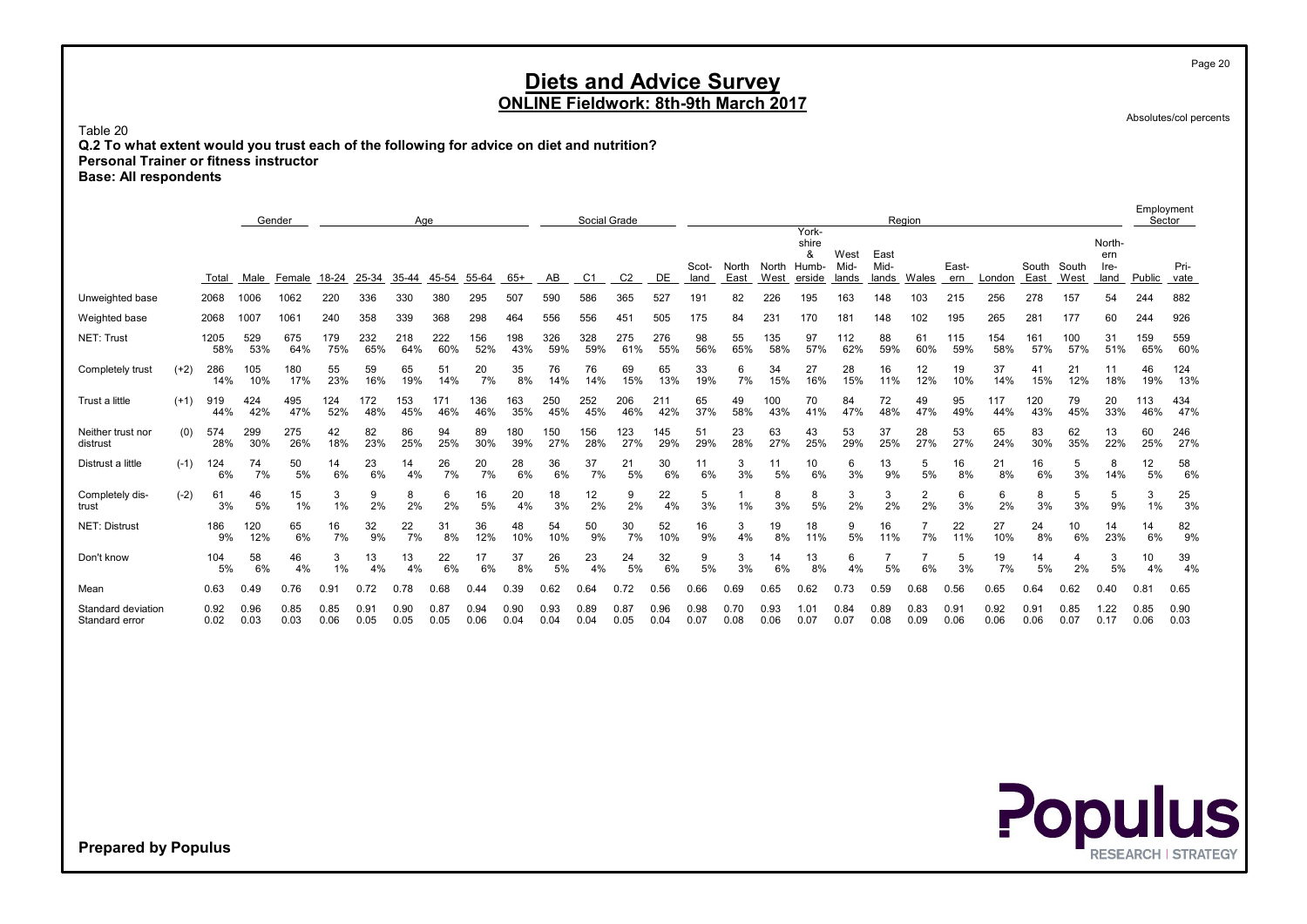Table 21 Q.2 To what extent would you trust each of the following for advice on diet and nutrition? Newspaper / Magazine Base: All respondents

|                                      | Gender<br>Age |              |              |              |              |              |              |              |                      |              |              |              | Social Grade   |              |               |               |               | York-                         |                       |                       | Region       |              |              |               |                      |                               |              | Employment<br>Sector |
|--------------------------------------|---------------|--------------|--------------|--------------|--------------|--------------|--------------|--------------|----------------------|--------------|--------------|--------------|----------------|--------------|---------------|---------------|---------------|-------------------------------|-----------------------|-----------------------|--------------|--------------|--------------|---------------|----------------------|-------------------------------|--------------|----------------------|
|                                      |               | Total        | Male         | Female       | 18-24        | 25-34        | 35-44        | 45-54        | 55-64                | 65+          | AB           | C1           | C <sub>2</sub> | DE           | Scot-<br>land | North<br>East | North<br>West | shire<br>&<br>Humb-<br>erside | West<br>Mid-<br>lands | East<br>Mid-<br>lands | Wales        | East-<br>ern | London       | South<br>East | South<br>West        | North-<br>ern<br>Ire-<br>land | Public       | Pri-<br>vate         |
| Unweighted base                      |               | 2068         | 1006         | 1062         | 220          | 336          | 330          | 380          | 295                  | 507          | 590          | 586          | 365            | 527          | 191           | 82            | 226           | 195                           | 163                   | 148                   | 103          | 215          | 256          | 278           | 157                  | 54                            | 244          | 882                  |
| Weighted base                        |               | 2068         | 1007         | 106'         | 240          | 358          | 339          | 368          | 298                  | 464          | 556          | 556          | 451            | 505          | 175           | 84            | 231           | 170                           | 181                   | 148                   | 102          | 195          | 265          | 281           | 177                  | 60                            | 244          | 926                  |
| NET: Trust                           |               | 462<br>22%   | 230<br>23%   | 232<br>22%   | 54<br>22%    | 79<br>22%    | 91<br>27%    | 105<br>29%   | 54<br>18%            | 80<br>17%    | 144<br>26%   | 132<br>24%   | 91<br>20%      | 95<br>19%    | 31<br>18%     | 21<br>24%     | 57<br>25%     | 31<br>18%                     | 39<br>22%             | 32<br>21%             | 22<br>22%    | 37<br>19%    | 77<br>29%    | 72<br>25%     | 32<br>18%            | 12<br>19%                     | 69<br>28%    | 219<br>24%           |
| Completely trust                     | $(+2)$        | 38<br>2%     | 17<br>2%     | 21<br>2%     | 2<br>1%      | 2%           | 14<br>4%     | 2%           | $\overline{2}$<br>1% | 6<br>1%      | 10<br>2%     | 8<br>1%      | 6<br>1%        | 14<br>3%     | 1%            |               | 3<br>1%       | 2<br>1%                       | 3<br>1%               | 3%                    | 1%           | 3<br>1%      | 10<br>4%     | 5<br>2%       | 5<br>3%              |                               | 5<br>2%      | 17<br>2%             |
| Trust a little                       | $(+1)$        | 424<br>21%   | 214<br>21%   | 211<br>20%   | 52<br>22%    | 72<br>20%    | 77<br>23%    | 98<br>27%    | 51<br>17%            | 74<br>16%    | 134<br>24%   | 124<br>22%   | 85<br>19%      | 81<br>16%    | 30<br>17%     | 21<br>24%     | 54<br>23%     | 29<br>17%                     | 37<br>20%             | 28<br>19%             | 21<br>20%    | 34<br>17%    | 67<br>25%    | 66<br>24%     | 27<br>15%            | 12<br>19%                     | 64<br>26%    | 202<br>22%           |
| Neither trust nor<br>distrust        | (0)           | 894<br>43%   | 418<br>42%   | 476<br>45%   | 92<br>38%    | 143<br>40%   | 141<br>41%   | 152<br>41%   | 40<br>47%            | 227<br>49%   | 232<br>42%   | 234<br>42%   | 218<br>48%     | 211<br>42%   | 80<br>46%     | 32<br>37%     | 97<br>42%     | 80<br>47%                     | 90<br>50%             | 69<br>46%             | 43<br>42%    | 84<br>43%    | 98<br>37%    | 114<br>41%    | 84<br>48%            | 22<br>37%                     | 93<br>38%    | 407<br>44%           |
| Distrust a little                    | $(-1)$        | 422<br>20%   | 200<br>20%   | 222<br>21%   | 64<br>27%    | 79<br>22%    | 66<br>19%    | 68<br>18%    | 54<br>18%            | 91<br>20%    | 115<br>21%   | 115<br>21%   | 90<br>20%      | 101<br>20%   | 37<br>21%     | 22<br>27%     | 43<br>19%     | 34<br>20%                     | 36<br>20%             | 32<br>21%             | 19<br>19%    | 46<br>24%    | 49<br>18%    | 43<br>15%     | 44<br>25%            | 17<br>29%                     | 50<br>20%    | 180<br>19%           |
| Completely dis-<br>trust             | $(-2)$        | 222<br>11%   | 126<br>13%   | 96<br>9%     | 27<br>11%    | 40<br>11%    | 29<br>9%     | 34<br>9%     | 41<br>14%            | 51<br>11%    | 49<br>9%     | 61<br>11%    | 42<br>9%       | 71<br>14%    | 21<br>12%     | 5%            | 25<br>11%     | 15<br>9%                      | 11<br>6%              | 13<br>8%              | 14<br>13%    | 24<br>12%    | 29<br>11%    | 44<br>16%     | 14<br>8%             | 9<br>15%                      | 23<br>9%     | 95<br>10%            |
| <b>NET: Distrust</b>                 |               | 644<br>31%   | 326<br>32%   | 318<br>30%   | 91<br>38%    | 119<br>33%   | 95<br>28%    | 102<br>28%   | 95<br>32%            | 142<br>31%   | 164<br>29%   | 176<br>32%   | 132<br>29%     | 172<br>34%   | 59<br>34%     | 26<br>31%     | 68<br>29%     | 49<br>29%                     | 47<br>26%             | 44<br>30%             | 33<br>32%    | 69<br>36%    | 77<br>29%    | 87<br>31%     | 58<br>33%            | 26<br>44%                     | 72<br>30%    | 275<br>30%           |
| Don't know                           |               | 68<br>3%     | 32<br>3%     | 35<br>3%     | 4<br>2%      | 17<br>5%     | 13<br>4%     | 9<br>2%      | 10<br>3%             | 15<br>3%     | 16<br>3%     | 15<br>3%     | 9<br>2%        | 28<br>5%     | 5<br>3%       | 6<br>7%       | 9<br>4%       | 6%                            | 4<br>2%               | 2%                    | 4<br>4%      | 2%           | 12<br>5%     | 8<br>3%       | $\overline{2}$<br>1% |                               | 10<br>4%     | 25<br>3%             |
| Mean                                 |               | $-0.18$      | $-0.21$      | $-0.16$      | $-0.26$      | $-0.22$      | $-0.06$      | .06          | .28                  | $-0.24$      |              | $-0.18$      |                | .28          | $-0.28$       | $-0.12$       | $-0.15$       | $-0.20$                       | $-0.09$               | $-0.15$               | $-0.24$      | $-0.28$      | $-0.07$      | $-0.20$       | $-0.20$              | $-0.39$                       | $-0.09$      | $-0.15$              |
| Standard deviation<br>Standard error |               | 0.95<br>0.02 | 0.98<br>0.03 | 0.92<br>0.03 | 0.96<br>0.07 | 0.97<br>0.05 | 0.98<br>0.06 | 0.96<br>0.05 | 0.94<br>0.06         | 0.91<br>0.04 | 0.94<br>0.04 | 0.96<br>0.04 | 0.90<br>0.05   | 1.01<br>0.05 | 0.92<br>0.07  | 0.86<br>0.10  | 0.96<br>0.07  | 0.89<br>0.07                  | 0.84<br>0.07          | 0.92<br>0.08          | 0.98<br>0.10 | 0.95<br>0.07 | 1.04<br>0.07 | 1.04<br>0.06  | 0.91<br>0.07         | 0.97<br>0.13                  | 0.98<br>0.06 | 0.95<br>0.03         |

Prepared by Populus



Absolutes/col percents

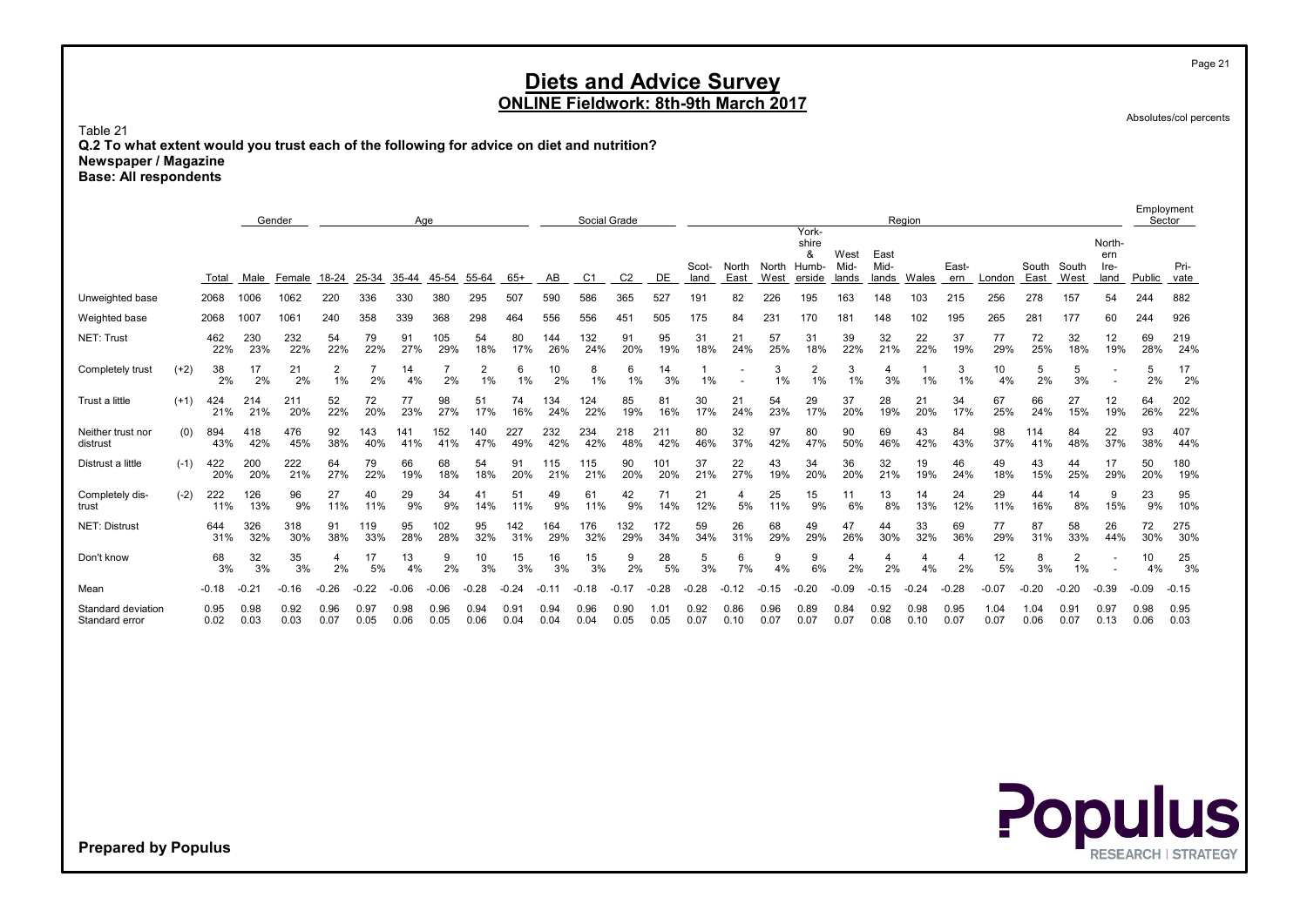Table 22 Q.2 To what extent would you trust each of the following for advice on diet and nutrition? Friends and Family Base: All respondents

|                                      |        |              |              | Gender           |              |              | Age          |              |              |              |              | Social Grade |                |              |               |               |               | York-                         |                       |                       | Region       |              |              |               |               |                               | Sector       | Employment   |
|--------------------------------------|--------|--------------|--------------|------------------|--------------|--------------|--------------|--------------|--------------|--------------|--------------|--------------|----------------|--------------|---------------|---------------|---------------|-------------------------------|-----------------------|-----------------------|--------------|--------------|--------------|---------------|---------------|-------------------------------|--------------|--------------|
|                                      |        | Total        | Male         | Female           | 18-24        | 25-34        | 35-44        | 45-54        | 55-64        | $65+$        | AB           | C1           | C <sub>2</sub> | DE           | Scot-<br>land | North<br>East | North<br>West | shire<br>&<br>Humb-<br>erside | West<br>Mid-<br>lands | East<br>Mid-<br>lands | Wales        | East-<br>ern | London       | South<br>East | South<br>West | North-<br>ern<br>Ire-<br>land | Public       | Pri-<br>vate |
| Unweighted base                      |        | 2068         | 1006         | 1062             | 220          | 336          | 330          | 380          | 295          | 507          | 590          | 586          | 365            | 527          | 191           | 82            | 226           | 195                           | 163                   | 148                   | 103          | 215          | 256          | 278           | 157           | 54                            | 244          | 882          |
| Weighted base                        |        | 2068         | 1007         | 106 <sup>7</sup> | 240          | 358          | 339          | 368          | 298          | 464          | 556          | 556          | 451            | 505          | 175           | 84            | 231           | 170                           | 181                   | 148                   | 102          | 195          | 265          | 281           | 177           | 60                            | 244          | 926          |
|                                      |        |              |              |                  |              |              |              |              |              |              |              |              |                |              |               |               |               |                               |                       |                       |              |              |              |               |               |                               |              |              |
| NET: Trust                           |        | 1229<br>59%  | 565<br>56%   | 663<br>63%       | 148<br>61%   | 195<br>54%   | 211<br>62%   | 230<br>63%   | 174<br>59%   | 270<br>58%   | 331<br>60%   | 333<br>60%   | 257<br>57%     | 307<br>61%   | 93<br>53%     | 54<br>64%     | 134<br>58%    | 97<br>57%                     | 115<br>64%            | 87<br>58%             | 65<br>64%    | 118<br>60%   | 162<br>61%   | 166<br>59%    | 100<br>56%    | 38<br>64%                     | 145<br>59%   | 550<br>59%   |
| Completely trust                     | $(+2)$ | 323<br>16%   | 160<br>16%   | 164<br>15%       | 29<br>12%    | 52<br>14%    | 76<br>22%    | 72<br>20%    | 38<br>13%    | 57<br>12%    | 77<br>14%    | 85<br>15%    | 60<br>13%      | 102<br>20%   | 23<br>13%     | 6<br>7%       | 39<br>17%     | 24<br>14%                     | 31<br>17%             | 19<br>13%             | 22<br>22%    | 26<br>13%    | 55<br>21%    | 46<br>17%     | 22<br>13%     | 9<br>14%                      | 38<br>16%    | 158<br>17%   |
| Trust a little                       | $(+1)$ | 905<br>44%   | 406<br>40%   | 500<br>47%       | 119<br>49%   | 143<br>40%   | 135<br>40%   | 158<br>43%   | 137<br>46%   | 213<br>46%   | 255<br>46%   | 249<br>45%   | 197<br>44%     | 205<br>41%   | 70<br>40%     | 48<br>57%     | 95<br>41%     | 73<br>43%                     | 84<br>46%             | 67<br>45%             | 43<br>43%    | 92<br>47%    | 107<br>40%   | 120<br>43%    | 77<br>44%     | 30<br>49%                     | 106<br>44%   | 392<br>42%   |
| Neither trust nor<br>distrust        | (0)    | 657<br>32%   | 337<br>33%   | 321<br>30%       | 67<br>28%    | 106<br>30%   | 105<br>31%   | 112<br>30%   | 102<br>34%   | 165<br>36%   | 171<br>31%   | 179<br>32%   | 152<br>34%     | 156<br>31%   | 65<br>37%     | 26<br>31%     | 74<br>32%     | 55<br>32%                     | 53<br>29%             | 48<br>32%             | 26<br>25%    | 69<br>36%    | 73<br>28%    | 92<br>33%     | 61<br>35%     | 14<br>24%                     | 75<br>31%    | 294<br>32%   |
| Distrust a little                    | $(-1)$ | 92<br>4%     | 54<br>5%     | 38<br>4%         | 13<br>5%     | 35<br>10%    | 12<br>4%     | 13<br>4%     | 5<br>2%      | 14<br>3%     | 36<br>7%     | 26<br>5%     | 19<br>4%       | 12<br>2%     | 8<br>5%       | 3<br>3%       | 3%            | 4%                            | 4%                    | 5%                    | 5<br>5%      | 6<br>3%      | 13<br>5%     | 14<br>5%      | 13<br>8%      | 3<br>5%                       | 17<br>7%     | 41<br>4%     |
| Completely dis-<br>trust             | $(-2)$ | 33<br>2%     | 23<br>2%     | 10<br>1%         | 3%           | 9<br>2%      | 3<br>1%      | 3<br>1%      | 5<br>2%      | 2%           | 6<br>1%      | 11<br>2%     | 6<br>1%        | 9<br>2%      | 3%            |               | 3<br>1%       | 1%                            | 2<br>$1\%$            | 3%                    |              |              | 8<br>3%      | 6<br>2%       | 2<br>1%       | 2<br>3%                       |              | 16<br>2%     |
| <b>NET: Distrust</b>                 |        | 125<br>6%    | 77<br>8%     | 48<br>5%         | 20<br>8%     | 44<br>12%    | 15<br>4%     | 16<br>4%     | 10<br>3%     | 21<br>5%     | 43<br>8%     | 36<br>7%     | 25<br>6%       | 21<br>4%     | 13<br>7%      | 3<br>3%       | 10<br>4%      | 8<br>5%                       | 9<br>5%               | 11<br>7%              | 5<br>5%      | 6<br>3%      | 21<br>8%     | 20<br>7%      | 15<br>8%      | 5<br>8%                       | 17<br>7%     | 57<br>6%     |
| Don't know                           |        | 57<br>3%     | 28<br>3%     | 29<br>3%         | 6<br>2%      | 13<br>4%     | 8<br>2%      | 11<br>3%     | 11<br>4%     | 8<br>2%      | 12<br>2%     | 8<br>1%      | 16<br>4%       | 21<br>4%     | 2%            | 2%            | 12<br>5%      | 9<br>5%                       | 4<br>2%               | 2%                    | 6<br>6%      | 2<br>1%      | 8<br>3%      | 4<br>1%       |               | 3<br>5%                       | 3%           | 25<br>3%     |
| Mean                                 |        | 0.69         | 0.64         | 0.74             | 0.64         | 0.56         | 0.81         | 0.79         | 0.69         | 0.66         | 0.66         | 0.68         | 0.66           | 0.78         | 0.58          | 0.69          | 0.73          | 0.69                          | 0.76                  | 0.63                  | 0.85         | 0.72         | 0.74         | 0.67          | 0.60          | 0.70                          | 0.69         | 0.70         |
| Standard deviation<br>Standard error |        | 0.85<br>0.02 | 0.90<br>0.03 | 0.80<br>0.02     | 0.87<br>0.06 | 0.95<br>0.05 | 0.85<br>0.05 | 0.83<br>0.04 | 0.79<br>0.05 | 0.80<br>0.04 | 0.84<br>0.04 | 0.86<br>0.04 | 0.82<br>0.04   | 0.87<br>0.04 | 0.88<br>0.06  | 0.66<br>0.07  | 0.84<br>0.06  | 0.81<br>0.06                  | 0.83<br>0.07          | 0.87<br>0.07          | 0.84<br>0.08 | 0.73<br>0.05 | 0.96<br>0.06 | 0.88<br>0.05  | 0.84<br>0.07  | 0.91<br>0.13                  | 0.84<br>0.05 | 0.87<br>0.03 |

**Populus** 

Prepared by Populus

Page 22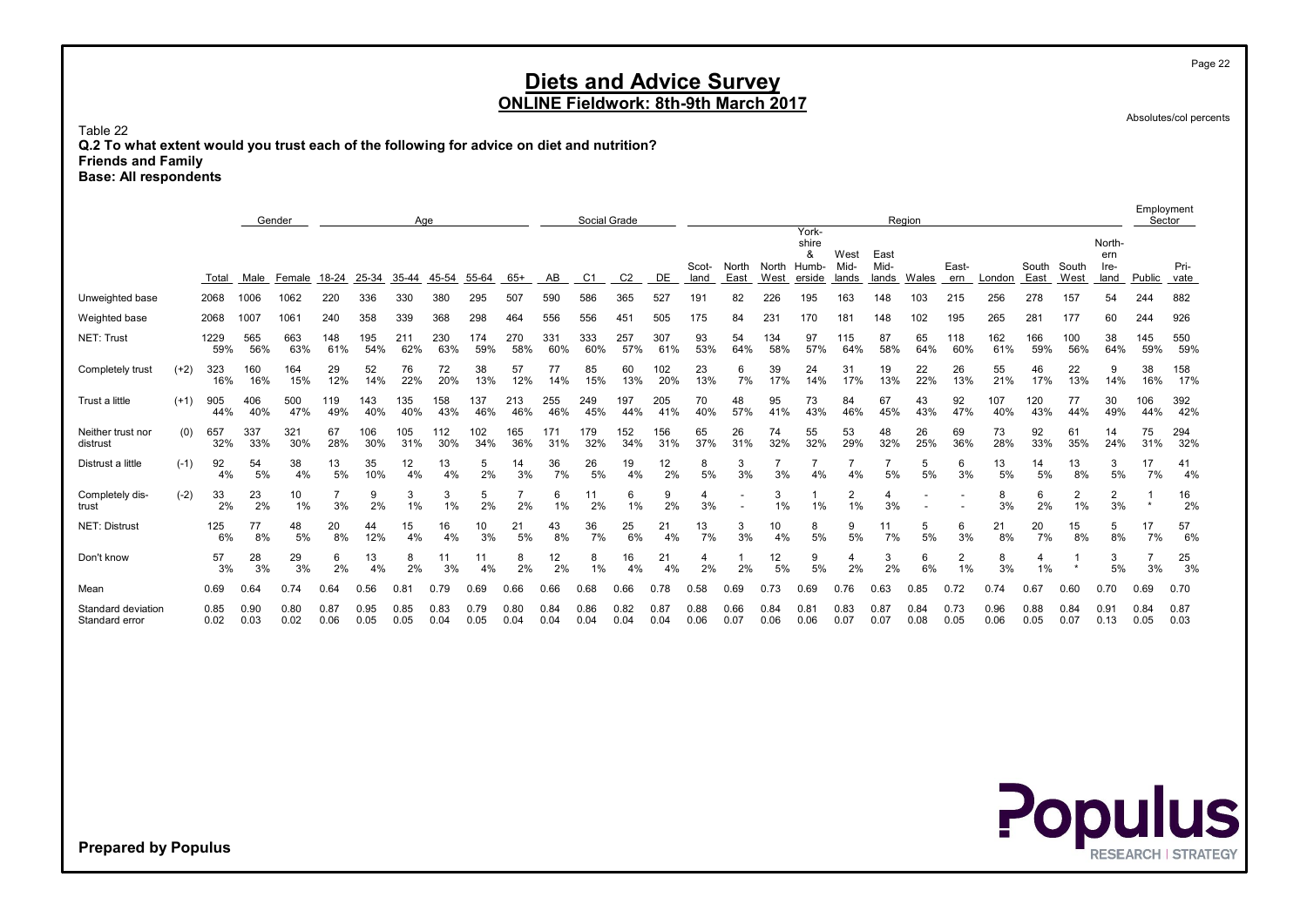Page 23

## Diets and Advice Survey ONLINE Fieldwork: 8th-9th March 2017

Absolutes/col percents

Table 23 Q.3 To what extent do you agree or disagree with the following statement: "Journalists check the reliability or quality of nutrition or diet research and advice before publishing it"

Base: All respondents

|                                      |        |              |              | Gender       |              |              | Age          |              |              |              |              |              | Social Grade   |              |              |                      |              |                              |              |              | Region       |                      |              |              |              |                       | Employment<br>Sector |              |
|--------------------------------------|--------|--------------|--------------|--------------|--------------|--------------|--------------|--------------|--------------|--------------|--------------|--------------|----------------|--------------|--------------|----------------------|--------------|------------------------------|--------------|--------------|--------------|----------------------|--------------|--------------|--------------|-----------------------|----------------------|--------------|
|                                      |        |              |              |              |              |              |              |              |              |              |              |              |                |              | Scot-        | North                | North        | York-<br>shire<br>&<br>Humb- | West<br>Mid- | East<br>Mid- |              | East-                |              | South        | South        | North-<br>ern<br>Ire- |                      | Pri-         |
|                                      |        | Total        | Male         | Female       | 18-24        | 25-34        | 35-44        | 45-54        | 55-64        | $65+$        | AB           | C1           | C <sub>2</sub> | DE           | land         | East                 | West         | erside                       | lands        | lands        | Wales        | ern                  | London       | East         | West         | land                  | Public               | vate         |
| Unweighted base                      |        | 2068         | 1006         | 1062         | 220          | 336          | 330          | 380          | 295          | 507          | 590          | 586          | 365            | 527          | 191          | 82                   | 226          | 195                          | 163          | 148          | 103          | 215                  | 256          | 278          | 157          | 54                    | 244                  | 882          |
| Weighted base                        |        | 2068         | 1007         | 1061         | 240          | 358          | 339          | 368          | 298          | 464          | 556          | 556          | 451            | 505          | 175          | 84                   | 231          | 170                          | 181          | 148          | 102          | 195                  | 265          | 281          | 177          | 60                    | 244                  | 926          |
| NET: Agree                           |        | 324<br>16%   | 166<br>16%   | 158<br>15%   | 54<br>23%    | 64<br>18%    | 75<br>22%    | 54<br>15%    | 38<br>13%    | 38<br>8%     | 90<br>16%    | 75<br>13%    | 78<br>17%      | 81<br>16%    | 26<br>15%    | 17<br>20%            | 35<br>15%    | 19<br>11%                    | 32<br>18%    | 24<br>16%    | 11<br>11%    | 25<br>13%            | 61<br>23%    | 40<br>14%    | 28<br>16%    | 5<br>8%               | 48<br>19%            | 158<br>17%   |
| Strongly agree                       | $(+2)$ | 64<br>3%     | 37<br>4%     | 27<br>3%     | 15<br>6%     | 14<br>4%     | 16<br>5%     | 12<br>3%     | 3<br>1%      | 1%           | 21<br>4%     | 9<br>2%      | 13<br>3%       | 21<br>4%     | 5<br>3%      | $\overline{2}$<br>2% | 12<br>5%     | 5<br>3%                      | 4%           | 3<br>2%      | 2<br>2%      | $\overline{2}$<br>1% | 16<br>6%     | 3<br>1%      | 5<br>3%      | 2<br>3%               | 3%                   | 28<br>3%     |
| Slightly agree                       | $(+1)$ | 260<br>13%   | 129<br>13%   | 131<br>12%   | 39<br>16%    | 50<br>14%    | 59<br>18%    | 42<br>12%    | 35<br>12%    | 33<br>7%     | 70<br>13%    | 66<br>12%    | 65<br>14%      | 60<br>12%    | 21<br>12%    | 15<br>18%            | 23<br>10%    | 14<br>8%                     | 25<br>14%    | 21<br>14%    | 10<br>9%     | 22<br>11%            | 45<br>17%    | 36<br>13%    | 23<br>13%    | 3<br>5%               | 41<br>17%            | 129<br>14%   |
| Neither agree nor<br>disagree        | (0)    | 549<br>27%   | 276<br>27%   | 273<br>26%   | 65<br>27%    | 79<br>22%    | 98<br>29%    | 103<br>28%   | 83<br>28%    | 121<br>26%   | 140<br>25%   | 140<br>25%   | 124<br>27%     | 145<br>29%   | 46<br>26%    | 27<br>31%            | 58<br>25%    | 42<br>25%                    | 57<br>32%    | 47<br>31%    | 25<br>24%    | 45<br>23%            | 69<br>26%    | 77<br>28%    | 41<br>23%    | 16<br>27%             | 62<br>25%            | 258<br>28%   |
| Slightly disagree                    | $(-1)$ | 545<br>26%   | 267<br>27%   | 277<br>26%   | 71<br>30%    | 95<br>26%    | 75<br>22%    | 91<br>25%    | 75<br>25%    | 139<br>30%   | 167<br>30%   | 154<br>28%   | 107<br>24%     | 117<br>23%   | 47<br>27%    | 19<br>23%            | 63<br>28%    | 48<br>28%                    | 40<br>22%    | 37<br>25%    | 32<br>31%    | 54<br>28%            | 55<br>21%    | 77<br>27%    | 54<br>31%    | 19<br>31%             | 57<br>23%            | 240<br>26%   |
| Strongly disagree                    | $(-2)$ | 391<br>19%   | 182<br>18%   | 209<br>20%   | 36<br>15%    | 86<br>24%    | 55<br>16%    | 66<br>18%    | 60<br>20%    | 86<br>19%    | 97<br>17%    | 116<br>21%   | 81<br>18%      | 96<br>19%    | 31<br>18%    | 11<br>13%            | 37<br>16%    | 37<br>22%                    | 33<br>18%    | 25<br>17%    | 18<br>18%    | 41<br>21%            | 51<br>19%    | 55<br>20%    | 33<br>19%    | 17<br>28%             | 44<br>18%            | 169<br>18%   |
| NET: Disagree                        |        | 935<br>45%   | 449<br>45%   | 486<br>46%   | 107<br>45%   | 181<br>50%   | 130<br>38%   | 157<br>43%   | 135<br>45%   | 225<br>49%   | 264<br>48%   | 271<br>49%   | 188<br>42%     | 213<br>42%   | 77<br>44%    | 30<br>36%            | 101<br>44%   | 85<br>50%                    | 73<br>41%    | 62<br>42%    | 50<br>49%    | 95<br>49%            | 106<br>40%   | 132<br>47%   | 87<br>49%    | 36<br>59%             | 101<br>41%           | 409<br>44%   |
| Don't know                           |        | 260<br>13%   | 116<br>12%   | 143<br>14%   | 14<br>6%     | 34<br>9%     | 36<br>11%    | 54<br>15%    | 42<br>14%    | 80<br>17%    | 61<br>11%    | 71<br>13%    | 61<br>14%      | 66<br>13%    | 25<br>15%    | 11<br>13%            | 37<br>16%    | 24<br>14%                    | 18<br>10%    | 15<br>10%    | 16<br>16%    | 29<br>15%            | 29<br>11%    | 32<br>11%    | 21<br>12%    | 7%                    | 33<br>14%            | 102<br>11%   |
| Mean                                 |        | $-0.52$      | $-0.48$      | $-0.56$      | $-0.33$      | .58<br>-0.   | $-0.31$      | $-0.50$      | $-0.60$      | $-0.70$      | $-0.51$      | $-0.63$      | $-0.46$        | $-0.47$      | $-0.52$      | $-0.30$              | $-0.47$      | $-0.67$                      | $-0.42$      | $-0.45$      | $-0.64$      | $-0.66$              | $-0.34$      | $-0.58$      | $-0.56$      | $-0.81$               | $-0.43$              | $-0.48$      |
| Standard deviation<br>Standard error |        | 1.09<br>0.03 | 1.09<br>0.04 | 1.08<br>0.04 | 1.13<br>0.08 | 1.16<br>0.07 | 1.14<br>0.07 | 1.08<br>0.06 | 1.03<br>0.06 | 0.95<br>0.05 | 1.08<br>0.05 | 1.05<br>0.05 | 1.10<br>0.06   | 1.12<br>0.05 | 1.07<br>0.08 | 1.04<br>0.12         | 1.12<br>0.08 | 1.06<br>0.08                 | 1.10<br>0.09 | 1.05<br>0.09 | 1.00<br>0.11 | 1.04<br>0.08         | 1.21<br>0.08 | 1.03<br>0.07 | 1.08<br>0.09 | 1.04<br>0.14          | 1.12<br>0.08         | 1.09<br>0.04 |

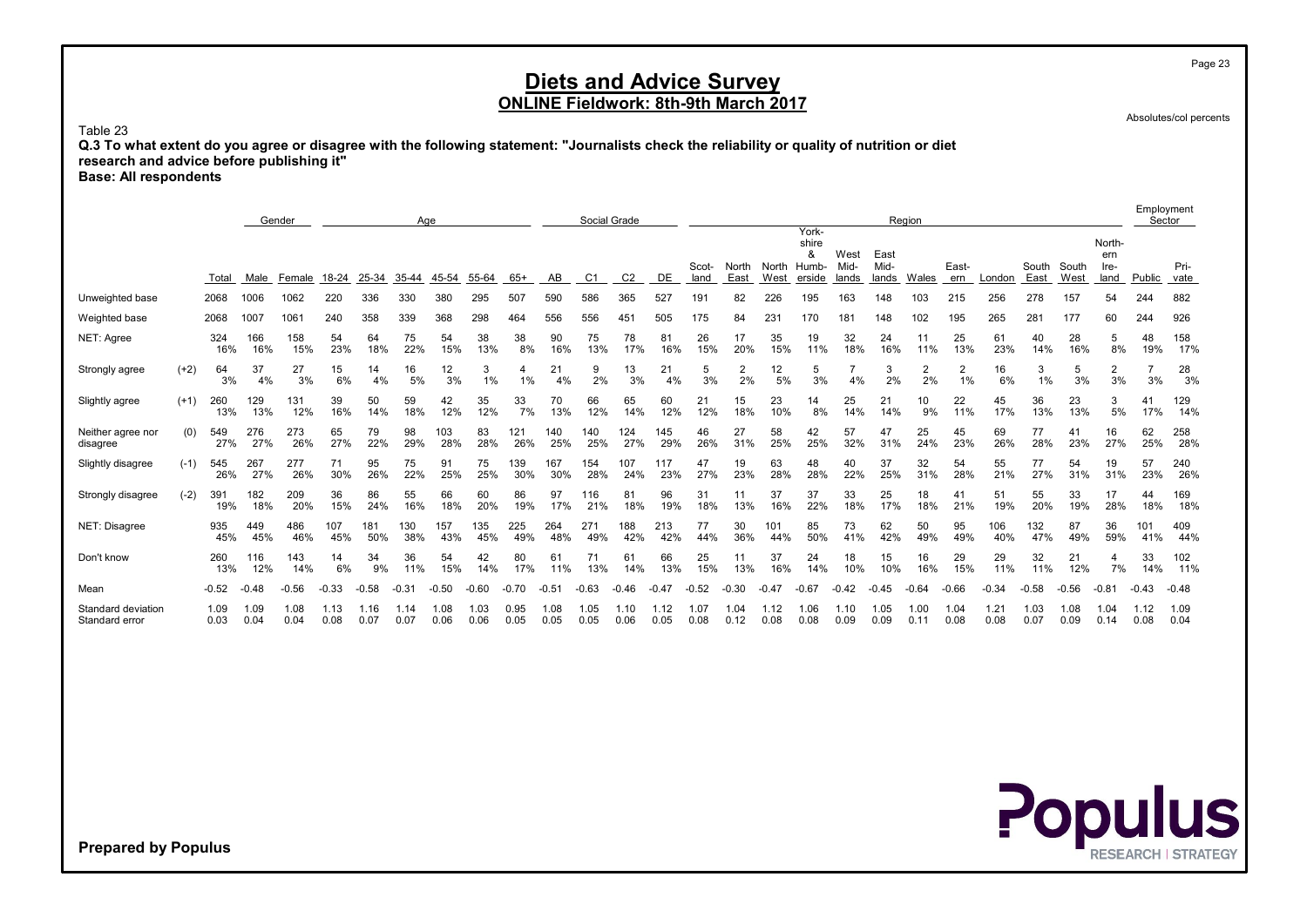Table 24 Gender Base: All respondents

|                 |             |              | Gender                                               |            |            | Aae        |            |            |            |            | Social Grade |            |            |               |               |            |                                         |                       |                       | Region    |              |            |               |               |                               | Employment<br>Sector |              |
|-----------------|-------------|--------------|------------------------------------------------------|------------|------------|------------|------------|------------|------------|------------|--------------|------------|------------|---------------|---------------|------------|-----------------------------------------|-----------------------|-----------------------|-----------|--------------|------------|---------------|---------------|-------------------------------|----------------------|--------------|
|                 | Total       |              | Male Female                                          | 18-24      | 25-34      | 35-44      | 45-54      | 55-64      | 65+        | AB         | C1           | C2         | DE.        | Scot-<br>land | North<br>East | West       | York-<br>shire<br>North Humb-<br>erside | West<br>Mid-<br>lands | East<br>Mid-<br>lands | Wales     | East-<br>ern | London     | South<br>East | South<br>West | North-<br>ern<br>Ire-<br>land | Public               | Pri-<br>vate |
| Unweighted base | 2068        | 1006         | 1062                                                 | 220        | 336        | 330        | 380        | 295        | 507        | 590        | 586          | 365        | 527        | 191           | 82            | 226        | 195                                     | 163                   | 148                   | 103       | 215          | 256        | 278           | 157           | 54                            | 244                  | 882          |
| Weighted base   | 2068        | 1007         | 1061                                                 | 240        | 358        | 339        | 368        | 298        | 464        | 556        | 556          | 451        | 505        | 175           | 84            | 231        | 170                                     | 181                   | 148                   | 102       | 195          | 265        | 281           | 177           | 60                            | 244                  | 926          |
| Male            | 1007<br>49% | 1007<br>100% | $\overline{\phantom{0}}$<br>$\overline{\phantom{a}}$ | 103<br>43% | 167<br>47% | 183<br>54% | 173<br>47% | 148<br>50% | 234<br>50% | 315<br>57% | 249<br>45%   | 235<br>52% | 208<br>41% | 100<br>57%    | 44<br>52%     | 123<br>53% | 78<br>46%                               | 94<br>52%             | 79<br>53%             | 42<br>41% | 86<br>44%    | 120<br>46% | 121<br>43%    | 79<br>45%     | 40<br>67%                     | 110<br>45%           | 528<br>57%   |
| Female          | 1061<br>51% |              | 1061<br>100%                                         | 137<br>57% | 191<br>53% | 157<br>46% | 195<br>53% | 150<br>50% | 230<br>50% | 241<br>43% | 307<br>55%   | 216<br>48% | 297<br>59% | 74<br>43%     | 40<br>48%     | 108<br>47% | 92<br>54%                               | 87<br>48%             | 69<br>47%             | 60<br>59% | 109<br>56%   | 144<br>54% | 160<br>57%    | 98<br>55%     | 20<br>33%                     | 135<br>55%           | 398<br>43%   |

Prepared by Populus

Page 24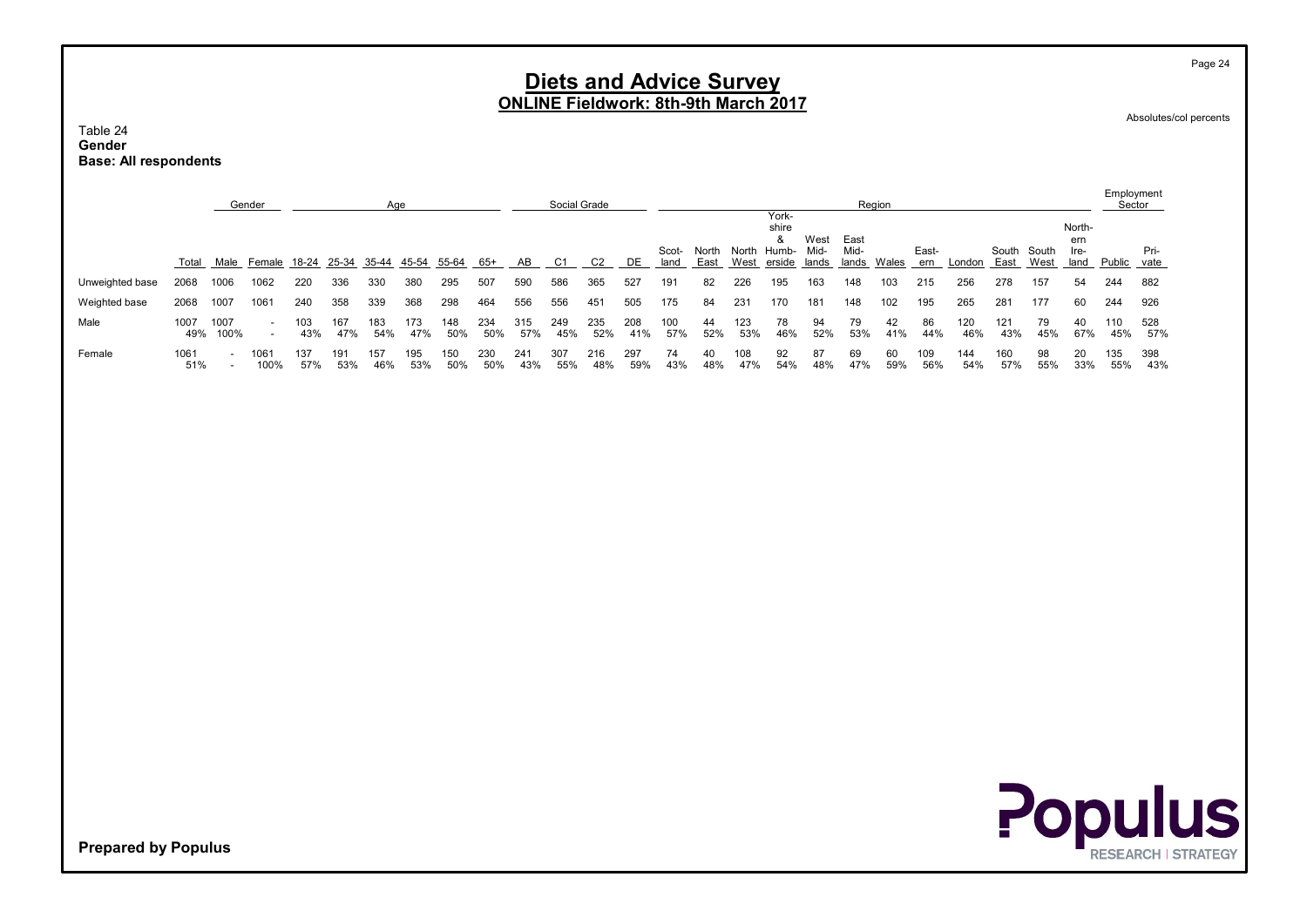Table 25 Age Base: All respondents

|                 |            |            | Gender     |             |             |             | Age         |             |             |            | Social Grade |            |            |               |               |               | York-                        |                       |                       | Region    |              |           |               |               |                               | Employment<br>Sector |              |
|-----------------|------------|------------|------------|-------------|-------------|-------------|-------------|-------------|-------------|------------|--------------|------------|------------|---------------|---------------|---------------|------------------------------|-----------------------|-----------------------|-----------|--------------|-----------|---------------|---------------|-------------------------------|----------------------|--------------|
|                 | Total      | Male       | Female     | 18-24       | 25-34       | 35-44       | 45-54       | 55-64       | 65+         | AB         | C1           | C2         | DE         | Scot-<br>land | North<br>East | North<br>West | shire<br>&<br>Humb<br>erside | West<br>Mid-<br>lands | East<br>Mid-<br>lands | Wales     | East-<br>ern | London    | South<br>East | South<br>West | North-<br>ern<br>Ire-<br>land | Public               | Pri-<br>vate |
| Unweighted base | 2068       | 1006       | 1062       | 220         | 336         | 330         | 380         | 295         | 507         | 590        | 586          | 365        | 527        | 191           | 82            | 226           | 195                          | 163                   | 148                   | 103       | 215          | 256       | 278           | 157           | 54                            | 244                  | 882          |
| Weighted base   | 2068       | 1007       | 1061       | 240         | 358         | 339         | 368         | 298         | 464         | 556        | 556          | 451        | 505        | 175           | 84            | 231           | 170                          | 181                   | 148                   | 102       | 195          | 265       | 281           | 177           | 60                            | 244                  | 926          |
| 18-24           | 240<br>12% | 103<br>10% | 137<br>13% | 240<br>100% |             |             |             |             |             | 81<br>15%  | 92<br>17%    | 31<br>7%   | 36<br>7%   | 20<br>12%     | 12<br>15%     | 20<br>9%      | 15<br>9%                     | 29<br>16%             | 20<br>14%             | 16<br>15% | 17<br>9%     | 30<br>11% | 35<br>12%     | 25<br>14%     | $\overline{2}$<br>3%          | 19<br>8%             | 96<br>10%    |
| 25-34           | 358<br>17% | 167<br>17% | 191<br>18% |             | 358<br>100% |             |             |             |             | 118<br>21% | 108<br>19%   | 75<br>17%  | 57<br>11%  | 29<br>17%     | 20<br>24%     | 34<br>15%     | 26<br>15%                    | 32<br>18%             | 20<br>13%             | 10<br>10% | 21<br>11%    | 54<br>20% | 70<br>25%     | 36<br>20%     | 12%                           | 71<br>29%            | 229<br>25%   |
| 35-44           | 339<br>16% | 183<br>18% | 157<br>15% |             |             | 339<br>100% |             |             |             | 96<br>17%  | 86<br>15%    | 86<br>19%  | 71<br>14%  | 40<br>23%     | 15<br>17%     | 37<br>16%     | 34<br>20%                    | 20<br>11%             | 25<br>17%             | 16<br>15% | 25<br>13%    | 55<br>21% | 45<br>16%     | 20<br>11%     | -9<br>15%                     | 67<br>27%            | 212<br>23%   |
| 45-54           | 368<br>18% | 173<br>17% | 195<br>18% |             |             |             | 368<br>100% |             |             | 91<br>16%  | 99<br>18%    | 86<br>19%  | 92<br>18%  | 21<br>12%     | 14<br>17%     | 47<br>20%     | 26<br>15%                    | 23<br>13%             | 30<br>20%             | 22<br>21% | 44<br>22%    | 54<br>21% | 38<br>13%     | 31<br>18%     | 18<br>31%                     | 56<br>23%            | 229<br>25%   |
| 55-64           | 298<br>14% | 148<br>15% | 150<br>14% |             |             |             |             | 298<br>100% |             | 39<br>7%   | 69<br>12%    | 76<br>17%  | 114<br>23% | 23<br>13%     | 8%            | 33<br>14%     | 27<br>16%                    | 31<br>17%             | 19<br>13%             | 16<br>16% | 35<br>18%    | 35<br>13% | 34<br>12%     | 27<br>15%     | 11<br>19%                     | 25<br>10%            | 126<br>14%   |
| $65+$           | 464<br>22% | 234<br>23% | 230<br>22% |             |             |             |             |             | 464<br>100% | 131<br>23% | 102<br>18%   | 97<br>21%  | 135<br>27% | 41<br>23%     | 16<br>19%     | 60<br>26%     | 43<br>25%                    | 45<br>25%             | 35<br>24%             | 23<br>23% | 52<br>27%    | 38<br>14% | 60<br>21%     | 37<br>21%     | 12<br>21%                     | 8<br>3%              | 34<br>4%     |
| NET: 55+        | 762<br>37% | 382<br>38% | 380<br>36% |             |             |             |             | 298<br>00%  | 464<br>100% | 170<br>31% | 171<br>31%   | 172<br>38% | 249<br>49% | 64<br>37%     | 23<br>27%     | 93<br>40%     | 70<br>41%                    | 77<br>42%             | 54<br>36%             | 39<br>38% | 88<br>45%    | 72<br>27% | 94<br>34%     | 64<br>36%     | 24<br>39%                     | 33<br>13%            | 160<br>17%   |
| Average age     | 47.47      | 48.04      | 46.93      | 21.34       | 29.60       | 39.65       | 49.67       | 59.44       | 71.07       | 45.24      | 44.86        | 48.55      | .83<br>51  | 19<br>47      | 44.34         | 49.94         | 49.16                        | 47.21                 | 47.92                 | 48.08     | 51.19        | 44.77     | 45.48         | 46.19         | 49.79                         | 40.70                | 41.43        |



Prepared by Populus

Page 25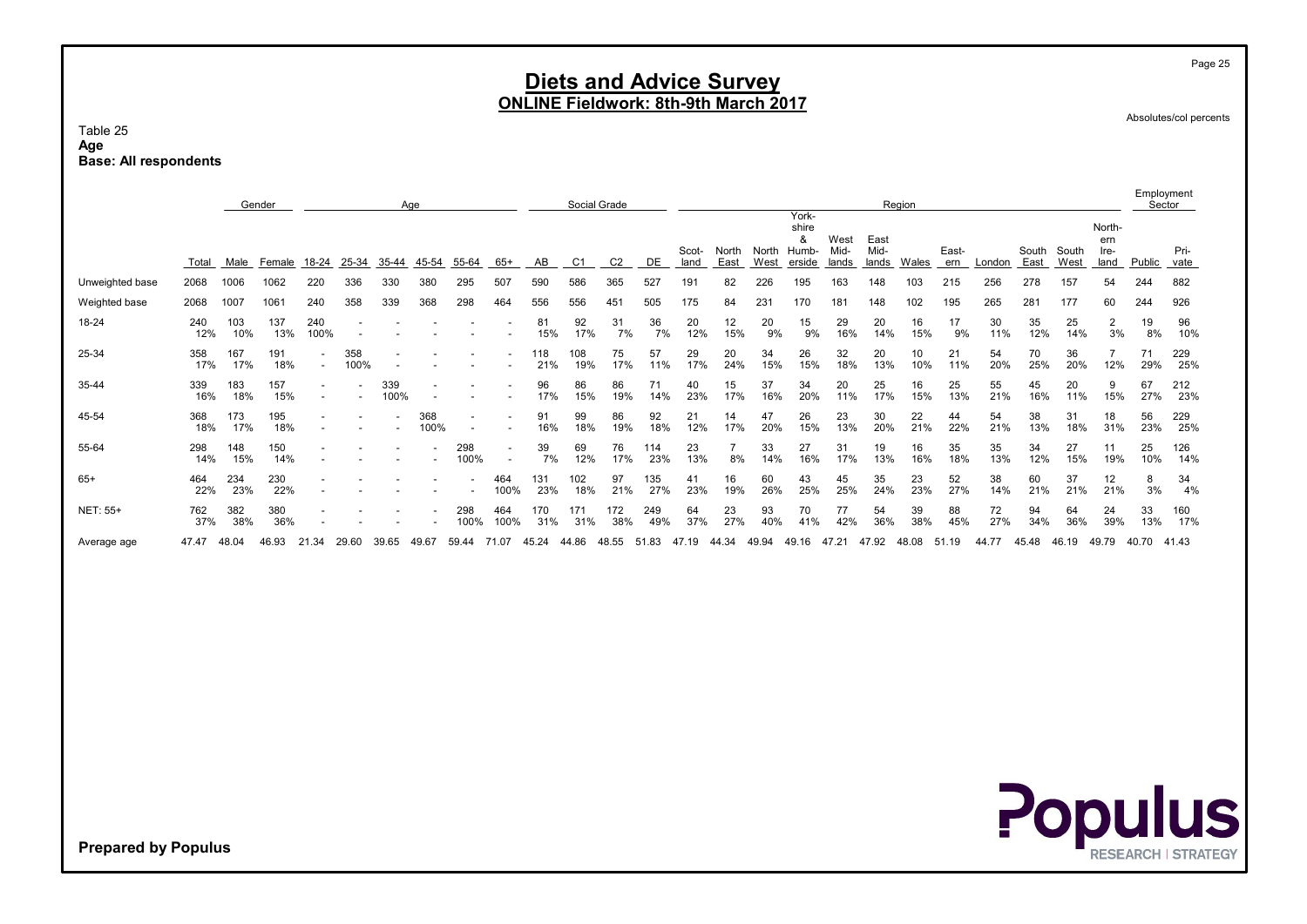Table 26 Social Grade Base: All respondents

|                 |             |            | Gender     |            |            | Age        |            |            |            |             | Social Grade   |                |             |               |               |               |                                        |                       |                       | Region    |              |            |               |               |                               | Employment<br>Sector |              |
|-----------------|-------------|------------|------------|------------|------------|------------|------------|------------|------------|-------------|----------------|----------------|-------------|---------------|---------------|---------------|----------------------------------------|-----------------------|-----------------------|-----------|--------------|------------|---------------|---------------|-------------------------------|----------------------|--------------|
|                 | Total       | Male       | Female     | 18-24      | 25-34      | 35-44      | 45-54      | 55-64      | 65+        | AB          | C <sub>1</sub> | C <sub>2</sub> | DE          | Scot-<br>land | North<br>East | North<br>West | York-<br>shire<br>&<br>Humb-<br>erside | West<br>Mid-<br>lands | East<br>Mid-<br>lands | Wales     | East-<br>ern | London     | South<br>East | South<br>West | North-<br>ern<br>Ire-<br>land | Public               | Pri-<br>vate |
| Unweighted base | 2068        | 1006       | 1062       | 220        | 336        | 330        | 380        | 295        | 507        | 590         | 586            | 365            | 527         | 191           | 82            | 226           | 195                                    | 163                   | 148                   | 103       | 215          | 256        | 278           | 157           | 54                            | 244                  | 882          |
| Weighted base   | 2068        | 1007       | 1061       | 240        | 358        | 339        | 368        | 298        | 464        | 556         | 556            | 451            | 505         | 175           | 84            | 231           | 170                                    | 181                   | 148                   | 102       | 195          | 265        | 281           | 177           | 60                            | 244                  | 926          |
| AB              | 556<br>27%  | 315<br>31% | 241<br>23% | 81<br>34%  | 118<br>33% | 96<br>28%  | 91<br>25%  | 39<br>13%  | 131<br>28% | 556<br>100% |                |                |             | 44<br>25%     | 22<br>27%     | 61<br>26%     | 33<br>20%                              | 45<br>25%             | 40<br>27%             | 19<br>18% | 46<br>24%    | 88<br>33%  | 88<br>31%     | 41<br>23%     | 29<br>48%                     | 82<br>33%            | 272<br>29%   |
| C <sub>1</sub>  | 556<br>27%  | 249<br>25% | 307<br>29% | 92<br>38%  | 108<br>30% | 86<br>25%  | 99<br>27%  | 69<br>23%  | 102<br>22% |             | 556<br>100%    |                |             | 55<br>32%     | 31<br>37%     | 52<br>23%     | 45<br>26%                              | 42<br>23%             | 37<br>25%             | 33<br>32% | 46<br>24%    | 75<br>28%  | 87<br>31%     | 41<br>23%     | 11<br>19%                     | 98<br>40%            | 258<br>28%   |
| C <sub>2</sub>  | 451<br>22%  | 235<br>23% | 216<br>20% | 31<br>13%  | 75<br>21%  | 86<br>25%  | 86<br>23%  | 76<br>25%  | 97<br>21%  |             |                | 451<br>100%    |             | 36<br>21%     | 16<br>19%     | 47<br>20%     | 50<br>29%                              | 44<br>24%             | 44<br>30%             | 15<br>15% | 39<br>20%    | 48<br>18%  | 53<br>19%     | 51<br>29%     | 8<br>13%                      | 34<br>14%            | 259<br>28%   |
| <b>DE</b>       | 505<br>24%  | 208<br>21% | 297<br>28% | 36<br>15%  | 57<br>16%  | 71<br>21%  | 92<br>25%  | 114<br>38% | 135<br>29% |             |                |                | 505<br>100% | 39<br>22%     | 15<br>18%     | 71<br>31%     | 42<br>25%                              | 49<br>27%             | 27<br>18%             | 35<br>35% | 64<br>33%    | 54<br>20%  | 53<br>19%     | 44<br>25%     | 12<br>21%                     | 31<br>13%            | 138<br>15%   |
| NET: ABC1       | 1112<br>54% | 564<br>56% | 548<br>52% | 174<br>72% | 226<br>63% | 182<br>54% | 190<br>52% | 108<br>36% | 232<br>50% | 556<br>100% | 556<br>100%    |                |             | 99<br>57%     | 54<br>64%     | 113<br>49%    | 78<br>46%                              | 87<br>48%             | 78<br>52%             | 52<br>50% | 92<br>47%    | 163<br>62% | 175<br>62%    | 82<br>46%     | 40<br>67%                     | 179<br>73%           | 529<br>57%   |
| NET: C2DE       | 956<br>46%  | 443<br>44% | 513<br>48% | 67<br>28%  | 132<br>37% | 157<br>46% | 178<br>48% | 190<br>64% | 231<br>50% |             |                | 451<br>100%    | 505<br>100% | 75<br>43%     | 31<br>36%     | 118<br>51%    | 92<br>54%                              | 93<br>52%             | 71<br>48%             | 51<br>50% | 103<br>53%   | 101<br>38% | 106<br>38%    | 95<br>54%     | 20<br>33%                     | 65<br>27%            | 397<br>43%   |

**Populus** 

Prepared by Populus

Page 26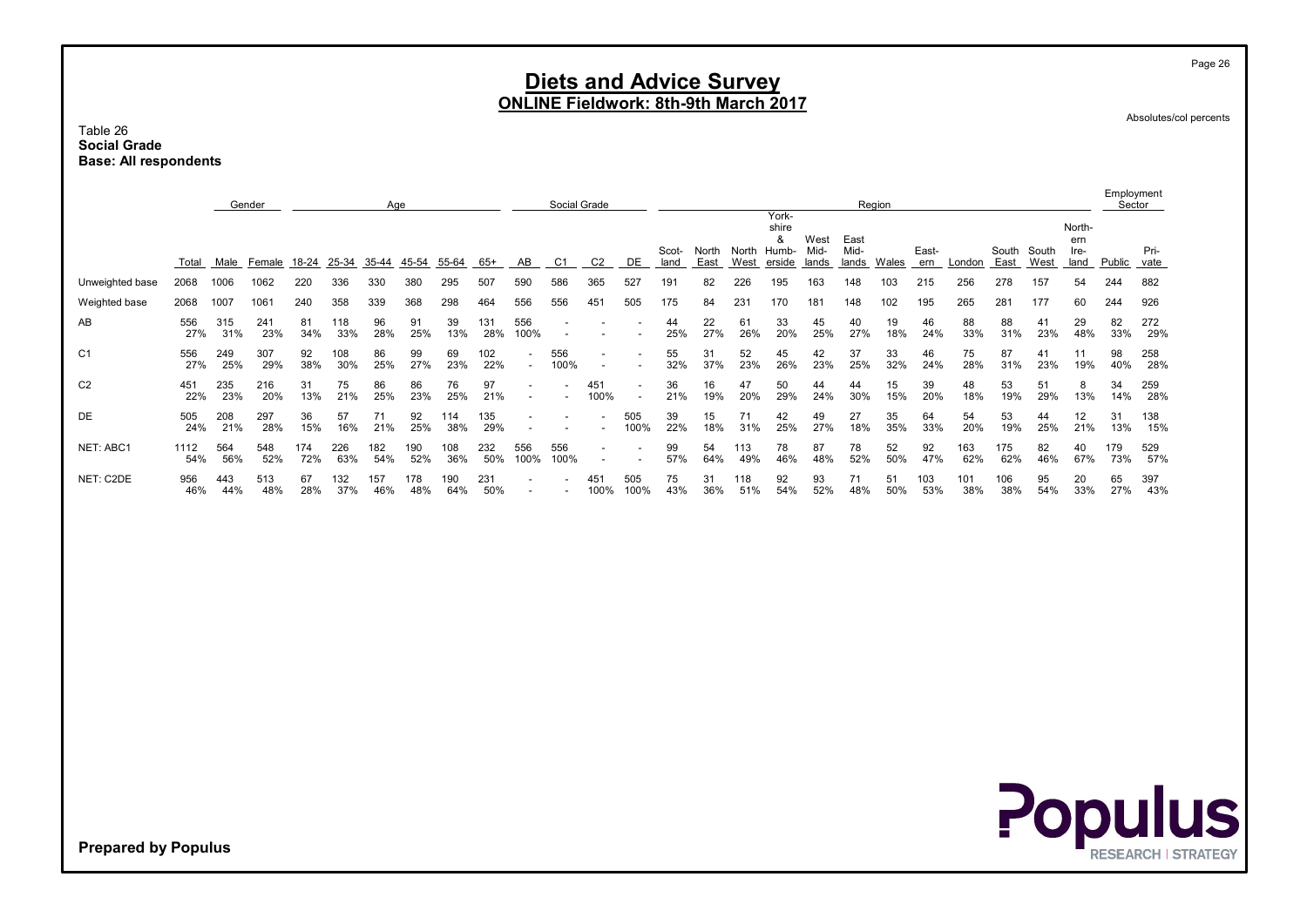Table 27 GO Region Base: All respondents

|                        |            |            | Gender     |           |           | Age       |           |           |           |           | Social Grade |           |           |               |               |               |                                        |                       |                       | Region      |              |             |               |               |                               | Employment<br>Sector |              |
|------------------------|------------|------------|------------|-----------|-----------|-----------|-----------|-----------|-----------|-----------|--------------|-----------|-----------|---------------|---------------|---------------|----------------------------------------|-----------------------|-----------------------|-------------|--------------|-------------|---------------|---------------|-------------------------------|----------------------|--------------|
|                        | Total      | Male       | Female     | 18-24     | 25-34     | 35-44     | 45-54     | 55-64     | $65+$     | AB        | C1           | C2        | DE        | Scot-<br>land | North<br>East | North<br>West | York-<br>shire<br>&<br>Humb-<br>erside | West<br>Mid-<br>lands | East<br>Mid-<br>lands | Wales       | East-<br>ern | London      | South<br>East | South<br>West | North-<br>ern<br>Ire-<br>land | Public               | Pri-<br>vate |
| Unweighted base        | 2068       | 1006       | 1062       | 220       | 336       | 330       | 380       | 295       | 507       | 590       | 586          | 365       | 527       | 191           | 82            | 226           | 195                                    | 163                   | 148                   | 103         | 215          | 256         | 278           | 157           | 54                            | 244                  | 882          |
| Weighted base          | 2068       | 1007       | 1061       | 240       | 358       | 339       | 368       | 298       | 464       | 556       | 556          | 451       | 505       | 175           | 84            | 231           | 170                                    | 181                   | 148                   | 102         | 195          | 265         | 281           | 177           | 60                            | 244                  | 926          |
| Scotland               | 175<br>8%  | 100<br>10% | 74<br>7%   | 20<br>8%  | 29<br>8%  | 40<br>12% | 21<br>6%  | 23<br>8%  | 41<br>9%  | 44<br>8%  | 55<br>10%    | 36<br>8%  | 39<br>8%  | 175<br>100%   |               |               |                                        |                       |                       |             |              |             |               |               |                               | 29<br>12%            | 73<br>8%     |
| North East             | 84<br>4%   | 44<br>4%   | 40<br>4%   | 12<br>5%  | 20<br>6%  | 15<br>4%  | 14<br>4%  | 2%        | 16<br>4%  | 22<br>4%  | 31<br>6%     | 16<br>3%  | 15<br>3%  |               | 84<br>100%    |               |                                        |                       |                       |             |              |             |               |               |                               | 7<br>3%              | 35<br>4%     |
| North West             | 231<br>11% | 123<br>12% | 108<br>10% | 20<br>8%  | 34<br>9%  | 37<br>11% | 47<br>13% | 33<br>11% | 60<br>13% | 61<br>11% | 52<br>9%     | 47<br>10% | 71<br>14% |               |               | 231<br>100%   |                                        |                       |                       |             |              |             |               |               |                               | 23<br>10%            | 99<br>11%    |
| Yorkshire & Humberside | 170<br>8%  | 78<br>8%   | 92<br>9%   | 15<br>6%  | 26<br>7%  | 34<br>10% | 26<br>7%  | 27<br>9%  | 43<br>9%  | 33<br>6%  | 45<br>8%     | 50<br>11% | 42<br>8%  |               |               |               | 170<br>100%                            |                       |                       |             |              |             |               |               |                               | 22<br>9%             | 76<br>8%     |
| <b>West Midlands</b>   | 181<br>9%  | 94<br>9%   | 87<br>8%   | 29<br>12% | 32<br>9%  | 20<br>6%  | 23<br>6%  | 31<br>11% | 45<br>10% | 45<br>8%  | 42<br>8%     | 44<br>10% | 49<br>10% |               |               |               |                                        | 181<br>100%           |                       |             |              |             |               |               |                               | 27<br>11%            | 76<br>8%     |
| East Midlands          | 148<br>7%  | 79<br>8%   | 69<br>7%   | 20<br>8%  | 20<br>5%  | 25<br>7%  | 30<br>8%  | 19<br>6%  | 35<br>8%  | 40<br>7%  | 37<br>7%     | 44<br>10% | 27<br>5%  |               |               |               |                                        |                       | 148<br>100%           |             |              |             |               |               |                               | 16<br>7%             | 66<br>7%     |
| Wales                  | 102<br>5%  | 42<br>4%   | 60<br>6%   | 16<br>6%  | 10<br>3%  | 16<br>5%  | 22<br>6%  | 16<br>5%  | 23<br>5%  | 19<br>3%  | 33<br>6%     | 15<br>3%  | 35<br>7%  |               |               |               |                                        |                       |                       | 102<br>100% |              |             |               |               |                               | 11<br>5%             | 37<br>4%     |
| Eastern                | 195<br>9%  | 86<br>8%   | 109<br>10% | 17<br>7%  | 21<br>6%  | 25<br>7%  | 44<br>12% | 35<br>12% | 52<br>11% | 46<br>8%  | 46<br>8%     | 39<br>9%  | 64<br>13% |               |               |               |                                        |                       |                       |             | 195<br>100%  |             |               |               |                               | 22<br>9%             | 80<br>9%     |
| London                 | 265<br>13% | 120<br>12% | 144<br>14% | 30<br>12% | 54<br>15% | 55<br>16% | 54<br>15% | 35<br>12% | 38<br>8%  | 88<br>16% | 75<br>14%    | 48<br>11% | 54<br>11% |               |               |               |                                        |                       |                       |             |              | 265<br>100% |               |               |                               | 37<br>15%            | 141<br>15%   |
| South East             | 281<br>14% | 121<br>12% | 160<br>15% | 35<br>14% | 70<br>19% | 45<br>13% | 38<br>10% | 34<br>11% | 60<br>13% | 88<br>16% | 87<br>16%    | 53<br>12% | 53<br>11% |               |               |               |                                        |                       |                       |             |              |             | 281<br>100%   |               |                               | 32<br>13%            | 133<br>14%   |
| South West             | 177<br>9%  | 79<br>8%   | 98<br>9%   | 25<br>10% | 36<br>10% | 20<br>6%  | 31<br>9%  | 27<br>9%  | 37<br>8%  | 41<br>7%  | 41<br>7%     | 51        | 44<br>9%  |               |               |               |                                        |                       |                       |             |              |             |               | 177<br>100%   |                               | 15<br>6%             | 74<br>8%     |
| Northern Ireland       | 60<br>3%   | 40<br>4%   | 20<br>2%   | 2<br>1%   | 2%        | 9<br>3%   | 18<br>5%  | 11<br>4%  | 12<br>3%  | 29<br>5%  | 11<br>2%     | 8<br>2%   | 12<br>2%  |               |               |               |                                        |                       |                       |             |              |             |               |               | 60<br>100%                    | 3<br>$1\%$           | 36<br>4%     |

Prepared by Populus



Page 27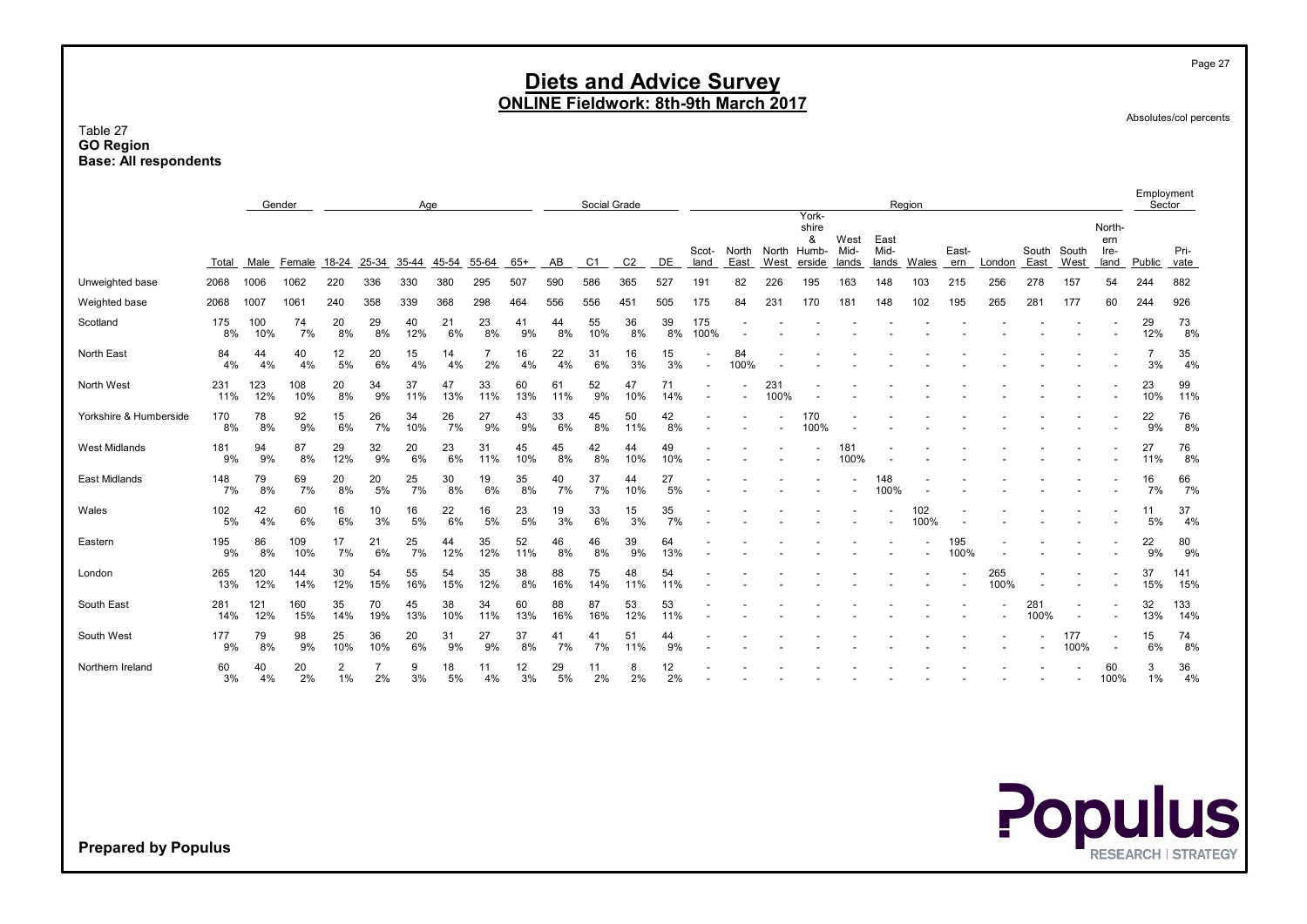Table 28 Have you taken a foreign holiday in the last 3 years? Base: All respondents

|                 |             |            | Gender                               |            |            | Age        |            |            |            |            | Social Grade |            |            |               |               |               | York-                         |                       |                             | Region    |              |            |               |               |                               | Sector     |              |
|-----------------|-------------|------------|--------------------------------------|------------|------------|------------|------------|------------|------------|------------|--------------|------------|------------|---------------|---------------|---------------|-------------------------------|-----------------------|-----------------------------|-----------|--------------|------------|---------------|---------------|-------------------------------|------------|--------------|
|                 | Total       | Male       | Female 18-24 25-34 35-44 45-54 55-64 |            |            |            |            |            | 65+        | AB         | C1           | C2         | DE         | Scot-<br>land | North<br>East | North<br>West | shire<br>&<br>Humb-<br>erside | West<br>Mid-<br>lands | East<br>Mid-<br>lands Wales |           | East-<br>ern | London     | South<br>East | South<br>West | North-<br>ern<br>-lre<br>land | Public     | Pri-<br>vate |
| Unweighted base | 2068        | 1006       | 1062                                 | 220        | 336        | 330        | 380        | 295        | 507        | 590        | 586          | 365        | 527        | 191           | 82            | 226           | 195                           | 163                   | 148                         | 103       | 215          | 256        | 278           | 157           | 54                            | 244        | 882          |
| Weighted base   | 2068        | 1007       | 1061                                 | 240        | 358        | 339        | 368        | 298        | 464        | 556        | 556          | 451        | 505        | 175           | 84            | 231           | 170                           | 181                   | 148                         | 102       | 195          | 265        | 281           | 177           | 60                            | 244        | 926          |
| Yes             | 1247<br>60% | 642<br>64% | 605<br>57%                           | 184<br>77% | 263<br>73% | 196<br>58% | 189<br>51% | 158<br>53% | 258<br>56% | 415<br>75% | 356<br>64%   | 264<br>59% | 212<br>42% | 104<br>59%    | 43<br>51%     | 149<br>64%    | 99<br>58%                     | 89<br>49%             | 92<br>62%                   | 58<br>56% | 101<br>52%   | 192<br>73% | 170<br>61%    | 108<br>61%    | 43<br>72%                     | 170<br>69% | 606<br>65%   |
| <b>No</b>       | 821<br>40%  | 365<br>36% | 456<br>43%                           | 56<br>23%  | 95<br>27%  | 144<br>42% | 180<br>49% | 140<br>47% | 206<br>44% | 141<br>25% | 201<br>36%   | 186<br>41% | 293<br>58% | 71<br>41%     | 41<br>49%     | 82<br>36%     | 72<br>42%                     | 92<br>51%             | 56<br>38%                   | 45<br>44% | 94<br>48%    | 73<br>27%  | 111<br>39%    | 69<br>39%     | 17<br>28%                     | 75<br>31%  | 320<br>35%   |

Prepared by Populus



Page 28

Absolutes/col percents

Employment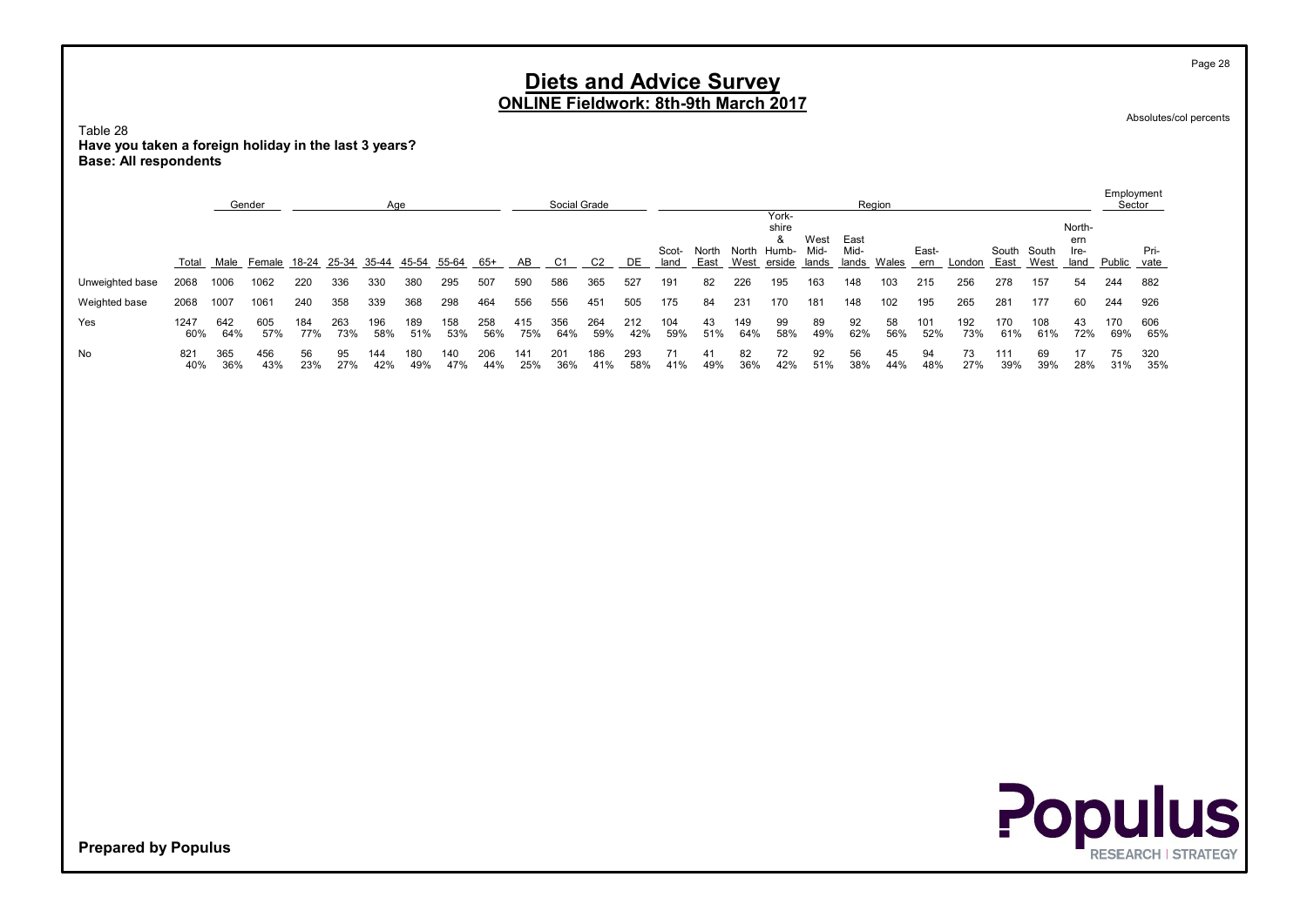Table 29 **Tenure** Base: All respondents

|                                      |             |            | Gender     |            |            | Age        |            |            |            |            | Social Grade   |            |            |               |                          |               |                     |               |               | Region    |              |            |               |               |               | Employment<br>Sector |              |
|--------------------------------------|-------------|------------|------------|------------|------------|------------|------------|------------|------------|------------|----------------|------------|------------|---------------|--------------------------|---------------|---------------------|---------------|---------------|-----------|--------------|------------|---------------|---------------|---------------|----------------------|--------------|
|                                      |             |            |            |            |            |            |            |            |            |            |                |            |            |               |                          |               | York-<br>shire<br>& | West          | East          |           |              |            |               |               | North-<br>ern |                      |              |
|                                      | Total       | Male       | Female     | 18-24      | 25-34      | 35-44      | 45-54      | 55-64      | $65+$      | AB         | C <sub>1</sub> | C2         | DE         | Scot-<br>land | North<br>East            | North<br>West | Humb-<br>erside     | Mid-<br>lands | Mid-<br>lands | Wales     | East-<br>ern | London     | South<br>East | South<br>West | Ire-<br>land  | Public               | Pri-<br>vate |
| Unweighted base                      | 2068        | 1006       | 1062       | 220        | 336        | 330        | 380        | 295        | 507        | 590        | 586            | 365        | 527        | 191           | 82                       | 226           | 195                 | 163           | 148           | 103       | 215          | 256        | 278           | 157           | 54            | 244                  | 882          |
| Weighted base                        | 2068        | 1007       | 1061       | 240        | 358        | 339        | 368        | 298        | 464        | 556        | 556            | 451        | 505        | 175           | 84                       | 231           | 170                 | 181           | 148           | 102       | 195          | 265        | 281           | 177           | 60            | 244                  | 926          |
| <b>NET: Homeowners</b>               | 1319<br>64% | 688<br>68% | 632<br>60% | 123<br>51% | 202<br>56% | 209<br>62% | 228<br>62% | 205<br>69% | 353<br>76% | 443<br>80% | 355<br>64%     | 295<br>65% | 226<br>45% | 105<br>60%    | 54<br>64%                | 146<br>63%    | 110<br>65%          | 104<br>58%    | 113<br>76%    | 67<br>65% | 137<br>70%   | 139<br>53% | 181<br>65%    | 111<br>63%    | 52<br>87%     | 167<br>68%           | 601<br>65%   |
| Owned outright -<br>without mortgage | 681<br>33%  | 363<br>36% | 318<br>30% | 50<br>21%  | 53<br>15%  | 47<br>14%  | 78<br>21%  | 134<br>45% | 319<br>69% | 214<br>38% | 190<br>34%     | 137<br>30% | 140<br>28% | 47<br>27%     | 25<br>29%                | 78<br>34%     | 62<br>37%           | 59<br>33%     | 57<br>39%     | 42<br>41% | 69<br>36%    | 62<br>24%  | 87<br>31%     | 63<br>36%     | 28<br>46%     | 46<br>19%            | 210<br>23%   |
| Owned with a mortgage<br>or loan     | 638<br>31%  | 325<br>32% | 314<br>30% | 72<br>30%  | 149<br>42% | 162<br>48% | 150<br>41% | 71<br>24%  | 34<br>7%   | 229<br>41% | 165<br>30%     | 158<br>35% | 87<br>17%  | 58<br>33%     | 29<br>35%                | 67<br>29%     | 48<br>28%           | 45<br>25%     | 55<br>37%     | 24<br>24% | 68<br>35%    | 77<br>29%  | 94<br>34%     | 48<br>27%     | 24<br>41%     | 121<br>49%           | 391<br>42%   |
| NET: Renters                         | 707<br>34%  | 303<br>30% | 404<br>38% | 99<br>41%  | 145<br>40% | 124<br>37% | 138<br>38% | 92<br>31%  | 108<br>23% | 96<br>17%  | 194<br>35%     | 141<br>31% | 276<br>55% | 67<br>39%     | 30<br>36%                | 81<br>35%     | 57<br>34%           | 75<br>41%     | 33<br>22%     | 32<br>32% | 54<br>28%    | 120<br>45% | 89<br>32%     | 60<br>34%     | 8<br>13%      | 72<br>30%            | 306<br>33%   |
| Rented from the counci               | 305<br>15%  | 126<br>13% | 179<br>17% | 32<br>13%  | 43<br>12%  | 52<br>15%  | 63<br>17%  | 49<br>17%  | 66<br>14%  | 24<br>4%   | 66<br>12%      | 60<br>13%  | 155<br>31% | 38<br>22%     | 13<br>15%                | 31<br>14%     | 26<br>15%           | 43<br>24%     | 11<br>7%      | 18<br>17% | 21<br>11%    | 48<br>18%  | 31<br>11%     | 22<br>12%     | 3<br>5%       | 25<br>10%            | 112<br>12%   |
| Rented from a housing<br>association | 147<br>7%   | 59<br>6%   | 88<br>8%   | 18<br>7%   | 21<br>6%   | 24<br>7%   | 35<br>9%   | 24<br>8%   | 25<br>5%   | 14<br>3%   | 33<br>6%       | 35<br>8%   | 65<br>13%  | 13<br>7%      | 6<br>7%                  | 21<br>9%      | 10<br>6%            | 10<br>5%      | 5%            | 4%        | 16<br>8%     | 24<br>9%   | 21<br>8%      | 14<br>8%      | 1%            | 12<br>5%             | 51<br>5%     |
| Rented from someone<br>else          | 255<br>12%  | 118<br>12% | 136<br>13% | 49<br>20%  | 80<br>22%  | 49<br>14%  | 41<br>11%  | 19<br>6%   | 17<br>4%   | 58<br>10%  | 94<br>17%      | 47<br>10%  | 56<br>11%  | 16<br>9%      | 11<br>13%                | 29<br>12%     | 21<br>12%           | 22<br>12%     | 15<br>10%     | 11<br>10% | 16<br>8%     | 48<br>18%  | 37<br>13%     | 24<br>14%     | 4<br>7%       | 35<br>14%            | 143<br>15%   |
| Rent free                            | 42<br>2%    | 17<br>2%   | 25<br>2%   | 18<br>8%   | 3%         | 6<br>2%    | 1%         |            | 3<br>1%    | 18<br>3%   | 8<br>1%        | 14<br>3%   | 2          | 2<br>1%       | $\overline{\phantom{a}}$ | 2%            | 3<br>2%             | 2<br>$1\%$    | 3<br>2%       | 3<br>3%   | 3<br>2%      | 5<br>2%    | 10<br>4%      | 5<br>3%       |               | 5<br>2%              | 20<br>2%     |

Prepared by Populus



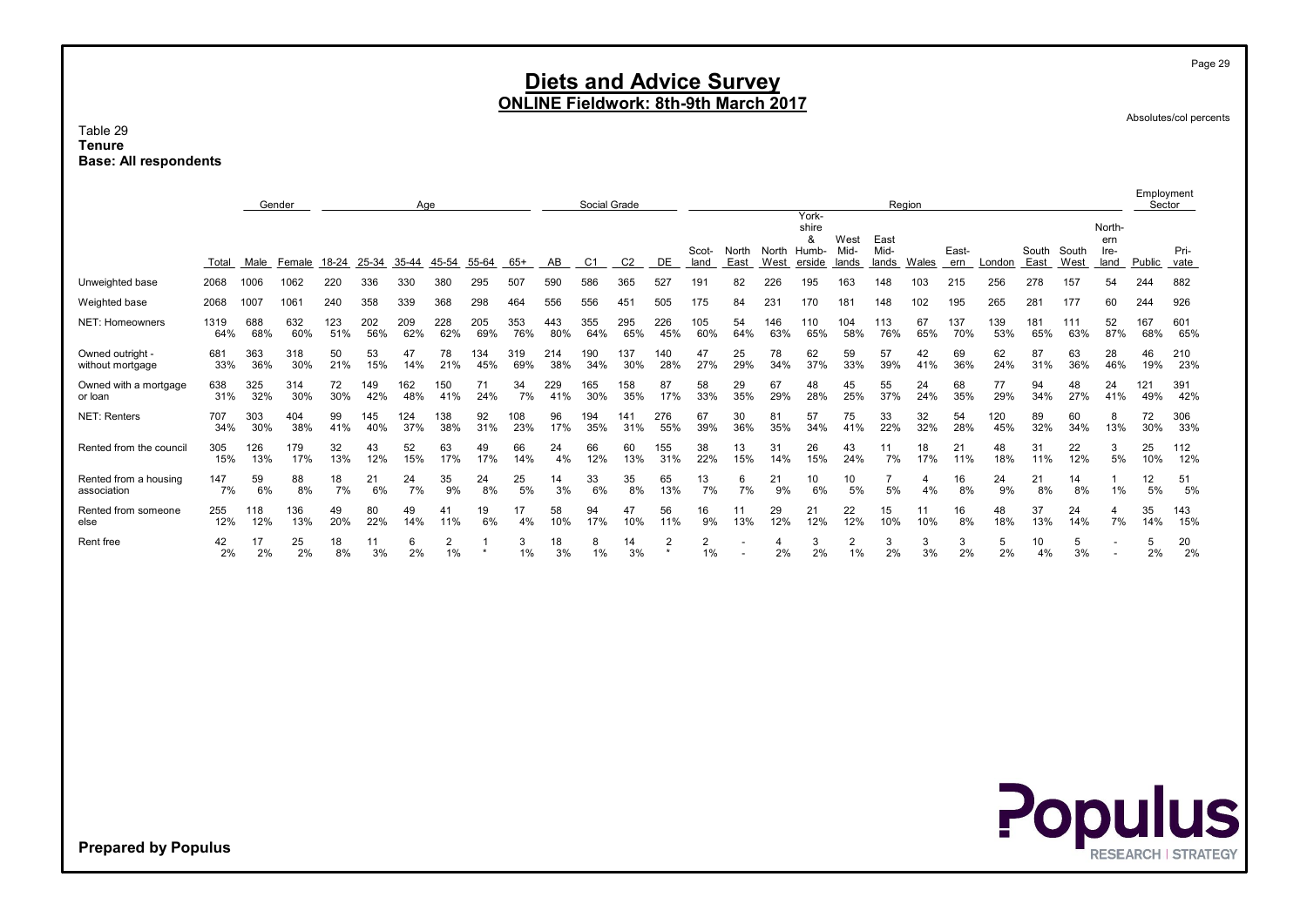Table 30 What is the highest educational level that you have achieved to date?

Base: All respondents

|                                                                                                                |             |            | Gender       |           |            | Age        |            |            |                          |                           | Social Grade |                |            |               |               |            |                                              |                       |                          | Region                   |                      |                          |                      |                          |                               | Employment              | Sector       |
|----------------------------------------------------------------------------------------------------------------|-------------|------------|--------------|-----------|------------|------------|------------|------------|--------------------------|---------------------------|--------------|----------------|------------|---------------|---------------|------------|----------------------------------------------|-----------------------|--------------------------|--------------------------|----------------------|--------------------------|----------------------|--------------------------|-------------------------------|-------------------------|--------------|
|                                                                                                                | Total       | Male       | Female       | 18-24     | 25-34      | 35-44      | 45-54      | 55-64      | $65+$                    | AB                        | C1           | C <sub>2</sub> | DE         | Scot-<br>land | North<br>East | West       | York-<br>shire<br>&<br>North Humb-<br>erside | West<br>Mid-<br>lands | East<br>Mid-<br>lands    | Wales                    | East-<br>ern         | London                   | South<br>East        | South<br>West            | North-<br>ern<br>Ire-<br>land | Public                  | Pri-<br>vate |
| Unweighted base                                                                                                | 2068        | 1006       | 1062         | 220       | 336        | 330        | 380        | 295        | 507                      | 590                       | 586          | 365            | 527        | 191           | 82            | 226        | 195                                          | 163                   | 148                      | 103                      | 215                  | 256                      | 278                  | 157                      | 54                            | 244                     | 882          |
| Weighted base                                                                                                  | 2068        | 1007       | 1061         | 240       | 358        | 339        | 368        | 298        | 464                      | 556                       | 556          | 451            | 505        | 175           | 84            | 231        | 170                                          | 181                   | 148                      | 102                      | 195                  | 265                      | 281                  | 177                      | 60                            | 244                     | 926          |
| No formal education                                                                                            | 19<br>1%    | 11<br>1%   | 8<br>1%      | 4<br>2%   | 1%         |            | 4<br>1%    | 4<br>1%    | 3<br>1%                  | $\overline{2}$<br>$\star$ | 5<br>1%      | 3<br>1%        | 8<br>2%    |               |               |            |                                              | 6<br>3%               | 2<br>$1\%$               | $\overline{\phantom{a}}$ | 3<br>2%              | $\star$                  | 5<br>2%              | $\star$                  | 2%                            | $\star$                 | 11<br>1%     |
| Primary                                                                                                        | 17<br>1%    | 1%         | 10<br>1%     | $\star$   | 3<br>1%    | 4<br>1%    | $\star$    | 3<br>1%    | 6<br>1%                  | $\star$                   |              | 6<br>1%        | 10<br>2%   | $\star$       | 1%            | 3<br>2%    | $\overline{2}$<br>1%                         | $\overline{2}$<br>1%  | $\overline{\phantom{0}}$ | 1%                       | 2<br>1%              | $\overline{\phantom{a}}$ | 3<br>1%              | $\overline{\phantom{a}}$ | 2%                            |                         | 3            |
| Secondary school, high<br>school. 6th form/<br>college, GCSE's, A-<br>Levels, BTEC, NVQ<br>levels 1 to 3, etc. | 1244<br>60% | 553<br>55% | 691<br>65%   | 82<br>34% | 144<br>40% | 180<br>53% | 239<br>65% | 244<br>82% | 355<br>77%               | 217<br>39%                | 309<br>56%   | 326<br>72%     | 393<br>78% | 93<br>54%     | 44<br>52%     | 156<br>68% | 120<br>70%                                   | 120<br>66%            | 99<br>67%                | 81<br>79%                | 133<br>68%           | 111<br>42%               | 156<br>55%           | 113<br>64%               | 20<br>33%                     | 114<br>47%              | 499<br>54%   |
| University degree or<br>equivalent professional<br>qualification, NVQ<br>level 4, etc.                         | 497<br>24%  | 291<br>29% | 206<br>19%   | 69<br>29% | 121<br>34% | 103<br>30% | 89<br>24%  | 38<br>13%  | 77<br>17%                | 202<br>36%                | 149<br>27%   | 84<br>19%      | 62<br>12%  | 52<br>30%     | 23<br>27%     | 46<br>20%  | 31<br>18%                                    | 26<br>14%             | 29<br>20%                | 15<br>15%                | 34<br>17%            | 95<br>36%                | 75<br>27%            | 46<br>26%                | 23<br>39%                     | 75<br>31%               | 294<br>32%   |
| Higher university<br>degree, doctorate, MBA,<br>NVQ level 5, etc.                                              | 189<br>9%   | 104<br>10% | 86<br>8%     | 15<br>6%  | 75<br>21%  | 48<br>14%  | 28<br>8%   | 2%         | 16<br>4%                 | 109<br>20%                | 45<br>8%     | 17<br>4%       | 18<br>4%   | 21<br>12%     | 8%            | 15<br>7%   | 9<br>5%                                      | 19<br>10%             | 10<br>7%                 | $1\%$                    | 15<br>8%             | 43<br>16%                | 24<br>9%             | 11<br>6%                 | 14<br>24%                     | 48<br>20%               | 103<br>11%   |
| Still in full time<br>education                                                                                | 79<br>4%    | 26<br>3%   | 53<br>5%     | 68<br>28% | 2%         |            | 2          |            | $\overline{\phantom{a}}$ | 21<br>4%                  | 40<br>7%     | 10<br>2%       | 1%         | 6<br>4%       | 10<br>12%     | 9<br>4%    | 5<br>3%                                      | 6<br>3%               | 5<br>4%                  | 2<br>2%                  | 6<br>3%              | 9<br>4%                  | 13<br>5%             | 6<br>3%                  |                               | 3<br>1%                 | 5<br>1%      |
| Don't know                                                                                                     | 8           | 5          | 3<br>$\star$ |           | 2<br>1%    | $\star$    |            |            | 2                        | $\overline{2}$<br>$\star$ | 3<br>1%      | $\star$        |            |               |               |            |                                              | 1%                    | 2<br>2%                  | 1%                       | $\overline{2}$<br>1% |                          |                      |                          |                               |                         | 3<br>$\star$ |
| Prefer not to answer                                                                                           | 15<br>$1\%$ | 11<br>1%   | 5<br>$\star$ | 1%        | $\star$    | 3<br>1%    | 5<br>1%    | $\star$    | 1%                       | $\overline{2}$<br>$\star$ | 4<br>$1\%$   | 4<br>1%        | 5<br>1%    |               |               | $\star$    | 3<br>2%                                      | 1%                    |                          | 1%                       |                      | 5<br>2%                  | $\overline{2}$<br>1% |                          |                               | $\overline{2}$<br>$1\%$ | 8<br>1%      |

Prepared by Populus



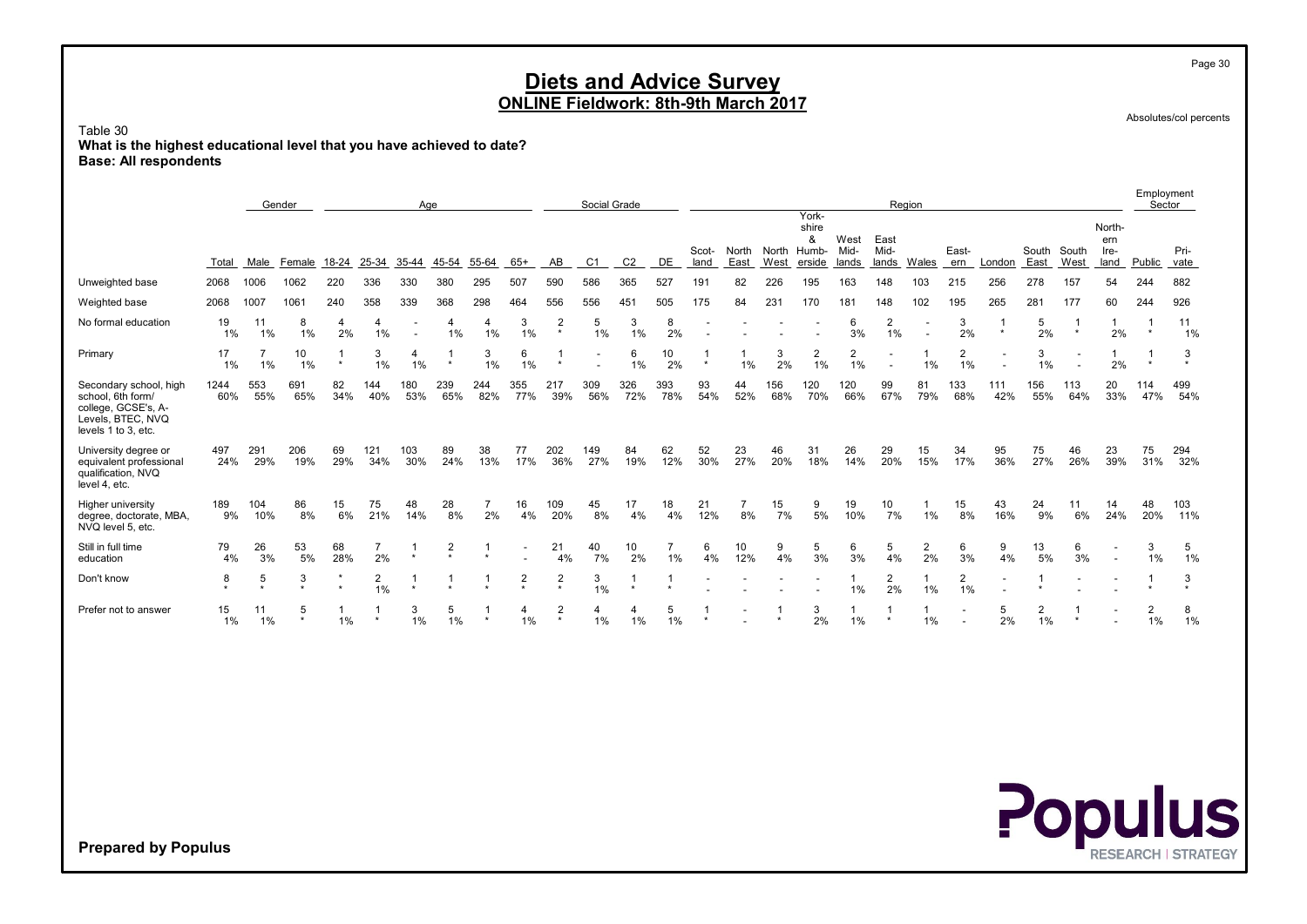Page 31

## Diets and Advice Survey ONLINE Fieldwork: 8th-9th March 2017

Absolutes/col percents

Table 31

Thinking about your household's food and grocery shopping, are you personally responsible for selecting half or more of the items to be bought from supermarkets and food shops?

Base: All respondents

|                                                              |             |            | Gender      |            |            | Age        |            |            |            |            | Social Grade |            |            |               |               |               |                                        |                       |                       | Region    |              |            |               |               |                               | Employment<br>Sector |              |
|--------------------------------------------------------------|-------------|------------|-------------|------------|------------|------------|------------|------------|------------|------------|--------------|------------|------------|---------------|---------------|---------------|----------------------------------------|-----------------------|-----------------------|-----------|--------------|------------|---------------|---------------|-------------------------------|----------------------|--------------|
|                                                              | Total       | Male       | Female      | 18-24      | 25-34      | 35-44      | 45-54      | 55-64      | 65+        | AB         | C1           | C2         | DE         | Scot-<br>land | North<br>East | North<br>West | York-<br>shire<br>&<br>Humb-<br>erside | West<br>Mid-<br>lands | East<br>Mid-<br>lands | Wales     | East-<br>ern | London     | South<br>East | South<br>West | North-<br>ern<br>Ire-<br>land | Public               | Pri-<br>vate |
| Unweighted base                                              | 2068        | 1006       | 1062        | 220        | 336        | 330        | 380        | 295        | 507        | 590        | 586          | 365        | 527        | 191           | 82            | 226           | 195                                    | 163                   | 148                   | 103       | 215          | 256        | 278           | 157           | 54                            | 244                  | 882          |
| Weighted base                                                | 2068        | 1007       | 1061        | 240        | 358        | 339        | 368        | 298        | 464        | 556        | 556          | 451        | 505        | 175           | 84            | 231           | 170                                    | 181                   | 148                   | 102       | 195          | 265        | 281           | 177           | 60                            | 244                  | 926          |
| Yes - responsible for<br>half or more of the<br>items bought | 1884<br>91% | 873<br>87% | 1010<br>95% | 173<br>72% | 341<br>95% | 323<br>95% | 344<br>93% | 278<br>93% | 425<br>92% | 497<br>89% | 509<br>91%   | 415<br>92% | 463<br>92% | 162<br>93%    | 80<br>95%     | 206<br>89%    | 163<br>96%                             | 164<br>91%            | 126<br>85%            | 94<br>92% | 181<br>93%   | 248<br>94% | 254<br>90%    | 159<br>90%    | 47<br>79%                     | 231<br>95%           | 853<br>92%   |
| No - not responsible<br>for most of the items<br>bought      | 184<br>9%   | 134<br>13% | 50<br>5%    | 67<br>28%  | 17<br>5%   | 5%         | 24<br>7%   | 20<br>7%   | 39<br>8%   | 59<br>11%  | 48<br>9%     | 36<br>8%   | 42<br>8%   | 13<br>7%      | 5%            | 25<br>11%     | 4%                                     | 16<br>9%              | 23<br>15%             | 8%        | 14<br>7%     | 6%         | 27<br>10%     | 18<br>10%     | 13<br>21%                     | 13<br>5%             | 73<br>8%     |

**Populus**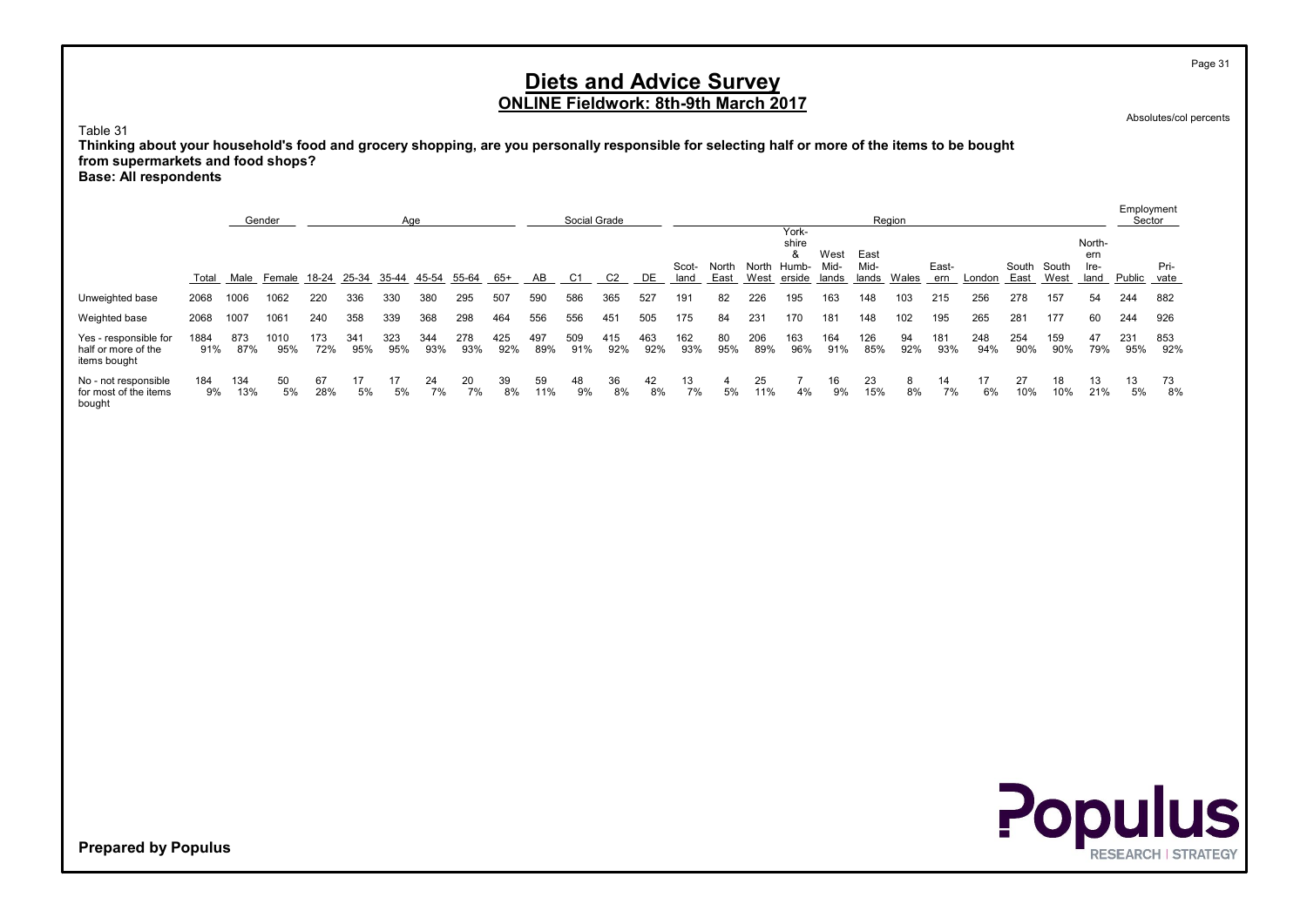Table 32 How many cars are there in your household? Base: All respondents

|                             |             |            | Gender     |            |            | Age        |            |            |            |            | Social Grade |            |            |               |               |               |                                        |                       |                       | Region    |              |            |               |               |                               | Employment<br>Sector |              |
|-----------------------------|-------------|------------|------------|------------|------------|------------|------------|------------|------------|------------|--------------|------------|------------|---------------|---------------|---------------|----------------------------------------|-----------------------|-----------------------|-----------|--------------|------------|---------------|---------------|-------------------------------|----------------------|--------------|
|                             | Total       | Male       | Female     | 18-24      | 25-34      | 35-44      | 45-54      | 55-64      | 65+        | AB         | C1           | C2         | DE         | Scot-<br>land | North<br>East | North<br>West | York-<br>shire<br>&<br>Humb-<br>erside | West<br>Mid-<br>lands | East<br>Mid-<br>lands | Wales     | East-<br>ern | London     | South<br>East | South<br>West | North-<br>ern<br>Ire-<br>land | Public               | Pri-<br>vate |
| Unweighted base             | 2068        | 1006       | 1062       | 220        | 336        | 330        | 380        | 295        | 507        | 590        | 586          | 365        | 527        | 191           | 82            | 226           | 195                                    | 163                   | 148                   | 103       | 215          | 256        | 278           | 157           | 54                            | 244                  | 882          |
| Weighted base               | 2068        | 1007       | 1061       | 240        | 358        | 339        | 368        | 298        | 464        | 556        | 556          | 451        | 505        | 175           | 84            | 231           | 170                                    | 181                   | 148                   | 102       | 195          | 265        | 281           | 177           | 60                            | 244                  | 926          |
| No cars in the<br>household | 450<br>22%  | 166<br>17% | 284<br>27% | 54<br>22%  | 75<br>21%  | 86<br>25%  | 88<br>24%  | 63<br>21%  | 85<br>18%  | 65<br>12%  | 149<br>27%   | 60<br>13%  | 176<br>35% | 46<br>26%     | 15<br>17%     | 60<br>26%     | 35<br>21%                              | 42<br>23%             | 23<br>16%             | 19<br>19% | 32<br>17%    | 109<br>41% | 44<br>16%     | 21<br>12%     | 7%                            | 59<br>24%            | 169<br>18%   |
| NET: Any                    | 1618<br>78% | 841<br>83% | 777<br>73% | 186<br>78% | 283<br>79% | 254<br>75% | 281<br>76% | 235<br>79% | 379<br>82% | 491<br>88% | 407<br>73%   | 391<br>87% | 329<br>65% | 129<br>74%    | 70<br>83%     | 171<br>74%    | 135<br>79%                             | 138<br>77%            | 125<br>84%            | 83<br>81% | 162<br>83%   | 156<br>59% | 236<br>84%    | 156<br>88%    | 56<br>93%                     | 186<br>76%           | 757<br>82%   |
|                             | 857<br>41%  | 433<br>43% | 424<br>40% | 58<br>24%  | 139<br>39% | 124<br>36% | 138<br>37% | 135<br>45% | 263<br>57% | 211<br>38% | 229<br>41%   | 205<br>46% | 211<br>42% | 77<br>44%     | 45<br>54%     | 89<br>39%     | 77<br>45%                              | 84<br>47%             | 63<br>42%             | 51<br>50% | 75<br>39%    | 106<br>40% | 103<br>37%    | 69<br>39%     | 17<br>29%                     | 89<br>36%            | 350<br>38%   |
| 2                           | 571<br>28%  | 311<br>31% | 260<br>25% | 70<br>29%  | 106<br>30% | 117<br>34% | 99<br>27%  | 74<br>25%  | 105<br>23% | 199<br>36% | 139<br>25%   | 153<br>34% | 80<br>16%  | 46<br>26%     | 18<br>22%     | 65<br>28%     | 52<br>30%                              | 46<br>25%             | 50<br>34%             | 22<br>21% | 55<br>28%    | 38<br>14%  | 97<br>34%     | 67<br>38%     | 17<br>28%                     | 78<br>32%            | 288<br>31%   |
| $3+$                        | 190<br>9%   | 97<br>10%  | 93<br>9%   | 58<br>24%  | 38<br>11%  | 13<br>4%   | 44<br>12%  | 26<br>9%   | 2%         | 81<br>15%  | 39<br>7%     | 33<br>7%   | 37<br>7%   | 4%            | 6<br>7%       | 7%            | 6<br>4%                                | 5%                    | 12<br>8%              | 10%       | 33<br>17%    | 12<br>4%   | 37<br>13%     | 20            | 22<br>37%                     | 19<br>8%             | 119<br>13%   |



Prepared by Populus

Page 32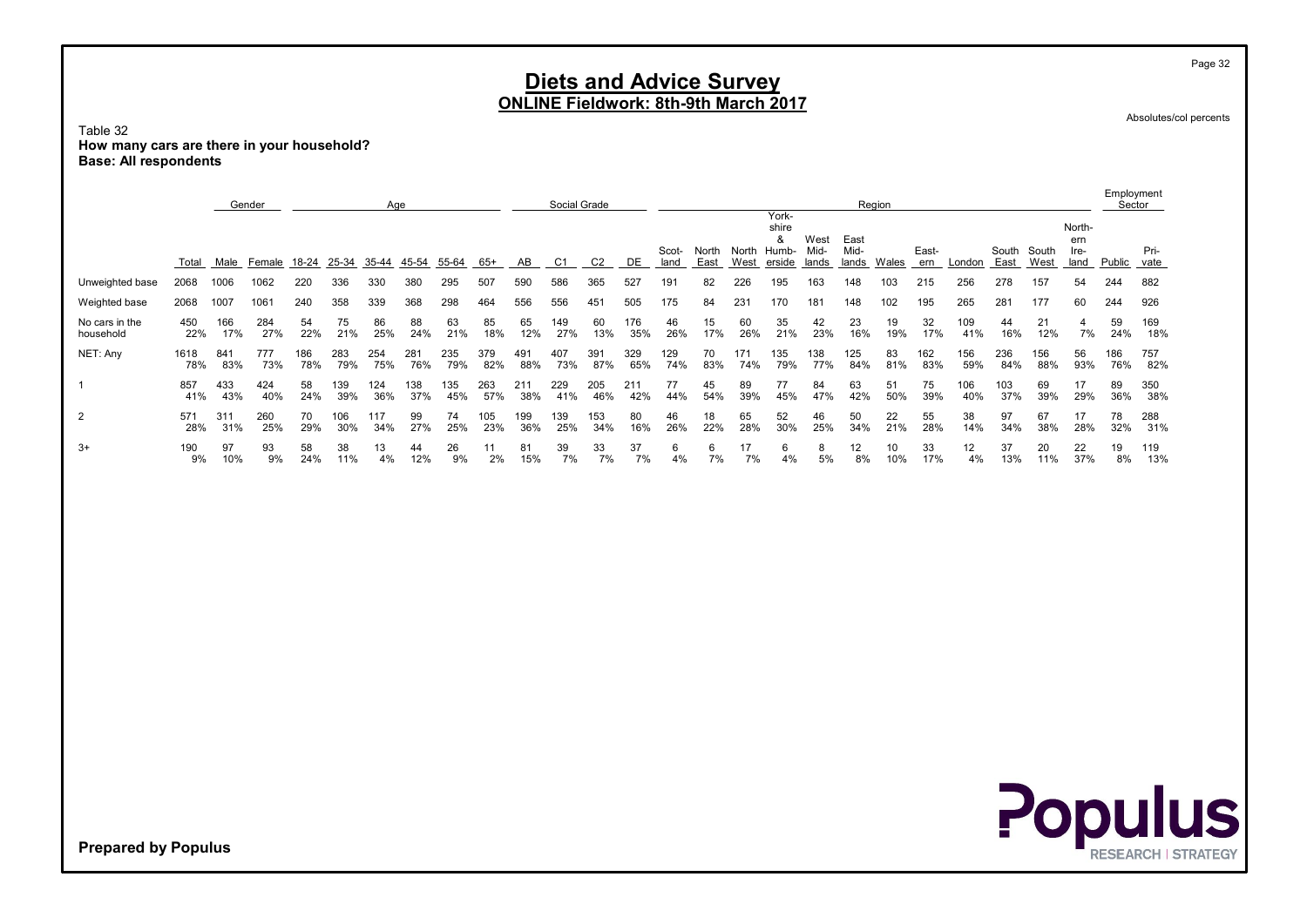Table 33 To which of the following ethnic groups do you consider you belong? Base: All respondents

|                      |             |            | Gender     |            |            | Age        |            |            |                           |                          | Social Grade |                          |                           |                          |                      |               |                                        |                       |                       | Region      |                          |            |               |               |                               | Employment<br>Sector |              |
|----------------------|-------------|------------|------------|------------|------------|------------|------------|------------|---------------------------|--------------------------|--------------|--------------------------|---------------------------|--------------------------|----------------------|---------------|----------------------------------------|-----------------------|-----------------------|-------------|--------------------------|------------|---------------|---------------|-------------------------------|----------------------|--------------|
|                      | Total       | Male       | Female     | 18-24      | 25-34      | 35-44      | 45-54      | 55-64      | $65+$                     | AB                       | C1           | C <sub>2</sub>           | DE                        | Scot-<br>land            | North<br>East        | North<br>West | York-<br>shire<br>&<br>Humb-<br>erside | West<br>Mid-<br>lands | East<br>Mid-<br>lands | Wales       | East-<br>ern             | London     | South<br>East | South<br>West | North-<br>ern<br>Ire-<br>land | Public               | Pri-<br>vate |
| Unweighted base      | 2068        | 1006       | 1062       | 220        | 336        | 330        | 380        | 295        | 507                       | 590                      | 586          | 365                      | 527                       | 191                      | 82                   | 226           | 195                                    | 163                   | 148                   | 103         | 215                      | 256        | 278           | 157           | 54                            | 244                  | 882          |
| Weighted base        | 2068        | 1007       | 1061       | 240        | 358        | 339        | 368        | 298        | 464                       | 556                      | 556          | 451                      | 505                       | 175                      | 84                   | 231           | 170                                    | 181                   | 148                   | 102         | 195                      | 265        | 281           | 177           | 60                            | 244                  | 926          |
| White                | 1882<br>91% | 911<br>91% | 971<br>91% | 201<br>84% | 305<br>85% | 293<br>86% | 344<br>93% | 286<br>96% | 453<br>98%                | 496<br>89%               | 497<br>89%   | 421<br>93%               | 469<br>93%                | 166<br>95%               | 80<br>95%            | 214<br>93%    | 162<br>95%                             | 160<br>88%            | 136<br>92%            | 102<br>100% | 191<br>98%               | 184<br>69% | 260<br>93%    | 168<br>95%    | 60<br>99%                     | 211<br>86%           | 824<br>89%   |
| <b>NET: BAME</b>     | 160<br>8%   | 81<br>8%   | 79<br>7%   | 37<br>15%  | 46<br>13%  | 40<br>12%  | 20<br>5%   | 8<br>3%    | 9<br>2%                   | 52<br>9%                 | 51<br>9%     | 23<br>5%                 | 34<br>7%                  | 8<br>4%                  | 5%                   | 14<br>6%      | 4%                                     | 18<br>10%             | 9<br>6%               |             | 2%                       | 74<br>28%  | 16<br>6%      | 6<br>3%       |                               | 30<br>12%            | 86<br>9%     |
| Mixed                | 33<br>2%    | 18<br>2%   | 15<br>1%   | 3%         | 10<br>3%   | 6<br>2%    | 8<br>2%    |            | 2                         | 14<br>2%                 | 9<br>2%      | 6<br>1%                  | 5<br>1%                   | 3<br>2%                  |                      | 4<br>2%       | 1%                                     | 2<br>1%               | 2<br>1%               |             | $\overline{2}$<br>1%     | 13<br>5%   | 5<br>2%       |               |                               | 9<br>4%              | 15<br>2%     |
| Asian                | 71<br>3%    | 36<br>4%   | 34<br>3%   | 19<br>8%   | 22<br>6%   | 20<br>6%   | 3<br>1%    | 2<br>$1\%$ | 3<br>1%                   | 24<br>4%                 | 20<br>4%     | 12<br>3%                 | 15<br>3%                  | $\overline{c}$<br>1%     | $\overline{2}$<br>2% | 5<br>2%       | 4<br>2%                                | 9<br>5%               | 6<br>4%               |             |                          | 33<br>12%  | 6<br>2%       | 4<br>2%       |                               | 10<br>4%             | 41<br>4%     |
| Black                | 37<br>2%    | 19<br>2%   | 17<br>2%   | 5<br>2%    | 6<br>2%    | 12<br>4%   | 2%         | 4<br>$1\%$ | 2<br>$\star$              | 9<br>2%                  | 15<br>3%     | 3<br>$1\%$               | 10<br>2%                  | $\overline{\phantom{a}}$ | $\overline{2}$<br>2% | 3<br>1%       | 1%                                     | 5<br>3%               |                       |             | 2<br>1%                  | 21<br>8%   | 2<br>1%       |               |                               | 6<br>2%              | 19<br>2%     |
| Chinese              | 13<br>1%    | 4          | 9<br>1%    | 6<br>3%    | 5<br>1%    |            |            |            | $\overline{\phantom{a}}$  | 5<br>1%                  | 6<br>1%      | $\overline{\phantom{a}}$ | $\overline{2}$<br>$\star$ | 1%                       | 1%                   | 2<br>1%       | $\star$                                | 3<br>2%               | 1%                    |             | $\overline{\phantom{a}}$ | 2<br>1%    | 3<br>1%       |               |                               | 3<br>1%              | 9<br>$1\%$   |
| Other ethnic group   | 6           | 3          | 3          |            | 3<br>1%    |            |            |            | 2<br>$\ddot{\phantom{1}}$ | $\overline{\phantom{a}}$ |              | 2<br>$\star$             | 3<br>1%                   |                          |                      |               |                                        |                       |                       |             |                          | 5<br>2%    |               |               |                               | 2<br>1%              | 2            |
| Prefer not to answer | 27<br>1%    | 15<br>1%   | 12<br>1%   | 3<br>1%    | 2%         | 2%         | 5<br>1%    | 4<br>$1\%$ | 2<br>$\star$              | 9<br>2%                  | 9<br>2%      | 2%                       | $\overline{2}$<br>$\star$ | $1\%$                    |                      | 3<br>1%       | 2<br>1%                                | 2<br>1%               | 3<br>2%               |             |                          | 3%         | 2%            | 3<br>1%       | 1%                            | 2%                   | 16<br>2%     |

Prepared by Populus



Page 33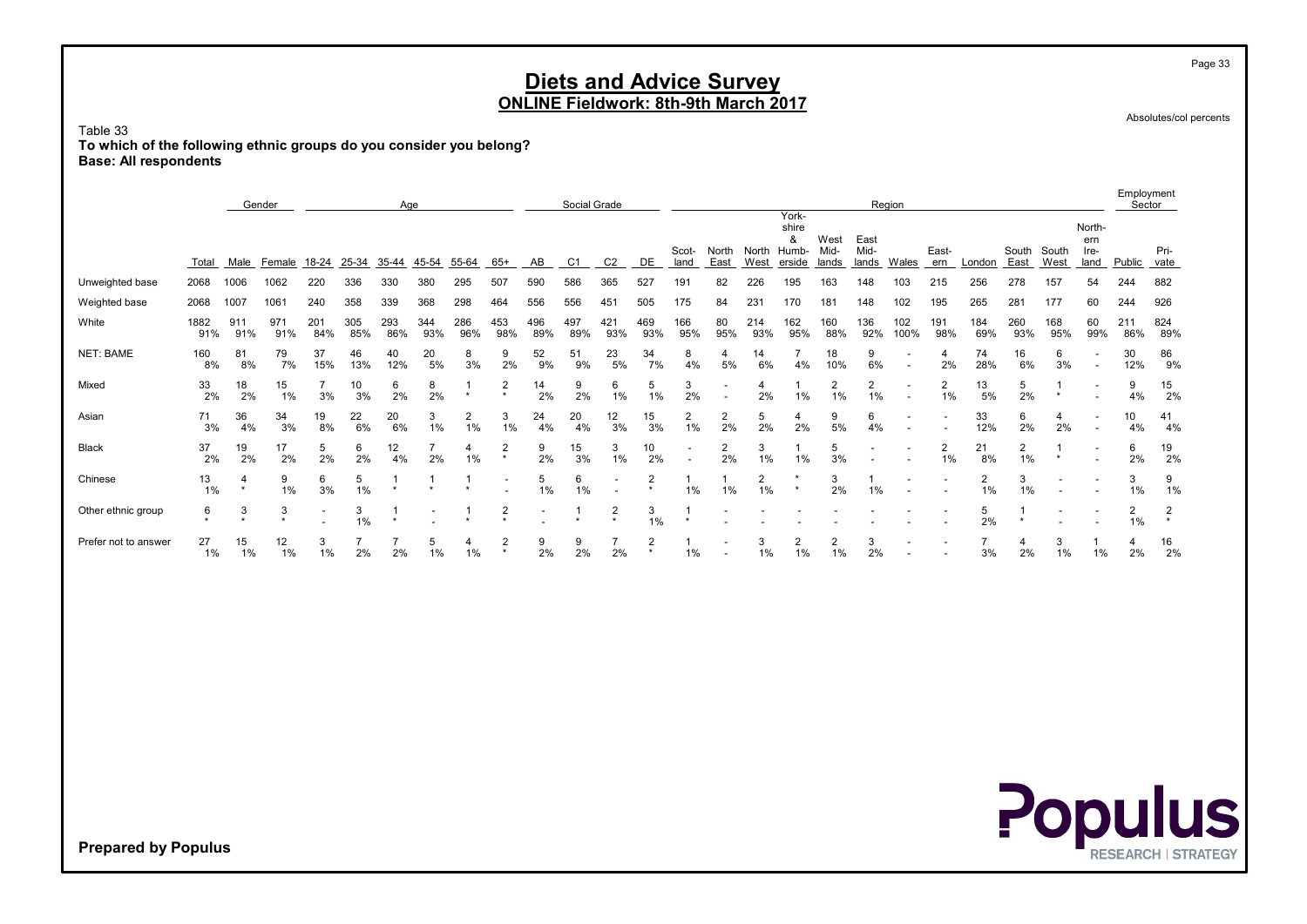Table 34 To which of the following religious groups do you consider yourself to be a member of? Base: All respondents

|                   |             | Gender       |            |                          |            | Aae          |                           |            |                           |              | Social Grade   |                |            |                 |                          |                 |                                              |                       |                       | Region    |              |            |               |               |                               | Employment<br>Sector    |              |
|-------------------|-------------|--------------|------------|--------------------------|------------|--------------|---------------------------|------------|---------------------------|--------------|----------------|----------------|------------|-----------------|--------------------------|-----------------|----------------------------------------------|-----------------------|-----------------------|-----------|--------------|------------|---------------|---------------|-------------------------------|-------------------------|--------------|
|                   | Total       | Male         | Female     | 18-24                    | 25-34      | $35 - 44$    | 45-54                     | 55-64      | $65+$                     | AB           | C <sub>1</sub> | C <sub>2</sub> | DE         | Scot-<br>land   | North<br>East            | West            | York-<br>shire<br>&<br>North Humb-<br>erside | West<br>Mid-<br>lands | East<br>Mid-<br>lands | Wales     | East-<br>ern | London     | South<br>East | South<br>West | North-<br>ern<br>Ire-<br>land | Public                  | Pri-<br>vate |
| Unweighted base   | 2068        | 1006         | 1062       | 220                      | 336        | 330          | 380                       | 295        | 507                       | 590          | 586            | 365            | 527        | 19 <sup>2</sup> | 82                       | 226             | 195                                          | 163                   | 148                   | 103       | 215          | 256        | 278           | 157           | 54                            | 244                     | 882          |
| Weighted base     | 2068        | 1007         | 1061       | 240                      | 358        | 339          | 368                       | 298        | 464                       | 556          | 556            | 451            | 505        | 175             | 84                       | 23 <sup>1</sup> | 170                                          | 181                   | 148                   | 102       | 195          | 265        | 281           | 177           | 60                            | 244                     | 926          |
| Christian         | 1067<br>52% | 523<br>52%   | 544<br>51% | 65<br>27%                | 115<br>32% | 140<br>41%   | 205<br>56%                | 197<br>66% | 344<br>74%                | 282<br>51%   | 268<br>48%     | 236<br>52%     | 281<br>56% | 84<br>48%       | 42<br>49%                | 141<br>61%      | 93<br>55%                                    | 86<br>48%             | 76<br>51%             | 55<br>54% | 103<br>53%   | 127<br>48% | 132<br>47%    | 86<br>49%     | 42<br>70%                     | 117<br>48%              | 422<br>46%   |
| NET: Other        | 122<br>6%   | 58<br>6%     | 64<br>6%   | 27<br>11%                | 29<br>8%   | 28<br>8%     | 14<br>4%                  | 14<br>5%   | 10<br>2%                  | 38<br>7%     | 34<br>6%       | 22<br>5%       | 28<br>5%   | 3<br>2%         | 2<br>3%                  | 13<br>6%        | 4%                                           | 8<br>4%               | 5<br>4%               | 1%        | 13<br>7%     | 49<br>18%  | 13<br>5%      | 5<br>3%       | 2%                            | 22<br>9%                | 61<br>7%     |
| Muslim            | 41<br>2%    | 25<br>2%     | 16<br>2%   | 12<br>5%                 | 12<br>3%   | 13<br>4%     |                           | 3<br>1%    | $\overline{2}$<br>$\star$ | 11<br>2%     | 13<br>2%       | 4<br>1%        | 13<br>3%   |                 | $\overline{\phantom{a}}$ | 3<br>1%         | 3<br>2%                                      | 4<br>2%               | 1%                    |           |              | 24<br>9%   | 4<br>1%       | $\star$       |                               | 9<br>4%                 | 22<br>2%     |
| Hindu             | 18<br>1%    | 10<br>1%     | 8<br>1%    | 2<br>1%                  | 2%         | 5<br>1%      | 2<br>$\star$              | 2<br>1%    | $\star$                   | 8<br>2%      | 3<br>1%        | 3<br>1%        | 4<br>1%    | 1%              | 1%                       | 2<br>1%         |                                              | 1%                    | 2<br>1%               |           |              | 10<br>4%   | 2<br>1%       |               |                               | 3<br>$1\%$              | 11<br>1%     |
| Jewish            | 16<br>1%    | 1%           | 10<br>1%   | 3<br>1%                  | 4<br>1%    | 2<br>$\star$ | 3<br>1%                   | 2<br>1%    | 4<br>1%                   | $1\%$        | 4<br>1%        | 2<br>$\star$   | 3<br>$1\%$ |                 |                          | 3<br>1%         |                                              |                       |                       |           | 3<br>1%      | 9<br>3%    | $\star$       |               |                               | 3<br>$1\%$              | 1%           |
| Sikh              | 3           | 2            | $\star$    | $\overline{\phantom{a}}$ |            |              | $\overline{2}$<br>$\star$ |            |                           |              |                |                |            |                 |                          |                 | $\overline{2}$<br>1%                         | 1%                    |                       |           |              |            |               |               |                               |                         | 2            |
| <b>Buddhist</b>   | 11<br>1%    | 4<br>$\star$ | 1%         | 3<br>1%                  |            | $\star$      | 4<br>1%                   | 2<br>1%    | $\star$                   | 2<br>$\star$ | 5<br>1%        | 3<br>1%        |            |                 |                          |                 |                                              |                       |                       | 1%        | 4<br>2%      | 4<br>1%    |               | 2<br>1%       |                               | $\overline{2}$<br>$1\%$ | 6<br>1%      |
| Other             | 33<br>2%    | 11<br>1%     | 22<br>2%   | 3%                       | 6<br>2%    | 6<br>2%      | 4<br>1%                   | 6<br>2%    | 4<br>1%                   | 9<br>2%      | 9<br>2%        | 9<br>2%        | 6<br>1%    | 2<br>1%         | 2<br>2%                  | 6<br>3%         | 2<br>1%                                      |                       | 2<br>1%               |           | 6<br>3%      | 3<br>1%    | 6<br>2%       | 2<br>1%       | 2%                            | 4<br>2%                 | 13<br>1%     |
| None              | 835<br>40%  | 395<br>39%   | 439<br>41% | 139<br>58%               | 201<br>56% | 161<br>48%   | 144<br>39%                | 81<br>27%  | 108<br>23%                | 216<br>39%   | 245<br>44%     | 185<br>41%     | 190<br>38% | 84<br>48%       | 38<br>45%                | 74<br>32%       | 67<br>39%                                    | 77<br>43%             | 64<br>43%             | 46<br>44% | 79<br>40%    | 79<br>30%  | 131<br>47%    | 80<br>46%     | 15<br>25%                     | 101<br>41%              | 419<br>45%   |
| Prefer not to say | 45<br>2%    | 31<br>3%     | 14<br>1%   | 9<br>4%                  | 13<br>4%   | 11<br>3%     | 5<br>1%                   | 2%         | $\overline{2}$<br>$\star$ | 21<br>4%     | 9<br>2%        | 8<br>2%        | 1%         | 3<br>2%         | 3<br>3%                  | 3<br>1%         | 3<br>2%                                      | 9<br>5%               | 3<br>2%               |           |              | 10<br>4%   | 5<br>2%       | 5<br>3%       | 2<br>3%                       | 5<br>2%                 | 24<br>3%     |

Prepared by Populus

Absolutes/col percents

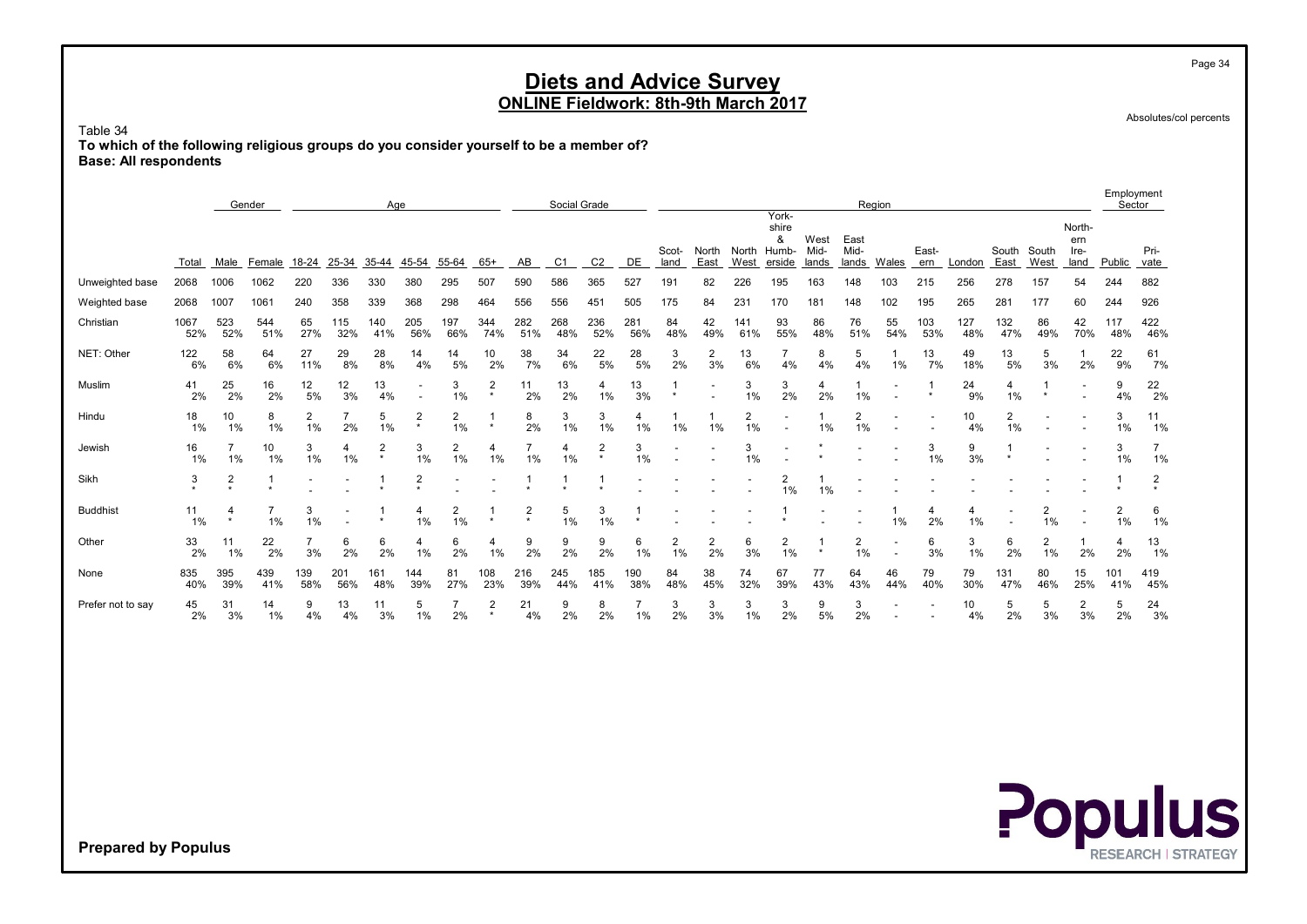Table 35 Which of the following best describes where you live? Base: All respondents

|                                      |          |          | Gender   |         |       | Age        |          |       |          |          | Social Grade |                |          |               |                          |               |                                        |                       |                       | Region  |              |        |               |               |                               | Employment<br>Sector |              |
|--------------------------------------|----------|----------|----------|---------|-------|------------|----------|-------|----------|----------|--------------|----------------|----------|---------------|--------------------------|---------------|----------------------------------------|-----------------------|-----------------------|---------|--------------|--------|---------------|---------------|-------------------------------|----------------------|--------------|
|                                      | Total    | Male     | Female   | 18-24   | 25-34 | 35-44      | 45-54    | 55-64 | 65+      | AB       | C1           | C <sub>2</sub> | DE       | Scot-<br>land | North<br>East            | North<br>West | York-<br>shire<br>&<br>Humb-<br>erside | West<br>Mid-<br>lands | East<br>Mid-<br>lands | Wales   | East-<br>ern | London | South<br>East | South<br>West | North-<br>ern<br>Ire-<br>land | Public               | Pri-<br>vate |
| Unweighted base                      | 2068     | 1006     | 1062     | 220     | 336   | 330        | 380      | 295   | 507      | 590      | 586          | 365            | 527      | 191           | 82                       | 226           | 195                                    | 163                   | 148                   | 103     | 215          | 256    | 278           | 157           | 54                            | 244                  | 882          |
| Weighted base                        | 2068     | 1007     | 1061     | 240     | 358   | 339        | 368      | 298   | 464      | 556      | 556          | 451            | 505      | 175           | 84                       | 231           | 170                                    | 181                   | 148                   | 102     | 195          | 265    | 281           | 177           | 60                            | 244                  | 926          |
| NET: Urban                           | 1636     | 800      | 836      | 192     | 308   | 293        | 293      | 207   | 343      | 437      | 445          | 357            | 397      | 137           | 72                       | 189           | 142                                    | 157                   | 101                   | 73      | 125          | 260    | 216           | 135           | 29                            | 202                  | 751          |
|                                      | 79%      | 79%      | 79%      | 80%     | 86%   | 86%        | 80%      | 69%   | 74%      | 79%      | 80%          | 79%            | 79%      | 79%           | 85%                      | 82%           | 83%                                    | 87%                   | 68%                   | 71%     | 64%          | 98%    | 77%           | 77%           | 48%                           | 83%                  | 81%          |
| Urban - Population over              | 866      | 435      | 431      | 120     | 174   | 165        | 159      | 04    | 145      | 250      | 255          | 167            | 194      | 77            | 37                       | 89            | 73                                     | 74                    | 50                    | 21      | 50           | 212    | 102           | 64            | 17                            | 126                  | 419          |
| 10,000                               | 42%      | 43%      | 41%      | 50%     | 48%   | 48%        | 43%      | 35%   | 31%      | 45%      | 46%          | 37%            | 38%      | 44%           | 44%                      | 38%           | 43%                                    | 41%                   | 34%                   | 20%     | 26%          | 80%    | 36%           | 36%           | 28%                           | 52%                  | 45%          |
| Town and Fringe                      | 770      | 365      | 405      | 72      | 135   | 129        | 134      | 02    | 198      | 187      | 190          | 189            | 203      | 60            | 35                       | 101           | 69                                     | 83                    | 52                    | 52      | 75           | 49     | 114           | 71            | 12                            | 76                   | 332          |
|                                      | 37%      | 36%      | 38%      | 30%     | 38%   | 38%        | 36%      | 34%   | 43%      | 34%      | 34%          | 42%            | 40%      | 34%           | 41%                      | 44%           | 40%                                    | 46%                   | 35%                   | 51%     | 38%          | 18%    | 40%           | 40%           | 20%                           | 31%                  | 36%          |
| NET: Rural                           | 432      | 207      | 225      | 48      | 50    | 46         | 75       | 91    | 121      | 119      | 111          | 94             | 107      | 37            | 13                       | 42            | 29                                     | 24                    | 47                    | 30      | 70           | 5      | 65            | 41            | 31                            | 42                   | 175          |
|                                      | 21%      | 21%      | 21%      | 20%     | 14%   | 14%        | 20%      | 31%   | 26%      | 21%      | 20%          | 21%            | 21%      | 21%           | 15%                      | 18%           | 17%                                    | 13%                   | 32%                   | 29%     | 36%          | 2%     | 23%           | 23%           | 52%                           | 17%                  | 19%          |
| Village                              | 379      | 175      | 205      | 40      | 46    | 42         | 61       | 84    | 107      | 103      | 97           | 82             | 98       | 31            | 13                       | 38            | 28                                     | 18                    | 45                    | 26      | 63           | 5      | 63            | 32            | 17                            | 39                   | 151          |
|                                      | 18%      | 17%      | 19%      | 17%     | 13%   | 12%        | 16%      | 28%   | 23%      | 19%      | 17%          | 18%            | 19%      | 18%           | 15%                      | 17%           | 17%                                    | 10%                   | 30%                   | 26%     | 32%          | 2%     | 23%           | 18%           | 28%                           | 16%                  | 16%          |
| Hamlet & Isolated<br><b>Dwelling</b> | 53<br>3% | 32<br>3% | 21<br>2% | 8<br>3% | 1%    | 4<br>$1\%$ | 15<br>4% | 2%    | 14<br>3% | 16<br>3% | 14<br>3%     | 12<br>3%       | 10<br>2% | 6<br>4%       | $\overline{\phantom{a}}$ | 3<br>1%       |                                        | 5<br>3%               | 2<br>2%               | 3<br>3% | 4%           |        | 1%            | 9<br>5%       | 14<br>23%                     | 3<br>1%              | 24<br>3%     |

Prepared by Populus



Page 35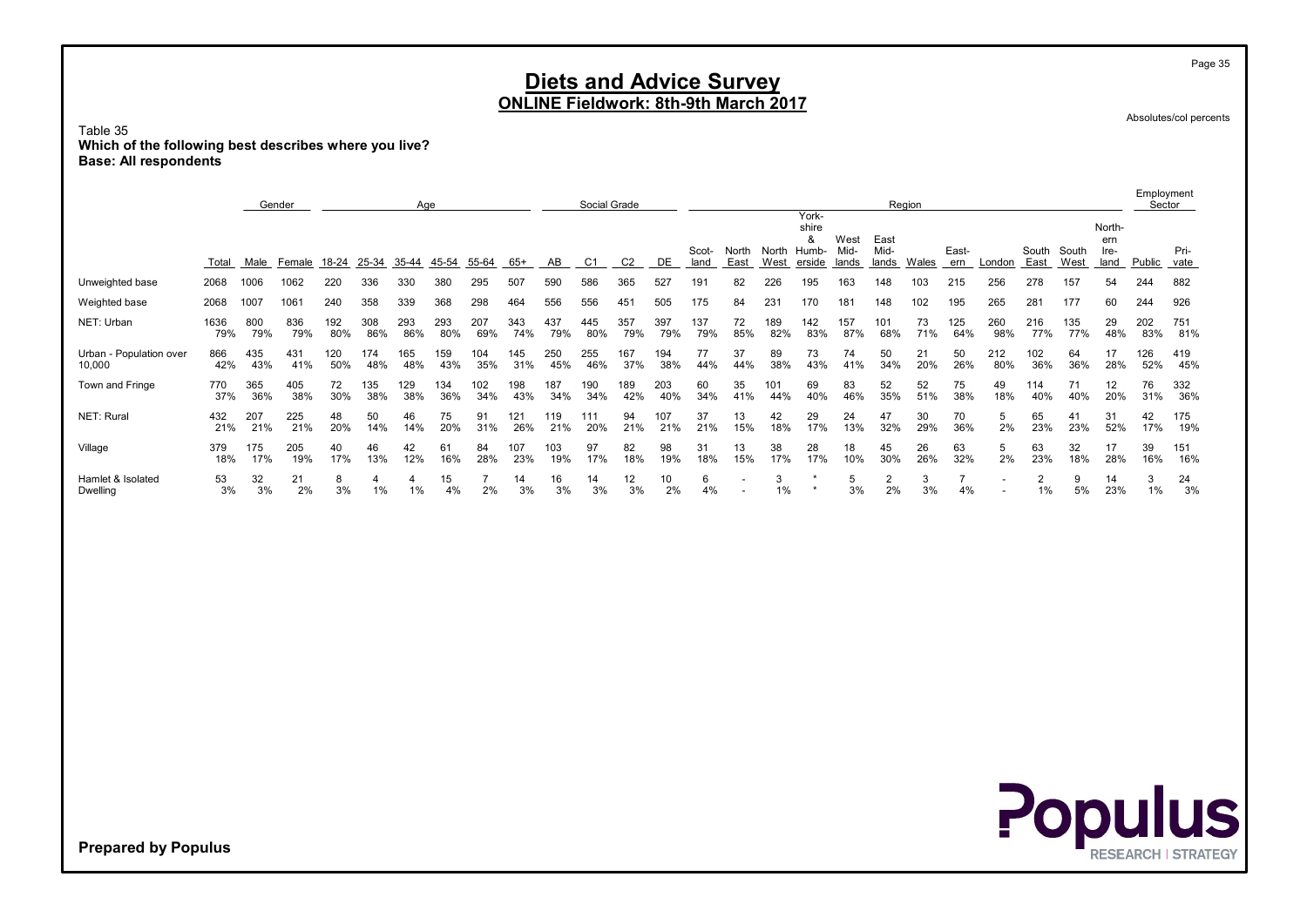Table 36 Which of the following best describes your current working status? Base: All respondents

|                                                                      |             |            | Gender     |            |            | Age            |            |            |            |            | Social Grade |                |            |               |                      |               | York-                         |                       |                       | Region    |              |            |               |               |                               | Employment  | Sector       |
|----------------------------------------------------------------------|-------------|------------|------------|------------|------------|----------------|------------|------------|------------|------------|--------------|----------------|------------|---------------|----------------------|---------------|-------------------------------|-----------------------|-----------------------|-----------|--------------|------------|---------------|---------------|-------------------------------|-------------|--------------|
|                                                                      | Total       | Male       | Female     | 18-24      | 25-34      | 35-44          | 45-54      | 55-64      | $65+$      | AB         | C1           | C <sub>2</sub> | DE         | Scot-<br>land | North<br>East        | North<br>West | shire<br>&<br>Humb-<br>erside | West<br>Mid-<br>lands | East<br>Mid-<br>lands | Wales     | East-<br>ern | London     | South<br>East | South<br>West | North-<br>ern<br>Ire-<br>land | Public      | Pri-<br>vate |
| Unweighted base                                                      | 2068        | 1006       | 1062       | 220        | 336        | 330            | 380        | 295        | 507        | 590        | 586          | 365            | 527        | 191           | 82                   | 226           | 195                           | 163                   | 148                   | 103       | 215          | 256        | 278           | 157           | 54                            | 244         | 882          |
| Weighted base                                                        | 2068        | 1007       | 1061       | 240        | 358        | 339            | 368        | 298        | 464        | 556        | 556          | 451            | 505        | 175           | 84                   | 231           | 170                           | 181                   | 148                   | 102       | 195          | 265        | 281           | 177           | 60                            | 244         | 926          |
| NET: Working                                                         | 1171<br>57% | 638<br>63% | 533<br>50% | 115<br>48% | 299<br>84% | 279<br>82%     | 285<br>77% | 151<br>51% | 42<br>9%   | 354<br>64% | 355<br>64%   | 293<br>65%     | 169<br>34% | 102<br>58%    | 42<br>50%            | 123<br>53%    | 98<br>58%                     | 103<br>57%            | 82<br>55%             | 48<br>47% | 102<br>52%   | 178<br>67% | 164<br>58%    | 89<br>51%     | 39<br>65%                     | 244<br>100% | 926<br>100%  |
| Working full time -<br>working 30 hours per<br>week or more          | 926<br>45%  | 572<br>57% | 355<br>33% | 85<br>35%  | 255<br>71% | 240<br>71%     | 226<br>61% | 105<br>35% | 15<br>3%   | 297<br>53% | 270<br>49%   | 236<br>52%     | 123<br>24% | 81<br>47%     | 33<br>39%            | 100<br>43%    | 78<br>46%                     | 80<br>44%             | 65<br>44%             | 39<br>39% | 65<br>34%    | 148<br>56% | 130<br>46%    | 71<br>40%     | 35<br>58%                     | 198<br>81%  | 729<br>79%   |
| Working part time -<br>working between 8 and<br>29 hours per week    | 244<br>12%  | 66<br>7%   | 178<br>17% | 30<br>12%  | 44<br>12%  | 39<br>12%      | 59<br>16%  | 45<br>15%  | 27<br>6%   | 57<br>10%  | 85<br>15%    | 56<br>12%      | 47<br>9%   | 20<br>12%     | 9<br>10%             | 23<br>10%     | 20<br>12%                     | 24<br>13%             | 17<br>11%             | 9<br>9%   | 36<br>19%    | 30<br>11%  | 34<br>12%     | 19<br>11%     | 6%                            | 47<br>19%   | 197<br>21%   |
| NET: Not working                                                     | 897<br>43%  | 369<br>37% | 528<br>50% | 126<br>52% | 59<br>16%  | 60<br>18%      | 83<br>23%  | 147<br>49% | 422<br>91% | 203<br>36% | 201<br>36%   | 158<br>35%     | 336<br>66% | 73<br>42%     | 42<br>50%            | 108<br>47%    | 72<br>42%                     | 77<br>43%             | 67<br>45%             | 54<br>53% | 93<br>48%    | 87<br>33%  | 117<br>42%    | 87<br>49%     | 21<br>35%                     |             |              |
| Not working but seeking<br>work or temporarily<br>unemployed or sick | 87<br>4%    | 32<br>3%   | 55<br>5%   | 14<br>6%   | 22<br>6%   | 16<br>5%       | 19<br>5%   | 16<br>5%   |            | 14<br>2%   | $1\%$        | 14<br>3%       | 53<br>10%  | 3<br>2%       | $\overline{2}$<br>2% | 16<br>7%      | 3<br>2%                       | 6<br>3%               | 5<br>4%               | 6<br>6%   | 9<br>4%      | 12<br>5%   | 14<br>5%      | 8<br>4%       | 6%                            |             |              |
| Not working and not<br>seeking work/ student                         | 175<br>8%   | 66<br>7%   | 109<br>10% | 104<br>43% | 18<br>5%   | 12<br>4%       | 18<br>5%   | 23<br>8%   |            | 34<br>6%   | 61<br>11%    | 23<br>5%       | 57<br>11%  | 17<br>10%     | 12<br>15%            | 18<br>8%      | 9<br>5%                       | 15<br>9%              | 13<br>9%              | 6<br>6%   | 14<br>7%     | 25<br>9%   | 22<br>8%      | 20<br>11%     | 3<br>6%                       |             |              |
| Retired on a state<br>pension only                                   | 171<br>8%   | 55<br>5%   | 116<br>11% |            |            |                |            | 11<br>4%   | 159<br>34% | 12<br>2%   | 12<br>2%     | 30<br>7%       | 117<br>23% | 12<br>7%      | 5<br>6%              | 22<br>10%     | 22<br>13%                     | 22<br>12%             | 8<br>5%               | 7%        | 25<br>13%    | 11<br>4%   | 19<br>7%      | 17<br>9%      | 1%                            |             |              |
| Retired with a private<br>pension                                    | 326<br>16%  | 203<br>20% | 123<br>12% |            |            | $\overline{2}$ | 5<br>1%    | 60<br>20%  | 259<br>56% | 124<br>22% | 103<br>18%   | 67<br>15%      | 33<br>6%   | 34<br>19%     | 14<br>17%            | 40<br>17%     | 28<br>16%                     | 28<br>16%             | 30<br>20%             | 21<br>21% | 29<br>15%    | 27<br>10%  | 42<br>15%     | 27<br>15%     | 11%                           |             |              |
| House person,<br>housewife<br>househusband, etc.                     | 137<br>7%   | 13<br>1%   | 125<br>12% | 8<br>3%    | 20<br>5%   | 31<br>9%       | 40<br>11%  | 36<br>12%  | 3<br>1%    | 19<br>3%   | 18<br>3%     | 24<br>5%       | 76<br>15%  | 4%            | 8<br>10%             | 12<br>5%      | 11<br>6%                      | 5<br>3%               | 10<br>7%              | 13<br>13% | 17<br>9%     | 12<br>4%   | 20<br>7%      | 16<br>9%      | 11%                           |             |              |

**Populus** 

Prepared by Populus

Page 36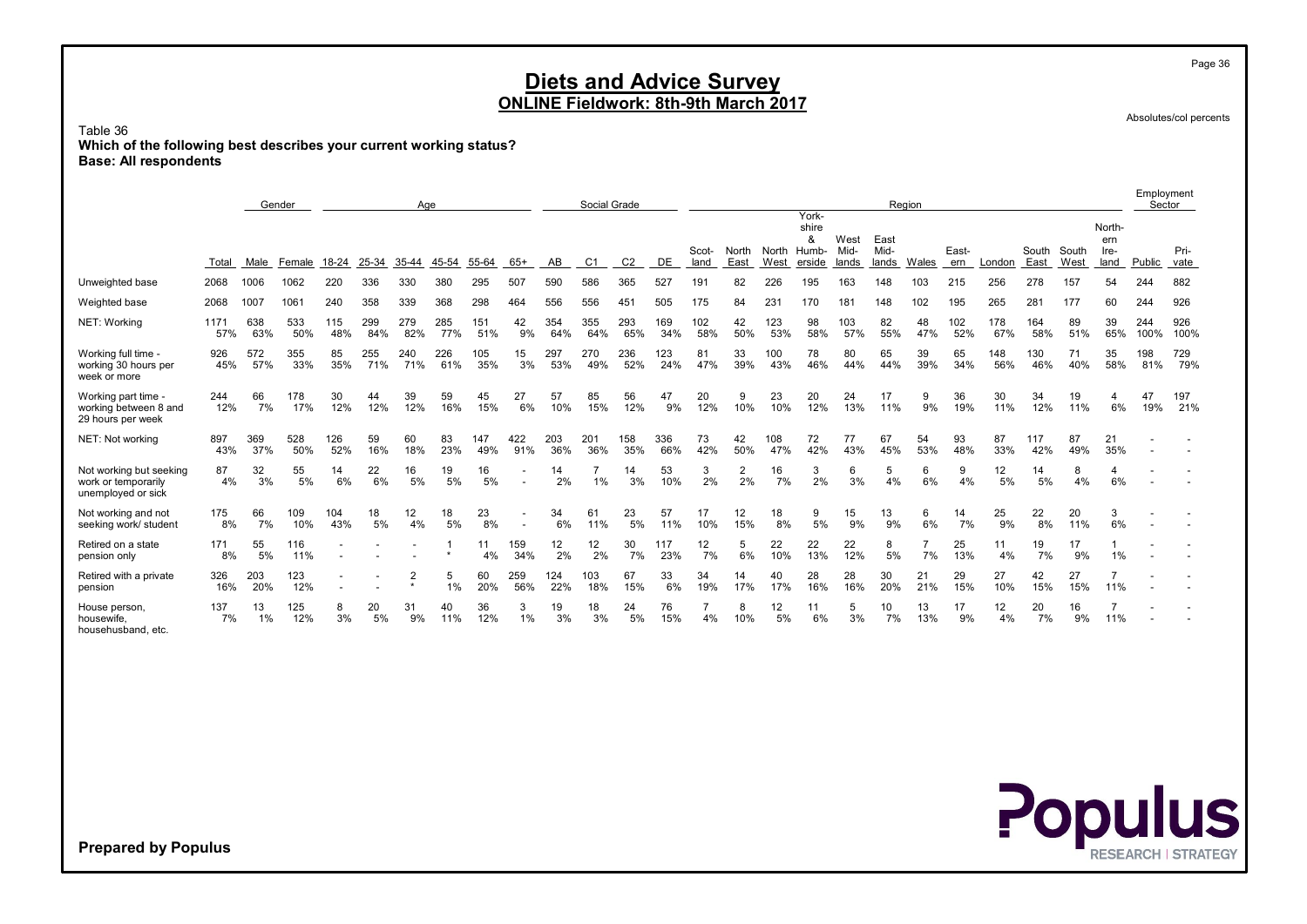Table 37 Do you work in any of the following occupations? Base: All respondents who work

|                                                                                                                                           |            |                             | Gender                             |           |                      |                      | Age       |                      |          |                | Social Grade         |                      |           |               |                          |           | York-                               |                       |                       | Region    |                          |                      |                               |               |                               | Employment           | Sector       |
|-------------------------------------------------------------------------------------------------------------------------------------------|------------|-----------------------------|------------------------------------|-----------|----------------------|----------------------|-----------|----------------------|----------|----------------|----------------------|----------------------|-----------|---------------|--------------------------|-----------|-------------------------------------|-----------------------|-----------------------|-----------|--------------------------|----------------------|-------------------------------|---------------|-------------------------------|----------------------|--------------|
|                                                                                                                                           | Total      | Male                        | Female                             | 18-24     | 25-34                | 35-44                | 45-54     | 55-64                | $65+$    | AB             | C <sub>1</sub>       | C <sub>2</sub>       | DE        | Scot-<br>land | North<br>East            | West      | shire<br>&<br>North Humb-<br>erside | West<br>Mid-<br>lands | East<br>Mid-<br>lands | Wales     | East-<br>ern             | London               | South<br>East                 | South<br>West | North-<br>ern<br>Ire-<br>land | Public               | Pri-<br>vate |
| Unweighted base                                                                                                                           | 1126       | 595                         | 531                                | 100       | 278                  | 268                  | 286       | 145                  | 49       | 360            | 365                  | 230                  | 171       | 108           | 39                       | 114       | 106                                 | 88                    | 75                    | 45        | 111                      | 177                  | 153                           | 78            | 32                            | 244                  | 882          |
| Weighted base                                                                                                                             | 1171       | 638                         | 533                                | 115       | 299                  | 279                  | 285       | 151                  | 42       | 354            | 355                  | 293                  | 169       | 102           | 42                       | 123       | 98                                  | 103                   | 82                    | 48        | 102                      | 178                  | 164                           | 89            | 39                            | 244                  | 926          |
| NET: Public Sector                                                                                                                        | 244<br>21% | 110<br>17%                  | 135<br>25%                         | 19<br>16% | 71<br>24%            | 67<br>24%            | 56<br>19% | 25<br>16%            | 8<br>19% | 82<br>23%      | 98<br>27%            | 34<br>11%            | 31<br>19% | 29<br>28%     | 7<br>17%                 | 23<br>19% | 22<br>23%                           | 27<br>26%             | 16<br>20%             | 11<br>23% | 22<br>21%                | 37<br>21%            | 32<br>19%                     | 15<br>17%     | 3<br>9%                       | 244<br>100%          |              |
| Central government<br>including all<br>administrative<br>departments and central<br>government agencies<br>such as the Bank of<br>England | 19<br>2%   | 13<br>2%                    | 6<br>1%                            | -1<br>1%  | 3<br>1%              | 6<br>2%              | 6<br>2%   | $\overline{2}$<br>2% |          | 9<br>2%        | 9<br>3%              |                      | ÷         | 3<br>3%       | $\overline{2}$<br>6%     | -1<br>1%  | -1<br>1%                            | 1%                    | 1<br>2%               | 3<br>5%   | -1<br>1%                 | 2<br>1%              |                               | -1<br>1%      | 2<br>5%                       | 19<br>8%             |              |
| <b>HM Forces</b>                                                                                                                          | 4<br>÷     | $\overline{2}$<br>$\bullet$ | $\overline{\mathbf{c}}$<br>$\star$ | 2<br>2%   |                      | $\overline{2}$<br>1% |           |                      |          | $\overline{2}$ | $\star$              | $\overline{c}$<br>1% |           |               |                          |           | 1%                                  | 2<br>1%               | $\overline{c}$<br>2%  |           |                          |                      |                               |               |                               | 2%                   |              |
| National Health Service                                                                                                                   | 55<br>5%   | 16<br>2%                    | 39<br>7%                           | 3<br>2%   | 17<br>6%             | 11<br>4%             | 19<br>7%  | 3<br>2%              | 4<br>9%  | 17<br>5%       | 24<br>7%             | 6<br>2%              | 8<br>5%   | 8<br>8%       | -1<br>2%                 | 6<br>5%   | 5<br>5%                             | $\overline{2}$<br>2%  | 4<br>5%               | 4<br>8%   | 6<br>6%                  | 4%                   | 10<br>6%                      | 2%            | 1%                            | 55<br>23%            |              |
| Universities and<br>Academies funded by<br>government                                                                                     | 22<br>2%   | 12<br>2%                    | 10<br>2%                           | 3<br>3%   | 11<br>4%             | 5<br>2%              | 2<br>1%   |                      |          | 11<br>3%       | 9<br>3%              | $\star$              | 1%        | 3<br>3%       | -1<br>2%                 | 3<br>2%   | $\overline{a}$                      | 5<br>4%               | 1%                    | $1\%$     | 1%                       | $\overline{2}$<br>1% | $\overline{\mathbf{c}}$<br>1% | 4<br>5%       |                               | 22<br>9%             |              |
| Courts service                                                                                                                            | 3          |                             | $\overline{\mathbf{c}}$<br>$\star$ |           | $\overline{2}$<br>1% | $\star$              |           |                      |          |                | 3<br>1%              |                      |           |               |                          |           |                                     | 1%                    |                       |           |                          |                      | 2<br>1%                       |               |                               | 3<br>1%              |              |
| Local government<br>administration                                                                                                        | 29<br>2%   | 11<br>2%                    | 18<br>3%                           | 2<br>1%   | 5<br>2%              | 10<br>4%             | 9<br>3%   | $\overline{2}$<br>2% | 2<br>4%  | 11<br>3%       | 13<br>4%             | 4<br>1%              | 1%        | 3<br>3%       |                          | 3<br>2%   | $\overline{4}$<br>4%                | 3<br>3%               | 3<br>3%               |           | 1%                       | 7<br>4%              | 4<br>3%                       | -1<br>1%      | 1<br>2%                       | 29<br>12%            |              |
| Police service                                                                                                                            | 7<br>1%    | 5<br>1%                     | $\overline{2}$<br>$\star$          |           | 6<br>2%              | 1<br>1%              |           |                      |          |                | $\overline{7}$<br>2% |                      |           |               |                          | 3<br>3%   |                                     |                       |                       |           |                          |                      | 4<br>2%                       |               |                               | 7<br>3%              |              |
| Public sector housing                                                                                                                     | 7<br>1%    | 5<br>$1\%$                  | $\overline{\mathbf{c}}$<br>$\star$ |           | 1<br>$\ast$          | 6<br>2%              |           |                      |          | $\overline{2}$ | 4<br>1%              |                      | 1%        |               |                          | 1%        |                                     |                       |                       | 2%        | $\overline{\phantom{a}}$ | 4<br>2%              | $\overline{\phantom{a}}$      | 1%            |                               | $\overline{7}$<br>3% |              |
| Teaching employed by<br>local education<br>authority including<br>voluntary aided schools<br>and foundation schools                       | 42<br>4%   | 12<br>2%                    | 29<br>6%                           | 2<br>2%   | 12<br>4%             | 9<br>3%              | 9<br>3%   | 9<br>6%              | 2%       | 17<br>5%       | 18<br>5%             | $\star$              | 5<br>3%   | 3<br>3%       | $\overline{\phantom{a}}$ | 1%        | 4<br>4%                             | 7%                    | $\overline{c}$<br>2%  | 3%        | 9<br>9%                  | 6<br>3%              | 5<br>3%                       | 5<br>5%       |                               | 42<br>17%            |              |

Prepared by Populus

Absolutes/col percents

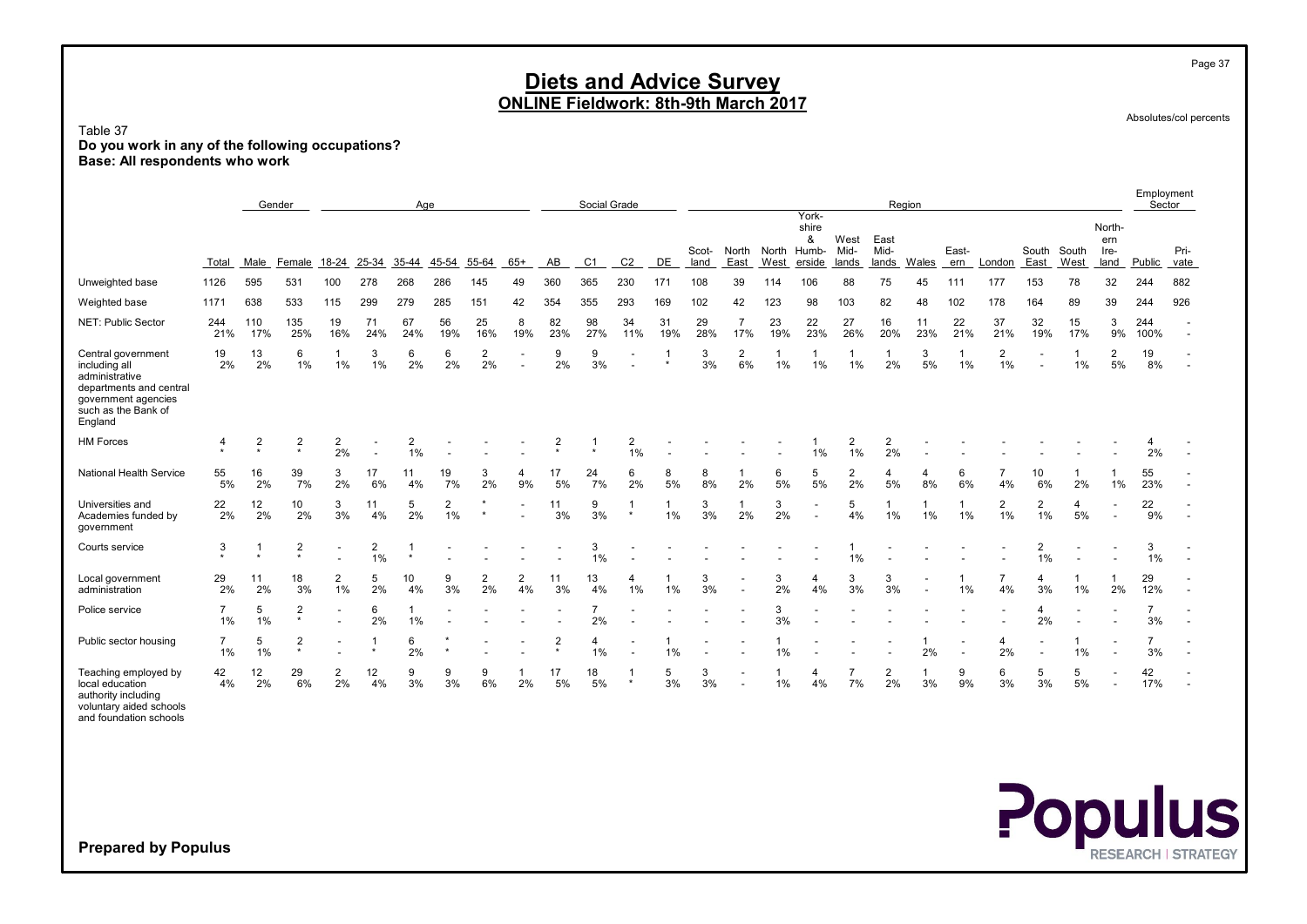Table 37 Do you work in any of the following occupations? Base: All respondents who work

|                                                                                                             |            |            | Gender                    |                      |            | Age                      |            |                      |           |            | Social Grade             |                |            |                          |               |                      |                                        |                       |                       | Region          |                    |            |               |                      |                               | Employment               | Sector       |
|-------------------------------------------------------------------------------------------------------------|------------|------------|---------------------------|----------------------|------------|--------------------------|------------|----------------------|-----------|------------|--------------------------|----------------|------------|--------------------------|---------------|----------------------|----------------------------------------|-----------------------|-----------------------|-----------------|--------------------|------------|---------------|----------------------|-------------------------------|--------------------------|--------------|
|                                                                                                             | Total      | Male       | Female                    | 18-24                | 25-34      | 35-44                    | 45-54      | 55-64                | 65+       | AB         | C1                       | C <sub>2</sub> | DE         | Scot-<br>land            | North<br>East | North<br>West        | York-<br>shire<br>&<br>Humb-<br>erside | West<br>Mid-<br>lands | East<br>Mid-<br>lands | Wales           | East-<br>ern       | London     | South<br>East | South<br>West        | North-<br>ern<br>Ire-<br>land | Public                   | Pri-<br>vate |
| Weighted base                                                                                               | 1171       | 638        | 533                       | 115                  | 299        | 279                      | 285        | 151                  | 42        | 354        | 355                      | 293            | 169        | 102                      | 42            | 123                  | 98                                     | 103                   | 82                    | 48              | 102                | 178        | 164           | 89                   | 39                            | 244                      | 926          |
| Public corporations<br>such as the Royal Mail<br>or British Nuclear<br>fuels or Driving<br>Standards agency | 8<br>$1\%$ | 6<br>1%    | $\overline{c}$<br>$\star$ | $\overline{2}$<br>1% | $\star$    | $\overline{\phantom{0}}$ | 3<br>1%    | $\overline{2}$<br>1% | 2%        | $\star$    | $\overline{\phantom{0}}$ | 4<br>1%        | 3<br>2%    | $\overline{\phantom{a}}$ |               | 3<br>3%              |                                        |                       |                       |                 | $\star$<br>$\star$ | 2<br>1%    | 1%            | $\overline{2}$<br>3% |                               | 8<br>3%                  | $\sim$       |
| Bradford and Bingley or<br>Northern Rock Building<br>societies                                              |            |            |                           |                      |            |                          |            |                      |           |            |                          |                |            |                          |               |                      |                                        |                       |                       |                 |                    |            |               |                      |                               |                          |              |
| Other public sector<br>occupation (please<br>specify as much detail<br>as possible)                         | 47<br>4%   | 26<br>4%   | 21<br>4%                  | 4<br>3%              | 15<br>5%   | 15<br>5%                 | 2%         | 5<br>3%              | 3%        | 13<br>4%   | 9<br>2%                  | 15<br>5%       | 11<br>6%   | 9<br>9%                  | 3<br>7%       | $\overline{2}$<br>2% | 6<br>7%                                | 6<br>6%               | 3<br>4%               | $\frac{2}{3\%}$ | 4<br>4%            | 8<br>4%    | 2%            |                      |                               | 47<br>19%                |              |
| None of the above<br>(Private Sector)                                                                       | 926<br>79% | 528<br>83% | 398<br>75%                | 96<br>84%            | 229<br>76% | 212<br>76%               | 229<br>81% | 126<br>84%           | 34<br>81% | 272<br>77% | 258<br>73%               | 259<br>89%     | 138<br>81% | 73<br>72%                | 35<br>83%     | 99<br>81%            | 76<br>77%                              | 76<br>74%             | 66<br>80%             | 37<br>77%       | 80<br>79%          | 141<br>79% | 133<br>81%    | 74<br>83%            | 36<br>91%                     | $\overline{\phantom{a}}$ | 926<br>100%  |



Page 38

Absolutes/col percents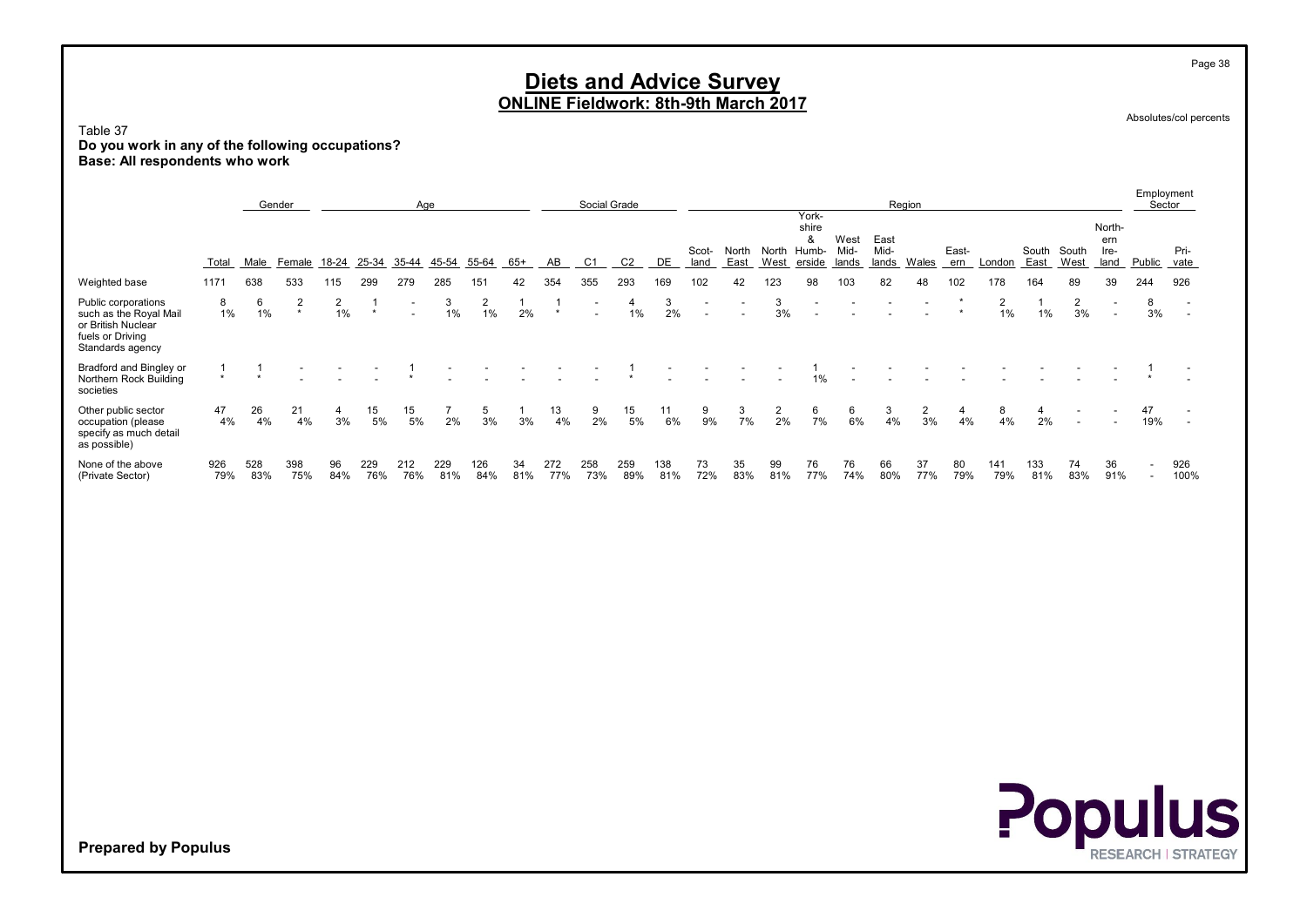Table 38 Do you have any children aged 18 or under? If so, how old are they? Base: All respondents

|                                           |             |            | Gender     |                      |            | Age        |            |            |                          |              | Social Grade |                |                           |               |               |               |                     |               |               | Region    |              |            |               |               |               | Employment<br>Sector |              |
|-------------------------------------------|-------------|------------|------------|----------------------|------------|------------|------------|------------|--------------------------|--------------|--------------|----------------|---------------------------|---------------|---------------|---------------|---------------------|---------------|---------------|-----------|--------------|------------|---------------|---------------|---------------|----------------------|--------------|
|                                           |             |            |            |                      |            |            |            |            |                          |              |              |                |                           |               |               |               | York-<br>shire<br>& | West          | East          |           |              |            |               |               | North-<br>ern |                      |              |
|                                           | Total       | Male       | Female     | 18-24                | 25-34      | 35-44      | 45-54      | 55-64      | 65+                      | AB           | C1           | C <sub>2</sub> | DE                        | Scot-<br>land | North<br>East | North<br>West | Humb-<br>erside     | Mid-<br>lands | Mid-<br>lands | Wales     | East-<br>ern | London     | South<br>East | South<br>West | Ire-<br>land  | Public               | Pri-<br>vate |
| Unweighted base                           | 2068        | 1006       | 1062       | 220                  | 336        | 330        | 380        | 295        | 507                      | 590          | 586          | 365            | 527                       | 191           | 82            | 226           | 195                 | 163           | 148           | 103       | 215          | 256        | 278           | 157           | 54            | 244                  | 882          |
| Weighted base                             | 2068        | 1007       | 1061       | 240                  | 358        | 339        | 368        | 298        | 464                      | 556          | 556          | 451            | 505                       | 175           | 84            | 231           | 170                 | 181           | 148           | 102       | 195          | 265        | 281           | 177           | 60            | 244                  | 926          |
| No children aged 18 or<br>under           | 1520<br>74% | 730<br>72% | 790<br>74% | 208<br>87%           | 226<br>63% | 139<br>41% | 215<br>58% | 273<br>91% | 458<br>99%               | 378<br>68%   | 435<br>78%   | 307<br>68%     | 400<br>79%                | 127<br>73%    | 58<br>69%     | 181<br>78%    | 117<br>69%          | 142<br>79%    | 120<br>81%    | 77<br>75% | 136<br>70%   | 191<br>72% | 201<br>72%    | 130<br>74%    | 40<br>67%     | 154<br>63%           | 572<br>62%   |
| NET: Yes                                  | 538<br>26%  | 273<br>27% | 266<br>25% | 27<br>11%            | 131<br>37% | 199<br>59% | 153<br>42% | 24<br>8%   | 1%                       | 176<br>32%   | 117<br>21%   | 143<br>32%     | 103<br>20%                | 48<br>27%     | 26<br>31%     | 49<br>21%     | 52<br>31%           | 38<br>21%     | 25<br>17%     | 25<br>24% | 59<br>30%    | 74<br>28%  | 77<br>27%     | 46<br>26%     | 20<br>33%     | 90<br>37%            | 347<br>37%   |
| NET: Any 11-18                            | 284<br>14%  | 136<br>14% | 148<br>14% | 5<br>2%              | 22<br>6%   | 101<br>30% | 128<br>35% | 22<br>7%   | 5<br>1%                  | 91<br>16%    | 62<br>11%    | 72<br>16%      | 59<br>12%                 | 22<br>13%     | 11<br>13%     | 24<br>10%     | 33<br>19%           | 17<br>10%     | 12<br>8%      | 11<br>11% | 39<br>20%    | 41<br>15%  | 34<br>12%     | 27<br>15%     | 13<br>21%     | 42<br>17%            | 185<br>20%   |
| Yes - children aged<br>under 5 years old  | 191<br>9%   | 98<br>10%  | 92<br>9%   | 17<br>7%             | 90<br>25%  | 69<br>20%  | 14<br>4%   |            | $\overline{\phantom{a}}$ | 64<br>12%    | 39<br>7%     | 55<br>12%      | 32<br>6%                  | 21<br>12%     | 5<br>6%       | 15<br>7%      | 17<br>10%           | 14<br>8%      | 10<br>7%      | 9<br>9%   | 14<br>7%     | 30<br>11%  | 38<br>14%     | 15<br>8%      | 3<br>5%       | 37<br>15%            | 119<br>13%   |
| Yes - children aged 5<br>to 10 years old  | 230<br>11%  | 124<br>12% | 106<br>10% | 9<br>4%              | 61<br>17%  | 109<br>32% | 47<br>13%  | 1%         |                          | 78<br>14%    | 58<br>10%    | 48<br>11%      | 46<br>9%                  | 21<br>12%     | 13<br>15%     | 25<br>11%     | 22<br>13%           | 21<br>12%     | 10<br>7%      | 13<br>12% | 26<br>13%    | 28<br>10%  | 30<br>11%     | 16<br>9%      | 6<br>10%      | 34<br>14%            | 151<br>16%   |
| Yes - children aged 11<br>to 15 years old | 206<br>10%  | 104<br>10% | 102<br>10% | 4<br>2%              | 20<br>6%   | 82<br>24%  | 83<br>23%  | 15<br>5%   | 3<br>1%                  | 63<br>11%    | 49<br>9%     | 48<br>11%      | 47<br>9%                  | 17<br>10%     | 8%            | 21<br>9%      | 26<br>15%           | 12<br>7%      | 9<br>6%       | 8<br>8%   | 27<br>14%    | 29<br>11%  | 25<br>9%      | 18<br>10%     | 8<br>14%      | 34<br>14%            | 133<br>14%   |
| Yes - children aged 16<br>to 18 years old | 131<br>6%   | 54<br>5%   | 77<br>7%   | $\overline{2}$<br>1% | 1%         | 35<br>10%  | 75<br>20%  | 11<br>4%   | 1%                       | 50<br>9%     | 22<br>4%     | 35<br>8%       | 23<br>5%                  | 4%            | 9<br>11%      | 6<br>3%       | 17<br>10%           | 6<br>3%       | 5<br>4%       | 7%        | 21<br>11%    | 18<br>7%   | 15<br>5%      | 12<br>7%      | 8<br>13%      | 18<br>7%             | 81<br>9%     |
| Refused                                   | 9           |            |            | 6<br>2%              | $\star$    |            |            | 2<br>1%    | $\overline{\phantom{a}}$ | 2<br>$\star$ | 4<br>1%      | $\star$        | $\overline{2}$<br>$\star$ |               |               |               | 1%                  |               | 3<br>2%       | 1%        | -            |            | 2<br>1%       |               |               |                      | 6<br>1%      |

Absolutes/col percents

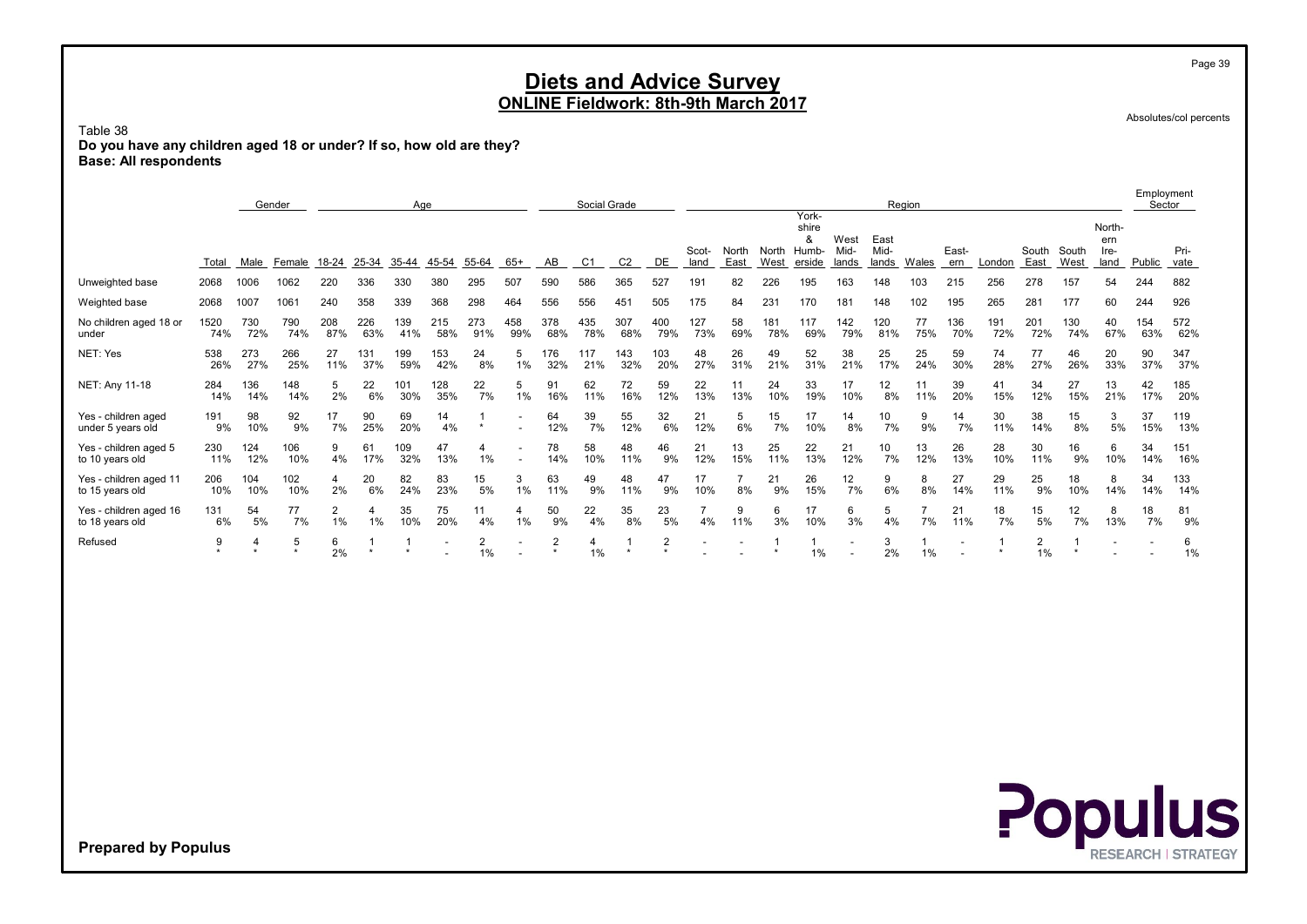Table 39 Which of the following ITV regions do you live in? Base: All respondents

|                  |            |            | Gender     |           |           | Age       |           |           |           |            | Social Grade              |                |           |               |               |            |                                              |                       | Region                |                          |              |                          |               |               |                               | Employment<br>Sector |              |
|------------------|------------|------------|------------|-----------|-----------|-----------|-----------|-----------|-----------|------------|---------------------------|----------------|-----------|---------------|---------------|------------|----------------------------------------------|-----------------------|-----------------------|--------------------------|--------------|--------------------------|---------------|---------------|-------------------------------|----------------------|--------------|
|                  | Total      | Male       | Female     | 18-24     | 25-34     | 35-44     | 45-54     | 55-64     | $65+$     | AB         | C <sub>1</sub>            | C <sub>2</sub> | DE        | Scot-<br>land | North<br>East | West       | York-<br>shire<br>&<br>North Humb-<br>erside | West<br>Mid-<br>lands | East<br>Mid-<br>lands | Wales                    | East-<br>ern | London                   | South<br>East | South<br>West | North-<br>ern<br>Ire-<br>land | Public               | Pri-<br>vate |
| Unweighted base  | 2068       | 1006       | 1062       | 220       | 336       | 330       | 380       | 295       | 507       | 590        | 586                       | 365            | 527       | 191           | 82            | 226        | 195                                          | 163                   | 148                   | 103                      | 215          | 256                      | 278           | 157           | 54                            | 244                  | 882          |
| Weighted base    | 2068       | 1007       | 1061       | 240       | 358       | 339       | 368       | 298       | 464       | 556        | 556                       | 451            | 505       | 175           | 84            | 231        | 170                                          | 181                   | 148                   | 102                      | 195          | 265                      | 281           | 177           | 60                            | 244                  | 926          |
| Anglia           | 201<br>10% | 87<br>9%   | 115<br>11% | 24<br>10% | 29<br>8%  | 30<br>9%  | 39<br>11% | 29<br>10% | 50<br>11% | 41<br>7%   | 53<br>10%                 | 41<br>9%       | 66<br>13% | -1<br>$\star$ | 1<br>1%       |            |                                              |                       | 14<br>10%             | $\overline{\phantom{a}}$ | 166<br>85%   | $\overline{\phantom{a}}$ | 19<br>7%      |               |                               | 22<br>9%             | 81<br>9%     |
| Border           | 19<br>1%   | 8<br>1%    | 12<br>1%   | $\star$   | 3<br>1%   | 5<br>1%   | 6<br>2%   | $\star$   | 5<br>1%   | 1%         | $\overline{2}$<br>$\star$ | 5<br>1%        | 5<br>1%   | 9<br>5%       |               | 11<br>5%   |                                              |                       |                       |                          |              |                          |               |               |                               | 3<br>1%              | 10<br>1%     |
| Central          | 278<br>13% | 148<br>15% | 129<br>12% | 39<br>16% | 41<br>12% | 34<br>10% | 44<br>12% | 47<br>16% | 72<br>15% | 74<br>13%  | 68<br>12%                 | 71<br>16%      | 65<br>13% | $\star$       | 2%            |            |                                              | 168<br>93%            | 96<br>65%             |                          | 2<br>1%      | $\star$                  | 4<br>2%       | 5<br>3%       |                               | 34<br>14%            | 118<br>13%   |
| Granada          | 226<br>11% | 120<br>12% | 106<br>10% | 21<br>9%  | 34<br>10% | 35<br>10% | 44<br>12% | 33<br>11% | 59<br>13% | 59<br>11%  | 51<br>9%                  | 47<br>11%      | 68<br>13% |               |               | 219<br>95% |                                              | 2<br>1%               |                       | 5<br>4%                  |              |                          |               |               |                               | 22<br>9%             | 99<br>11%    |
| London           | 370<br>18% | 161<br>16% | 209<br>20% | 41<br>17% | 63<br>18% | 77<br>23% | 73<br>20% | 52<br>18% | 63<br>14% | 127<br>23% | 103<br>18%                | 65<br>14%      | 75<br>15% |               |               |            |                                              |                       |                       |                          | 27<br>14%    | 263<br>99%               | 79<br>28%     |               |                               | 46<br>19%            | 190<br>21%   |
| Meridian         | 194<br>9%  | 90<br>9%   | 104<br>10% | 19<br>8%  | 58<br>16% | 24<br>7%  | 28<br>8%  | 26<br>9%  | 39<br>8%  | 60<br>11%  | 55<br>10%                 | 37<br>8%       | 42<br>8%  |               |               |            |                                              |                       |                       |                          |              | $\star$                  | 174<br>62%    | 19<br>11%     |                               | 24<br>10%            | 99<br>11%    |
| STV              | 164<br>8%  | 95<br>9%   | 69<br>6%   | 19<br>8%  | 28<br>8%  | 38<br>11% | 20<br>5%  | 22<br>7%  | 38<br>8%  | 42<br>7%   | 54<br>10%                 | 32<br>7%       | 36<br>7%  | 164<br>94%    |               |            |                                              |                       |                       |                          |              |                          |               |               |                               | 28<br>11%            | 68<br>7%     |
| <b>Tyne Tees</b> | 83<br>4%   | 43<br>4%   | 40<br>4%   | 12<br>5%  | 18<br>5%  | 15<br>4%  | 14<br>4%  | 2%        | 17<br>4%  | 22<br>4%   | 32<br>6%                  | 16<br>3%       | 14<br>3%  |               | 82<br>97%     |            | $\overline{2}$<br>1%                         |                       |                       |                          |              |                          |               |               |                               | $\overline{7}$<br>3% | 34<br>4%     |
| Wales            | 97<br>5%   | 39<br>4%   | 58<br>5%   | 14<br>6%  | 10<br>3%  | 16<br>5%  | 20<br>6%  | 15<br>5%  | 22<br>5%  | 15<br>3%   | 32<br>6%                  | 16<br>4%       | 35<br>7%  |               |               |            |                                              |                       |                       | 96<br>94%                |              |                          |               |               |                               | 11<br>5%             | 33<br>4%     |
| West             | 73<br>4%   | 36<br>4%   | 37<br>3%   | 13<br>5%  | 19<br>5%  | 12<br>3%  | 12<br>3%  | 10<br>3%  | 8<br>2%   | 19<br>3%   | 18<br>3%                  | 21<br>5%       | 14<br>3%  |               |               | 1%         |                                              | 9<br>5%               |                       | 2<br>2%                  |              |                          |               | 60<br>34%     |                               | 10<br>4%             | 30<br>3%     |
| Westcountry      | 92<br>4%   | 39<br>4%   | 52<br>5%   | 16<br>7%  | 13<br>4%  | 8<br>2%   | 16<br>4%  | 13<br>4%  | 27<br>6%  | 21<br>4%   | 24<br>4%                  | 25<br>6%       | 22<br>4%  |               |               |            |                                              |                       |                       |                          |              |                          |               | 92<br>52%     |                               | 8<br>3%              | 35<br>4%     |
| Yorkshire        | 208<br>10% | 97<br>10%  | 111<br>10% | 19<br>8%  | 31<br>9%  | 38<br>11% | 35<br>9%  | 33<br>11% | 51<br>11% | 42<br>8%   | 52<br>9%                  | 63<br>14%      | 51<br>10% |               |               |            | 168<br>99%                                   | $\star$               | 38<br>25%             |                          |              |                          |               |               |                               | 27<br>11%            | 92<br>10%    |
| UTV              | 63<br>3%   | 43<br>4%   | 20<br>2%   | 2<br>1%   | 10<br>3%  | 9<br>3%   | 18<br>5%  | 11<br>4%  | 12<br>3%  | 29<br>5%   | 12<br>2%                  | 10<br>2%       | 12<br>2%  |               |               |            |                                              |                       |                       |                          |              |                          | 3<br>1%       |               | 60<br>100%                    | 3<br>1%              | 39<br>4%     |



Prepared by Populus

Page 40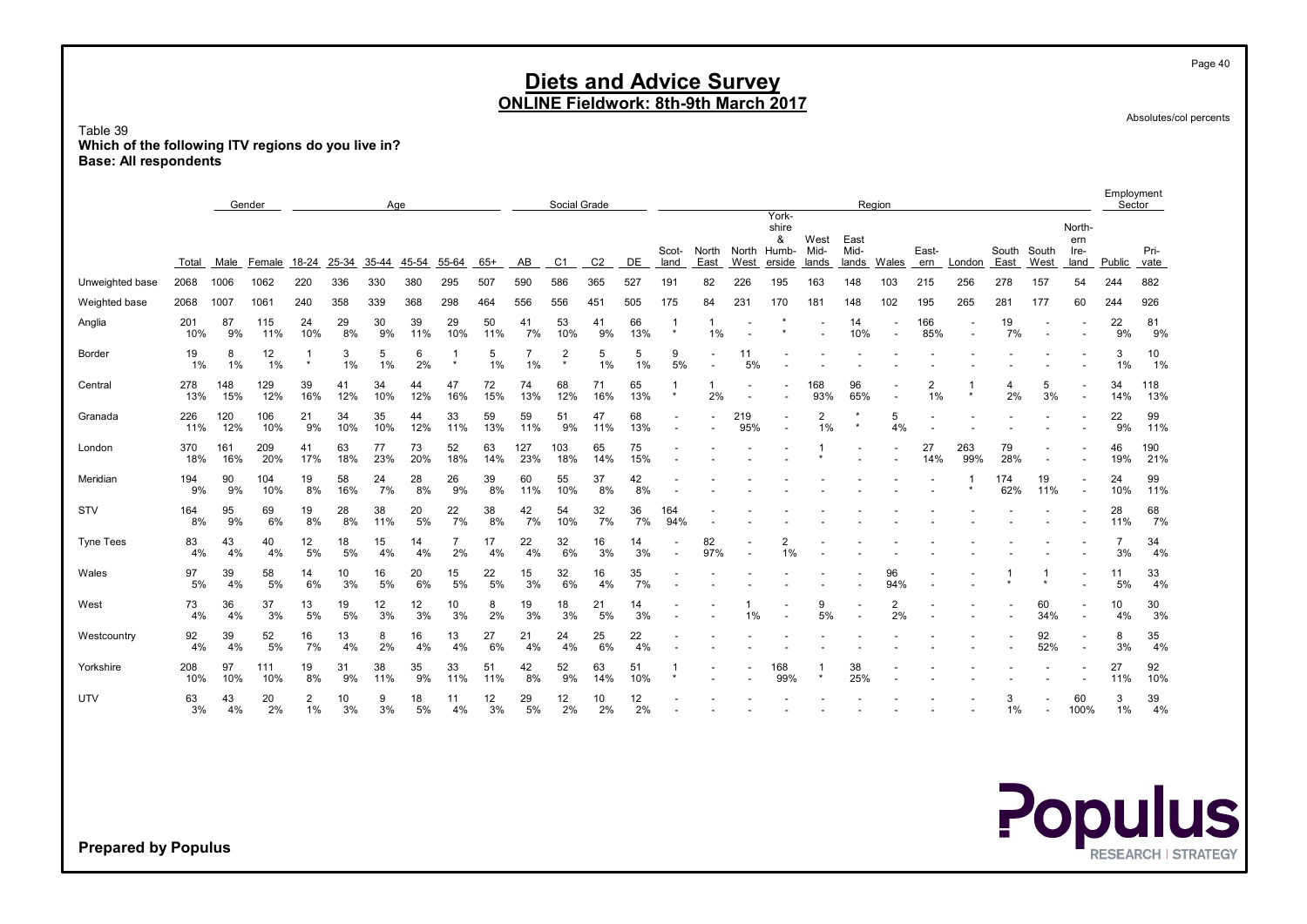Table 40 Marital Status Base: All respondents

|                                                   | Gender<br>Age |            |              |            |                         |                      |            |                               |            |            | Social Grade   |                           |                           |                       |               |                      | York-                |                       | Region                |           |                      |                         |               |               |                               | Employment<br>Sector |              |
|---------------------------------------------------|---------------|------------|--------------|------------|-------------------------|----------------------|------------|-------------------------------|------------|------------|----------------|---------------------------|---------------------------|-----------------------|---------------|----------------------|----------------------|-----------------------|-----------------------|-----------|----------------------|-------------------------|---------------|---------------|-------------------------------|----------------------|--------------|
|                                                   | Total         | Male       | Female       | 18-24      | 25-34                   | 35-44                | 45-54      | 55-64                         | $65+$      | AB         | C <sub>1</sub> | C <sub>2</sub>            | DE                        | Scot-<br>land         | North<br>East | North Humb-<br>West  | shire<br>&<br>erside | West<br>Mid-<br>lands | East<br>Mid-<br>lands | Wales     | East-<br>ern         | London                  | South<br>East | South<br>West | North-<br>ern<br>Ire-<br>land | Public               | Pri-<br>vate |
| Unweighted base                                   | 2068          | 1006       | 1062         | 220        | 336                     | 330                  | 380        | 295                           | 507        | 590        | 586            | 365                       | 527                       | 191                   | 82            | 226                  | 195                  | 163                   | 148                   | 103       | 215                  | 256                     | 278           | 157           | 54                            | 244                  | 882          |
| Weighted base                                     | 2068          | 1007       | 1061         | 240        | 358                     | 339                  | 368        | 298                           | 464        | 556        | 556            | 451                       | 505                       | 175                   | 84            | 231                  | 170                  | 181                   | 148                   | 102       | 195                  | 265                     | 281           | 177           | 60                            | 244                  | 926          |
| Single                                            | 615<br>30%    | 316<br>31% | 299<br>28%   | 193<br>80% | 158<br>44%              | 99<br>29%            | 84<br>23%  | 55<br>18%                     | 26<br>6%   | 168<br>30% | 212<br>38%     | 107<br>24%                | 128<br>25%                | 51<br>29%             | 31<br>37%     | 65<br>28%            | 37<br>22%            | 62<br>35%             | 37<br>25%             | 31<br>30% | 48<br>25%            | 105<br>40%              | 83<br>30%     | 51<br>29%     | 14<br>23%                     | 82<br>33%            | 313<br>34%   |
| NET: Married/ Civil<br>partnership/co<br>habiting | 1193<br>58%   | 612<br>61% | 582<br>55%   | 45<br>19%  | 195<br>54%              | 214<br>63%           | 248<br>67% | 181<br>61%                    | 31'<br>67% | 349<br>63% | 281<br>51%     | 305<br>68%                | 258<br>51%                | 101<br>58%            | 47<br>55%     | 129<br>56%           | 107<br>62%           | 98<br>54%             | 95<br>64%             | 60<br>58% | 129<br>66%           | 116<br>44%              | 169<br>60%    | 101<br>57%    | 44<br>73%                     | 141<br>58%           | 555<br>60%   |
| Married                                           | 905<br>44%    | 478<br>47% | 427<br>40%   | 15<br>6%   | 97<br>27%               | 159<br>47%           | 188<br>51% | 155<br>52%                    | 289<br>62% | 266<br>48% | 211<br>38%     | 216<br>48%                | 212<br>42%                | 67<br>38%             | 33<br>39%     | 102<br>44%           | 72<br>42%            | 79<br>44%             | 77<br>52%             | 52<br>51% | 103<br>53%           | 81<br>31%               | 120<br>43%    | 80<br>45%     | 40<br>66%                     | 102<br>42%           | 372<br>40%   |
| Civil Partnership                                 | 21<br>1%      | 10<br>1%   | 11<br>1%     | 6<br>3%    | 5<br>$1\%$              | 2<br>$1\%$           | 5<br>1%    | $\overline{\mathbf{c}}$<br>1% |            | 6<br>1%    | 3<br>1%        | $\overline{2}$<br>$\star$ | 9<br>2%                   | 6<br>3%               |               | $\overline{2}$<br>1% | $\star$              | $\star$               | 2<br>1%               | 1%        | $\overline{c}$<br>1% | 3<br>1%                 | 3<br>1%       |               |                               | 3<br>1%              | 12<br>1%     |
| Co Habiting                                       | 268<br>13%    | 124<br>12% | 144<br>14%   | 24<br>10%  | 93<br>26%               | 53<br>15%            | 54<br>15%  | 24<br>8%                      | 21<br>4%   | 76<br>14%  | 67<br>12%      | 87<br>19%                 | 37<br>7%                  | 28<br>16%             | 14<br>16%     | 24<br>11%            | 35<br>20%            | 18<br>10%             | 17<br>11%             | 7%        | 24<br>12%            | 31<br>12%               | 46<br>16%     | 21<br>12%     | 4<br>7%                       | 36<br>15%            | 171<br>18%   |
| NET: Widowed/<br>separated/ divorced              | 251<br>12%    | 75<br>7%   | 176<br>17%   |            | 3<br>$1\%$              | 23<br>7%             | 36<br>10%  | 62<br>21%                     | 126<br>27% | 37<br>7%   | 58<br>10%      | 39<br>9%                  | 117<br>23%                | 23<br>13%             | 8%            | 34<br>15%            | 27<br>16%            | 21<br>11%             | 16<br>10%             | 12<br>11% | 18<br>9%             | 43<br>16%               | 26<br>9%      | 23<br>13%     | 3<br>5%                       | 20<br>8%             | 55<br>6%     |
| Widowed                                           | 80<br>4%      | 26<br>3%   | 55<br>5%     |            |                         | $\overline{2}$<br>1% | 4<br>1%    | 15<br>5%                      | 60<br>13%  | 13<br>2%   | 17<br>3%       | 11<br>2%                  | 40<br>8%                  | 6<br>4%               | 3<br>3%       | 9<br>4%              | 10<br>6%             | 5<br>3%               | 5<br>4%               | 3<br>3%   | 6<br>3%              | 11<br>4%                | 9<br>3%       | 11<br>6%      | $\overline{2}$<br>3%          | $\overline{4}$<br>2% | 5<br>1%      |
| Separated                                         | 22<br>1%      | 7<br>1%    | 15<br>1%     |            | 3<br>1%                 | 2<br>1%              | 6<br>2%    | $\overline{2}$<br>1%          | 9<br>2%    | 4<br>1%    | 1%             | $\overline{2}$            | 9<br>2%                   | $\mathbf{1}$<br>$1\%$ |               | $\overline{4}$<br>2% |                      | 2<br>1%               | $\star$               |           | $\overline{2}$<br>1% | $\overline{7}$<br>3%    | $\star$       | 3<br>2%       | 1%                            | 1%                   | 9<br>1%      |
| Divorced                                          | 149<br>7%     | 42<br>4%   | 106<br>10%   |            | $\star$                 | 19<br>6%             | 26<br>7%   | 46<br>15%                     | 58<br>12%  | 20<br>4%   | 35<br>6%       | 26<br>6%                  | 68<br>13%                 | 16<br>9%              | 4<br>5%       | 22<br>9%             | 16<br>9%             | 14<br>8%              | 9<br>6%               | 8<br>8%   | 10<br>5%             | 25<br>9%                | 16<br>6%      | 9<br>5%       | $1\%$                         | 14<br>6%             | 41<br>4%     |
| Prefer not to answer                              | 9             | 4          | 5<br>$\star$ | 2<br>1%    | $\overline{c}$<br>$1\%$ | 3<br>1%              |            |                               |            | 3          | 5<br>1%        |                           | $\overline{2}$<br>$\star$ |                       |               | $\overline{2}$<br>1% |                      |                       | 1%                    |           |                      | $\overline{2}$<br>$1\%$ | 3<br>1%       | 2<br>1%       |                               | $\overline{2}$<br>1% | 3<br>$\star$ |

Prepared by Populus



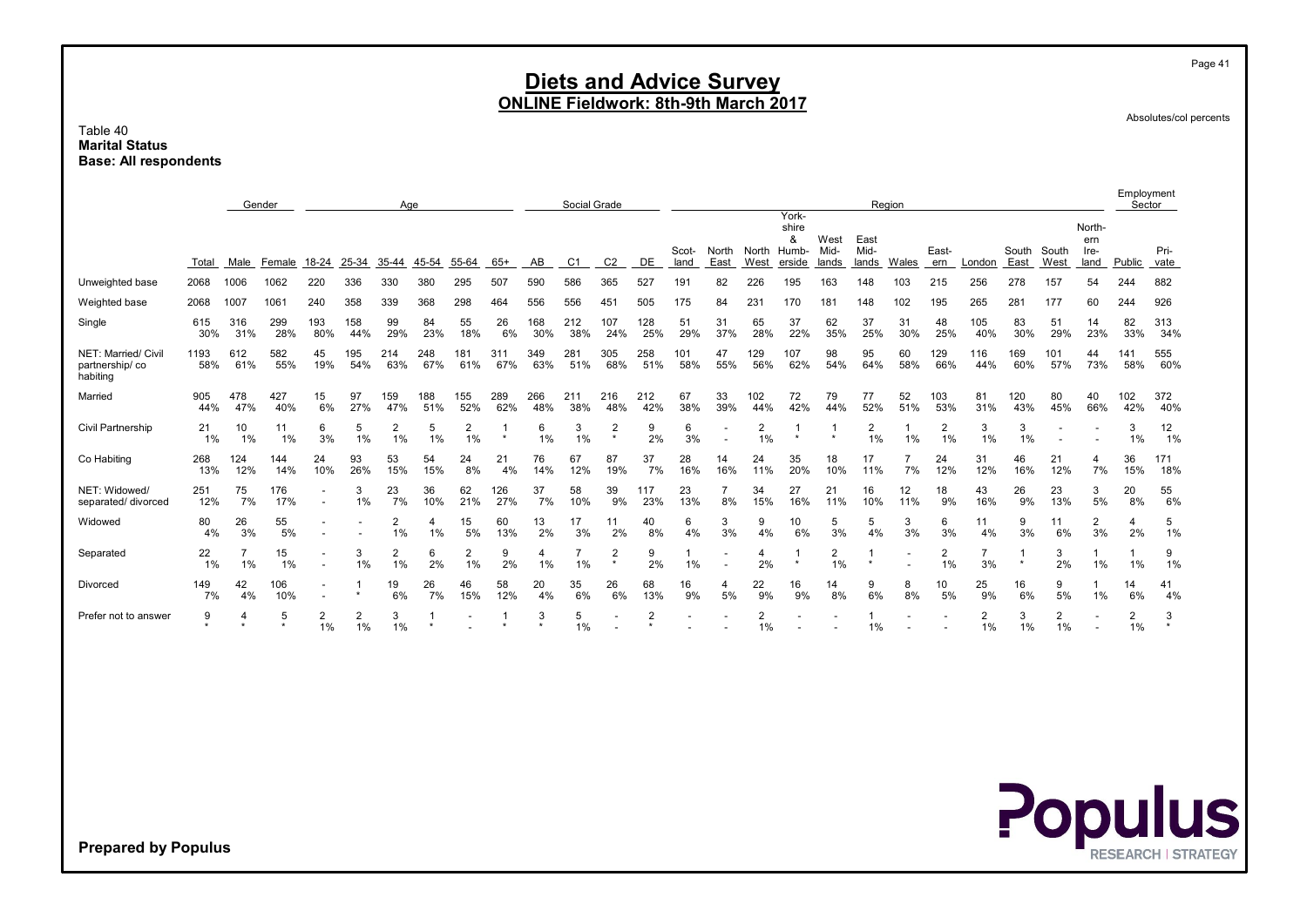Table 41 Which of the following cities do you live in, or nearest to? Base: All respondents

|                      |           |          | Gender   |           |          | Age        |          |          |           |          | Social Grade   |                |           |                          |                |               |                                        |                       |                       | Region       |              |        |               |               |                               | Employment<br>Sector |              |
|----------------------|-----------|----------|----------|-----------|----------|------------|----------|----------|-----------|----------|----------------|----------------|-----------|--------------------------|----------------|---------------|----------------------------------------|-----------------------|-----------------------|--------------|--------------|--------|---------------|---------------|-------------------------------|----------------------|--------------|
|                      | Total     | Male     | Female   | 18-24     | 25-34    | 35-44      | 45-54    | 55-64    | $65+$     | AB       | C <sub>1</sub> | C <sub>2</sub> | DE        | Scot-<br>land            | North<br>East  | North<br>West | York-<br>shire<br>&<br>Humb-<br>erside | West<br>Mid-<br>lands | East<br>Mid-<br>lands | <b>Wales</b> | East-<br>ern | London | South<br>East | South<br>West | North-<br>ern<br>Ire-<br>land | Public               | Pri-<br>vate |
| Unweighted base      | 2068      | 1006     | 1062     | 220       | 336      | 330        | 380      | 295      | 507       | 590      | 586            | 365            | 527       | 191                      | 82             | 226           | 195                                    | 163                   | 148                   | 103          | 215          | 256    | 278           | 157           | 54                            | 244                  | 882          |
| Weighted base        | 2068      | 1007     | 1061     | 240       | 358      | 339        | 368      | 298      | 464       | 556      | 556            | 451            | 505       | 175                      | 84             | 231           | 170                                    | 181                   | 148                   | 102          | 195          | 265    | 281           | 177           | 60                            | 244                  | 926          |
| Glasgow              | 90<br>4%  | 54<br>5% | 36<br>3% | 12<br>5%  | 19<br>5% | 21<br>6%   | 11<br>3% | 11<br>4% | 16<br>3%  | 23<br>4% | 22<br>4%       | 22<br>5%       | 23<br>5%  | 90<br>52%                |                |               |                                        |                       |                       |              |              |        |               |               |                               | 11<br>5%             | 43<br>5%     |
| Edinburgh            | 62<br>3%  | 34<br>3% | 28<br>3% | 6<br>3%   | 10<br>3% | 12<br>4%   | 5<br>1%  | 8<br>3%  | 21<br>5%  | 17<br>3% | 23<br>4%       | 8<br>2%        | 14<br>3%  | 61<br>35%                |                | 1%            |                                        |                       |                       |              |              |        |               |               |                               | 12<br>5%             | 22<br>2%     |
| Newcastle            | 87<br>4%  | 45<br>4% | 42<br>4% | 11<br>5%  | 19<br>5% | 15<br>4%   | 19<br>5% | 2%       | 16<br>4%  | 23<br>4% | 33<br>6%       | 17<br>4%       | 14<br>3%  |                          | 79<br>94%      | 9<br>4%       |                                        |                       |                       |              |              |        |               |               |                               | 7<br>3%              | 39<br>4%     |
| Leeds                | 94<br>5%  | 44<br>4% | 50<br>5% | 11<br>5%  | 11<br>3% | 18<br>5%   | 15<br>4% | 18<br>6% | 21<br>5%  | 18<br>3% | 27<br>5%       | 28<br>6%       | 21<br>4%  |                          | 1%             | 2<br>1%       | 91<br>53%                              |                       |                       |              |              |        |               |               |                               | 10<br>4%             | 47<br>5%     |
| Hull                 | 39<br>2%  | 17<br>2% | 22<br>2% | 1<br>1%   | 8<br>2%  | 5<br>$1\%$ | 6<br>2%  | 5<br>2%  | 14<br>3%  | 10<br>2% | 6<br>1%        | 12<br>3%       | 11<br>2%  |                          |                |               | 29<br>17%                              |                       | 10<br>6%              |              |              |        |               |               |                               | -1<br>1%             | 16<br>2%     |
| Sheffield            | 60<br>3%  | 29<br>3% | 31<br>3% | 5<br>2%   | 12<br>3% | 10<br>3%   | 10<br>3% | 9<br>3%  | 14<br>3%  | 10<br>2% | 15<br>3%       | 19<br>4%       | 16<br>3%  |                          |                |               | 45<br>27%                              |                       | 15<br>10%             |              |              |        |               |               |                               | 13<br>5%             | 19<br>2%     |
| Manchester           | 164<br>8% | 86<br>9% | 78<br>7% | 9<br>4%   | 22<br>6% | 22<br>6%   | 29<br>8% | 28<br>9% | 54<br>12% | 43<br>8% | 31<br>6%       | 40<br>9%       | 50<br>10% |                          | $\overline{a}$ | 145<br>63%    | 1<br>1%                                | 16<br>9%              |                       | 2<br>2%      |              |        |               |               |                               | 17<br>7%             | 64<br>7%     |
| Liverpool            | 80<br>4%  | 42<br>4% | 38<br>4% | 14<br>6%  | 18<br>5% | 14<br>4%   | 14<br>4% | 2%       | 13<br>3%  | 19<br>3% | 23<br>4%       | 15<br>3%       | 23<br>5%  |                          | 2%             | 62<br>27%     |                                        |                       |                       | 16<br>16%    |              |        |               |               |                               | $\overline{7}$<br>3% | 39<br>4%     |
| Nottingham           | 91<br>4%  | 50<br>5% | 41<br>4% | 12<br>5%  | 10<br>3% | 14<br>4%   | 18<br>5% | 10<br>3% | 26<br>6%  | 29<br>5% | 24<br>4%       | 22<br>5%       | 17<br>3%  | $\overline{\phantom{a}}$ | 1%             |               |                                        | -1                    | 86<br>58%             |              | 3<br>1%      |        |               |               |                               | 7<br>3%              | 35<br>4%     |
| Birmingham           | 152<br>7% | 78<br>8% | 74<br>7% | 26<br>11% | 28<br>8% | 18<br>5%   | 22<br>6% | 27<br>9% | 31<br>7%  | 43<br>8% | 39<br>7%       | 30<br>7%       | 40<br>8%  |                          |                |               |                                        | 146<br>81%            | 5<br>3%               |              |              |        |               | 1%            |                               | 26<br>10%            | 71<br>8%     |
| Norwich              | 104<br>5% | 46<br>5% | 58<br>6% | 12<br>5%  | 12<br>3% | 16<br>5%   | 20<br>5% | 20<br>7% | 25<br>5%  | 21<br>4% | 26<br>5%       | 25<br>6%       | 32<br>6%  |                          |                |               |                                        |                       |                       |              | 104<br>54%   |        |               |               |                               | 8<br>3%              | 47<br>5%     |
| <b>Milton Keynes</b> | 51<br>2%  | 21<br>2% | 30<br>3% | 10<br>4%  | 6<br>2%  | 7<br>2%    | 9<br>2%  | 4<br>2%  | 14<br>3%  | 11<br>2% | 13<br>2%       | 11<br>3%       | 16<br>3%  |                          |                |               |                                        |                       | 16<br>11%             |              | 25<br>13%    |        | 10<br>4%      |               |                               | 4<br>2%              | 21<br>2%     |
| Brighton             | 48<br>2%  | 23<br>2% | 26<br>2% | 4<br>2%   | 10<br>3% | 4<br>$1\%$ | 8<br>2%  | 12<br>4% | 12<br>2%  | 9<br>2%  | 16<br>3%       | 11<br>3%       | 11<br>2%  |                          |                |               |                                        |                       |                       |              |              |        | 48<br>17%     |               |                               | 3<br>$1\%$           | 23<br>2%     |



Prepared by Populus

Page 42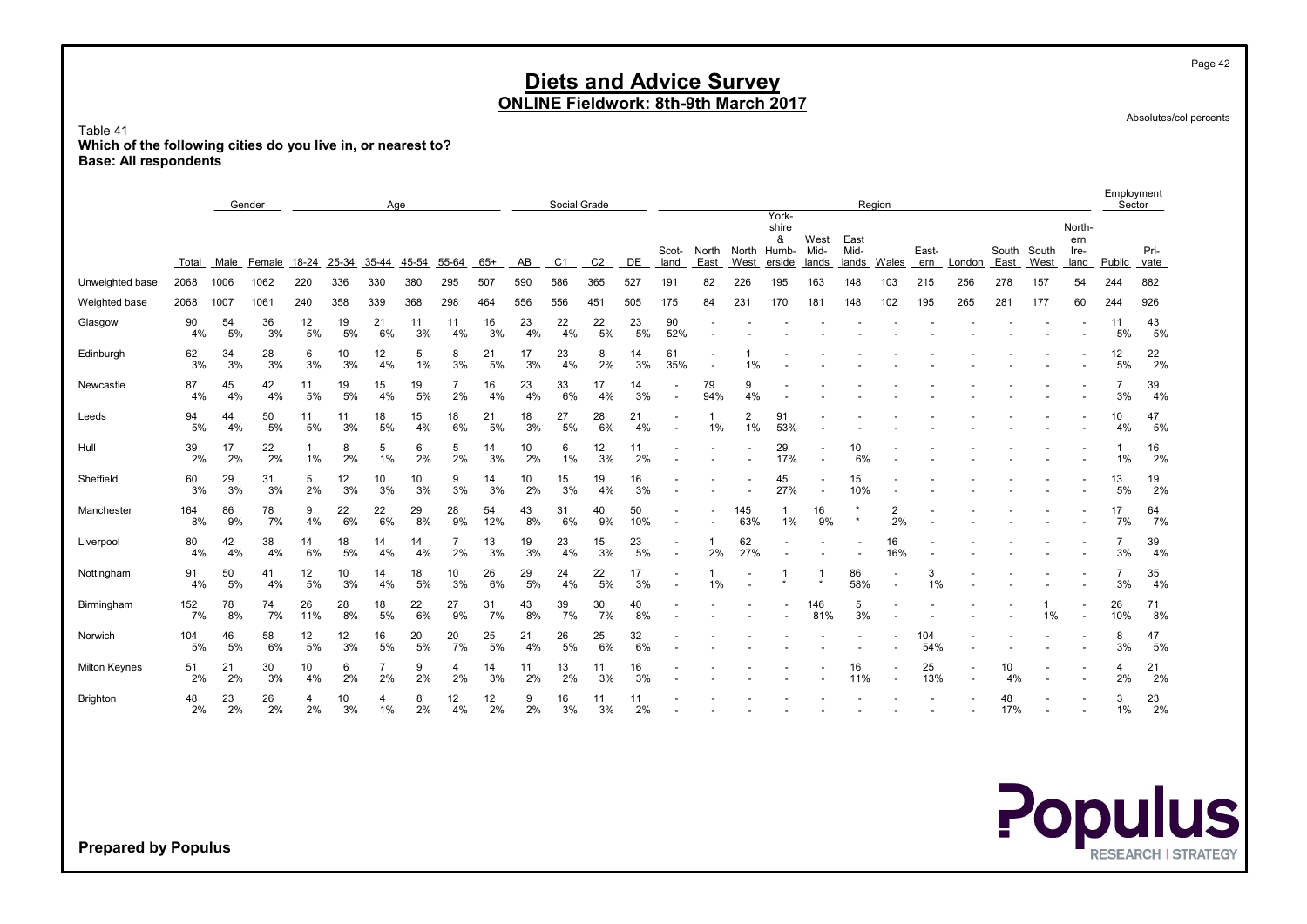Table 41 Which of the following cities do you live in, or nearest to? Base: All respondents

|                |             |            | Gender     |           |           | Age       |           |           |           |            | Social Grade |           |           |               |                      |               |                                        |                       |                       | Region    |              |             |               |                      |                               | Employment<br>Sector |              |
|----------------|-------------|------------|------------|-----------|-----------|-----------|-----------|-----------|-----------|------------|--------------|-----------|-----------|---------------|----------------------|---------------|----------------------------------------|-----------------------|-----------------------|-----------|--------------|-------------|---------------|----------------------|-------------------------------|----------------------|--------------|
|                | Total       | Male       | Female     | 18-24     | 25-34     | 35-44     | 45-54     | 55-64     | $65+$     | AB         | C1           | C2        | DE        | Scot-<br>land | North<br>East        | North<br>West | York-<br>shire<br>&<br>Humb-<br>erside | West<br>Mid-<br>lands | East<br>Mid-<br>lands | Wales     | East-<br>ern | London      | South<br>East | South<br>West        | North-<br>ern<br>Ire-<br>land | Public               | Pri-<br>vate |
| Weighted base  | 2068        | 1007       | 1061       | 240       | 358       | 339       | 368       | 298       | 464       | 556        | 556          | 451       | 505       | 175           | 84                   | 231           | 170                                    | 181                   | 148                   | 102       | 195          | 265         | 281           | 177                  | 60                            | 244                  | 926          |
| Oxford         | 29<br>$1\%$ | 14<br>1%   | 15<br>1%   | 5<br>2%   | 8<br>2%   | $\star$   | 2%        |           | $1\%$     | 14<br>2%   | 9<br>2%      | 4<br>1%   | 3<br>1%   |               |                      |               |                                        |                       |                       |           | 1%           |             | 25<br>9%      | $\overline{2}$<br>1% |                               | 1%                   | 14<br>1%     |
| London         | 444<br>21%  | 195<br>19% | 249<br>23% | 50<br>21% | 89<br>25% | 89<br>26% | 85<br>23% | 54<br>18% | 77<br>17% | 144<br>26% | 128<br>23%   | 82<br>18% | 90<br>18% |               |                      |               |                                        |                       |                       |           | 46<br>24%    | 265<br>100% | 132<br>47%    | 1%                   |                               | 64<br>26%            | 223<br>24%   |
| Southampton    | 70<br>3%    | 33<br>3%   | 37<br>3%   | 4<br>2%   | 23<br>6%  | 10<br>3%  | 9<br>2%   | 11<br>4%  | 14<br>3%  | 27<br>5%   | 14<br>2%     | 10<br>2%  | 20<br>4%  |               |                      |               |                                        |                       |                       |           |              |             | 51<br>18%     | 19<br>11%            |                               | 15<br>6%             | 31<br>3%     |
| <b>Bristol</b> | 82<br>4%    | 40<br>4%   | 42<br>4%   | 14<br>6%  | 21<br>6%  | 14<br>4%  | 9<br>3%   | 11<br>4%  | 11<br>2%  | 16<br>3%   | 22<br>4%     | 24<br>5%  | 20<br>4%  |               |                      |               |                                        | 1%                    |                       |           |              |             |               | 79<br>45%            |                               | 5<br>2%              | 36<br>4%     |
| Plymouth       | 66<br>3%    | 27<br>3%   | 39<br>4%   | 8<br>4%   | 9<br>2%   | $1\%$     | 13<br>4%  | 9<br>3%   | 22<br>5%  | 18<br>3%   | 14<br>3%     | 22<br>5%  | 12<br>2%  |               |                      |               |                                        |                       |                       |           |              |             |               | 66<br>37%            |                               | 6<br>3%              | 24<br>3%     |
| Cardiff        | 79<br>4%    | 34<br>3%   | 45<br>4%   | 12<br>5%  | 5<br>1%   | 14<br>4%  | 19<br>5%  | 12<br>4%  | 17<br>4%  | 14<br>2%   | 29<br>5%     | 12<br>3%  | 25<br>5%  |               |                      |               |                                        | 1%                    |                       | 76<br>75% |              |             |               |                      |                               | 9<br>4%              | 31<br>3%     |
| <b>Belfast</b> | 60<br>3%    | 40<br>4%   | 20<br>2%   | 2<br>1%   | 2%        | 9<br>3%   | 18<br>5%  | 11<br>4%  | 12<br>3%  | 29<br>5%   | 11<br>2%     | 8<br>2%   | 12<br>2%  |               |                      |               |                                        |                       |                       |           |              |             |               |                      | 60<br>100%                    | 3<br>1%              | 36<br>4%     |
| None of these  | 114<br>6%   | 52<br>5%   | 61<br>6%   | 9<br>4%   | 12<br>3%  | 22<br>6%  | 21<br>6%  | 22<br>7%  | 27<br>6%  | 19<br>3%   | 31<br>6%     | 29<br>6%  | 35<br>7%  | 23<br>13%     | $\overline{2}$<br>2% | 12<br>5%      | 3<br>2%                                | 14<br>8%              | 17<br>11%             | 7%        | 16<br>8%     |             | 13<br>5%      | 4%                   |                               | 15<br>6%             | 46<br>5%     |

Prepared by Populus





Page 43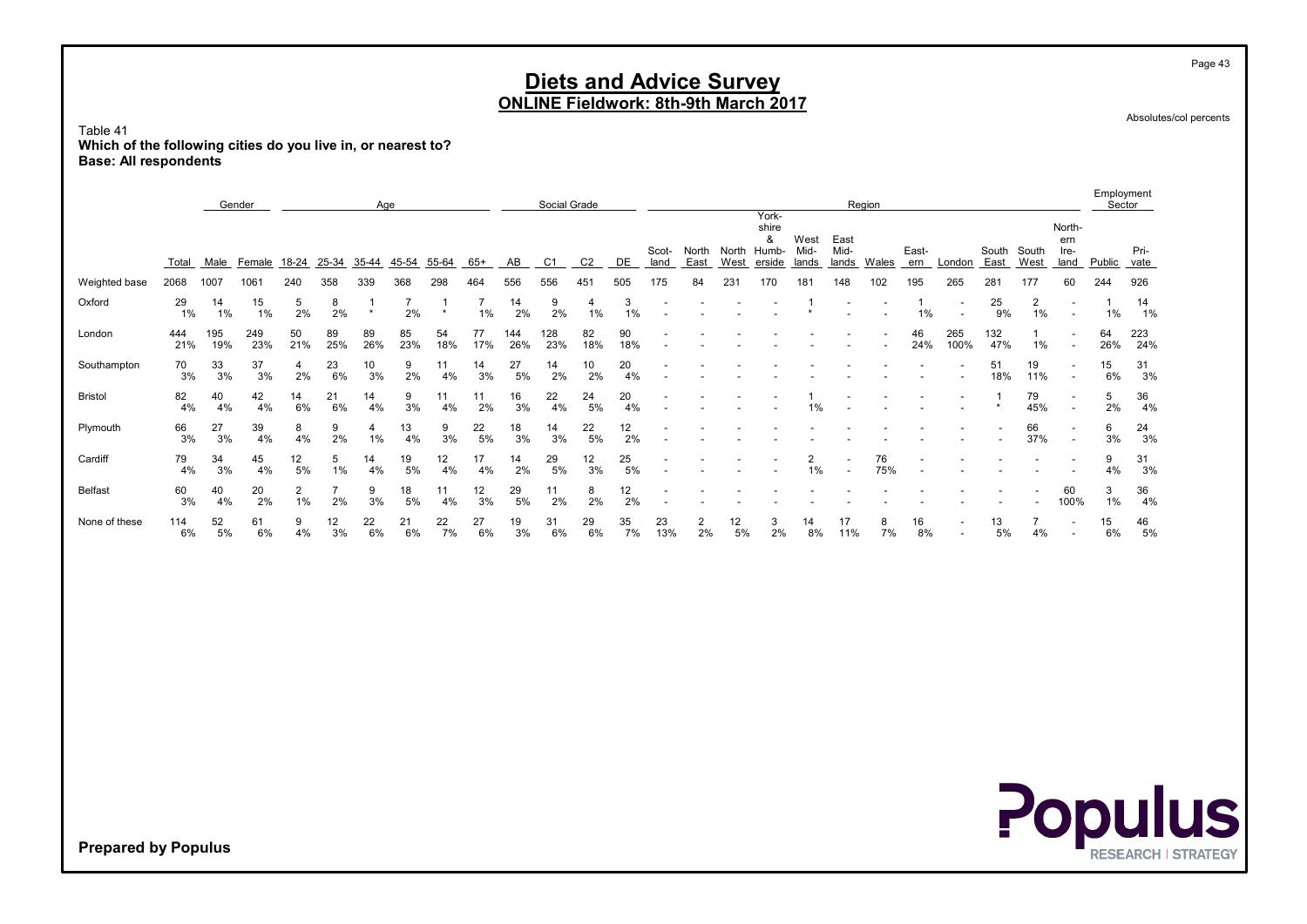Table 42 What is the combined annual income of your household, prior to tax being deducted? Base: All respondents

|                       |        |            |            | Gender     |           |                      | Age       |           |           |                |           | Social Grade   |                      |              |               |                      |           |                                              |                       |                       | Region    |                      |           |                      |               |                               | Sector    |              |
|-----------------------|--------|------------|------------|------------|-----------|----------------------|-----------|-----------|-----------|----------------|-----------|----------------|----------------------|--------------|---------------|----------------------|-----------|----------------------------------------------|-----------------------|-----------------------|-----------|----------------------|-----------|----------------------|---------------|-------------------------------|-----------|--------------|
|                       |        | Total      | Male       | Female     | 18-24     | 25-34                | 35-44     | 45-54     | 55-64     | $65+$          | AB        | C <sub>1</sub> | C <sub>2</sub>       | DE           | Scot-<br>land | North<br>East        | West      | York-<br>shire<br>&<br>North Humb-<br>erside | West<br>Mid-<br>lands | East<br>Mid-<br>lands | Wales     | East-<br>ern         | London    | South<br>East        | South<br>West | North-<br>ern<br>Ire-<br>land | Public    | Pri-<br>vate |
| Unweighted base       |        | 2068       | 1006       | 1062       | 220       | 336                  | 330       | 380       | 295       | 507            | 590       | 586            | 365                  | 527          | 191           | 82                   | 226       | 195                                          | 163                   | 148                   | 103       | 215                  | 256       | 278                  | 157           | 54                            | 244       | 882          |
| Weighted base         |        | 2068       | 1007       | 1061       | 240       | 358                  | 339       | 368       | 298       | 464            | 556       | 556            | 451                  | 505          | 175           | 84                   | 231       | 170                                          | 181                   | 148                   | 102       | 195                  | 265       | 281                  | 177           | 60                            | 244       | 926          |
| Up to £7,000          | (3.5)  | 92<br>4%   | 35<br>3%   | 57<br>5%   | 22<br>9%  | 8<br>2%              | 16<br>5%  | 11<br>3%  | 22<br>7%  | 13<br>3%       |           | 23<br>4%       | 9<br>2%              | 60<br>12%    | 4<br>2%       | 8%                   | 15<br>6%  | 6<br>3%                                      | 10<br>6%              | 5<br>3%               | 6<br>6%   | $\overline{2}$<br>1% | 20<br>8%  | 9<br>3%              | 4%            | 2%                            | 3<br>1%   | 22<br>2%     |
| £7,001 to<br>£14,000  | (10.5) | 288<br>14% | 99<br>10%  | 189<br>18% | 13<br>5%  | 33<br>9%             | 34<br>10% | 42<br>11% | 61<br>21% | 105<br>23%     | 20<br>4%  | 58<br>10%      | 46<br>10%            | 165<br>33%   | 21<br>12%     | 8%                   | 36<br>16% | 25<br>15%                                    | 30<br>17%             | 18<br>12%             | 19<br>19% | 29<br>15%            | 23<br>9%  | 49<br>18%            | 26<br>15%     | 5<br>8%                       | 12<br>5%  | 71<br>8%     |
| £14,001 to<br>£21,000 | (17.5) | 354<br>17% | 148<br>15% | 206<br>19% | 20<br>8%  | 50<br>14%            | 54<br>16% | 55<br>15% | 58<br>19% | 118<br>25%     | 47<br>8%  | 119<br>21%     | 74<br>16%            | 113<br>22%   | 27<br>15%     | 17<br>21%            | 37<br>16% | 39<br>23%                                    | 33<br>18%             | 31<br>21%             | 22<br>21% | 39<br>20%            | 37<br>14% | 31<br>11%            | 36<br>21%     | 5<br>8%                       | 47<br>19% | 120<br>13%   |
| £21,001 to<br>£28,000 | (24.5) | 324<br>16% | 177<br>18% | 147<br>14% | 32<br>13% | 38<br>11%            | 46<br>13% | 58<br>16% | 61<br>20% | 89<br>19%      | 67<br>12% | 98<br>18%      | 90<br>20%            | 68<br>14%    | 31<br>18%     | 21<br>25%            | 27<br>12% | 25<br>15%                                    | 43<br>24%             | 27<br>18%             | 20<br>20% | 32<br>17%            | 27<br>10% | 38<br>14%            | 29<br>17%     | 5<br>7%                       | 40<br>16% | 137<br>15%   |
| £28,001 to<br>£34,000 | (31)   | 263<br>13% | 150<br>15% | 113<br>11% | 20<br>8%  | 57<br>16%            | 39<br>11% | 56<br>15% | 28<br>9%  | 64<br>14%      | 73<br>13% | 67<br>12%      | 86<br>19%            | 38<br>7%     | 25<br>14%     | 10<br>12%            | 32<br>14% | 30<br>18%                                    | 24<br>13%             | 15<br>10%             | 13<br>12% | 29<br>15%            | 31<br>12% | 31<br>11%            | 20<br>11%     | 5<br>8%                       | 27<br>11% | 155<br>17%   |
| £34,001 to<br>£41,000 | (37.5) | 190<br>9%  | 106<br>11% | 84<br>8%   | 14<br>6%  | 35<br>10%            | 42<br>12% | 48<br>13% | 21<br>7%  | 30<br>6%       | 60<br>11% | 55<br>10%      | 55<br>12%            | 20<br>4%     | 16<br>9%      | $\overline{2}$<br>3% | 30<br>13% | 13<br>8%                                     | 15<br>8%              | 18<br>12%             | 8<br>8%   | 17<br>9%             | 21<br>8%  | 27<br>10%            | 21<br>12%     | 4<br>7%                       | 24<br>10% | 109<br>12%   |
| £41,001 to<br>£48,000 | (44.5) | 97<br>5%   | 55<br>5%   | 42<br>4%   | 12<br>5%  | 27<br>7%             | 22<br>6%  | 17<br>5%  | 12<br>4%  | 8<br>2%        | 42<br>7%  | 22<br>4%       | 30<br>7%             | 3<br>$1\%$   | 14<br>8%      | 3<br>4%              | 12<br>5%  | 5<br>3%                                      | 4<br>2%               | 6<br>4%               | $1\%$     | 5<br>3%              | 11<br>4%  | 21<br>7%             | 14<br>8%      | 1%                            | 21<br>9%  | 58<br>6%     |
| £48,001 to<br>£55,000 | (51.5) | 81<br>4%   | 39<br>4%   | 42<br>4%   | 9<br>4%   | 27<br>7%             | 21<br>6%  | 12<br>3%  | 4<br>1%   | 8<br>2%        | 52<br>9%  | 17<br>3%       | 8<br>2%              | 3<br>$1\%$   | 6<br>3%       | 8%                   | 8<br>4%   | 6<br>3%                                      | 6<br>3%               | 1%                    | $1\%$     | 6<br>3%              | 16<br>6%  | 16<br>6%             | 6<br>3%       | 3<br>6%                       | 17<br>7%  | 53<br>6%     |
| £55,001 to<br>£62,000 | (58.5) | 73<br>4%   | 42<br>4%   | 31<br>3%   | 19<br>8%  | 22<br>6%             | 10<br>3%  | 12<br>3%  | 6<br>2%   | 3<br>1%        | 41<br>7%  | 25<br>5%       | 4<br>1%              | 3<br>1%      | 5<br>3%       | 1%                   | 3%        | 3<br>1%                                      |                       | 5<br>4%               | 5<br>5%   | 2<br>1%              | 20<br>8%  | 6<br>2%              | 4%            | 11<br>19%                     | 12<br>5%  | 49<br>5%     |
| £62,001 to<br>£69,000 | (65.5) | 26<br>1%   | 16<br>2%   | 9<br>1%    | 6<br>2%   | $\overline{7}$<br>2% | 4<br>1%   | 9<br>2%   |           |                | 21<br>4%  | 3<br>1%        | $\star$              |              | 3<br>2%       |                      |           | $\overline{2}$<br>1%                         | 3<br>2%               |                       |           |                      | 10<br>4%  | 3<br>1%              |               | 3<br>5%                       | 5<br>2%   | 16<br>2%     |
| £69,001 to<br>£76,000 | (72.5) | 24<br>1%   | 18<br>2%   | 6<br>1%    | 4<br>2%   | 9<br>3%              | 6<br>2%   | 3<br>1%   |           |                | 12<br>2%  | 8<br>1%        | 3<br>1%              |              |               |                      | 2<br>1%   | 3<br>2%                                      | 1%                    | 3<br>2%               |           |                      | 8<br>3%   | $\overline{7}$<br>2% |               |                               | 8<br>3%   | 12<br>1%     |
| £76,001 to<br>£83,000 | (79.5) | 21<br>1%   | 11<br>1%   | 10<br>1%   | 2<br>1%   | 8<br>2%              | 7<br>2%   |           |           | $\overline{2}$ | 15<br>3%  | $\overline{2}$ | $\overline{2}$<br>1% | 2<br>$\star$ | 2<br>1%       |                      |           | 1%                                           |                       |                       |           |                      | 8<br>3%   | 6<br>2%              |               | 3<br>5%                       | 4<br>1%   | 17<br>2%     |
| £83,001 or more       | (86)   | 66<br>3%   | 35<br>3%   | 31<br>3%   | 15<br>6%  | 20<br>5%             | 13<br>4%  | 18<br>5%  |           |                | 49<br>9%  | 11<br>2%       | 1%                   |              | 6<br>3%       | 4%                   | 4<br>2%   | 3<br>2%                                      |                       | 5%                    |           | 12<br>6%             | 12<br>5%  | 15<br>5%             | 2<br>1%       | 2<br>3%                       | g<br>4%   | 48<br>5%     |



Prepared by Populus

Page 44

Employment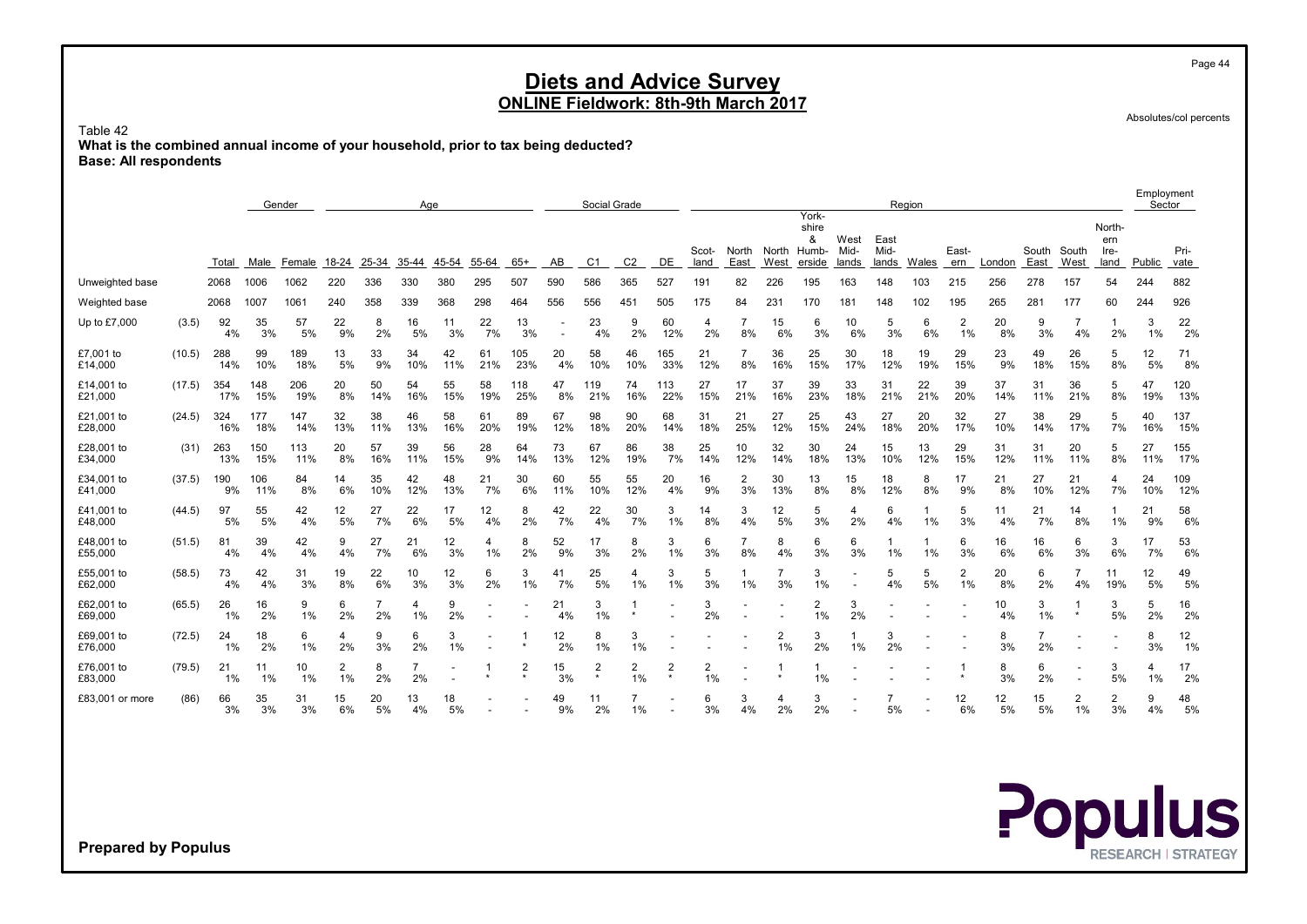Table 42 What is the combined annual income of your household, prior to tax being deducted? Base: All respondents

|                         |           |          | Gender   |           |          |          | Aae      |          |                   |           |          | Social Grade   |          |          |       |          |                         |              |              | Region |           |          |          |       |                       |          | Employment<br>Sector |
|-------------------------|-----------|----------|----------|-----------|----------|----------|----------|----------|-------------------|-----------|----------|----------------|----------|----------|-------|----------|-------------------------|--------------|--------------|--------|-----------|----------|----------|-------|-----------------------|----------|----------------------|
|                         |           |          |          |           |          |          |          |          |                   |           |          |                |          | Scot-    | North | North    | York-<br>shire<br>Humb- | West<br>Mid- | East<br>Mid- |        | East-     |          | South    | South | North-<br>ern<br>-lre |          | Pri-                 |
|                         | Total     | Male     | Female   | 18-24     | 25-34    | 35-44    | 45-54    | 55-64    | $65+$             | AB        |          | C <sub>2</sub> | DE       | land     | East  | West     | erside                  | lands        | lands        | Wales  | ern       | London   | East     | West  | land                  | Public   | vate                 |
| Weighted base           | 2068      | 1007     | 1061     | 240       | 358      | 339      | 368      | 298      | 464               | 556       | 556      | 451            | 505      | 175      | 84    | 231      | 170                     | 181          | 148          | 102    | 195       | 265      | 281      | 177   | 60                    | 244      | 926                  |
| Prefer not to answer    | 169<br>8% | 76<br>8% | 94<br>9% | 53<br>22% | 18<br>5% | 24<br>7% | 27<br>7% | 24<br>8% | 24<br>5%          | 59<br>11% | 47<br>8% | 33<br>7%       | 31<br>6% | 15<br>9% | 8%    | 21<br>9% | 10<br>6%                | 12<br>7%     | 12<br>8%     | 7%     | 20<br>10% | 21<br>8% | 21<br>8% | 5%    | 13<br>22%             | 16<br>6% | 60<br>6%             |
| Average income (£000's) | 29.65     | 32.08    | 27.32    | 36.11     | 36.85    | 32.86    | 31.88    |          | 22.22 21.92 43.63 |           | 28.67    | 28.44          | 17.10    | 30.66    | 27.05 | 27.22    | 27.17                   | 23.94        | 29.50        | 23.23  | 29.15     | 36.02    | 32.98    | 27.16 | 43.06 35.62 35.53     |          |                      |



Prepared by Populus

Page 45